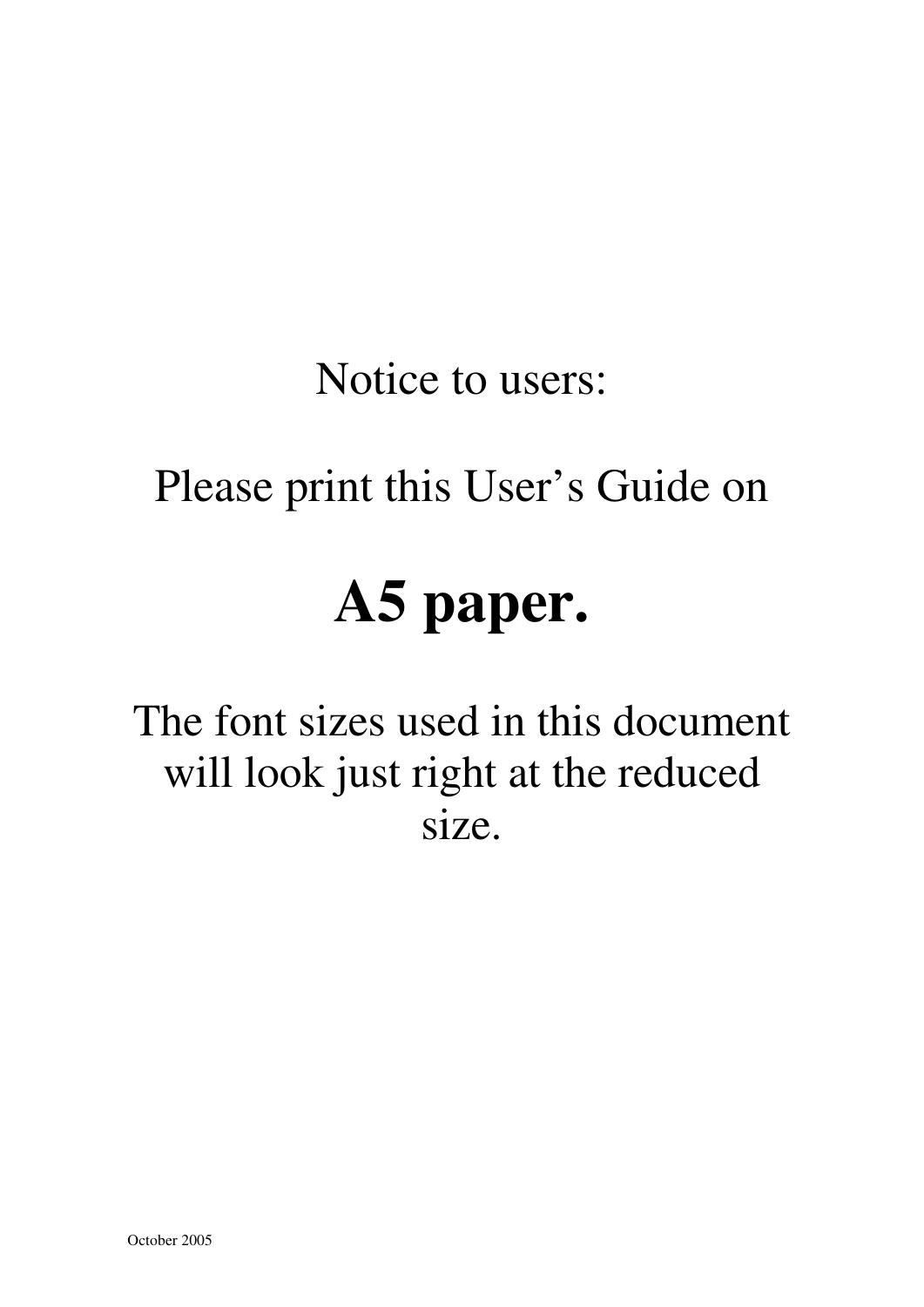# SLOPE

# Slope Stability and Reinforced Soil Analysis and Design Program

by Daniel Borin MA, PhD, CEng, MICE

### Distributed by **Geosolve**

#### User's Guide

# Versions 12 & 12R

for Windows 9x, ME, NT, 2000, XP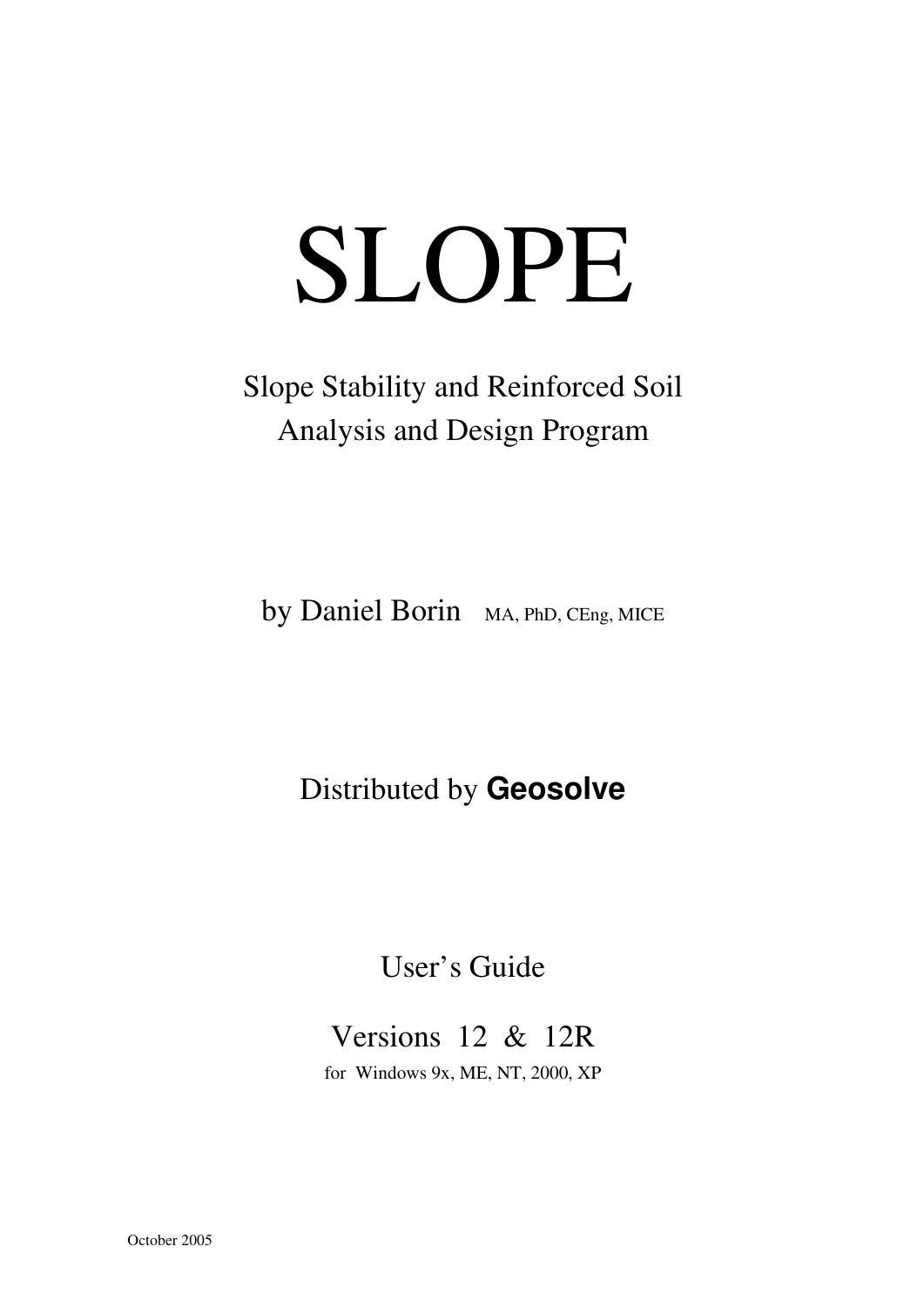#### **1.0 INTRODUCTION**

#### 1.1 **Scope of the program**

- 1.1.1 Analysis options
- 1.1.2 Strata profile and ground water conditions
- 1.1.3 Water pressures
- 1.1.4 Surcharge loads
- 1.1.5 Soil reinforcement
- 1.1.6 Slip surfaces
- 1.1.7 Units
- 1.2 **SLOPE version compatibility**

#### **2.0 GETTING STARTED**

- 2.1 **System requirements**
- 2.1.1 Memory requirements
- 2.1.2 Disk space requirements
- 2.1.3 Screen and colour resolution
- 2.1.4 Printed output
- 2.2 **Program installation**
- 2.3 **Starting the program**
- 2.4 **Beginners' guide**

#### **3.0 GUIDE TO PROGRAM OPERATIONS**

#### 3.1 **The SLOPE desk top**

- 3.1.1 The Graphical User Interface GUI
- 3.1.2 Data graphics description
- 3.1.3 Results graphics description

#### 3.2 **The main menu**

- 3.2.1 'File' menu
- 3.2.2 'Edit' menu
- 3.2.3 'View' menu
- 3.2.4 'Format' menu
- 3.2.5 'Analysis' menu
- 3.2.6 'Help' menu<br>3.3 **Mode butto**

#### 3.3 **Mode buttons**

- 3.3.1 'Data input'
- 3.3.2 'Analyse'
- 3.3.3 'View Results'
- 3.3.4 'Report'
- 3.4 **Help facilities**
- 3.4.1 Context sensitive help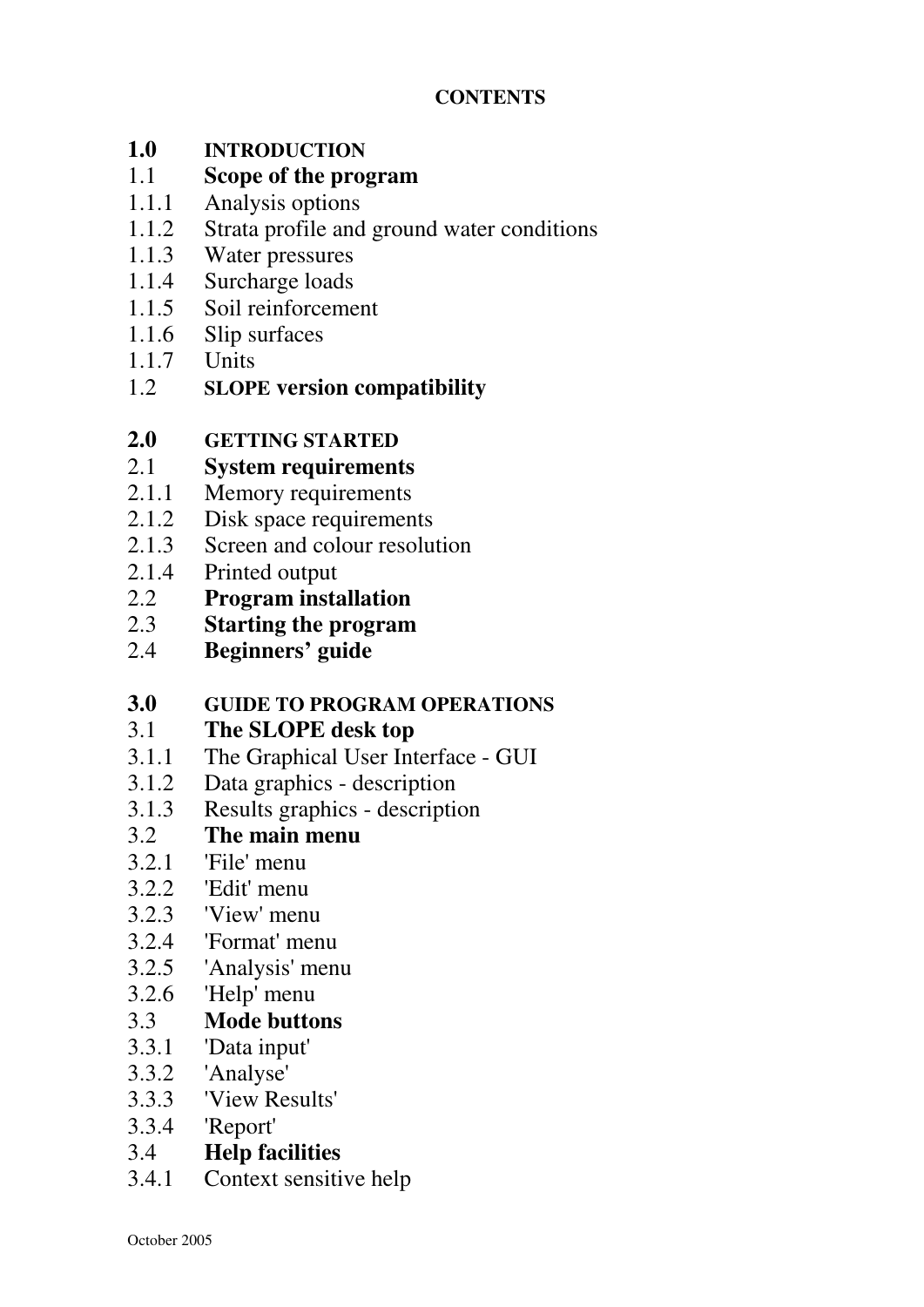- 3.4.2 Help contents
- 3.4.3 Help index
- 3.4.4 Frequently Asked Questions FAQ file
- 3.4.5 E-mail to Geosolve
- 3.4.6 Geosolve help line
- 3.5 **Pop-up menus and Hot keys**
- 3.6 **Results selection (common point, exit point, reinforcement layer)**
- 3.7 **Data files**
- 3.7.1 Opening an existing data file
- 3.7.2 Starting a new data set
- 3.7.3 Saving data on disk
- 3.7.4 Where to store your data
- 3.8 **Data structure**
- 3.8.1 Data sets
- 3.8.2 Run Identifiers and data filenames

#### 3.9 **General rules for data entry**

- 3.9.1 Selecting a data block
- 3.9.2 Selecting and editing a cell
- 3.9.3 Clipboard operations
- 3.9.4 Undo and Redo data edits
- 3.9.5 Moving focus

#### 3.10 **Viewing results**

- 3.10.1 Data listing
- 3.10.2 Selected results for each common point (exit point or reinforcement layer)
- 3.10.3 Summary results
- 3.10.4 Messages / Details
- 3.10.5 Formatting the output
- 3.11 **Creating and printing reports**
- 3.11.1 Brief outpout (text)
- 3.11.2 Graphical output
- 3.11.3 Create report
- 3.11.4 View report
- 3.11.5 Print report
- 3.12 **Using the windows clipboard**
- 3.13 **Terminating program execution**
- **4.0 TITLE BLOCK and FORCE, LENGTH UNITS**
- 4.1 **Titles**
- 4.2 **Force and length units**
- 4.3 **Unit weight of water**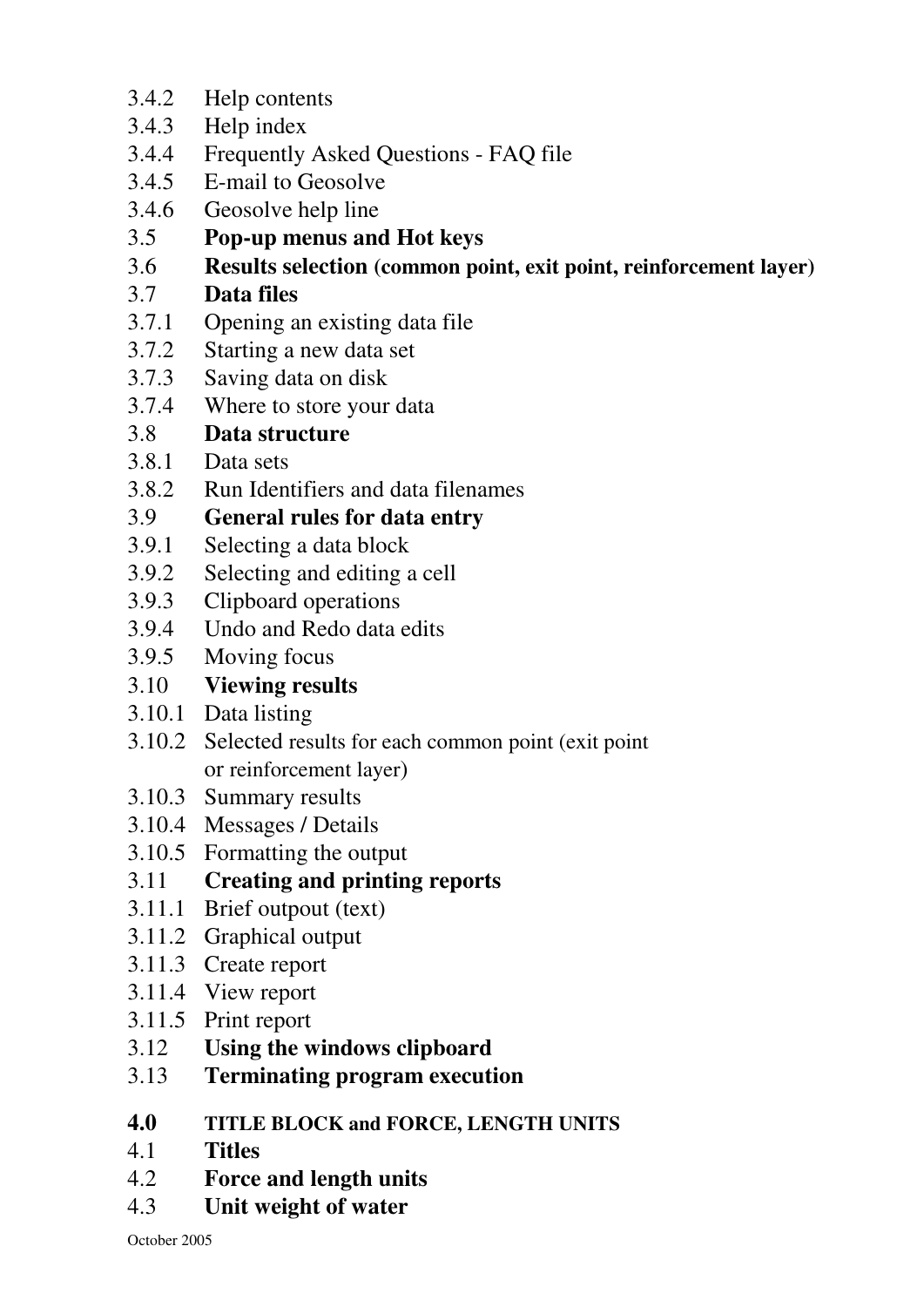- **5.0 STRATA PROFILE**
- 5.1 **Coordinate system**
- 5.2 **Soil strata**
- 5.3 **Data grid**
- 
- 5.4 **Data entry** 5.5 **Data editing**
- 5.5.1 Insert grid lines
- 5.5.2 Delete a grid line
- 5.5.3 Edit x coordinates of grid lines
- 5.5.4 Edit y coordinates of soil strata
- 5.5.5 Interpolation at the current y coordinate
- 5.5.6 Insert a new stratum
- 5.5.7 Delete a stratum
- 5.5.8 Reverse x coordinates
- **6.0 SOIL PROPERTIES**
- 6.1 **Stratum description**
- 6.2 **Cohesionless or cohesive soil type**
- 6.3 **Drained or undrained soil type**
- 6.3.1 Drained soil
- 6.3.2 Undrained soil
- 6.3.3 Critical conditions for Drained and Undrained analysis.
- 6.3.4 Drained and undrained cohesion
- 6.4 **Normally- or over-consolidated soil type**
- 6.5 **Bulk unit weight**
- 6.6 **Shear strength**
- 6.6.1 Partial factors on soil strength
- 6.6.2 c  $\phi$  parameters
- 6.6.3 Varying shear strength within a stratum
- 6.7 **Piezometric data associated with a stratum**
- 6.7.1 Local piezometric surface
- 6.7.2  $r_{\text{u}}$  value
- 6.7.3 Soil suction
- 6.8 **Editing soil properties**
- 6.8.1 Copying soil properties
- **7.0 GROUND WATER CONDITIONS**
- 7.1 **Water table**
- 7.2 **Local piezometric surfaces**
- 7.3 **ru values**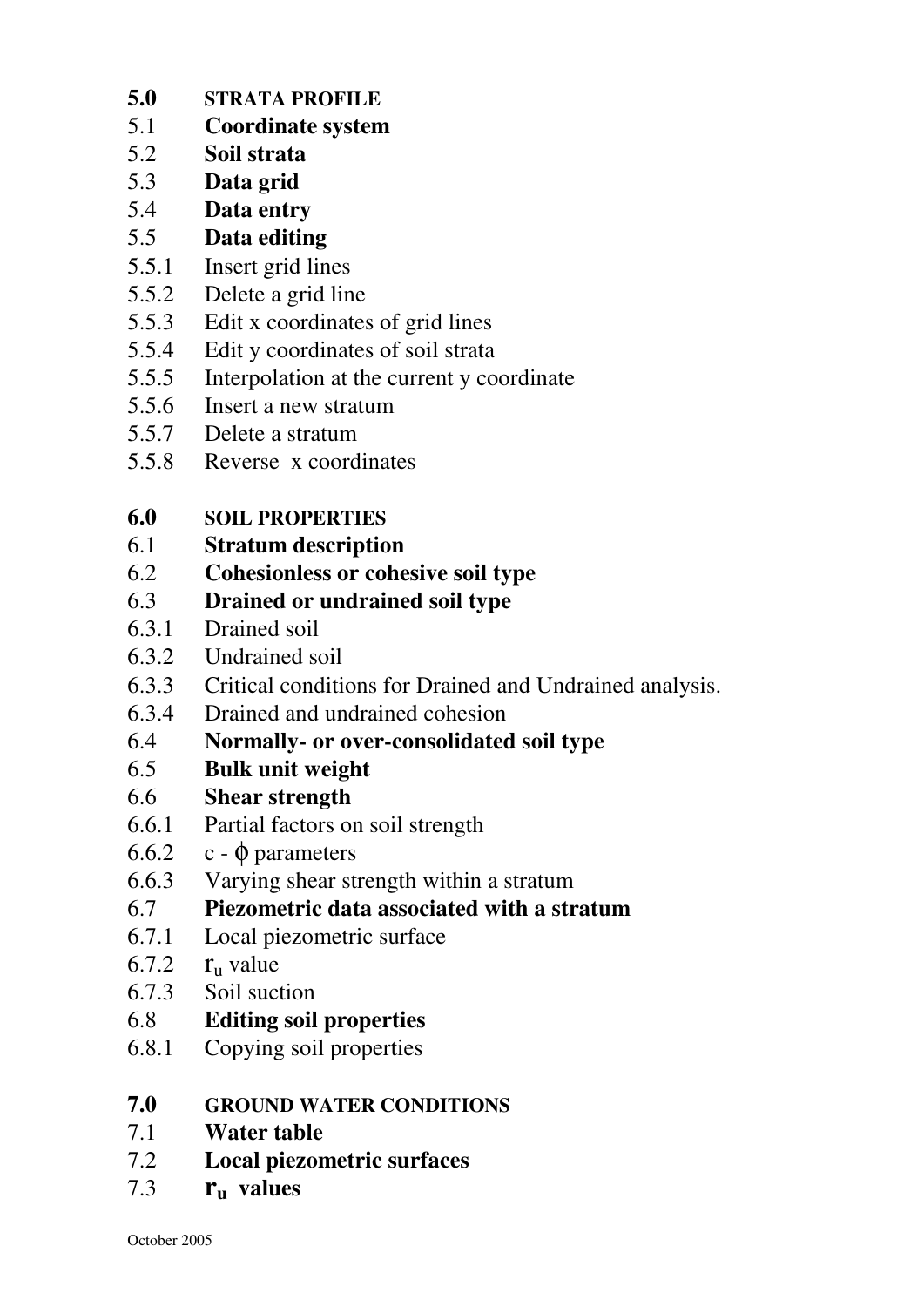- 7.4 **Grid of piezometric levels**
- 7.5 **Submerged slopes**
- 7.6 **Water-filled tension cracks**
- 7.7 **Data entry and editing**
- 7.7.1 Unit weight of water
- 7.7.2 Ground water level and Piezometric surfaces
- 7.7.3 Grid of piezometric levels
- **8.0 SURCHARGE LOADS APPLIED TO THE GROUND**
- 8.1 **Line load**
- 8.2 **Distributed load**
- 8.3 **Factor of safety on surcharge loads**
- 8.4 **Anchor forces**
- 8.5 **Data entry and editing**
- **9.0 SLIP SURFACES**
- 9.1 **Circular slip surfaces**
- 9.1.1 Grid of centres
- 9.1.2 Circles of specified radius
- 9.1.3 Circles passing through a common point (or points)
- 9.1.4 Circles tangential to a common line
- 9.2 **Two- and Three-part wedges**
- 9.2.1 Grid of wedge nodes
- 9.2.2 Wedge angles and exit points
- 9.2.3 Automatic two-part wedge generation
- 9.2.4 Minimum permitted enclosed angle in 2 or 3 part wedges
- 9.3 **General non-circular slip surfaces**
- 9.3.1 Edit slip surface coordinates using the GUI
- 9.3.2 Data error messages for non-circular slip surfaces
- 9.4 **When to use circular or non-circular slip surfaces**
- 9.5 **Finding the critical slip surface**

#### **10.0 ANALYSIS OPTIONS**

- 10.1 **Methods of analysis**
- 10.1.1 Swedish Circle method (Fellenius)
- 10.1.2 Bishop's Simplified method: Horizontal interslice forces
- 10.1.3 Spencer's method: Parallel inclined interslice forces
- 10.1.3 Bishop's method: Parallel inclined interslice forces (also known as Spencer's method)
- 10.1.4 The interlock problem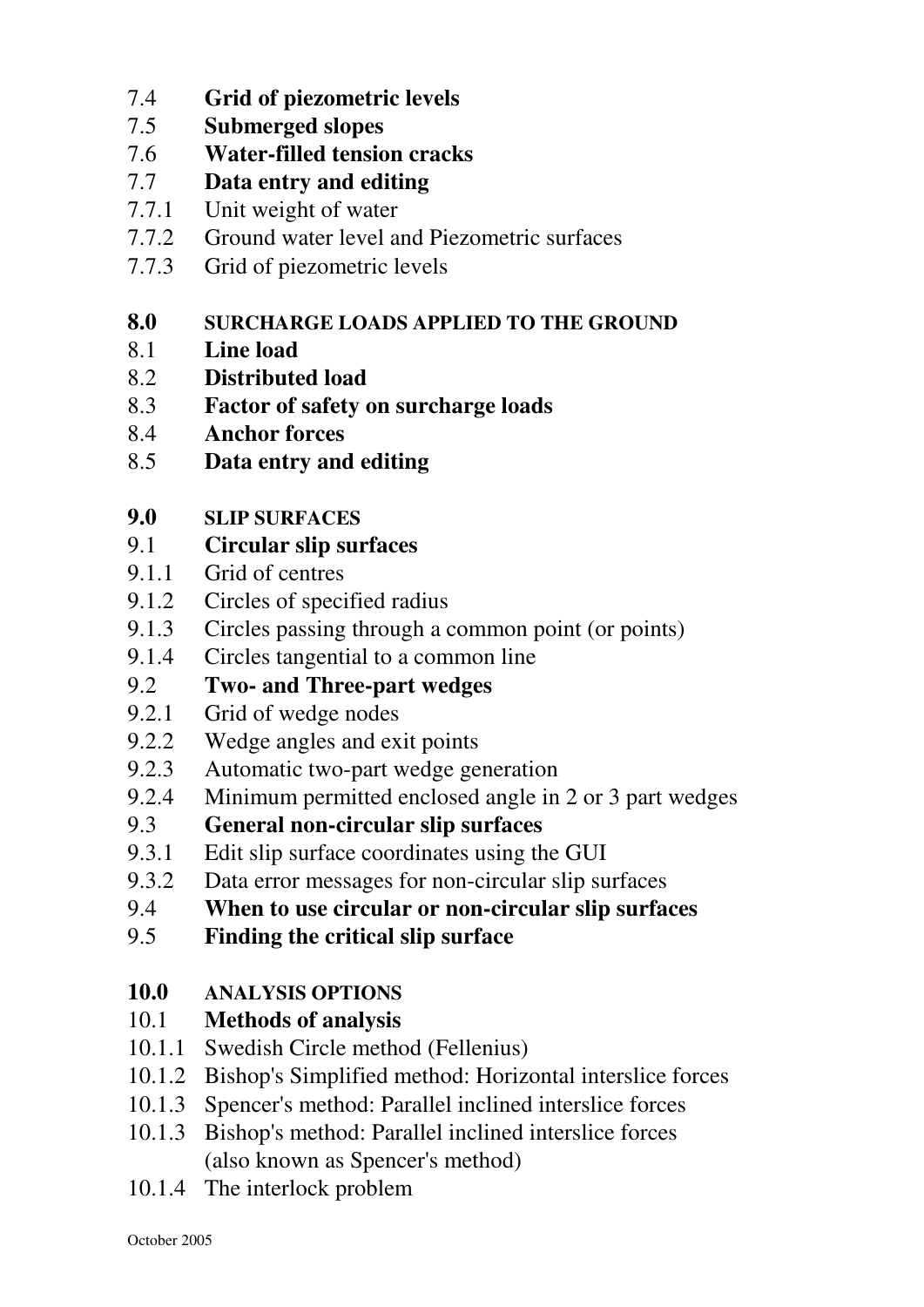- 10.1.5 Janbu's method: Horizontal interslice forces
- 10.1.6 Janbu's method: Parallel inclined interslice forces
- 10.1.7 Janbu's method adapted for reinforced soil
- 10.1.8 Choosing a method of analysis
- 10.2 **Calculate FoS on soil strength or surcharge loads**
- 10.2.1 Calculate factors of safety on soil (and reinforcement) strength
- 10.2.2 Calculate factors of safety on surcharge loads
- 10.2.3 Direction of failure during load factor calculation
- 10.2.4 Search for maximum or minimum load factor
- 10.3 **Subdivision of slices for analysis**

#### 10.4 **Partial factors of safety**

- 10.4.1 Partial factors of safety on soil strength
- 10.4.2 Partial factor of safety on soil weight
- 10.4.3 Partial factor of safety on surcharge loads
- 10.5 **Modelling of Earthquake loading**

#### 11.0 **REINFORCED SOIL ANALYSIS AND DESIGN** (SLOPE version 12R only)

- 11.1 **Analysis mode**
- 11.1.1 Automatic wedge generation
- 11.2 **Design mode reinforced slope or embankment on a stable foundation**
- 11.3 **Partial factors of safety for reinforced soil analysis and design**
- 11.3.1 Partial factor of safety on tensile strength of reinforcement,  $f_{tens}$
- 11.3.2 Partial factor of safety on pull-out resistance,  $f_{null}$
- 11.3.3 Partial factor of safety on direct sliding resistance,  $f_{\text{slide}}$
- 11.3.4 Soil-reinforcement interaction limit flag

#### 11.4 **Reinforced soil design parameters**

- 11.4.1 X coordinate of toe of slope
- 11.4.2 Reinforcement anchorage condition at slope face
- 11.4.3 Overall design factor of safety on soil + reinforcement,  $f_{des}$
- 11.4.4 Maximum vertical spacing of reinforcement layers
- 11.4.5 Minimum vertical spacing of reinforcement layers
- 11.4.6 Search increment
- 11.4.7 Reinforcement truncation option
- 11.4.8 Minimum reinforcement length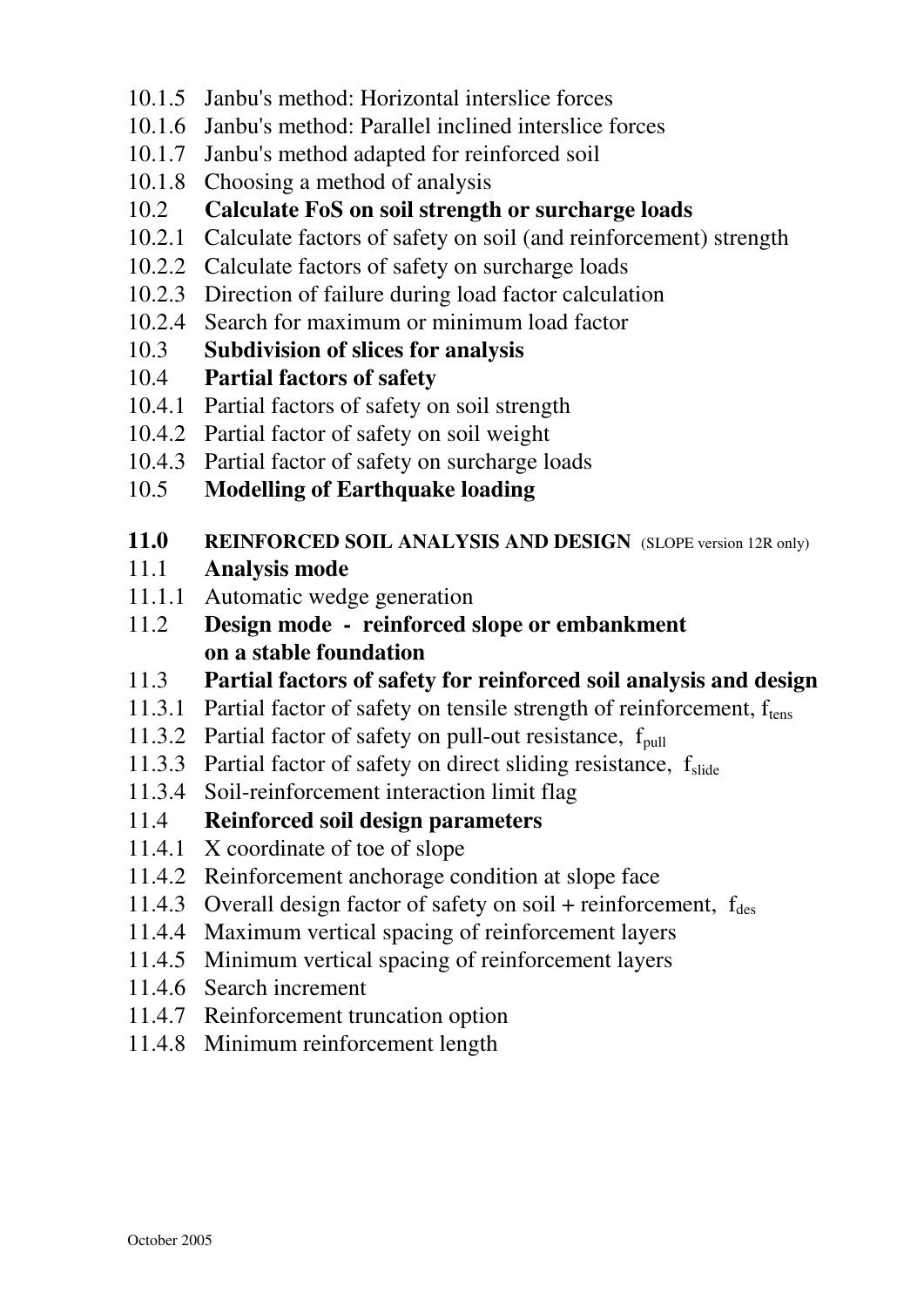- **12.0 REINFORCEMENT GEOMETRY**
- 12.1 **Reinforcement elevation**
- 12.2 **Reinforcement location (x direction)**
- 12.3 **Reinforcement anchorage condition**
- 12.4 **Reinforcement type**
- **13.0 REINFORCEMENT MATERIAL TYPES**
- 13.1 **Soil-reinforcement interaction**
- 13.2 **Soil-reinforcement interaction limit flag**
- 13.3 **Sheet and grid reinforcement**
- 13.3.1 Tensile strength sheet/grid reinforcement
- 13.3.2 Anchorage strength sheet/grid reinforcement
- 13.3.3 Reinforcement width and spacing sheet/grid reinforcement
- 13.3.4 Pull-out failure sheet/grid reinforcement
- 13.3.5 Direct sliding failure sheet/grid reinforcement
- 13.3.6 Interaction coefficient sheet/grid reinforcement

#### 13.4 **Strip reinforcement**

- 13.4.1 Tensile strength strip reinforcement
- 13.4.2 Anchorage strength strip reinforcement
- 13.4.3 Width and lateral spacing of strip reinforcement
- 13.4.4 Pull-out failure strip reinforcement
- 13.4.5 Direct sliding failure strip reinforcement
- 13.4.6 Interaction coefficient strip reinforcement

#### 13.5 **Soil nails**

- 13.5.1 Tensile strength soil nails
- 13.5.2 Anchorage strength soil nails
- 13.5.3 Diameter and lateral spacing of soil nails
- 13.5.4 Pull-out failure Nails in cohesionless soil
- 13.5.5 Pull-out failure Nails in cohesive soil
- 13.5.6 Direct sliding failure soil nails
- 13.5.7 Interaction coefficient soil nails
- 13.6 **Editing reinforcement data**

#### **14.0 FACTOR of SAFETY SELECTION OPTIONS**

- 14.1 **Exclusions**
- 14.2 **Selections**
- 14.3 **Colour options**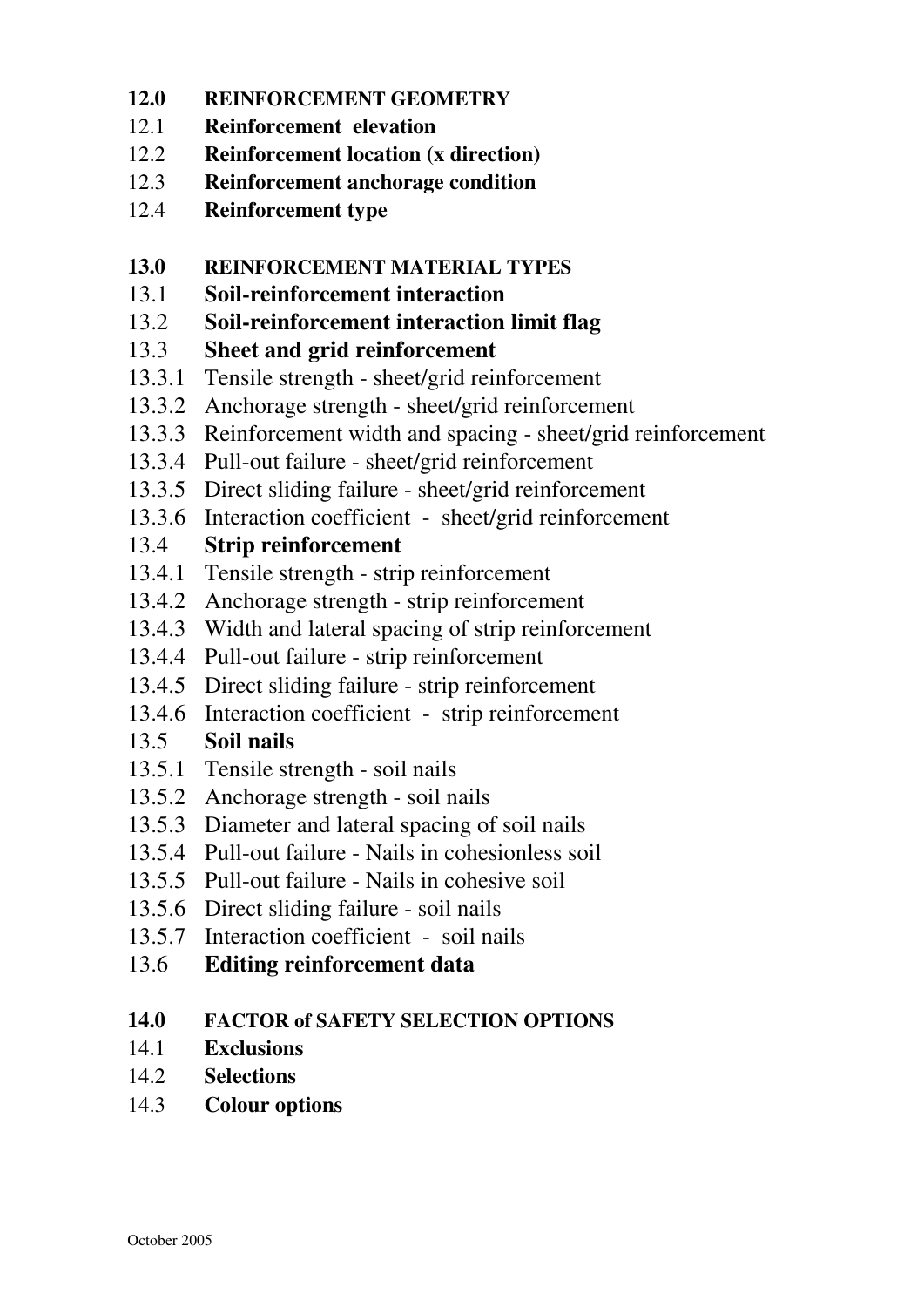#### **15.0 INTERPRETATION OF RESULTS**

#### 15.1 **Selected results**

- 15.1.1 Circles analysed by Bishop's or Spencer's method
- 15.1.2 Circles analysed by Janbu (simple) or Reinforced soil method
- 15.1.3 Two- and three-part wedges analysed by Janbu (simple) or Reinforced soil method
- 15.2 **Messages during analysis**
- 15.3 **Summary results for circles and non-circles**
- 15.3.1 Critical factor of safety for each common point
- 15.3.2 Critical factor of safety for each exit point (Two and three part wedges)
- 15.3.3 Diagrammatic print-out of factors of safety at Circle centres and Wedge nodes
- 15.4 **Critical slip surface**
- 15.5 **Reinforced soil design summary**
- 15.5.1 Spacing of reinforcement layers
- 15.5.2 Back-analysis of the design to check overall FoS
- 15.5.3 Messages during reinforcement design
- 15.6 **Graphical output**

| Appendix A | Example data and results                 |
|------------|------------------------------------------|
|            | $\mathbf{R}$ . The state of $\mathbf{R}$ |

**Appendix F** Partial factors of safety

#### **References**

#### **Notation**

#### **Figures**

Copyright (C) 2005 by D.L.Borin Tel: +44 (0)20 8674 7251 Distributed by Geosolve Fax: +44 (0)20 8674 9685 69 Rodenhurst Road, London SW4 8AE, UK. e-mail: dlb@geosolve.co.uk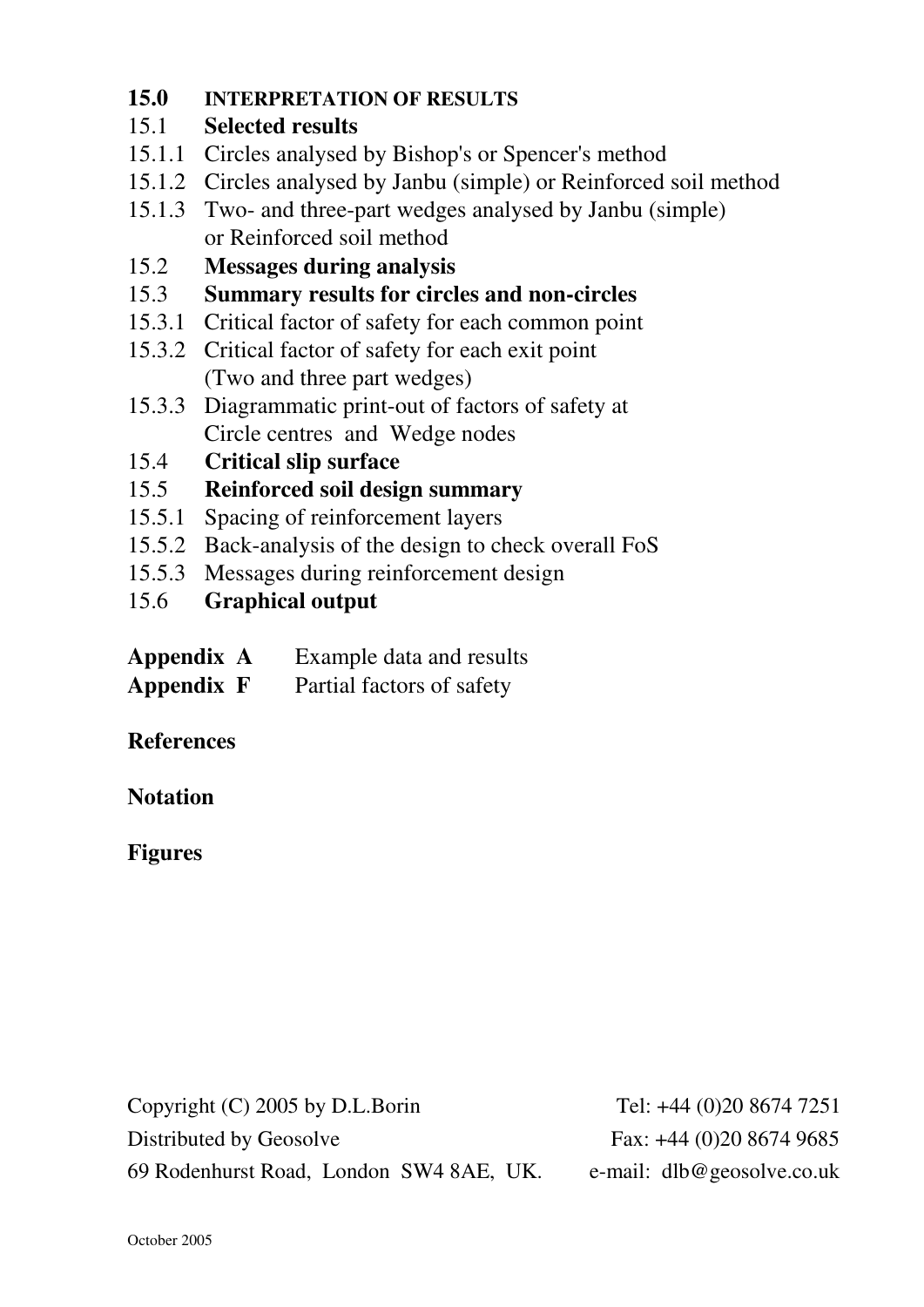#### **1.0 INTRODUCTION**

#### **1.1 SCOPE OF THE PROGRAM**

SLOPE analyses the stability of soil slopes. The program is also applicable to earth pressure and bearing capacity problems. Optional facilities are available for the analysis and design of reinforced soil. This Windows version of SLOPE is available:-

with soil reinforcement options - version 12R

without soil reinforcement options - version 12

#### **Applicability of the program to rock slopes**

Rock slopes can also be analysed if care is taken to ensure that the (wedge shaped) slip surfaces lie along joint planes or other discontinuities and that the strength parameters and water pressures reflect the conditions along these planes. Throughout the User Guide the term 'soil' is used exclusively but can be taken to include rock bearing in mind the above proviso.

#### **1.1.1 Analysis options**

The program provides a choice of methods of analysis including the following:-

Swedish Circle (or Fellenius') method Bishop's method Spencer's method Janbu's method

The various methods make different assumptions about the equilibrium distribution of forces within the slipping mass. The result of each analysis is expressed as a factor of safety (FoS). In routine slope stability problems the factor of safety is calculated with respect to the strength of the soil along the slip surface. There is an option to calculate the factor of safety with respect to surcharge loads. This option is applicable to bearing capacity problems and earth pressure calculations.

#### **1.1.2 Strata profile and ground water conditions**

The ground can be described in terms of up to 25 soil strata each with different properties. In simple cases pore water pressures are calculated from the position of the water table but, in more complicated flow conditions, local values of pore pressure can be defined. Perched water tables, artesian pressures and pore pressures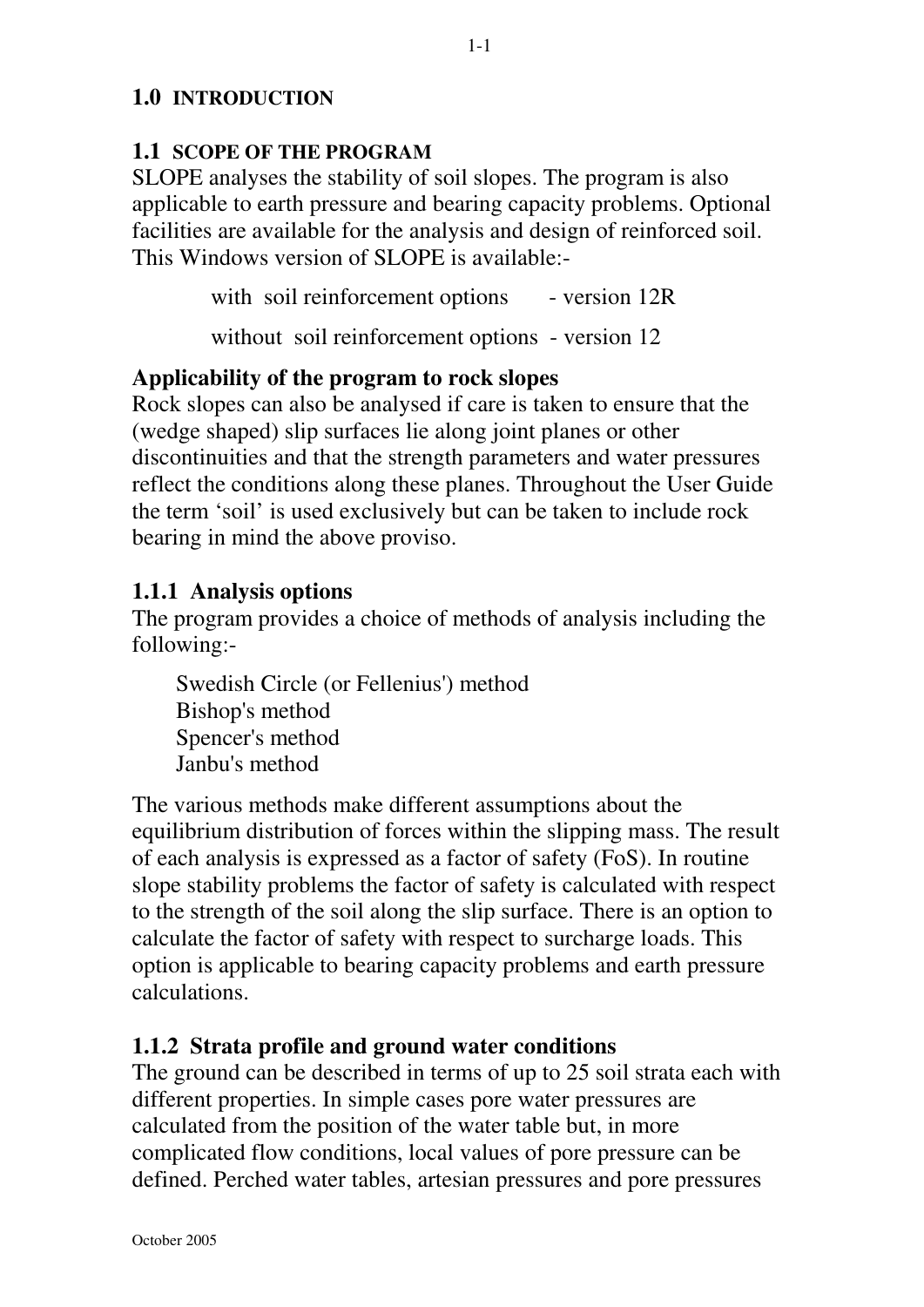due to construction can be modelled by specifying additional piezometric surfaces associated with individual strata.

#### **1.1.3 Water pressures**

The term 'pore pressure' in the program and in this manual refers to pore water pressure. The soil strength on the slip surface is calculated from Equation 6.1 assuming that

#### $σ' = σ - u$

where  $u = u_w$ , the pore water pressure. Pore air pressure is assumed to be negligible.

Where detailed information about the pore pressure distribution is lacking, the pore pressures in any individual stratum can be expressed as an  $r_u$  value. For fine grained soils which sustain negative pore pressures, the maximum suction can be specified. Submerged slopes can be analysed by specifying a water table above ground level.

#### **1.1.4 Surcharge loads**

External forces (due to buildings, strut forces in excavations etc..) can be applied to the ground surface. Earthquake forces can be modelled in a quasi-static manner by specifying horizontal and vertical acceleration factors.

#### **1.1.5 Soil reinforcement**

SLOPE is supplied in two versions. SLOPE version 12R includes facilities for analysing and designing reinforced soil slopes, cuttings, walls and embankments. SLOPE version 12 is only a slope stability analysis program and does not include soil reinforcement.

The stabilising effect of the reinforcement is calculated according to Department of Transport Technical Memorandum BE3/78 and BS 8006.

#### **Reinforcement properties data base**

The interactive help in SLOPE includes a data base of reinforcement properties and partial factors of safety which are accessible interactively

#### **Reinforced soil design**

The program can be requested to design lengths and spacings of reinforcement to achieve a specified factor of safety. The design facility makes optimum use of a range of reinforcement strengths according to the design conditions.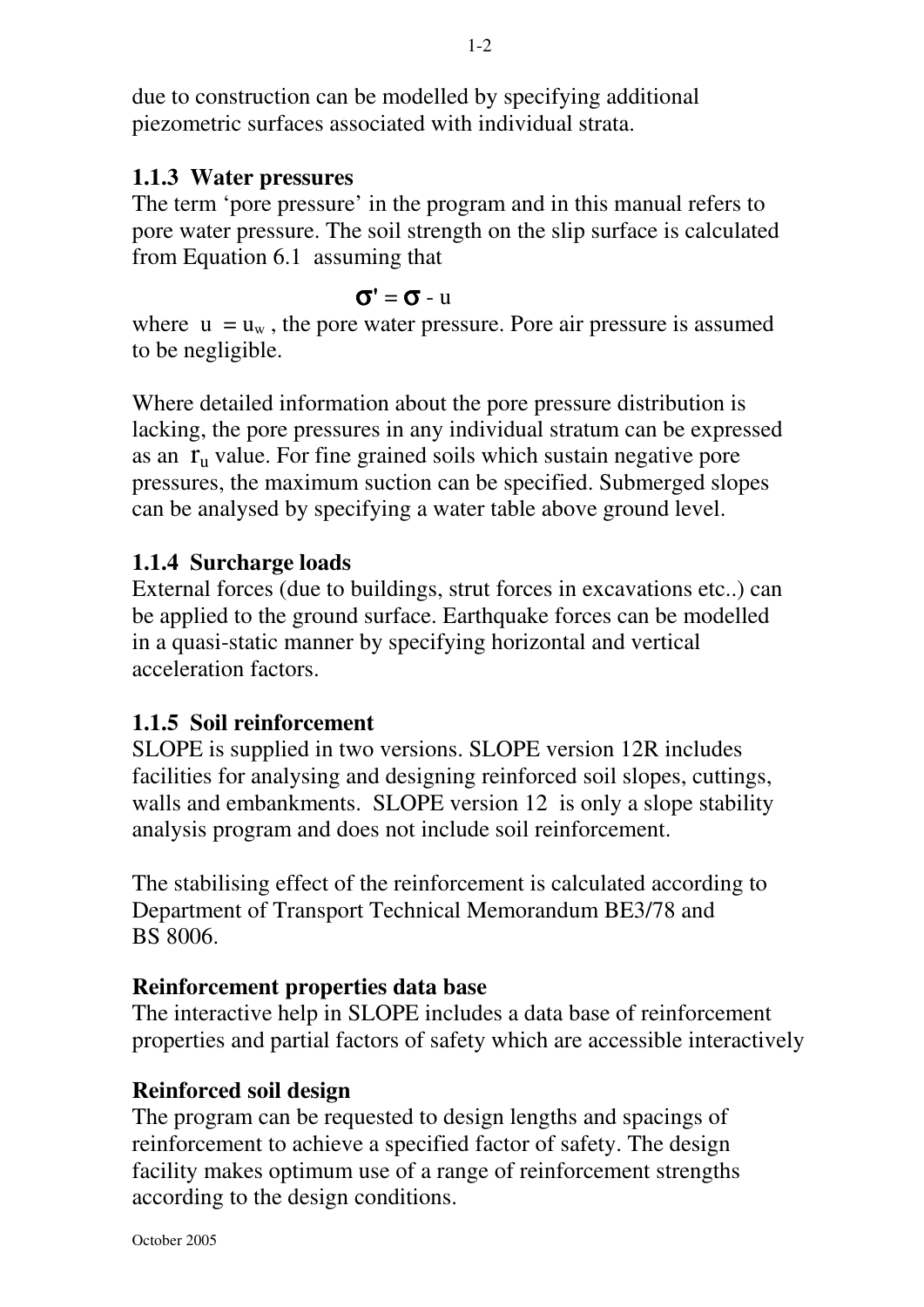#### **1.1.6 Slip surfaces**

Circular and non-circular slip surfaces can be analysed. A group of circular slip surfaces can be analysed by defining a rectangular grid of centres. For each centre a number of different radii can be specified. Alternatively the circles can be made to pass through a common point or touch a common tangent.

Two and three part wedges can be analysed. A group of wedges can be analysed by defining a rectangular grid of wedge nodes. For each wedge node a number of different wedges can be analysed by specifying ranges of wedge angles and toe positions.

General non-circular slip surfaces can also be analysed and may be specified individually by the user.

#### **1.1.7 Units**

Data may be entered in any consistent set of units e.g. (kN, m) or (lb feet). All printout from the program is automatically annotated in the appropriate units.

#### **1.2 SLOPE VERSION COMPATIBILITY**

SLOPE version 12.01 is the first Windows version of SLOPE. SLOPE Version 12 (and 12R) have been designed to provide a high degree of compatibility with their predecessors, versions 9 and 9R at many levels:-

#### **File readability**

SLOPE version 9 data files can be read and processed by Version 12.

#### **Parameter definitions**

The definition and usage of all engineering parameters is preserved in version 12.

#### **Two new parameters**

(i) Direction of failure during load factor calculation When calculating factors of safety on surcharge loading you must now specify the direction of failure i.e. Left to right or Right to left. This avoids any possible ambiguity about the type of failure mechanism e.g. active or passive.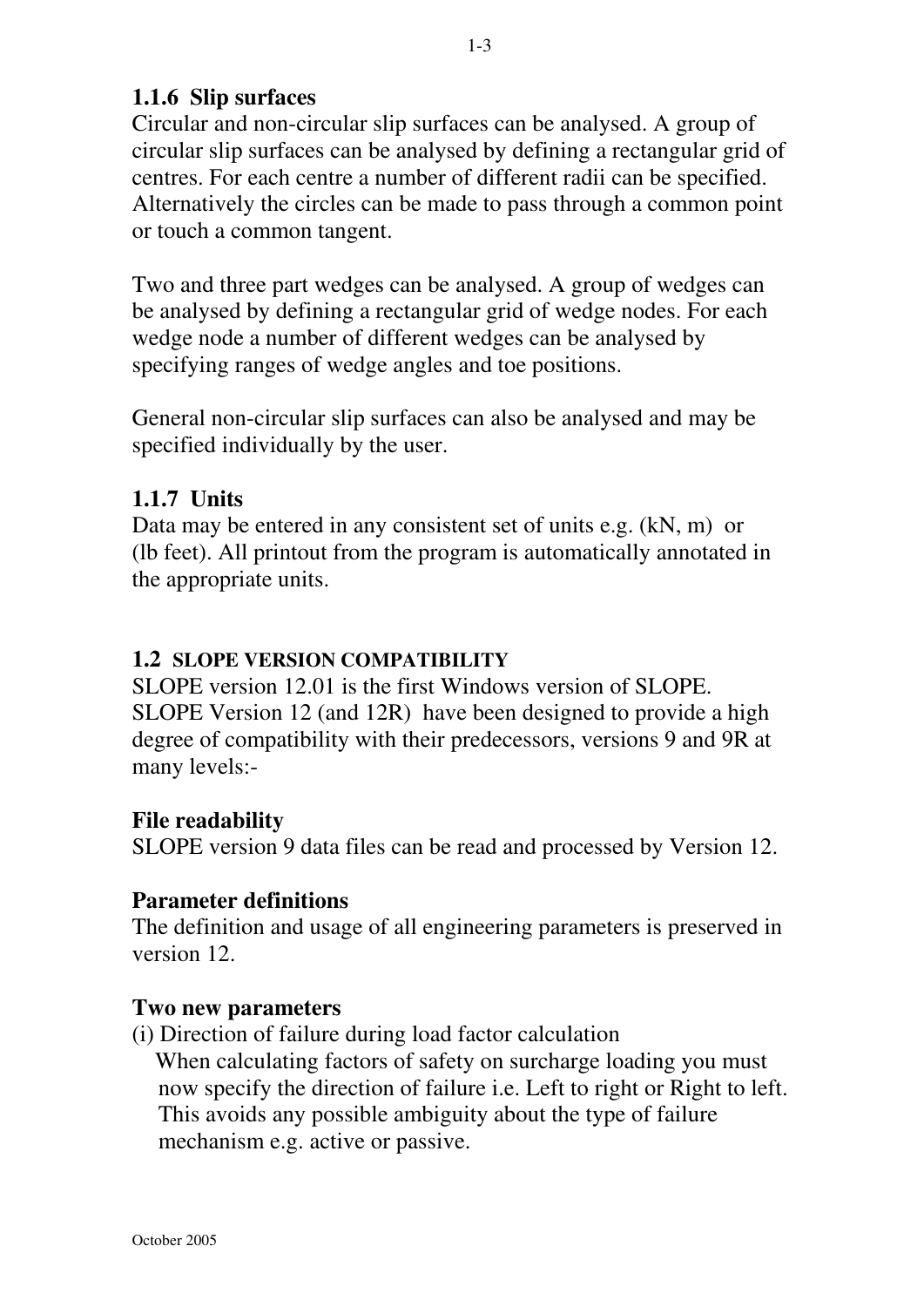(ii) Minimum permitted enclosed angle in 2 or 3 part wedges. This option permits the user to avoid considering implausible slip surfaces with small enclosed angles between the parts of the wedge.

#### **Calculation**

The methods of calculation are identical.

#### **Formatting**

The title block has been reorganised to accommodate the increased length of Filenames and Run Identifiers. The formatting of all other data and results is preserved virtually unchanged from SLOPE version 9.

#### **Array sizes**

The maximum numbers of data items (strata, soil types etc...) are now as follows. The version 9 limits are shown in brackets:

| max no. of strata $&$ soil types                    | $= 25 (9)$   |
|-----------------------------------------------------|--------------|
| max no. of piezometric surfaces                     | $= 10 (4)$   |
| max no. of layers of reinforcement                  | $= 100 (40)$ |
| max no. of types of reinforcement                   | $= 100(40)$  |
| max no. of grid lines & surcharge loads = $60$ (25) |              |

The maximum number of slices which the program may generate for the analysis is now 100. The number of slices generated is not directly controlled by the user but is a combination of the number of grid lines and surcharge loads. The increased limit gives greater flexibility to model complex problems.

To summarise, you should be able to read and process your version 9 and 9R data files and obtain virtually identical output using SLOPE version 12.

See additional notes in the SLOPE help system for users upgrading from SLOPE version 8 or earlier.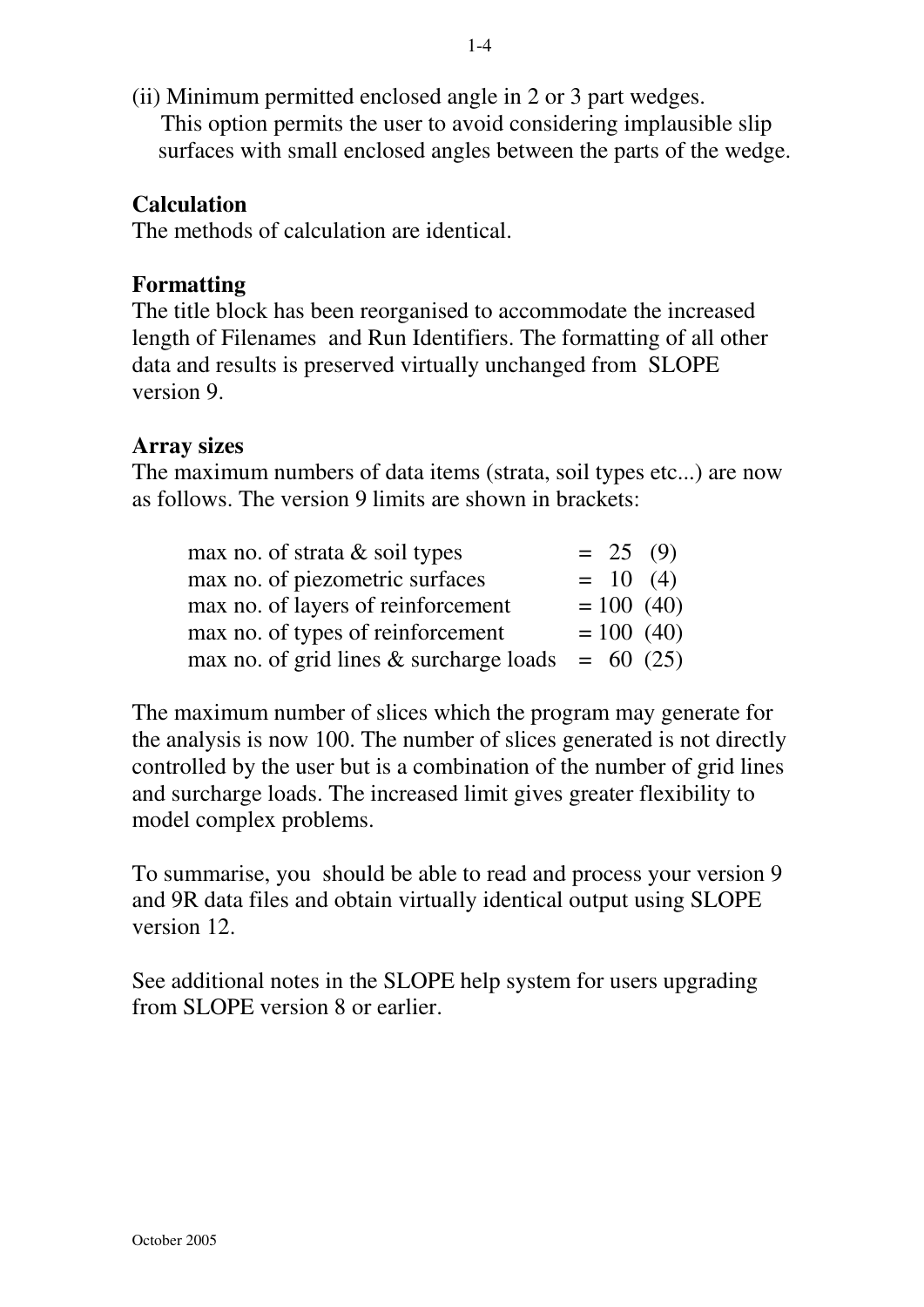#### **2.0 GETTING STARTED**

Before attempting to install or execute the program you should read the README.RTF file on the master disk. This file contains important information about the program and how to install it.

#### **2.1 SYSTEM REQUIREMENTS**

#### **2.1.1 Memory requirements**

SLOPE requires approximately 10 Mb of RAM.

#### **2.1.2 Disk Space Requirements**

Disk space requirements for SLOPE version 12 are as follows:

|                | <b>File type</b> | <b>Disk space</b>                   |
|----------------|------------------|-------------------------------------|
| Program files  |                  | 4 Mb                                |
| Each data file |                  | $32$ kb                             |
| Output files   | .OUT file        | 4 kb per exit/common point          |
|                | .BIN file        | 15 kb per exit/common point         |
| Report files   | .RTF file        | $20$ kb                             |
|                |                  | +1 kb per exit point (text only)    |
|                |                  | +100 kb per exit point (b/w graph)  |
|                |                  | +2 Mb per exit point (colour graph) |

You are responsible for removing old or unwanted files which will otherwise occupy valuable disk space.

#### **2.1.3 Screen and colour resolution**

SLOPE requires a screen resolution of 800x600, 1024x768 or greater.

The SLOPE Graphical User Interface (GUI) which allows you to edit the data interactively will not work properly unless you enable the "True color" or "High color" palette. You can change the current Windows setting by selecting:

#### **Control Panel | Display | Settings | Color palette**

#### **2.1.4 Printed output**

Printed output from the program is in lines up to 78 characters long. A choice of fonts and point sizes is available. Pagination of the output is designed for printing on A4 paper.

Printer options are selected at print time using a standard windows printer dialog box.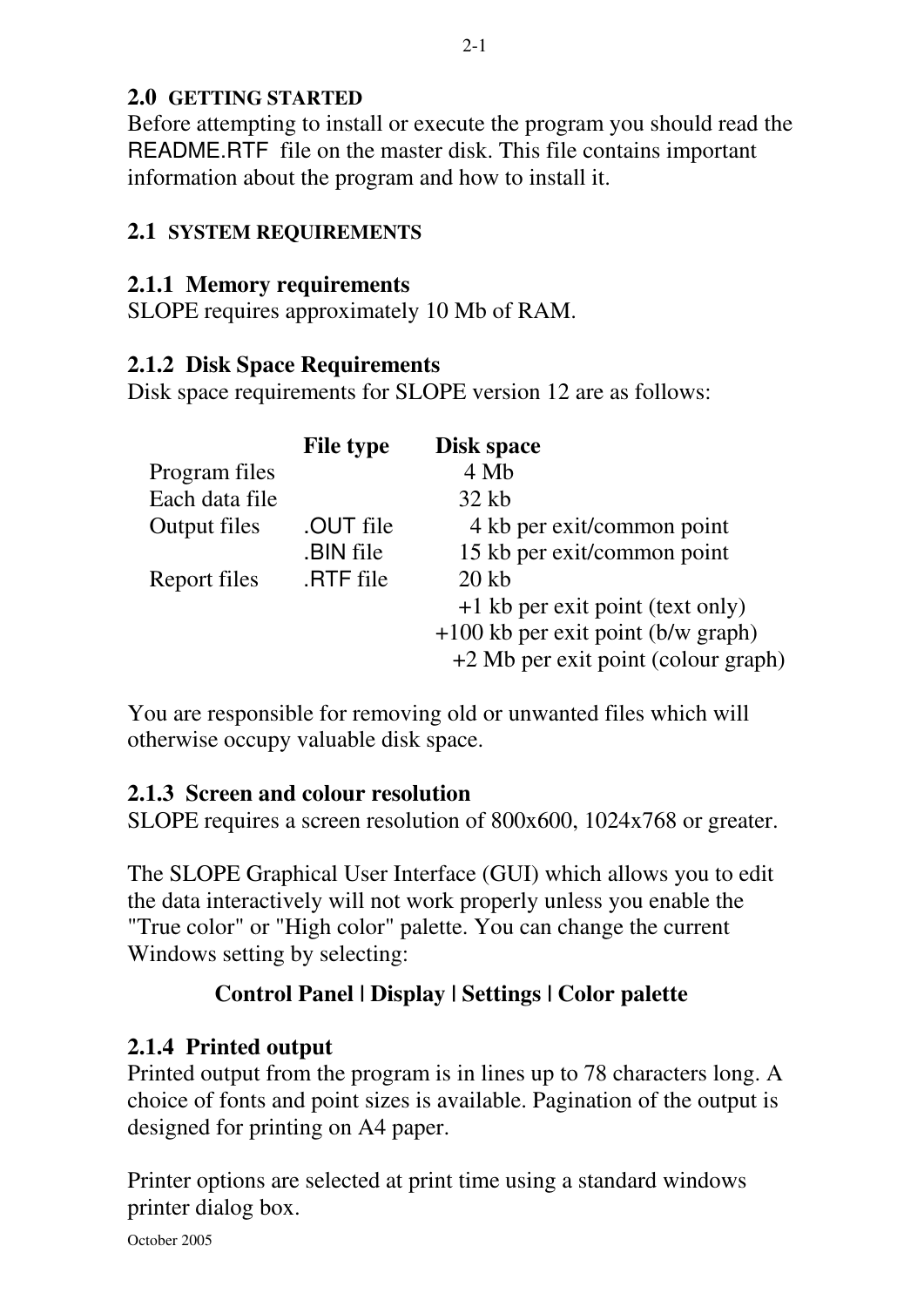#### **Font selection**

The default font is Courier New 9pt. Alternatives are available under the **Format | Font selection** menu

#### **2.2 PROGRAM INSTALLATION**

Please read the README.RTF file on the master diskette before installing.

To install the program run SETUP.EXE on Disk 1 of 2 (via the Windows **Start** button). Full instructions on installation and de-installation can be found at www.geosolve.co.uk/faq.htm

#### **2.3 STARTING THE PROGRAM**

If the installation routine has created a Geosolve program group you can click Start and select

#### **Programs | Geosolve | SLOPE 12.01**

If the installation routine has created a SLOPE icon on the Windows Desktop you can double click on that. Otherwise use Windows explorer to view the SLOPE 12 folder and double click on the SLOPE.EXE application.

#### **2.4 BEGINNERS GUIDE**

Please read the release notes for SLOPE version 12. The following sequence of steps will familiarise you with the basic operations of SLOPE:-

Preliminaries

- 1. Using Windows explorer create a folder called MyData (or other suitable name)
- 2. Copy the demonstration data files DEMO??.DAT from the SLOPE folder to your data folder.
- 3. Run SLOPE and after the opening screen press **Ctrl+O** or select **File | Open** from the main menu.
- 4. Use the Open file dialog box to select MyData as your current data folder
- 5. Select DEMO9.DAT.
- 6. Note the graphical display in the bottom right corner which shows the slope profile, water table and surcharges.
- 7. Use the "plus" and "minus" buttons in the corner of the graphic box to increase and decrease the size of the graphics box.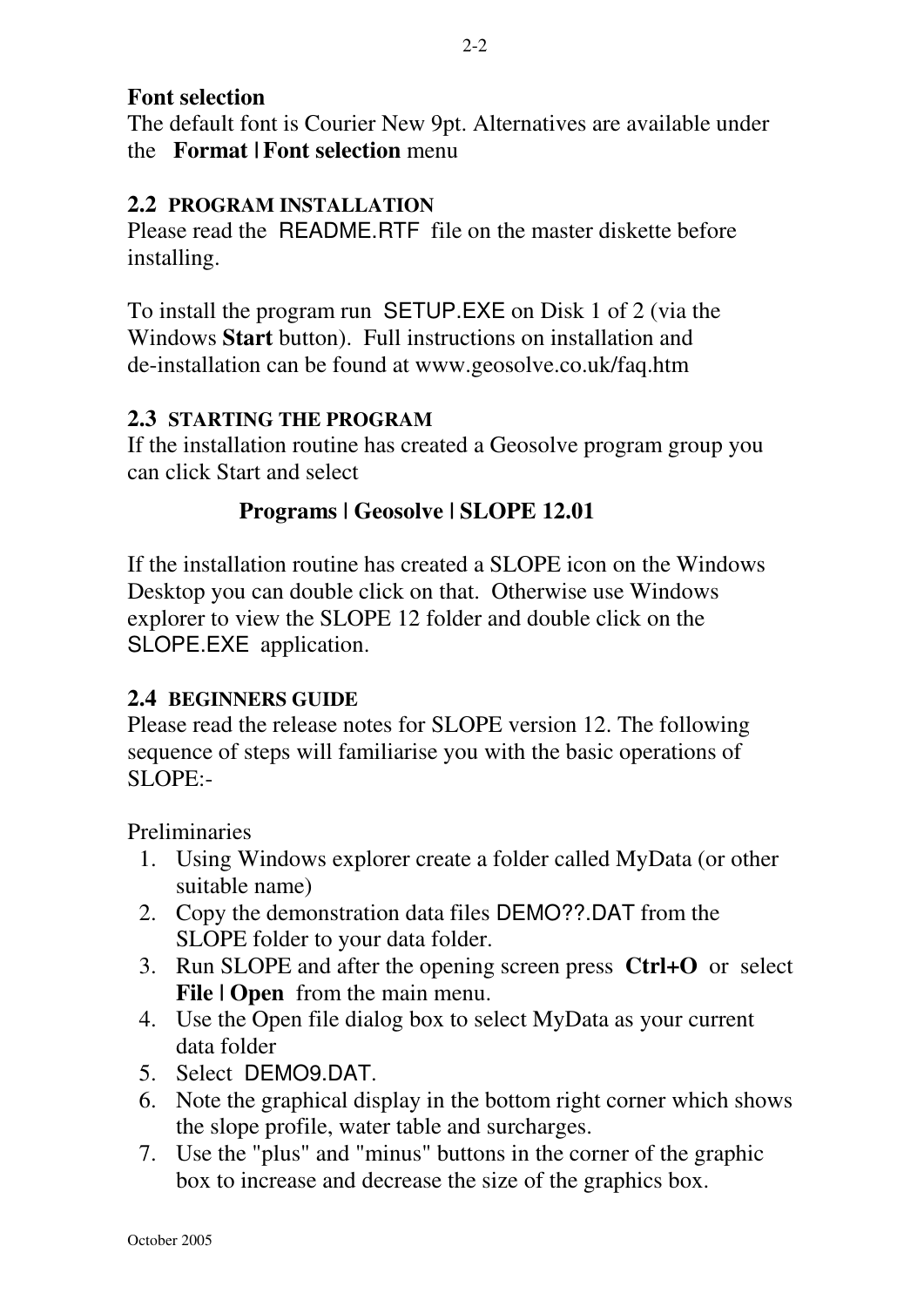- a) Move the mouse cursor to  $X = 0$ ,  $Y = 50$ .
- b) Left click and drag down and to the right to mark a rectangular area for detailed viewing.
- c) Release the left mouse button. The section is redrawn showing the selected area.
- 9. Repeat step 8 starting at different coordinates to view even more detail.
- 10. Restore the view of the whole section by double clicking anywhere on the plot.

#### **Edit the data using the Graphical User Interface (GUI)**

11. Move the mouse cursor to a point on one of the strata. Find a point where the mouse cursor changes to a double-ended vertical

arrow,  $\hat{\mathbb{E}}$  then click and drag to move the position of that stratum data point.

Observe the tabulated data display change to show the modified Strata Profile. You will have noticed that you are only able to drag profile data points within the limits of the strata above and below the stratum being edited. If you select a data point representing two or more coincident strata then all the strata are dragged together.

Note that you were only able to adjust the Y-coordinate of the selected data point. To adjust both X and Y coordinates of a data point you must hold down the Shift key while clicking and dragging.

12. Hold down the Shift key and move the mouse cursor to a point on one of the strata. Find a point where the mouse cursor changes to

a pointing hand,  $\frac{d\theta}{dx}$  then click and drag to move the position of that stratum data point. Observe that you can now adjust both X and Y coordinates of the selected point. The tabulated data changes accordingly. Ground water profiles are edited in the same way.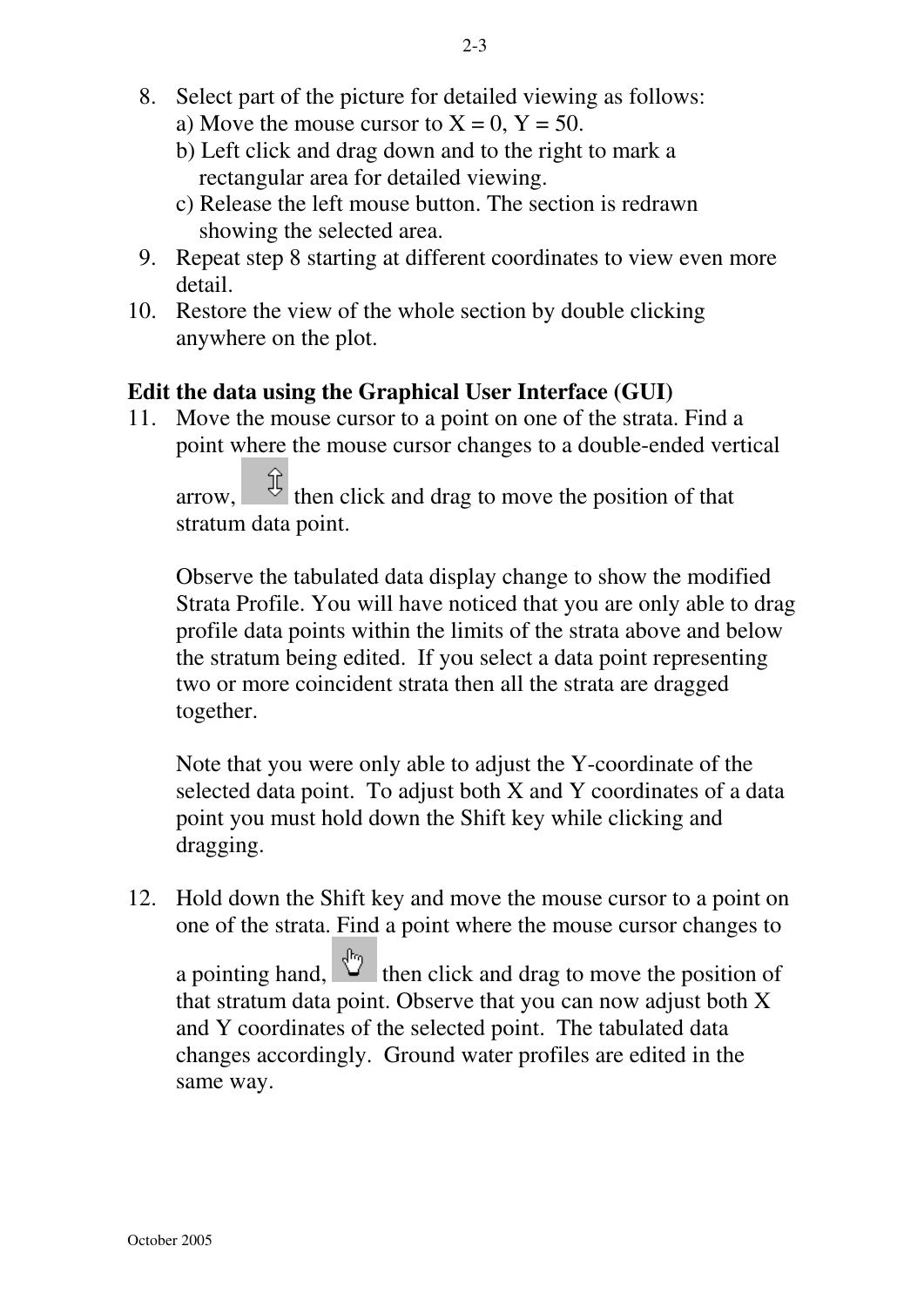#### **Interpolation Display Mode**

13. Type **Alt+Y** to change the tabulated display of strata coordinates so that all coordinates are now displayed (Interpolation Off). Type **Alt+Y** again to revert to the partial display (Interpolation On).

#### **Interpolation On (interpolated coordinate values hidden)**

When a stratum (or ground water coordinate) is changed, all interpolated values are changed automatically so that straight line segments of the profile remain straight.

#### **Interpolation Off (all coordinate values shown)**

When a stratum (or ground water coordinate) is changed, adjacent interpolated values are left unchanged. Segments of the profile which previously were straight may now have developed local kinks.

#### **More about the graphical display**

- 14. Observe the **hints** (yellow) which appear when the cursor is over a data item.
- 15. Type **Alt+C** to see the strata profile with colour shading.
- 16. Right click anywhere on the data plot to see the pop-up menu options.

#### **Undo and Redo**

- 17. Type **Ctrl+Z** or click the Undo button to undo the edits one step at a time.
- 18. Type **Ctrl+R** to Redo the edits

#### **Save, Analyse and View results**

- 19. Select **File | Save As** and save the data as Demo9A.dat and note the **Data last modified** time change to the current date and time.
- 20. Click on **Analyse** or type **Alt+A** to enter analysis mode.
- 21. Allow the analysis to finish normally and then view the output for successive common points by pressing **Alt+Right**. Observe the tabulated results and the graphics change as you move through the common points.
- 22. The factors of safety at grid points are colour coded from red (most critical) through yellow to green (safest). You can customize the colour coding by clicking on the (pale blue) Edit FoS selection options button.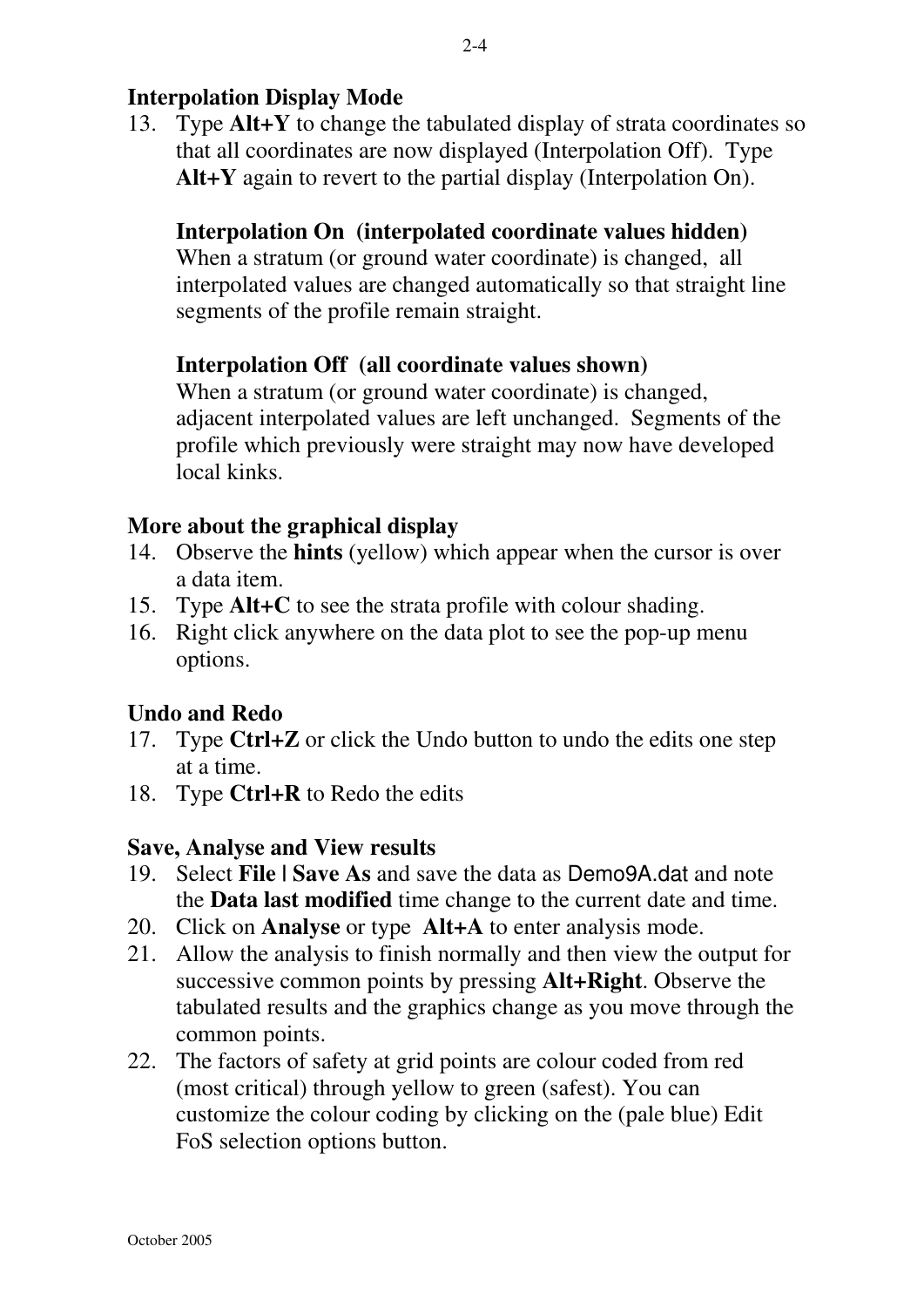- 23. As the cursor moves over a grid point, the local factor of safety and the coordinates are displayed bottom left of the graphics box. To view detailed results for the current grid point, right click and choose "View FoS details for Circle centre at  $X = 7$ ,  $Y = 7$ "
- 24. Click on **Report** or type **Alt+T** to create and print a report

or alternatively (but more cumbersome)

Use the copy and paste facilities to copy data and results to a separate (Word) document:- Display the Summary results; select the tabulated text by typing **Ctrl+A**; copy it to the windows clipboard using **Ctrl+C**; paste it into the Word document. Now click on the summary graphics; copy the graphics to the windows clipboard using **Ctrl+C**; paste the graphics into the Word document.

Before going on to explore further you might like to read the General rules for data entry in Section 3.9.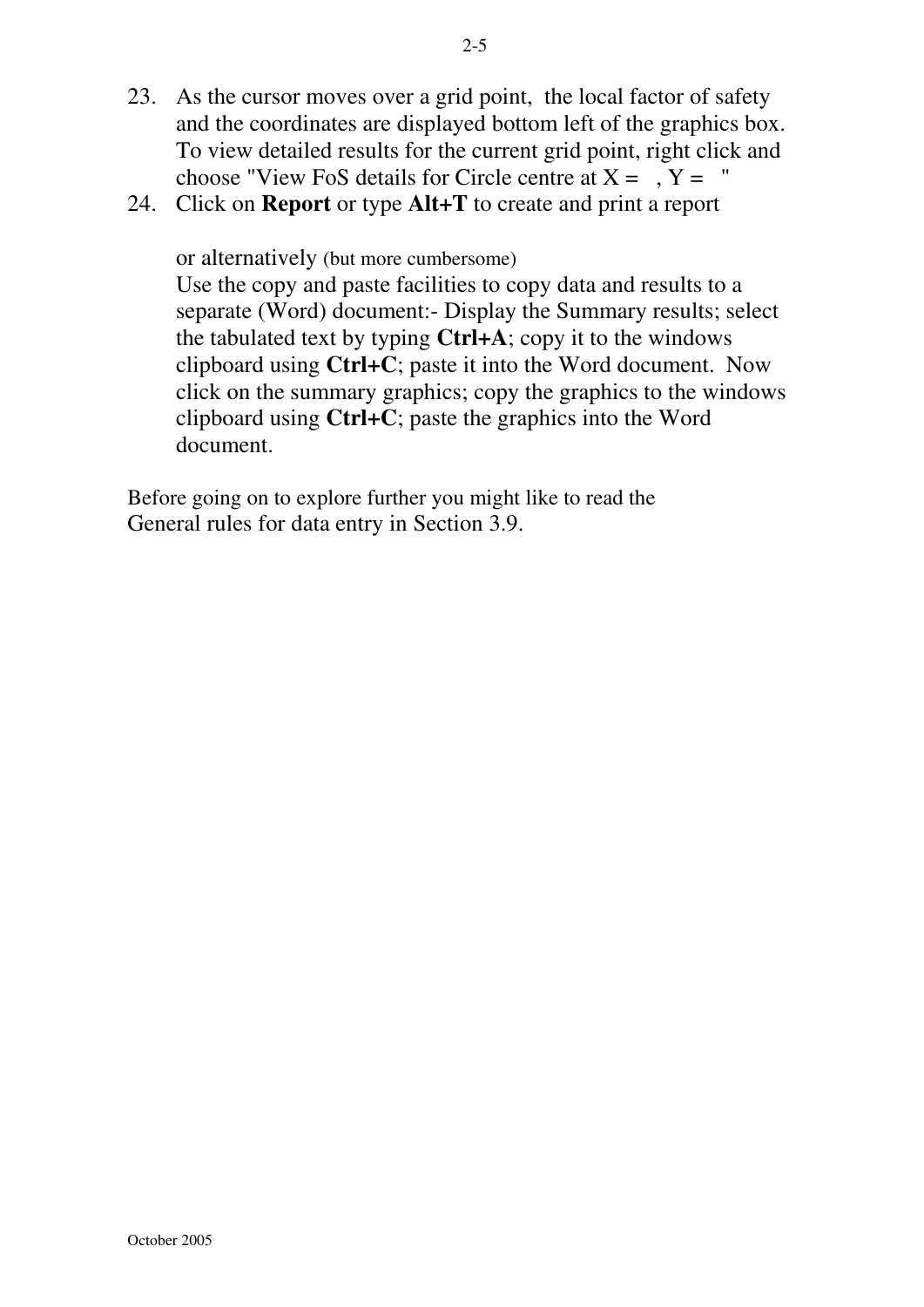#### **3.0 GUIDE TO PROGRAM OPERATIONS**

#### **3.1 THE SLOPE DESKTOP**

Screen shots of the SLOPE Desktop in Data Input and View Results modes are shown in Figures 12a and 12b. SLOPE always runs 'maximized'. The program can be minimized but not 'normalized'. The main menu contains the following items

#### **File Import Edit View Format Analysis Help**

Beneath the main menu the Titles of the current data set are displayed. A yellow box in the top right corner displays the current data file name and and its folder. Beneath the yellow box is the date/time stamp of the current data set i.e. the time the data was last saved to disk or edited.

In **View Results** mode (Figure 12b) a green box in the top right corner shows the number of the currently displayed exit point (wedge analysis), or common point (circular arc analysis)

The arrow buttons next to the green box are used to move backward and forward through the sequence of common points/exit points. Alternatively, click on the green selection button/indicator to see a list of common/exit points and select one for viewing.

The four Mode buttons are located under the main menu and Titles in the top left corner of the screen. The Graphics display (data or results) can be made larger or smaller using the **[+]** and [-] buttons in the lower right corner of the screen.

#### **3.1.1 The Graphical User Interface - GUI**

The SLOPE Graphical User Interface allows you to input and edit data and manipulate the results interactively using the mouse. The GUI is discussed in the remainder of this section and also in Sections 2.1.3, 2.4, 3.12, 5.5, 9.3.1 and 15.6

#### **3.1.2 Data graphics - description**

#### **Grid lines**

A bar at the top of the plot shows the position of the grid lines. Each grid line is represented by a vertical tick. If space permits the number of the grid line (not its x coordinate) is also shown.

#### **Axes**

The coordinate system is positive upwards and to the right. Axes are automatically marked at appropriate intervals.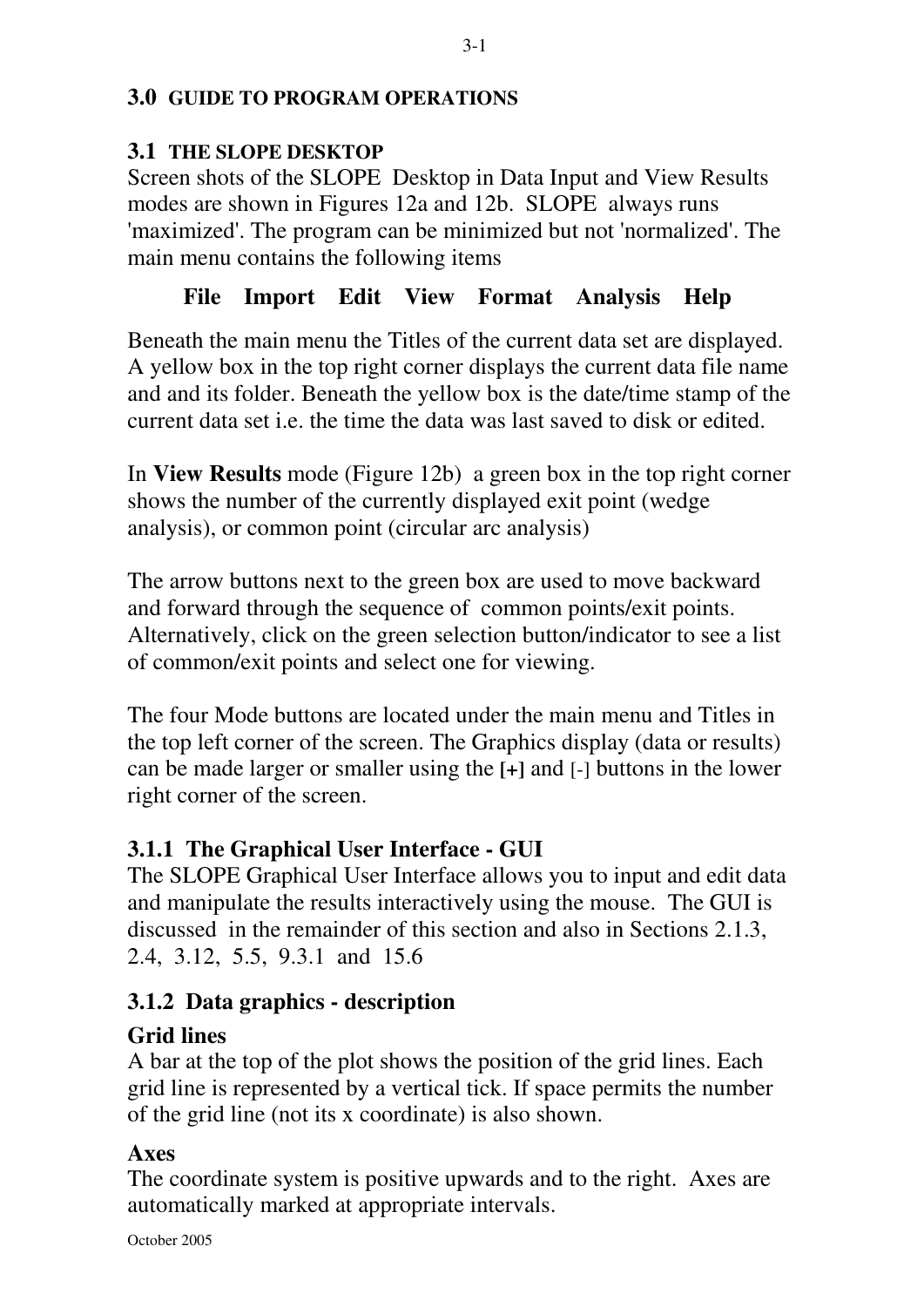#### **Soil strata**

Soil strata are shown in solid black lines. By default soil descriptions are shown in full where space permits, otherwise only the stratum number is shown.

#### **Strata shading**

By default the soil strata are not colour shaded. Choose **View | Plot options | Colour shading** or click the stripy coloured button to toggle colour shading of soil strata.

#### **Surcharges**

The positions of surcharge loads are shown by red arrows. Vertical and horizontal arrows indicate the locations of the components

The lengths of the vertical arrows are an approximate indication of magnitude for small surcharges. The arrow length is roughly equal to an equivalent height of soil. Vertical arrows are limited in length to 20 mm regardless of the magnitude of the vertical surcharge.

Horizontal arrows are always 8mm long, regardless of the magnitude of the horizontal surcharge.

#### **Ground water**

The water table is shown as a blue dashed line.

A local piezometric surface is plotted as a dashed (blue) line within a stratum to which it is assigned. Sections of a piezometric surface which lie outside the stratum to which it is assigned (e.g. artesian pressure profile), are plotted as dotted (blue) lines and are annotated with bracketed (blue) numbers indicating the stratum to which it is assigned.

A grid of piezometric levels is indicated by blue + signs at the grid points. When a the piezometric grid is selected for editing, the Piezometric elevations of the currently selected row of the piezometric grid are shown graphically like standpipe levels.

#### **Reinforcement**

Reinforcement is indicated by red zig-zag lines. A vertical tick at the end of the reinforcement indicates an anchorage. Numbers in red at the end of the reinforcement layers indicate the reinforcement type.

#### **Circular slip surface data**

The grid of circle centres is marked with black **x**'s. The grid of centres may be omitted - right click to get the graphics pop-up menu and untick "Grid of Centres".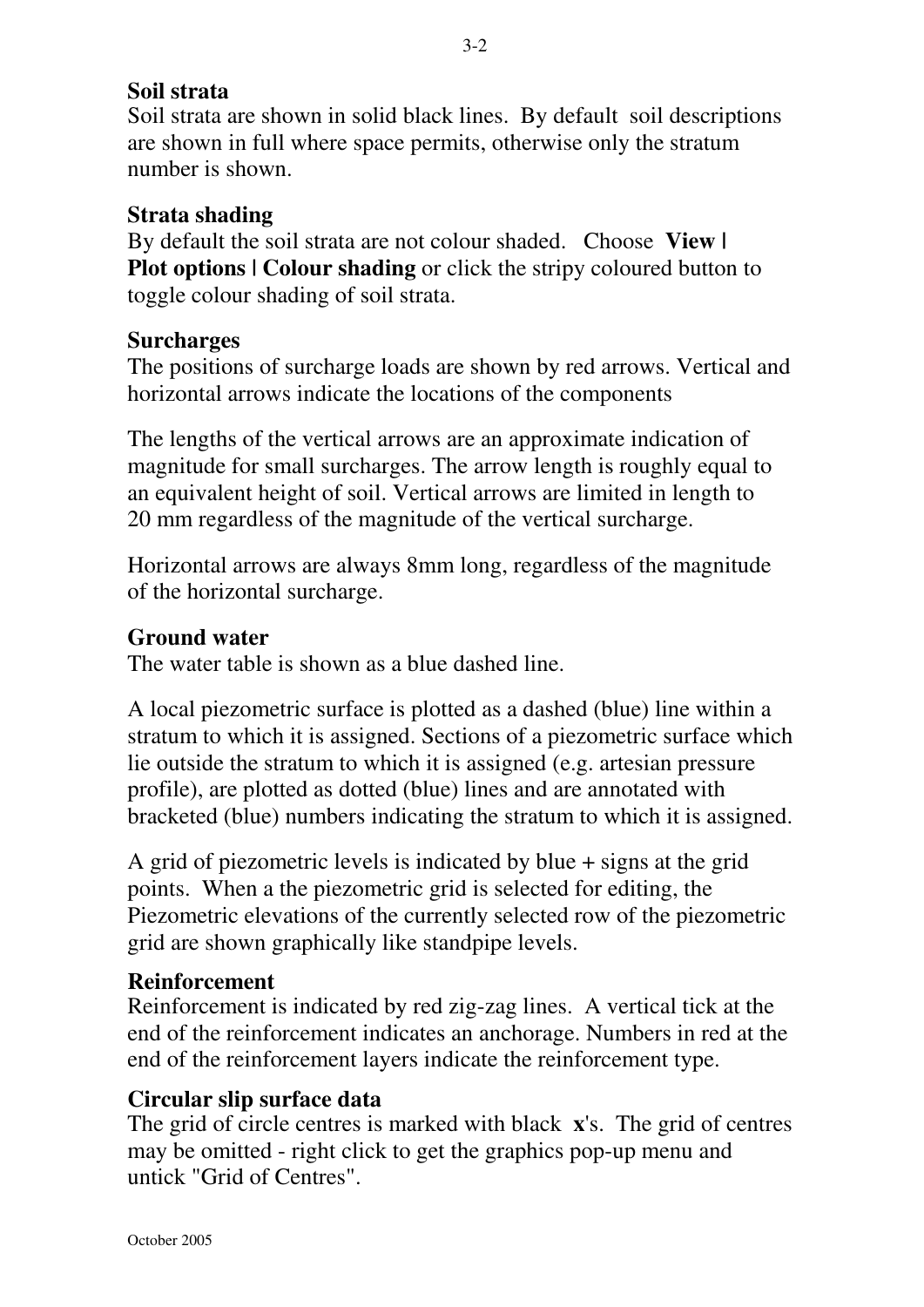Common points (if specified) are marked with red **x**'s. A common tangent (if specified) is shown as a red dotted line.

#### **Two and three part wedge data**

The grid of wedge nodes is marked with black **x**'s. The grid of wedge nodes may be omitted from the plot - right click to get the graphics pop-up menu and untick "Grid of wedge nodes". Exit points are marked with red **x**'s.

#### **General non-circular slip surface data**

A general non-circular slip surface is drawn in solid red lines as specified in the data.

#### **Hot spots**

The display is data aware. As the mouse moves over the picture a yellow hint box appears with a description of the type of data being pointed. When the mouse is over an item which can be edited

interactively, the mouse cursor changes to a hand,  $\sqrt[n]{\ }$  or double

headed arrow,

#### **Select part of the slope section for detailed viewing**

When the mouse cursor shows as you may click and drag to you may click and drag to select a part of the graphical display for detailed viewing. A dashed rectangle indicates the selected area.

It will often be necessary to view a detail in this way in order to perform interactive editing or to confirm the effect of previous edits on the geometry.

Double click anywhere on the graphical display to restore display of the whole section.

#### **3.1.3 Results graphics - description**

The display changes according to the currently selected common point (circular slips) or exit point (wedges).

#### **Summary graphics**

The graphical display shows the critical slip surface through each of the common points or exit points. The common points (or exit points) are numbered in red corresponding to the numbering in the tabulated results.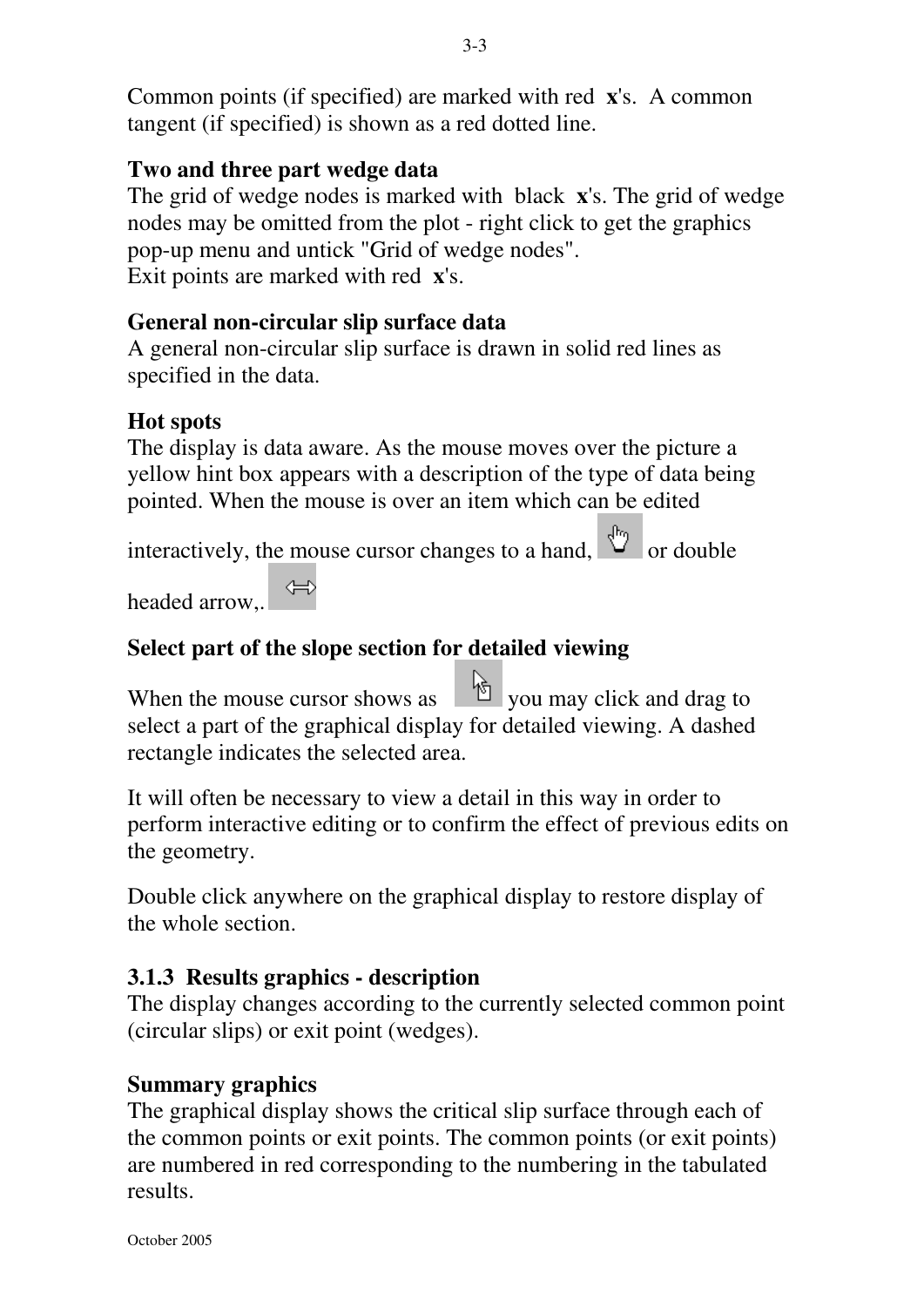Factors of safety are shown at each point on the grid of centres (or wedge nodes). The factors of safety are colour coded. The value of FoS shown at each grid point is the minimum of all the slip surfaces relating to that grid point (subject to any exclusions)

#### **Selected results**

The graphical display shows the critical slip surface through the currently selected common point or exit point. The common point (or exit point) is numbered in red corresponding to the numbering in the tabulated results.

Factors of safety are shown at each point on the grid of centres (or wedge nodes). The factors of safety are colour coded. The value of FoS shown at each grid point is for the slip surface relating to that grid point (subject to any exclusions).

#### **View details for a particular slip surface**

- 1. Move the mouse over a grid point.
- 2 Observe the text display at the bottom left corner of the graphics box change to show the current grid coordinates and factor of safety.
- 3. Right click and select: "view detailed results for  $X = \ldots, Y = \ldots$  ".

Full output for the selected slip surface will be listed on the Details/Messages page.

#### **Reinforced soil design**

The graphical display shows the critical wedge through the end of each layer of reinforcement. The total required reinforcement to stabilise each wedge is shown opposite the end of the reinforcement layer.

#### **Select part of the slope section for detailed viewing**

When the mouse cursor shows as you may click and drag to you may click and drag to select a part of the graphical display for detailed viewing. A dashed rectangle indicates the selected area.

It may be convenient to view a detail in this way in order to examine the array of factors of safety in more detail.

Double click anywhere on the graphical display to restore display of the whole section.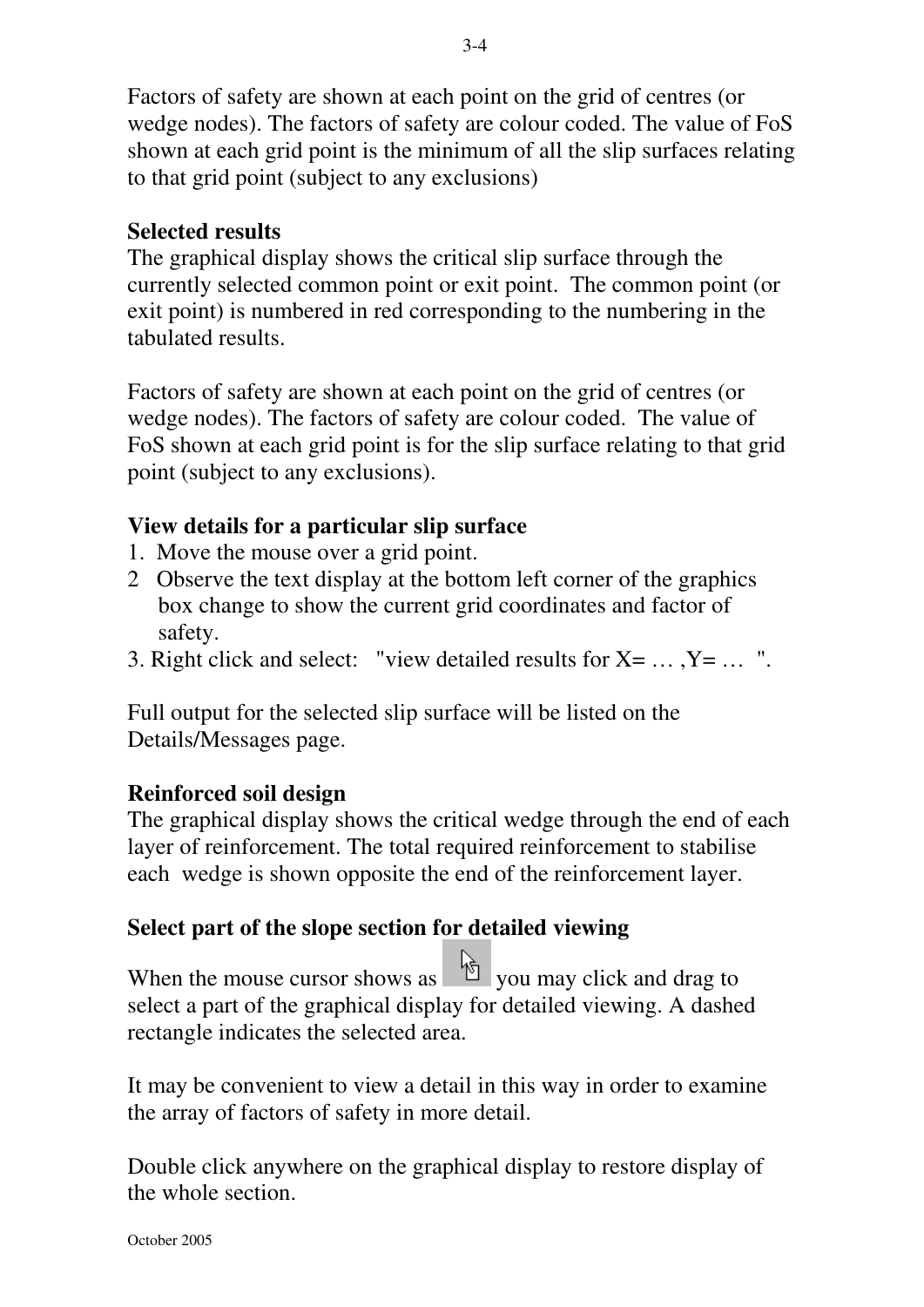#### **Graphics in Reports**

All graphical output in reports will show the currently selected detail. Make sure you have selected the appropriate section of the slope profile before creating a report.

#### **3.2 THE MAIN MENU 3.2.1 'File' menu**

| <b>Menu</b> item<br>New Data Set                                                                         | <b>Shortcut</b> | <b>Description</b><br>Start a new data set                                                                                   |                |  |                                                |
|----------------------------------------------------------------------------------------------------------|-----------------|------------------------------------------------------------------------------------------------------------------------------|----------------|--|------------------------------------------------|
| Open                                                                                                     | $Ctrl + O$      | Open an existing file.                                                                                                       |                |  |                                                |
| Save                                                                                                     | $Ctrl + S$      | Save the current data file.                                                                                                  |                |  |                                                |
| Save As                                                                                                  |                 | Save the current data file under a new name.                                                                                 |                |  |                                                |
| PrintSetup                                                                                               |                 | Select printing options                                                                                                      |                |  |                                                |
| Print                                                                                                    |                 |                                                                                                                              |                |  |                                                |
| Data listing<br>Current selection - tabulated results<br>Current selection - graphical results<br>Report |                 | Print current input data<br>Print numerical output for current point/layer<br>Print graphical output for current point/layer |                |  |                                                |
|                                                                                                          |                 |                                                                                                                              | Review options |  | Review selections for printing                 |
|                                                                                                          |                 |                                                                                                                              | Print report   |  | Print selected results of the current analysis |
|                                                                                                          |                 |                                                                                                                              | 1.             |  | List of recently opened data files             |
| 2.                                                                                                       | 2               | - see Quick file open                                                                                                        |                |  |                                                |
| etc.                                                                                                     |                 |                                                                                                                              |                |  |                                                |
| Exit                                                                                                     | $Alt+X$         | Terminate Slope execution                                                                                                    |                |  |                                                |
|                                                                                                          |                 |                                                                                                                              |                |  |                                                |

#### **3.2.2 'Edit' menu**

| Menu item                                                                | <b>Shortcut</b>                   | <b>Description</b>                                                                                                                    |
|--------------------------------------------------------------------------|-----------------------------------|---------------------------------------------------------------------------------------------------------------------------------------|
| <b>New</b>                                                               | $Ctrl + N$                        | Insert new data item                                                                                                                  |
| Delete                                                                   | $Ctrl+X$                          | Delete data item                                                                                                                      |
| Copy                                                                     | $Ctrl+C$                          | Copy data item to SLOPE clipboard<br>or Copy text/graphics to Windows clipboard                                                       |
| Paste                                                                    | $Ctrl+V$                          | Paste data item from SLOPE clipboard<br>or Paste text/graphics from Windows clipboard                                                 |
| Undo                                                                     | $Ctrl+Z$                          | Undo data edits                                                                                                                       |
| Redo                                                                     | $Ctrl + R$                        | Redo data edits                                                                                                                       |
| Factor soil strengths<br>Reverse coordinates                             | $Ctrl + F$<br>$Ctrl + E$          | Factor soil strengths of selected soil types<br>Reverse x-coordinates of all strata, loads<br>etc                                     |
| Redundant grid lines<br>Interpolate<br><b>Interpolation Display Mode</b> | $Ctrl + G$<br>$Ctrl+I$<br>$Alt+Y$ | Remove redundant grid lines<br>Interpolate at current Y-coordinate<br>Toggle the Y-coordinate Interpolation<br>Display Mode On or Off |
|                                                                          |                                   |                                                                                                                                       |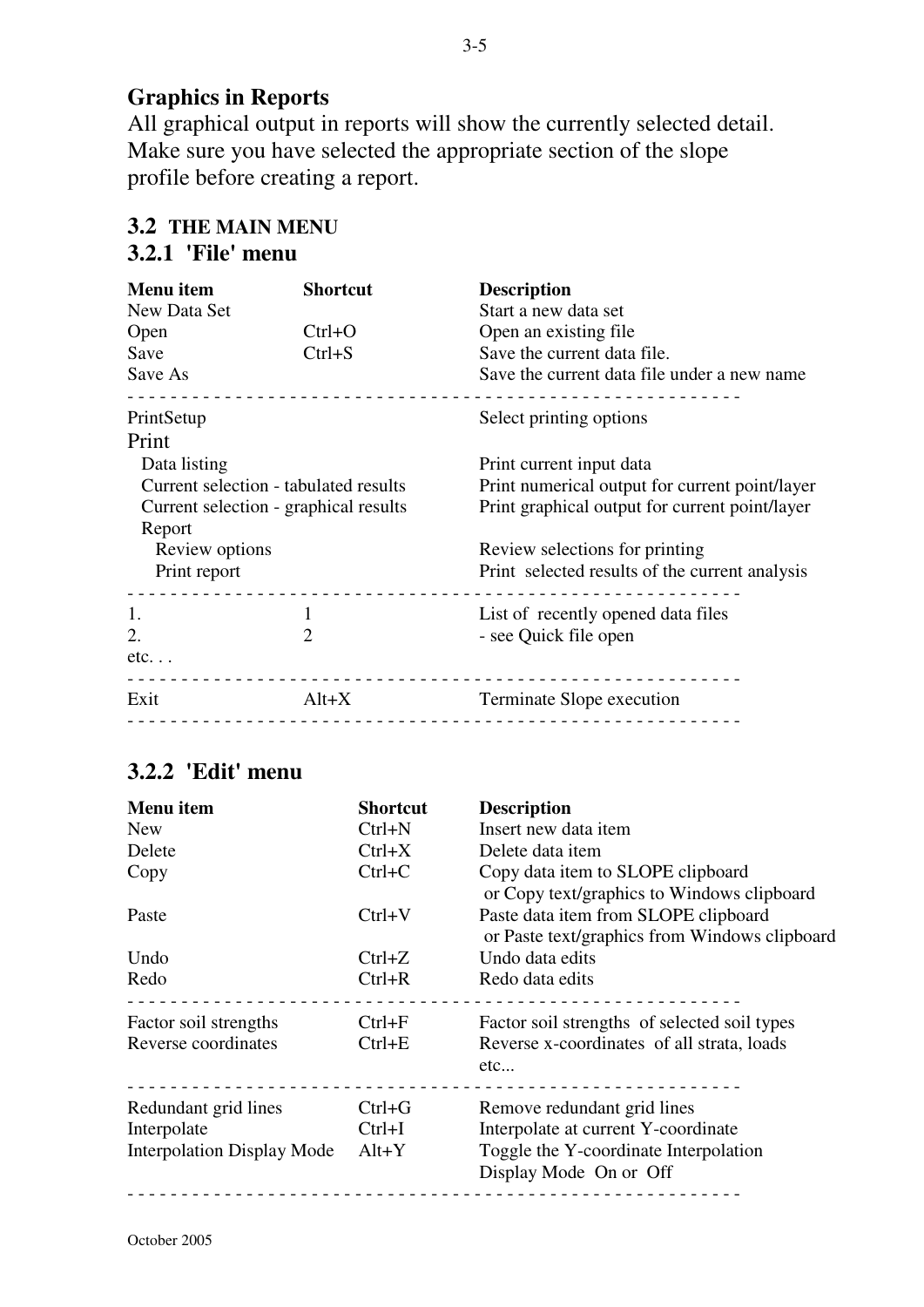#### **3.2.3 'View' menu**

| Menu item<br>Select Common point Alt+L<br>or Exit point<br>or Reinforcement layer                                                        | <b>Shortcut</b>                                       | <b>Description</b><br>Select results for one common point<br>or one exit point<br>or one reinforcement layer                                                                                                           |
|------------------------------------------------------------------------------------------------------------------------------------------|-------------------------------------------------------|------------------------------------------------------------------------------------------------------------------------------------------------------------------------------------------------------------------------|
| Previous Common point Alt+Left<br>or Exit point<br>or Reinforcement layer                                                                |                                                       | Select results for previous common point<br>or exit point<br>or reinforcement layer                                                                                                                                    |
| Next Common point Alt+Right<br>or Exit point<br>or Reinforcement layer                                                                   |                                                       | Select results for next common point<br>or exit point<br>or reinforcement layer                                                                                                                                        |
| Graphics<br>Zoom Plus<br>Zoom Minus<br>Half screen                                                                                       | $Alt+G$<br>Alt+Up<br>Alt+Down<br>$Alt+V+H$<br>$Alt+Z$ | Move focus to the graphical display<br>Increase size of graphical display<br>Decrease size of graphical display<br>Toggle the SLOPE window between<br>full and half screen<br>Reduce the SLOPE window width in steps   |
| Select detail<br>Deselect detail                                                                                                         | Double Click                                          | Click and drag to select part of the slope<br>section for detailed viewing<br>Revert to showing the whole slope section                                                                                                |
| <b>Plot Options</b><br>Colour shading<br>Soil descriptions<br>Grid of centres (wedge nodes)<br>View FoS for<br>current grid point Ctrl+D | $Alt+C$                                               | Toggle display of colour shading of strata<br>Toggle display of soil descriptions on data plot<br>Toggle display of grid of centres (wedge nodes)<br>Results are shown on the Messages/Details page                    |
| Data<br>Next Data Block Ctrl+Tab                                                                                                         | $Alt+D$                                               | Select Data input mode<br>Previous Data Block Shift+Ctrl+Tab Display previous data block for editing<br>Display next data block for editing                                                                            |
| ______________________________<br>Summary results Alt+S<br>Selected results<br>Messages / Details<br>Data Listing                        | $Alt+R$<br>$Alt+N$                                    | View Summary output<br>View brief results for all slip surfaces<br>through one common point (exit point)<br>View messages generated during analysis or<br>details at selected grid point<br>View complete data listing |
| . <u>.</u> .                                                                                                                             | . <u>.</u>                                            | View Report Alt+T Create and View Reports                                                                                                                                                                              |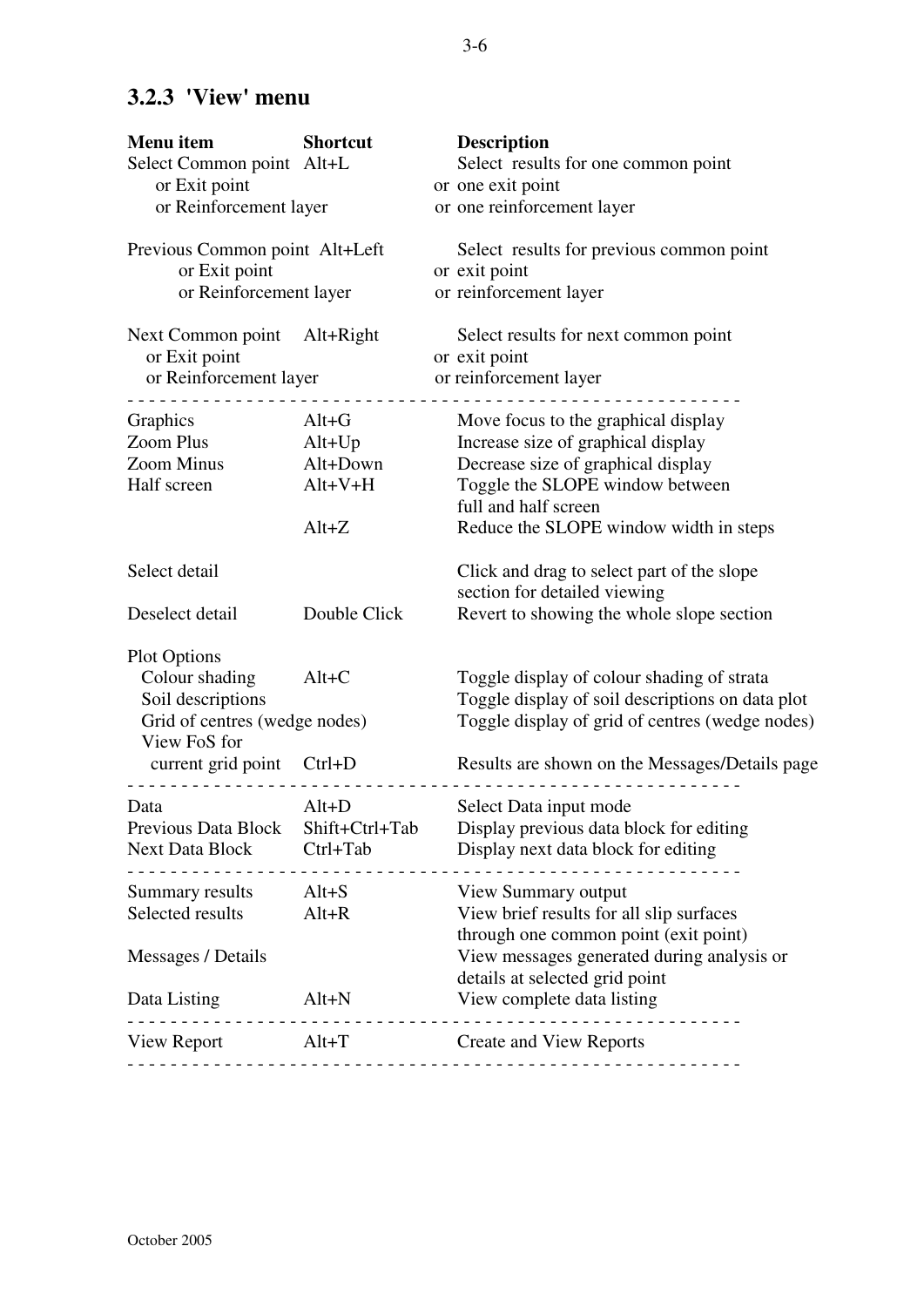#### **3.2.4 'Format' menu**

Choose **Format | Font** from the main menu or type **Alt+O** to select a new font, style or size. The new font will be applied to all subsequent analyses and their results. The new font will also be remembered the next time the program is executed. Old output files will be displayed and printed in the font prevailing at the time they were created.

To revert to the default font (Courier New, 9pt) choose **Format | Default font** from the main menu.

It is assumed that output will be printed on A4 paper and the results are paginated accordingly.

#### **3.2.5 'Analysis' menu**

**Analyse (Alt+A)** starts analysis of the current data. Clicking this option is equivalent to clicking the Analysis mode button.

**Interrupt analysis (Alt+I)** allows you to interrupt an analysis while it is in progress - see Section 3.3.2.

#### **3.2.6 'Help' menu**

There are 5 items, **Context sensitive help**, **Help Contents**, **Help Index**, **E-mail to Geosolve**, **Geosolve help line**. See Section 3.4 for details.

#### **3.3 MODE BUTTONS**

#### **3.3.1 'Data input' mode button**

Click the **Data** input mode button or select **View | Data** from the main menu or press **Alt+D** to enter Data input mode.

In Data input mode a set of 12 data edit tabs is visible. Click one of the tabs to display the associated data block e.g. Titles, Strata, Soil types etc...

Beneath the box displaying the data there is the **Data errors and warnings** box. If not all the data or errors/warnings can be displayed at once, scroll bars appear at the sides of the boxes. You can also move the splitter bar between the data and the error/warnings listings to view more or less of one box or the other.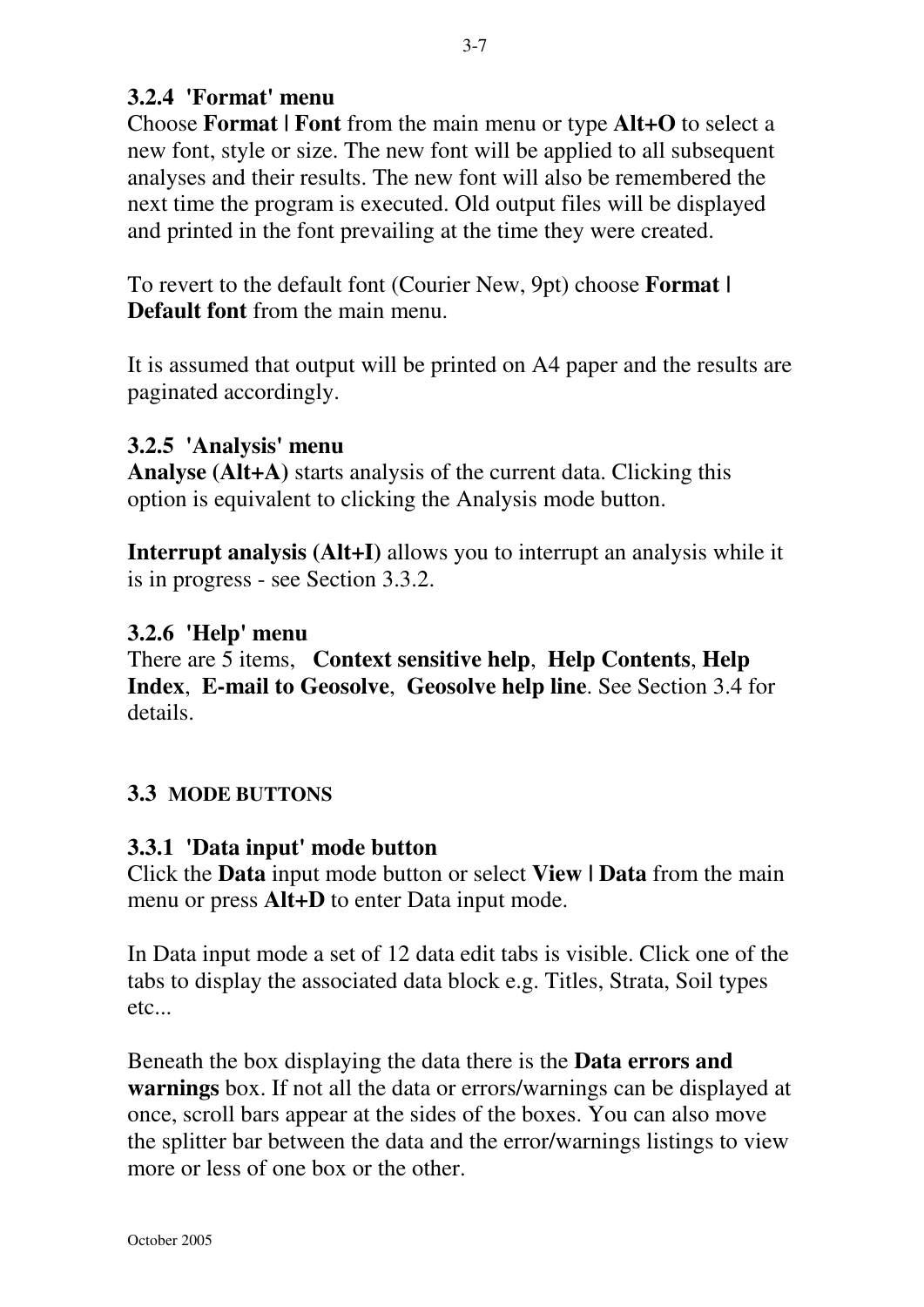Click the **Analyse** mode button to commence the analysis of the current data. Alternativley choose **Analysis | Analyse** from the main menu or type **Alt+A**. It is good practice to save newly edited data before analysing it.

On entering analysis mode the data edit display is hidden and a progress summary box appears together with a progress bar at the bottom of the screen.

The progress bar shows the number of slip surfaces analysed and the coordinates of the current circle centre or wedge node. The progress summary shows the critical factors of safety at each exit point.

At the end of the analysis the program enters **View results** mode.

#### **Interruption of analysis**

During an analysis it may become apparent that the data is unsuitable and that time will be wasted by allowing the analysis to proceed to completion. To interrupt the analysis at any stage choose **Analysis | Interrupt Analysis** from the main menu or type **Alt+I**. After a short pause the program will display the question:-

Interrupt run?

If the response is  $N$  (no) the analysis will proceed as if nothing had happened. If the response is Y (yes) the run is interrupted and the program displays whatever results have been calculated so far.

#### **3.3.3 'View Results' mode button**

Click the **View Results** mode button to view the results of an analysis. The display shows 4 pages which can be viewed by clicking the tab at the top of the page, via the main menu or via a shortcut key.

| Page             | <b>Shortcut</b> | <b>Description</b>                                                                    |
|------------------|-----------------|---------------------------------------------------------------------------------------|
| Data listing     | $Alt+N$         | View a complete listing of the current data set.                                      |
| Selected results | $Alt+R$         | View selected results for the currently<br>selected common/exit point.                |
| Summary results  | $Alt + S$       | View summary results for all common/exit points                                       |
| <b>Messages</b>  |                 | View messages generated during the analysis<br>or details for a selected slip surface |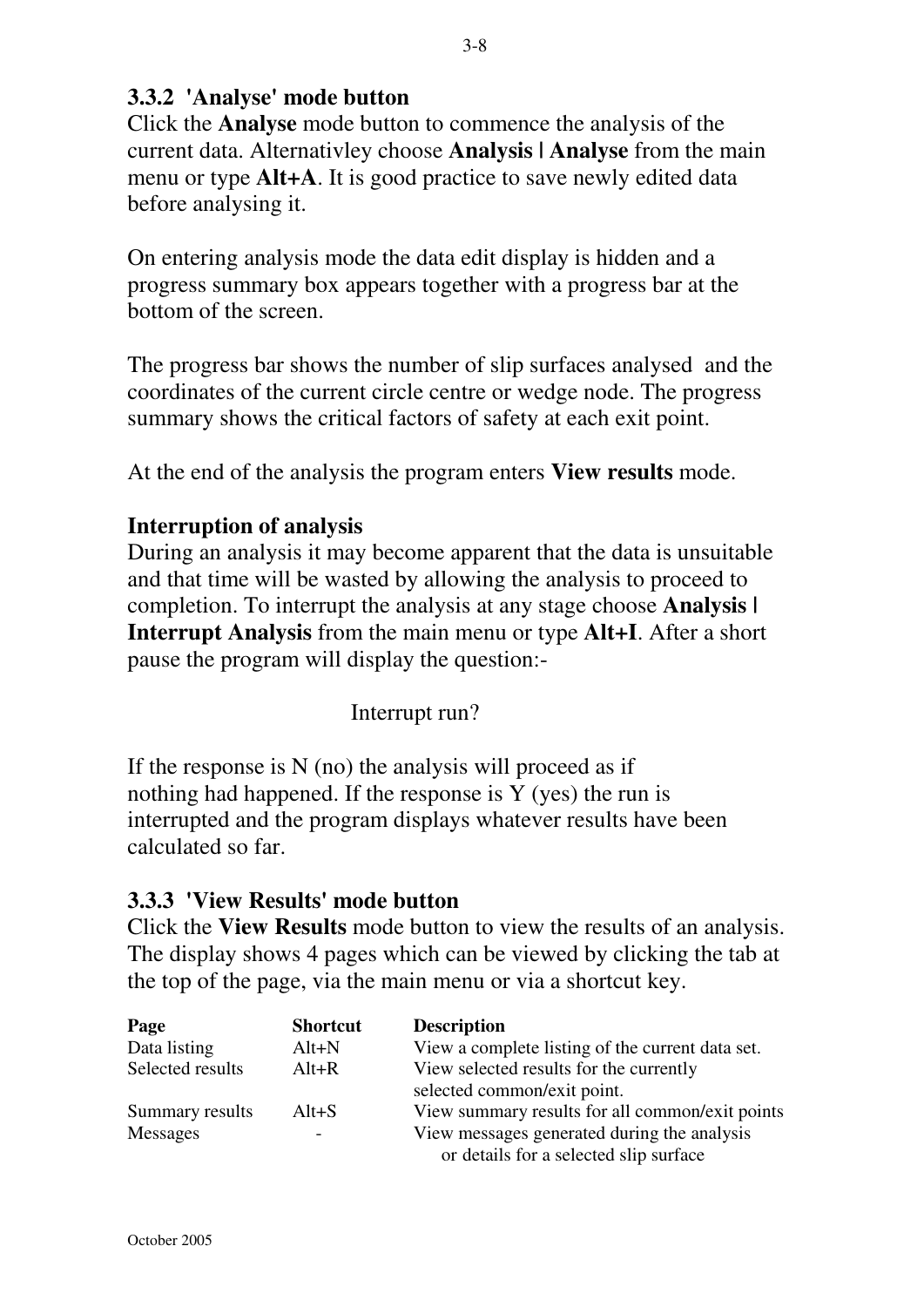If the data file has been edited since the results file was created then a **'Data modified'** warning is issued.

The **Selected results** box displays the results for one exit point at a time. Use the Results selection button to display results for a particular exit point. Information on these pages may be copied to the windows clipboard for use in other documents.

The display on the right hand side of the screen shows a graphical representation of the tabulated results.

#### **View stored output**

To view the results of a previous analysis, read the data file from disk and then follow the procedure above for viewing results.

#### **3.3.4 'Report' mode button**

To create a report for printing or output to disk file, click the Report mode button, choose **View | Report** at the main menu or type **Alt+T**.

Details of the report options are given in Section 3.11

#### **3.4 HELP FACILITIES**

#### **3.4.1 Context sensitive help**

Press **F1** at any time to obtain help on the currently selected menu or data item. This help includes advice and suggestions on appropriate values for data items.

#### **3.4.2 Help Contents**

Select **Help | Help contents** from the main menu to access the Contents page of the SLOPE help system.

#### **3.4.3 Help Index**

Press **Alt+H** at any time to access the complete Help Index. Then click the **Find** tab of the Help Topics window and type a word or phrase to obtain Help on a topic of your choice. The help index covers most topics related to operation of the program, data input and interpretation of output.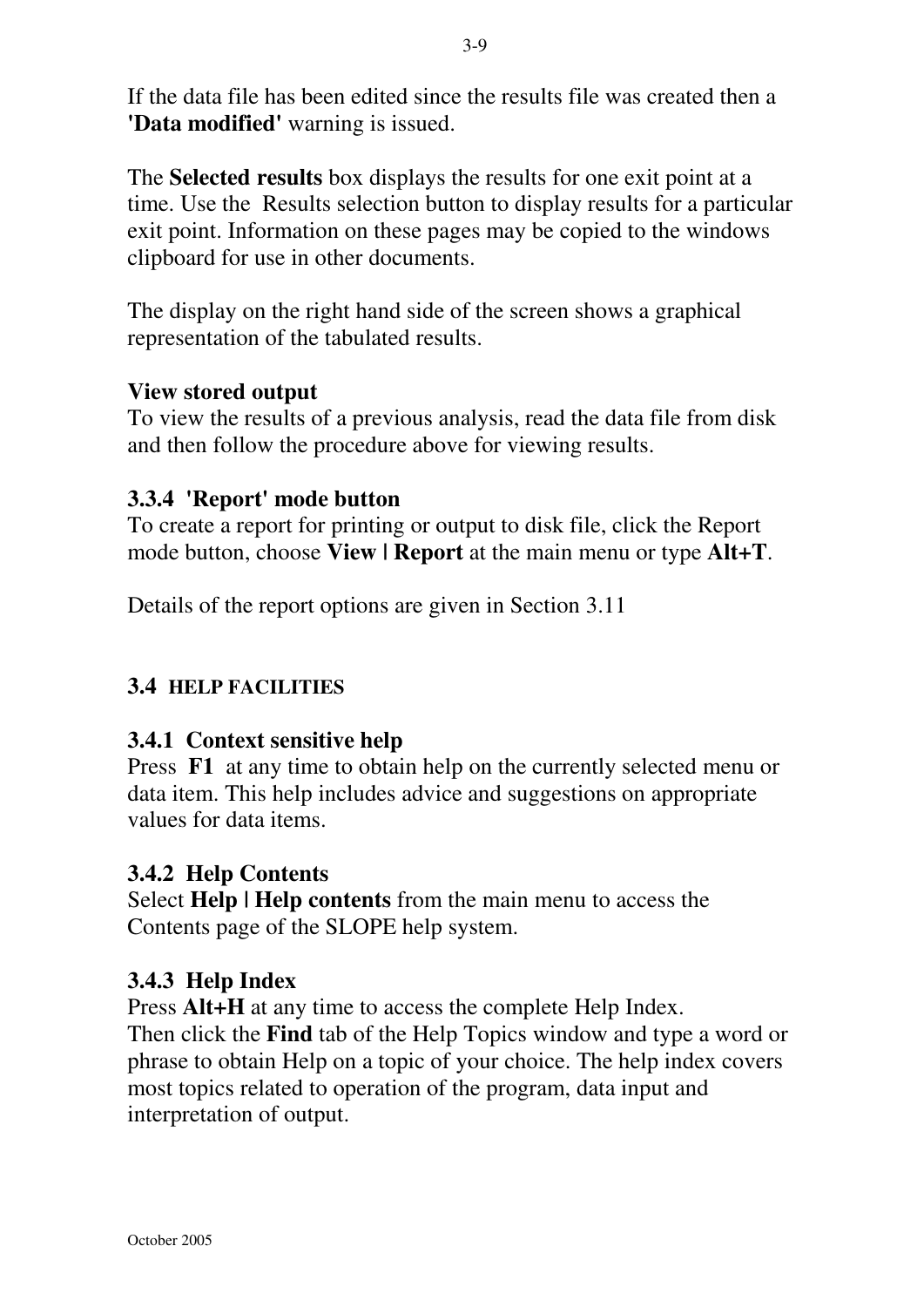You may browse through the complete index or a selection of the index topics. For example if you enter 'modulus' you will see a list of all index items containing the text string 'modulus'. The 'topic' need not be a complete word e.g. 'piezo' will suffice for 'piezometric'.

#### **3.4.4 Frequently Asked Questions - FAQ file**

The SLOPE FAQ file includes many useful items and is regularly updated. You can download it from www.geosolve.co.uk/faq.htm

#### **3.4.5 E-mail to Geosolve**

Selecting this option will cause your e-mail system (probably Outlook Express) to open up ready to send an e-mail to Geosolve. Please paste in relevant bits of SLOPE data listings or output and add a message or question.

#### **3.4.6 Geosolve help line**

For rapid assistance, or to report any quirks or bugs to Geosolve, please contact:

| Daniel Borin | Tel: 0044 20 8674 7251    |
|--------------|---------------------------|
| Geosolve     | Fax: 0044 20 8674 9685    |
| E-mail       | support@geosolve.co.uk    |
| Website      | http://www.geosolve.co.uk |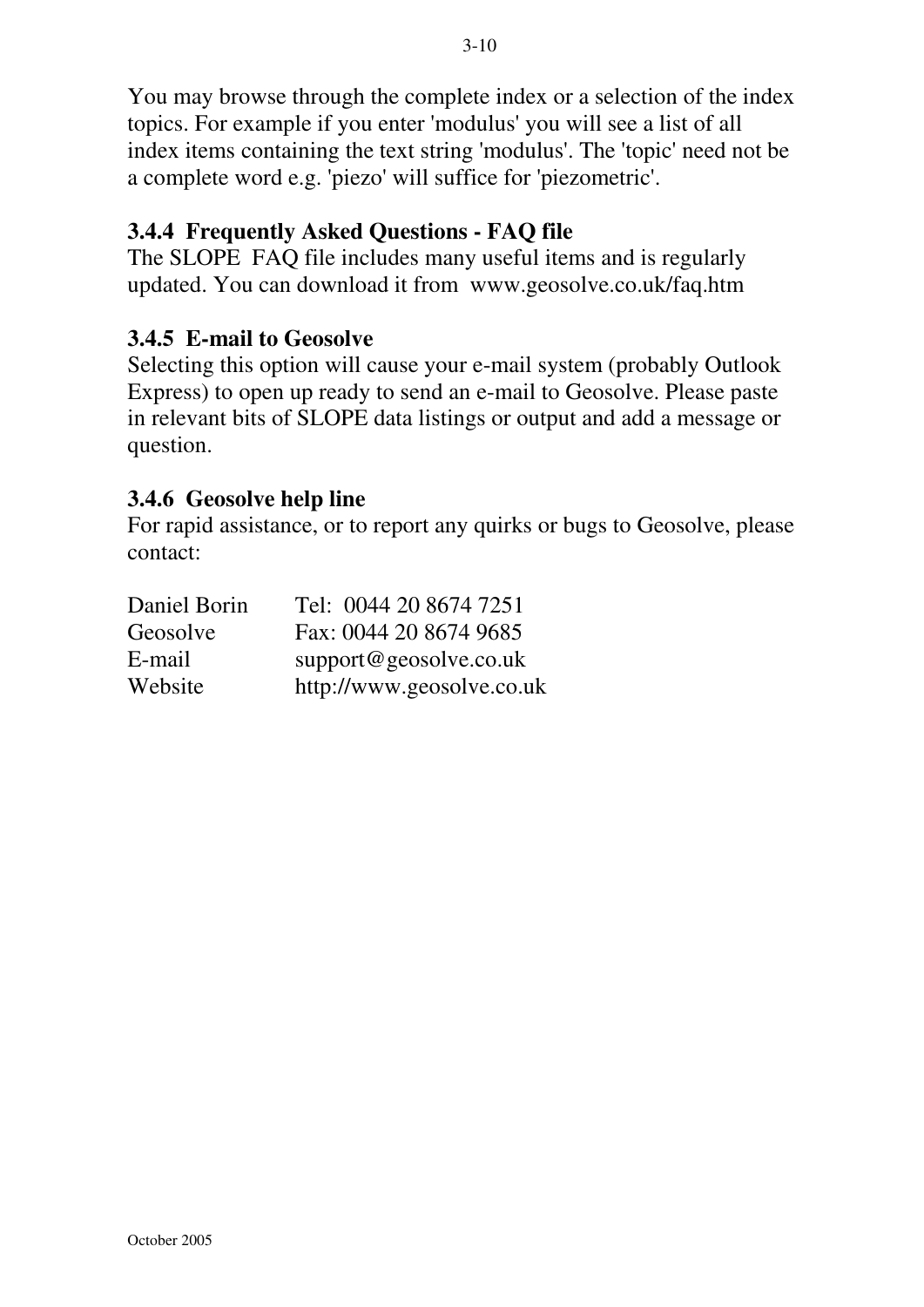#### **3.5 POP-UP MENUS AND HOTKEYS (SHORTCUTS)**

A **right-click** of the mouse button on any part of the SLOPE desktop (Figures 12a and 12b) will display useful pop-up menus. These pop-up menus provide convenient access to many features available from the main menu or via Hot keys. Here is a summary of all the shortcut keystrokes (Hot Keys) available in SLOPE

| <b>Key</b>     | <b>Action</b>                                              |  |  |
|----------------|------------------------------------------------------------|--|--|
| F1             | Context sensitive help                                     |  |  |
| $Ctrl+C$       | Copy Data / Results to clipboard                           |  |  |
| $Ctrl + E$     | Reverse X-coordinates of all strata, surcharges, etc       |  |  |
| $Ctrl + F$     | Factor soil strengths of selected soil types               |  |  |
| $Ctrl+M$       | View memory usage                                          |  |  |
| $Ctrl + N$     | New data item                                              |  |  |
| $Ctrl + O$     | Open file                                                  |  |  |
| $Ctrl + P$     | Print                                                      |  |  |
| $Ctrl + R$     | Redo                                                       |  |  |
| $Ctrl + S$     | Save                                                       |  |  |
| $Ctrl+V$       | Paste data item                                            |  |  |
| $Ctrl+X$       | Delete                                                     |  |  |
| $Ctrl+Y$       | reserved as alternative to Ctrl+R                          |  |  |
| $Ctrl+Z$       | Undo                                                       |  |  |
| Ctrl+Tab       | Move focus to Next block (data or results)                 |  |  |
| Shift+Ctrl+Tab | Move focus to Previous block (data or results)             |  |  |
|                |                                                            |  |  |
| $Alt+A$        | Analyse                                                    |  |  |
| $Alt+C$        | Toggle colour shading                                      |  |  |
| $Alt+D$        | View data                                                  |  |  |
| $Alt+E$        | 'Edit' menu                                                |  |  |
| $Alt + F$      | 'File' menu                                                |  |  |
| $Alt + G$      | View graphics                                              |  |  |
| $Alt+H$        | Help index                                                 |  |  |
| $Alt+I$        | Interrupt analysis                                         |  |  |
| $Alt+L$        | Select results for a common/exit point                     |  |  |
| $Alt+M$        | View messages or                                           |  |  |
|                | Detailed results for selected slip surface                 |  |  |
| $Alt+N$        | View data listing                                          |  |  |
| $Alt+O$        | Select font                                                |  |  |
| $Alt+R$        | View selected results                                      |  |  |
| Alt+S          | View summary results                                       |  |  |
| $Alt+T$        | Enter report mode                                          |  |  |
| $Alt+V$        | 'View' menu                                                |  |  |
| $Alt+V+H$      | Toggle half width desktop option                           |  |  |
| $Alt+W$        | Swap display of Bending moments / Earth pressures          |  |  |
| $Alt+X$        | Exit                                                       |  |  |
| $Alt+Y$        | Y coordinate Interpolation Display Mode                    |  |  |
| $Alt+Z$        | Reduce the width of the SLOPE desktop (Alt+V+H to restore) |  |  |
| Alt+Left       | Previous exit point (results only)                         |  |  |
| $Alt+Right$    | Next exit point (results only)                             |  |  |
| $Alt+Up$       | Zoom + (enlarge graphical display)                         |  |  |
| Alt+Down       | Zoom - (reduce graphical display)                          |  |  |
|                |                                                            |  |  |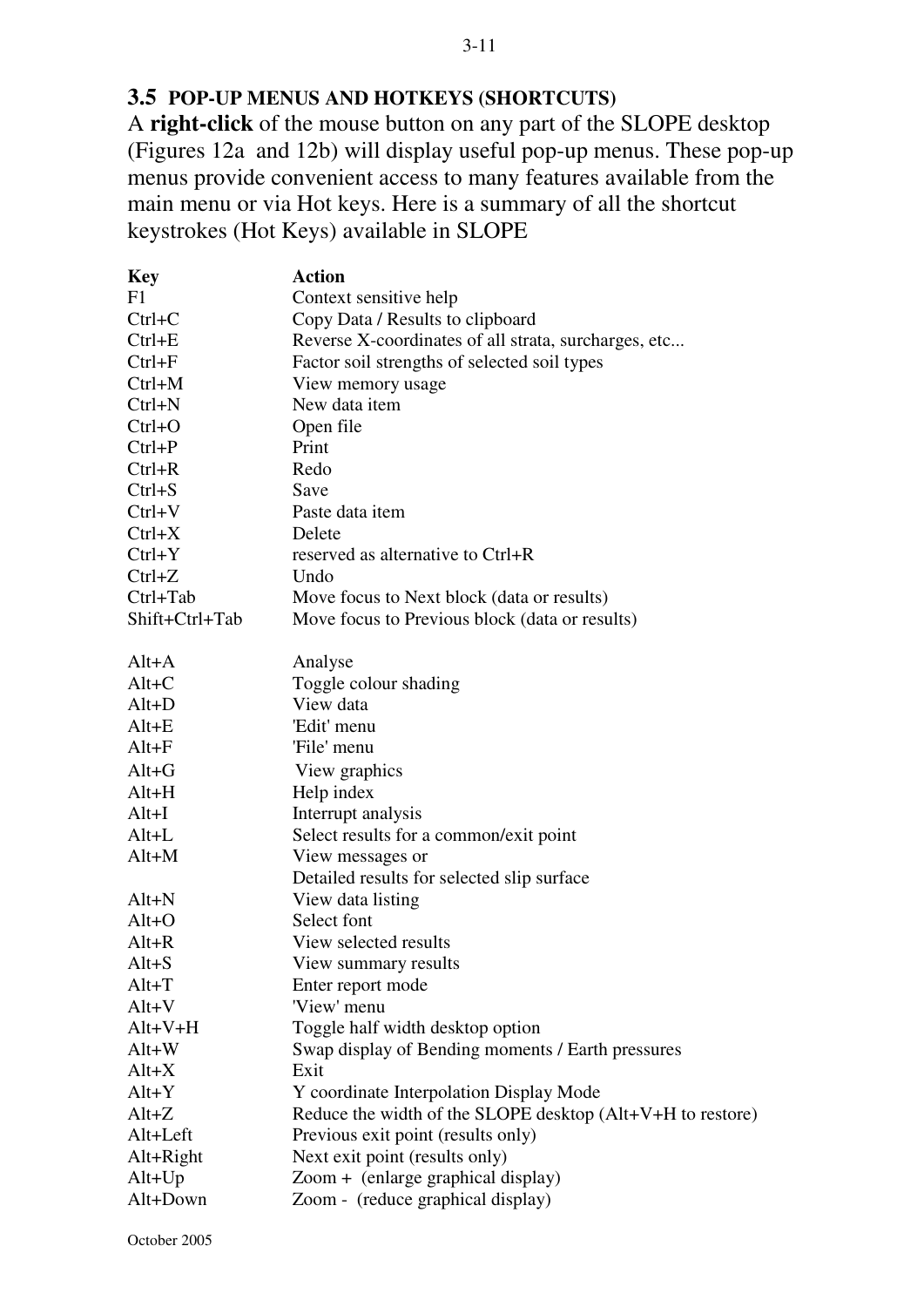**3.6 RESULTS SELECTION (Common point, exit point, reinforcement layer)** In '**View results**' mode (Figure 12b) the green button in the top right corner of the SLOPE desk top shows you the number of the current common point (or exit point, or reinforcement layer) depending on the type of data. The current common point (exit point or reinforcement layer) may be selected in one of the following ways:-

- Click on the green button or type **Alt+L** and select from the dropdown menu.
- Use the hot key combinations **Alt+Left** or **Alt+Right** to move backward or forward through the list of points / layers.
- Right click anywhere and select one of the options **Alt+L**, **Alt+Left** or **Alt+Right**.

While viewing results, you may find that not all common points (exit points or reinforcement layers) are available for selection because the analysis was interrupted or there were no valid results for some points/layers The graphical display in the bottom right corner of the screen shows the results for the current common point (exit point or reinforcement layer). At the same time the tabulated results for the current common point (exit point or reinforcement layer) are shown in the panel on the left hand side of the screen.

The slip surface shown is the critical one for the selected common point (exit point or reinforcement layer).

The summary results show the critical slip surfaces for all common points (exit points or reinforcement layers) on one plot.

#### **3.7 DATA FILES**

A data file contains one data set.

If several data sets containing different versions of a problem are to be stored on disk, they must be stored in files with different names. If you attempt to store a data set under an existing filename, the program will print the warning:-

C:\....\filename.dat exists. Over-write?

#### **Filenames**

A filename consists of any sequence of up to 45 letters or numbers. You will not normally have to type the file extension (.DAT or .OUT). The program automatically gives data and output files the appropriate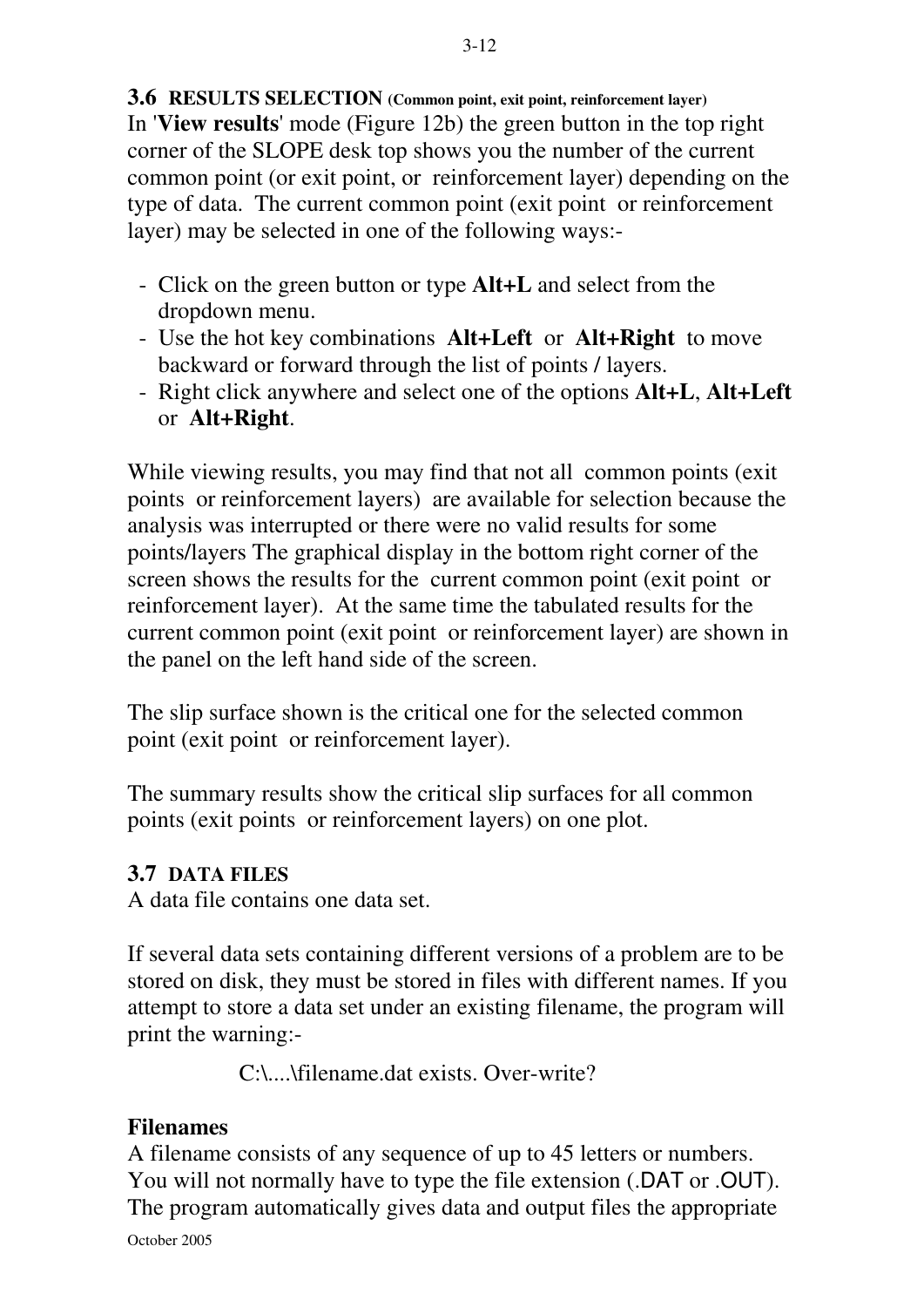file extension. The following characters should not be included in filenames:

 $[ ] \ \ . \ < \ > \ ? \ : \ ; \ /$ 

When you do a reinforced soil design the original data file is **preserved** and a new data file (containing the reinforcement design) is created which has the characters  $\overline{RSD}$  added to the filename. Thus DEMO7.DAT becomes DEMO7\_RSD.DAT.

#### **Data folders**

When data files are accessed, the program assumes that they are stored in the current folder on the currently logged drive as displayed in the yellow panel at the top of the screen. Use the **Open** and **Save As** dialog boxes to select a new folder.

#### **3.7.1 Opening an existing data file**

Choose **File | Open** from the main menu or type **Ctrl+O**. Use the dialog box to select a data file. While browsing the data files, the title and subtitle of the currently highlighted file are displayed in a box at the top of the screen to assist in selecting the correct file. If the highlighted file is not a SLOPE data file a warning is displayed.

You may use the dialog box to access data on other drives and folders. The newly selected folder becomes the current folder and the data are read into memory and become the current data set.

#### **Quick file open**

To re-open a recently accessed data file choose **File** from the main menu and select one of the files listed.

#### **3.7.2 Starting a new data set**

Choose **File | New** from the main menu. You will be prompted to save your current data if it is not already saved. The program creates a skeleton data set consisting of 1 stratum and 1 soil type. You must modify and adapt it to represent your particular slope.

Soil types may be imported from other data files by copying their properties via the SLOPE clipboard (Section 6.8.1).

On completion of data entry, the data are stored in memory and are referred to as the current data set. The new data must be stored in a disk file if they are not to be lost at the end of the session.

3-13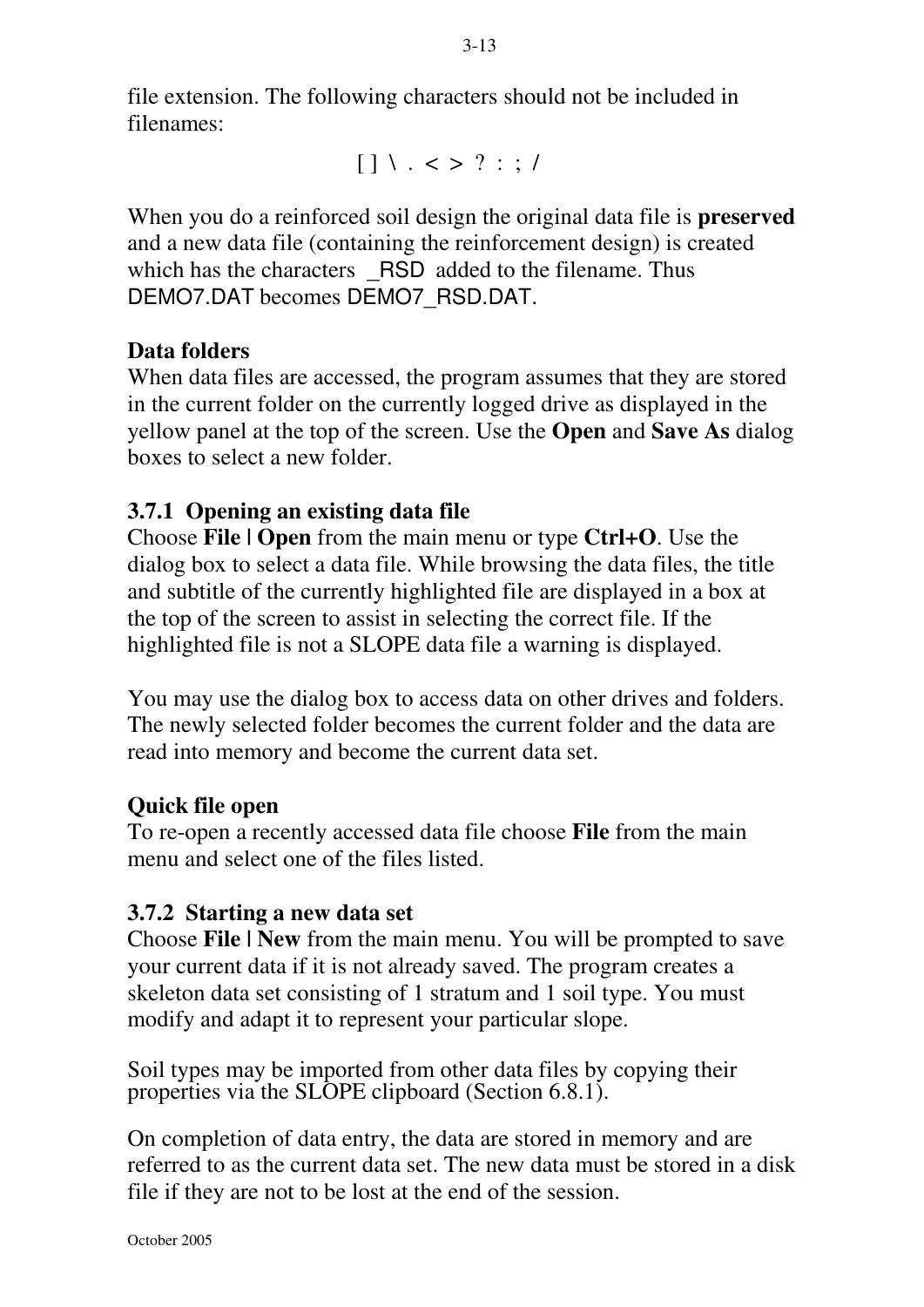#### **3.7.3 Saving data on disk**

Choose **File | Save** or type **Ctrl+S**. The current data are saved to the current filename. Existing data in that file will be overwritten.

#### **Saving to a new file**

Choose **File | Save As** from the main menu. Use the dialog box to enter a new filename or select an existing file which will get overwritten. Use the dialog box to select a different folder or create a new folder for saving your data. You can access data in any folder on any drive. The folder containing the selected file becomes the current data folder.

#### **3.7.4 Where to store your data**

Store your data in folders set aside specially for SLOPE data. Never store your data in the SLOPE program folder. Data for different projects should be kept in separate folders to facilitate archiving and retrieval of data and results.

#### **3.8 DATA STRUCTURE**

#### **3.8.1 Data sets**

A data set contains all the data necessary to carry out one analysis. The data in a data set are grouped into 12 data blocks. When a data set is stored on disk it occupies one file.

When a data set is entered for the first time via the keyboard, or read from a disk file, it is stored in memory (RAM) and becomes the current data set.

#### **3.8.2 Run Identifiers and data file names**

The Run ID which appears in the title block is always the same as the last data filename which was read or stored on disk. In order to maintain the correspondence between Run ID and Data filename, you should always store newly edited data before carrying out an analysis. This will enable you to trace printed output to a particular data file.

You should choose a convenient mnemonic and numbering system to identify the various data files and the corresponding analyses which are generated during a job.

#### **File maintenance**

You are responsible for removing old or unwanted files which will otherwise occupy valuable disk space.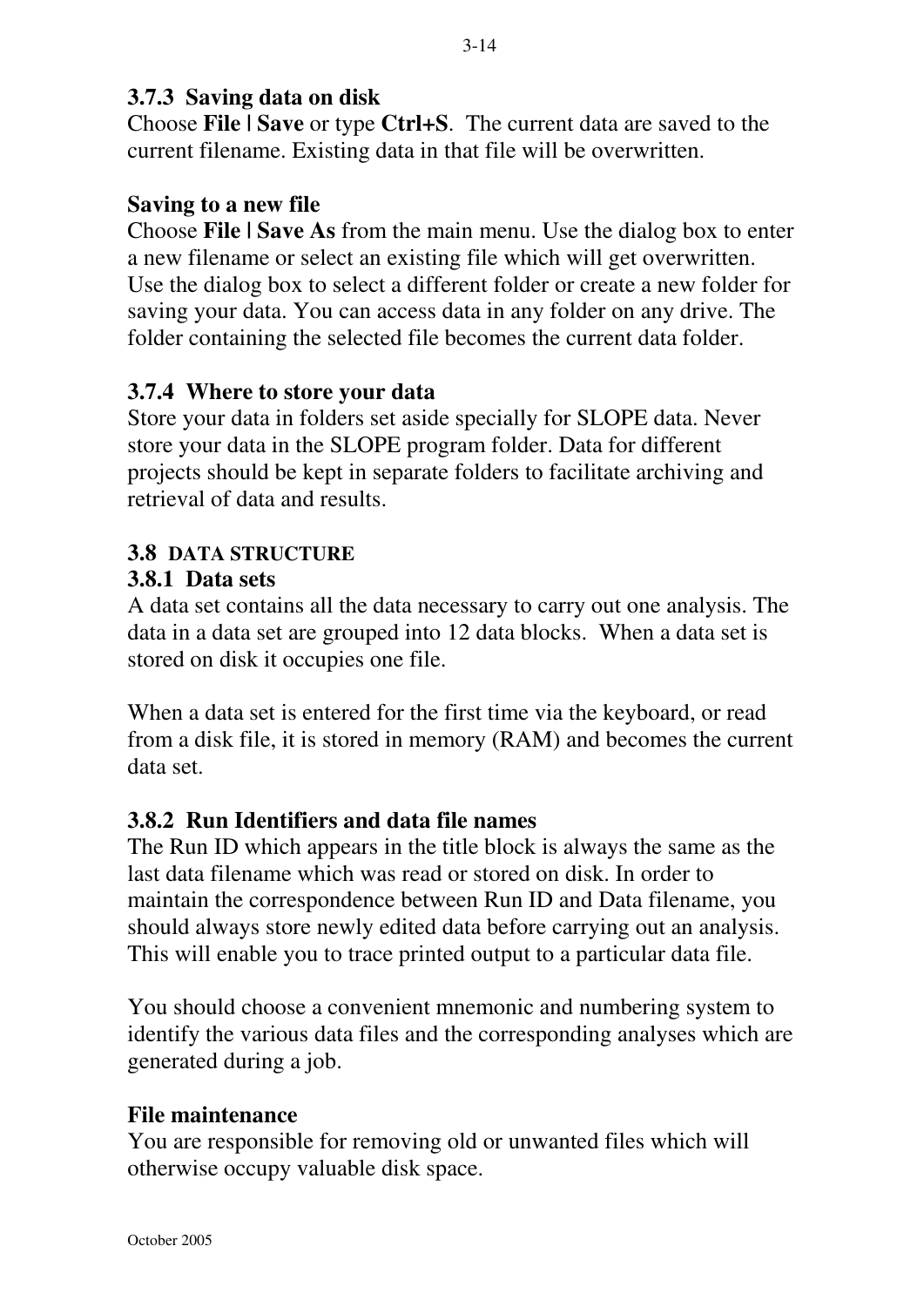#### **3.9 GENERAL RULES FOR DATA ENTRY**

#### **3.9.1 Selecting a data block**

Click the Data input mode button or select **View | Data** from the main menu or press **Alt+D** to enter Data input mode. In Data input mode a set of 12 data edit tabs is visible. Click one of the tabs to display the associated data block e.g. Titles, Strata, Soil types etc...

#### **3.9.2 Selecting and editing a cell**

Use the mouse or keypad arrows to highlight the item to be edited. Obtain help on the currently selected item by pressing **F1** .

#### **Numeric and Text data**

To edit Numeric data or Text data press **Enter** or click on the item to open the item for editing. To overwrite the existing value simply start typing at the highlighted box. Conclude the data entry by pressing **Tab**, **Up arrow**, **Down arrow** or **Enter**, or by clicking on another cell.

#### **Options data** (e.g. yes/no, drained/undrained)

Where a data item is selected from a series of options you can:-

- Click on the option and select from the dropdown menu, or
- Press the space bar to cycle through the various options, or
- Type the initial letter of the option, Y, N etc... ( this only works where there is a choice of 2 options)

#### **Insert New data item**

To define a new soil type, surcharge etc..., highlight the undefined item or the position in the sequence where the new item is to be inserted and:-

- Press **Ctrl+N**, or
- Choose **Edit | New** from the main menu, or
- Right click and choose **Insert at cursor** from the pop-up menu.

The exact usage depends on the data type being added. For surcharges, piezometric surfaces and reinforcement layers you can simply move to the undefined item and press **Enter**.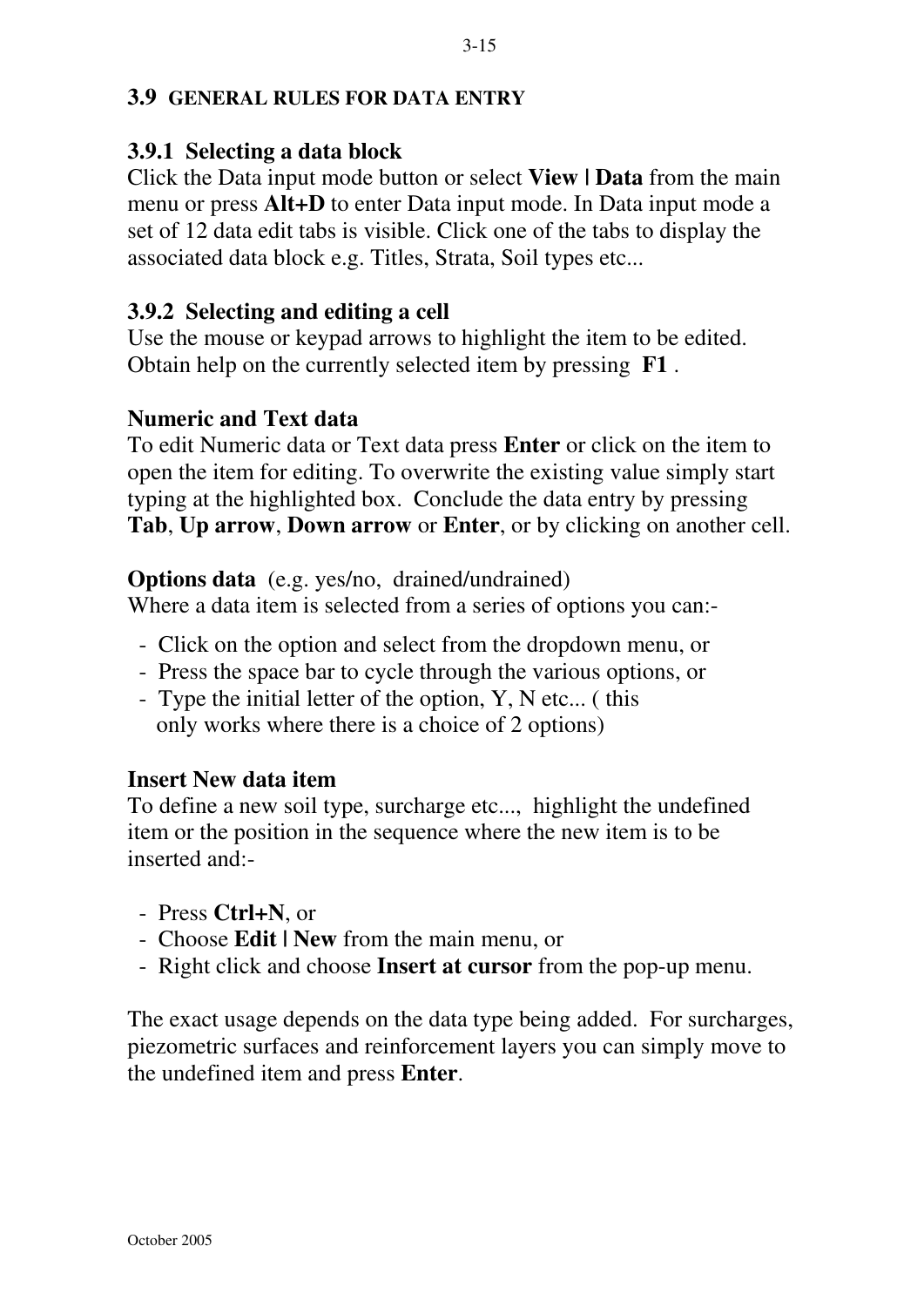#### **Delete data item**

To delete a soil type, surcharge etc..., highlight the item and:-

- Press **Ctrl+X**, or
- Choose **Edit | Delete** from the main menu, or
- Right click and choose **Delete at cursor** from the pop-up menu.

#### **3.9.3 Clipboard operations**

Groups of data can be copied and pasted via the SLOPE clipboard. The following example illustrates the procedure for soil properties but the same steps can be applied to Reinforcement properties. To copy the properties of Soil Type **i** to Soil Type **j**

- 1. Click the **Soil types** tab
- 2. Move the cursor to Soil Type **i**
- 3. Type **Ctrl+C** or right click within the soil properties menu and select **Copy**. This copies the properties of Soil Type **i** to the SLOPE clipboard
- 4. Move the cursor to Soil Type **j**
- 5. Type **Ctrl+V** or right click within the soil properties menu and select **Paste**. This pastes the properties of Soil Type **j** from the SLOPE clipboard

Soil types can be also copied and pasted from one data file to another via the SLOPE clipboard (see Section 6.8.1).

For windows clipboard operations on results listings and graphics see Section 3.12

#### **3.9.4 Undo and Redo data edits**

Data edits can be undone up to a 100 steps. Type **Ctrl+Z** or choose **Edit | Undo** from the main menu.

Edits which have been undone can be redone provided no other changes have been made in the mean time. Type **Ctrl+R** or choose **Edit | Redo** from the main menu.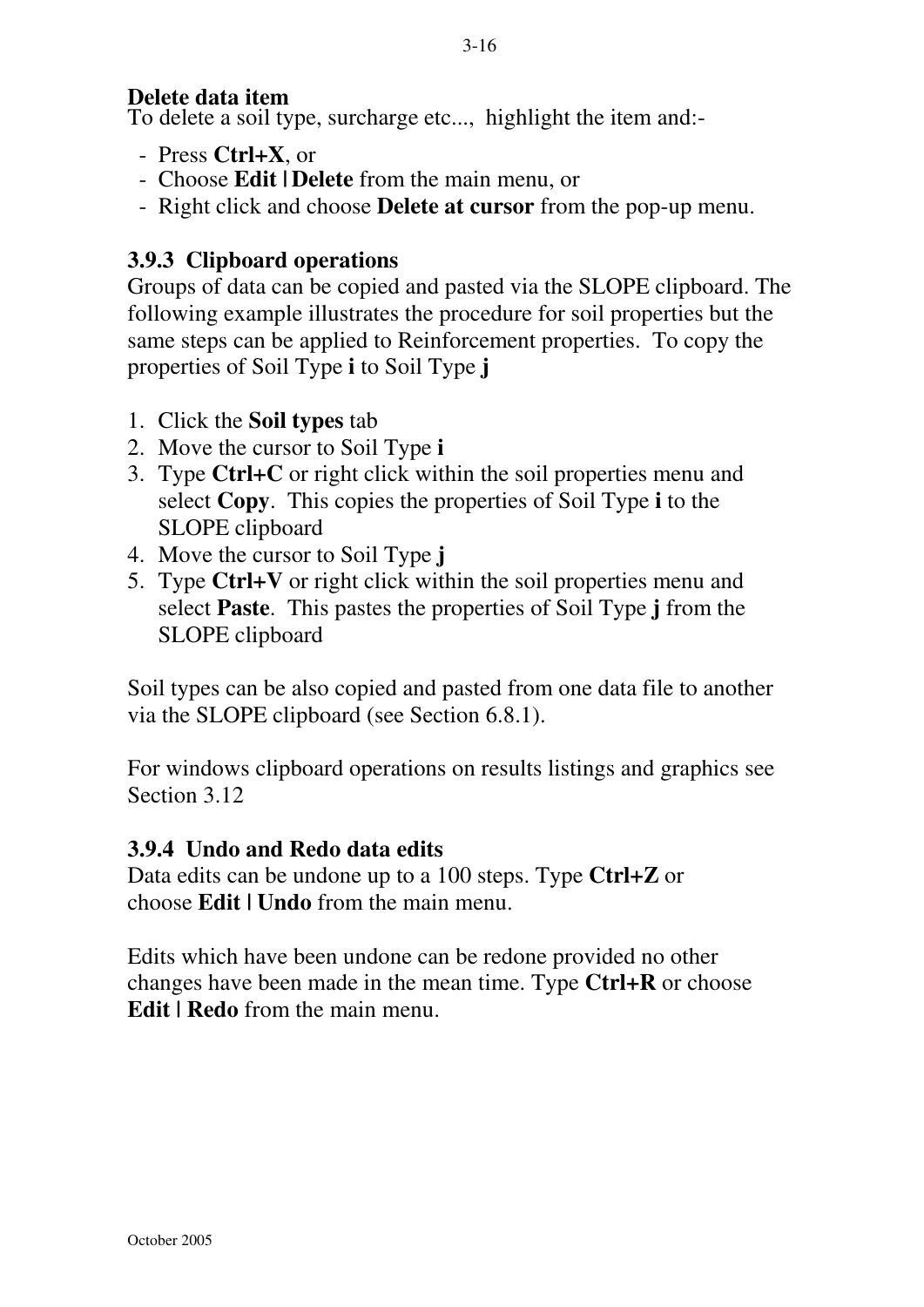#### **3.9.5 Moving focus**

During data input, focus is either on the main form, the current data block (left side of screen) or the Graphics box (lower right) corner of screen. In general the current data block may obscure part of the Graphics box or vice versa. Click on the visible part of either box to bring it to the front.

#### **3.10 VIEWING RESULTS**

Refer to Section 3.3.3 for a description of the **View Results** mode button. There are 4 tabs in View Results mode. Select the item you wish to view.

#### **3.10.1 Data listing**

This is a complete listing of the input data. This item can be viewed even when no analysis has been done and there are no results to view. Type **Alt+N** or choose **View | Data Listing** from the main menu.

#### **3.10.2 Selected results for each common point (exit point or reinforcement layer)**

This table gives brief output for all or some of the slip surfaces passing through a particular common point (exit point, or reinforcement layer). The degree of selectivity is controlled by the '**FoS selection options**' (see Section 14.0).

The output for each slip surface includes the factor of safety, slip surface coordinates, slipped mass, disturbing, and restoring forces and out of balance forces. Descriptions of the output are given in Section 15.

Use the (green) selection button to select a particular common point (or exit point) for viewing. The tabulated results are also shown in graphical form in the plot on the right side of the screen.

#### **3.10.3 Summary results**

Summary results show the critical factors of safety for all common points (exit points or reinforcement layers). In addition, the detailed force distribution is given for the most critical slip surface.

Descriptions of summary output are given in Section 15.4. The tabulated results are also shown graphically.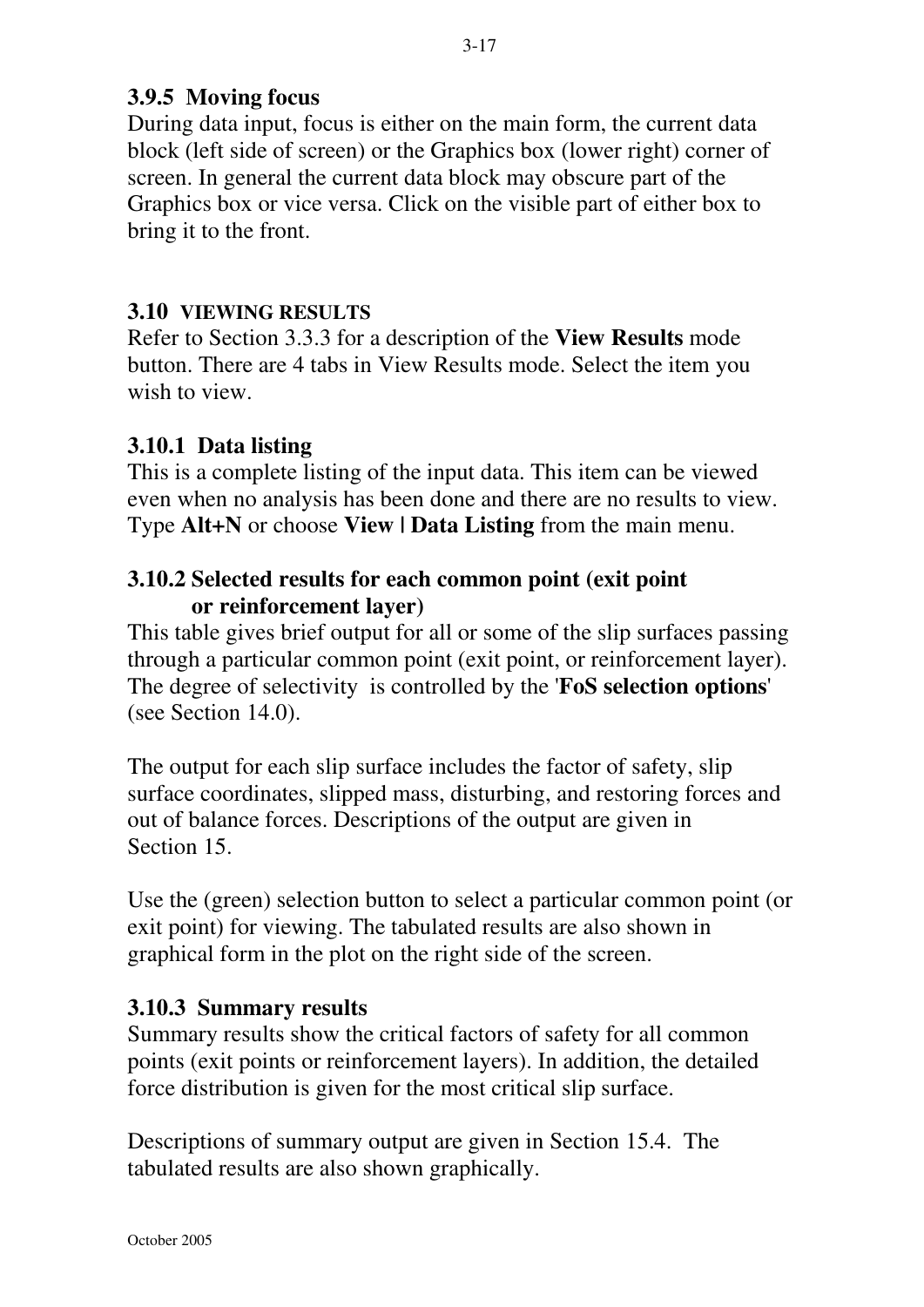#### **3.10.4 Messages / Details**

These progress messages generated during the analysis are generally not of interest but may be useful in certain circumstances where a problem has been encountered.

This page is also used to display the detailed force distribution for selected slip surfaces as described in Section 3.1.3.

#### **3.10.5 Formatting the output**

The font size and style of the results listings can be controlled using the Format option in the main menu. Click **Format | Font selection** or type **Alt+O** to bring up the font selection box. Font selection must be done before the analysis. Results cannot be reformatted after the analysis.

The default font is Courier New 9pt.

#### **3.11 CREATING AND PRINTING REPORTS**

To create a report for printing or output to disk file, click the **Report** mode button, choose **View | Report** at the main menu or type **Alt+T**. The following options control the information included in the report.

To leave Report mode, click **Close**, type **Esc** or close the form. No other SLOPE processing is possible while in Report mode.

#### **3.11.1 Brief output (text)**

Use this option to include brief output for all or selected common points (exit points or reinforcement layers). The **FoS selection rules** as defined in the output options will limit the number of slip surfaces for which output is included.

#### **3.11.2 Graphical output**

All graphical output in the report will show the currently selected part of the slope profile. Make an appropriate selection (see Section 3.1.3) before entering **Report mode**

#### **Data graphics**

Tick **Data graphics** to include a picture of the data.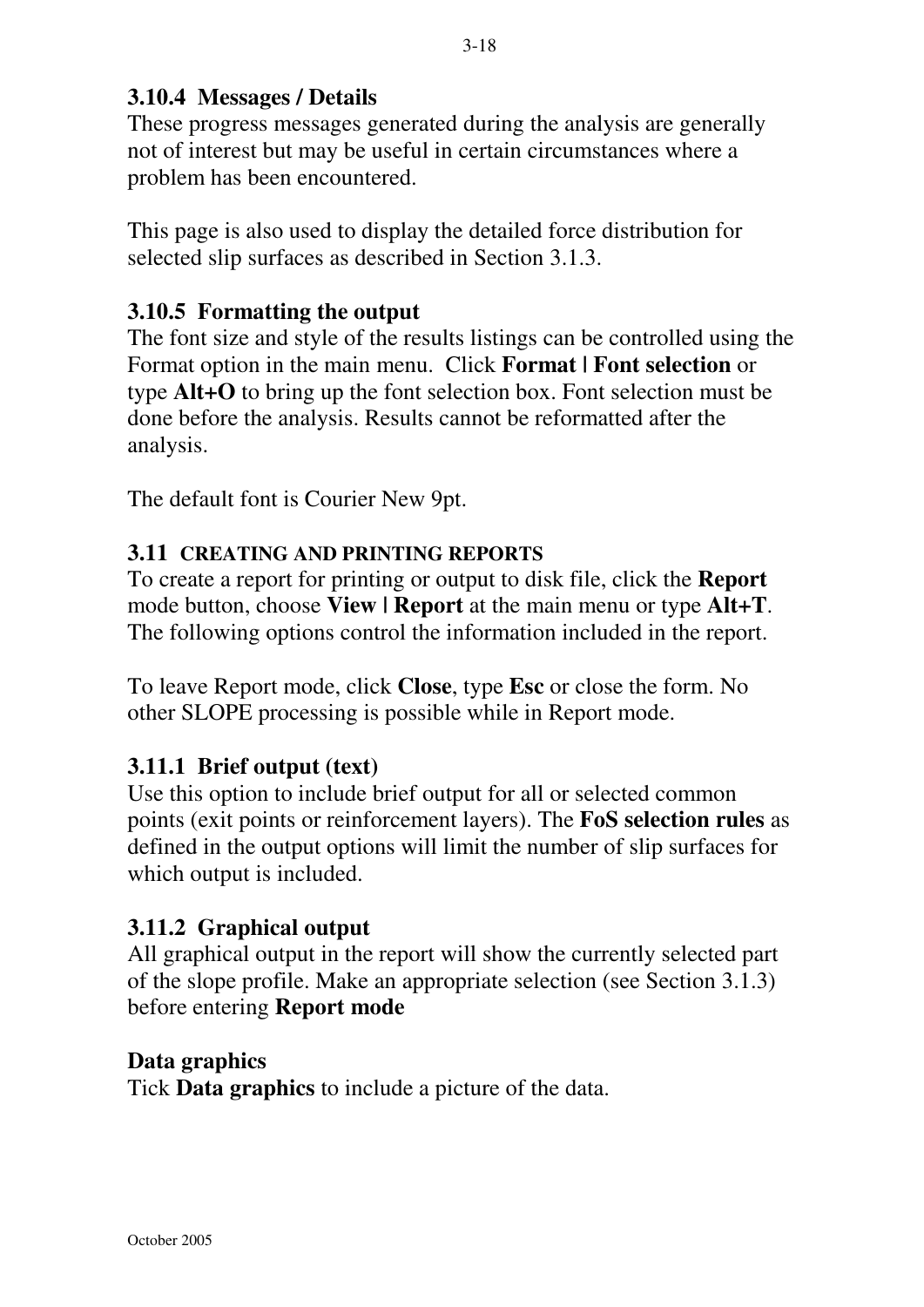# **Results graphics**

Tick **Summary graphics** to include a summary graph of the critical slip surfaces for all the common points (exit points or reinforcement layers).

Tick **Graphs for all selected exit points** to include a separate graph each of critical slip surface for each of the selected common points (exit points or reinforcement layers).

# **3.11.3 Create report**

Click **Create report** to begin creation of the report using the options selected above. The report will be created in an RTF (Rich Text Format) file in the same folder as that in which the data and results files are stored. An RTF file can be viewed and printed using MS-Word, WordPad and many other non-Windows word processing programs.

## **3.11.4 View report**

Click **View report** to open the report file using your default word processing package (usually MS-Word). You are free to edit the report file and add comments or other information.

To return to SLOPE, close MS-Word or click on the SLOPE icon on the Windows taskbar.

# **3.11.5 Print report**

Click **Print report** to print the report on your default printer. To print to another printer or select non-standard printer options, use **View report** and use the print facilities in MS-Word.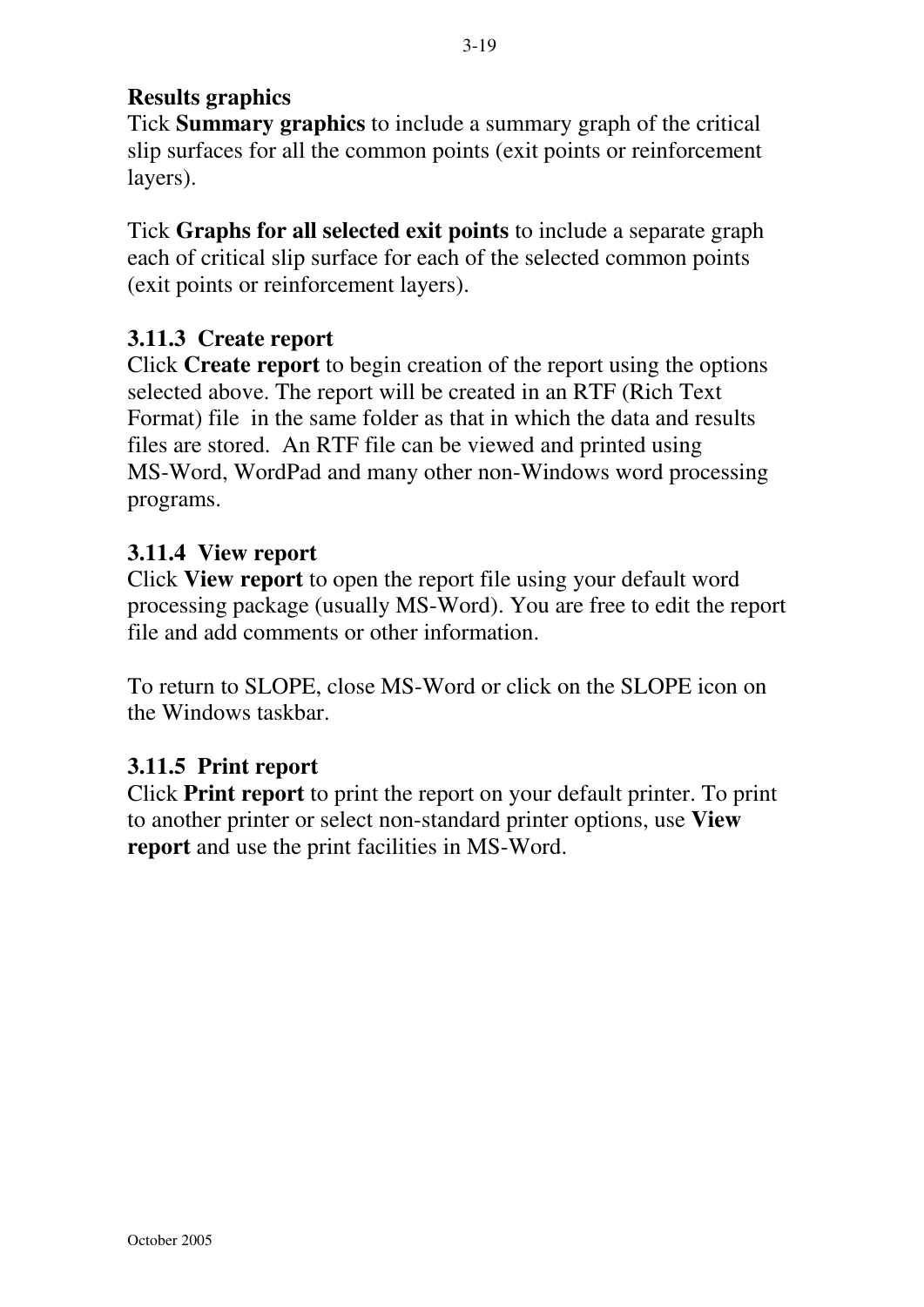#### **3.12 USING THE WINDOWS CLIPBOARD**

Data and results listings may be copied to the windows clipboard as follows:-

- 1. Select all or part of the text box. This may be done by clicking and dragging or by typing **Ctrl+A** to select all text in the box.
- 2. Copy the selected text to the windows clipboard using the standard keyboard shortcut, **Ctrl+C** or by choosing **Edit | Copy** on the main menu.

Graphical output may be copied to the windows clipboard as follows:-

- 1. Display the required graphic (data or results).
- 2. Click in the graphics box.
- 3. Copy the graphic to the windows clipboard using the standard keyboard shortcut, **Ctrl+C** or by choosing **Edit | Copy** on the main menu.
- 4. The graphic will be scaled to occupy a fixed area suitable for an A4 page in the destination document.

#### **3.13 TERMINATING PROGRAM EXECUTION**

Type **Alt+X** or choose **File | Exit SLOPE** from the main menu or close the main form. Any unsaved data will be lost.

October 2005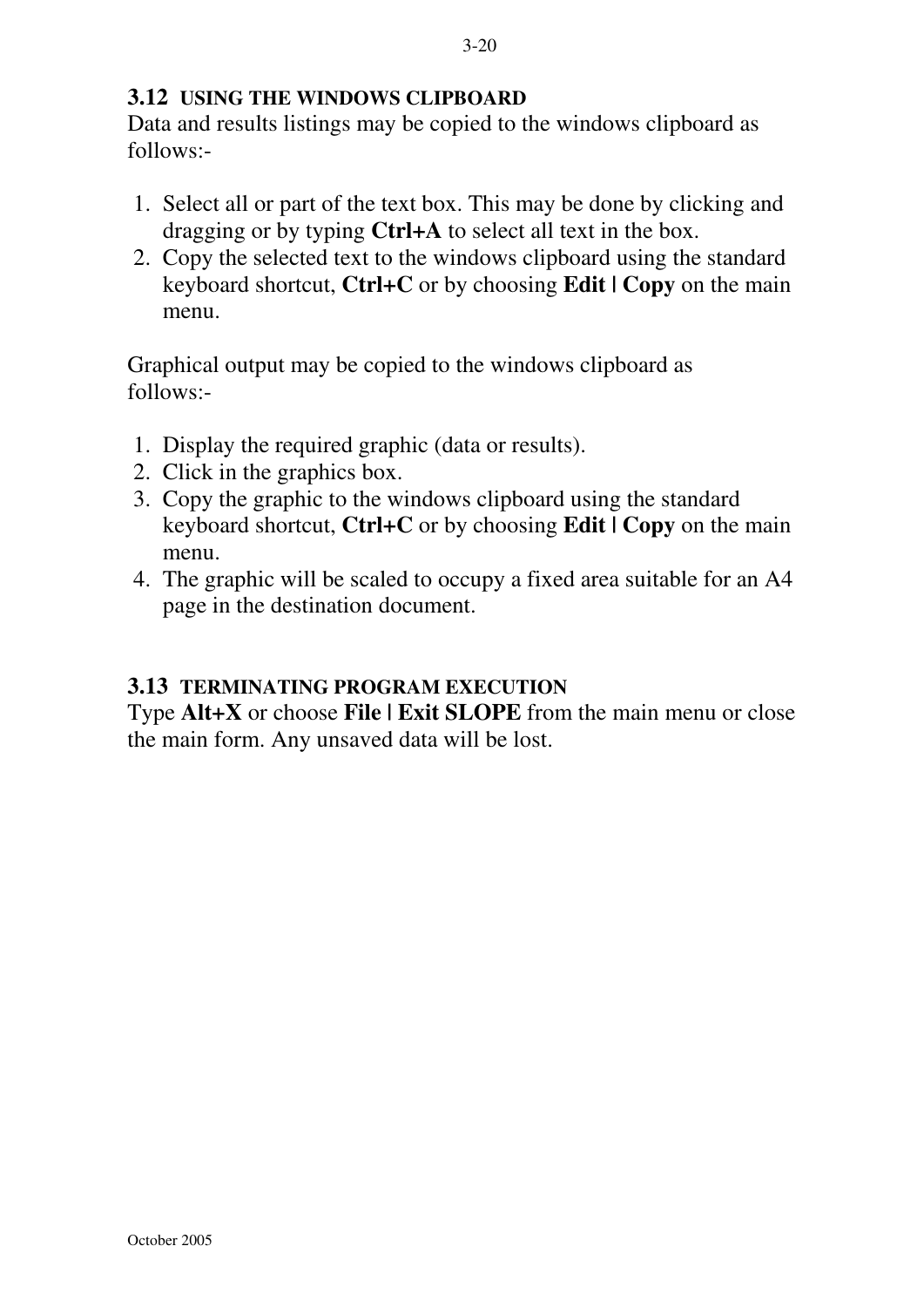#### **4.0 TITLE BLOCK and FORCE, LENGTH UNITS**

```
I.K.BRUNEL and PARTNERS | Sheet No.
Program: SLOPE Version 12.01 Revision A01.B01.R23 |
 Licensed from GEOSOLVE | Job No. ABC/123
Run No. DEMO1 | Made by : DLB
Embankment dam | Date:01-04-2004
Upstream face. Reservoir full. water level = +16 | Checked :
---------------------------------------------------------------------
                                      Units: kN, m
```
#### **4.1 TITLES**

'Titles' consists of six items of information which are printed in the title block at the top of the input data and at the top of each section of output. They are:-

## **Maximum permitted no. of characters**

| Main title           | 60                    |
|----------------------|-----------------------|
| Sub-title            | 60                    |
| Job number           | 7                     |
| Engineer's initials  | 4                     |
| Force units          | $\mathfrak{D}$        |
| Length units         | $\mathcal{D}_{\cdot}$ |
| Unit weight of water |                       |

#### **4.2 FORCE AND LENGTH UNITS**

The Force units and Length units entered by the user are used by the program to prompt data entry in the correct units and also to annotate the output. The suggested style  $is:-$ 

**kN, m** or **kg, cm** or **lb, ft**

Data can be entered in any consistent set of units. It is up to you to ensure that the values entered for strength, density, etc., correspond to the given units.

#### **4.3 UNIT WEIGHT OF WATER**

The units of unit weight of water must be the same as those used for unit weight of soil (see Section 6.5).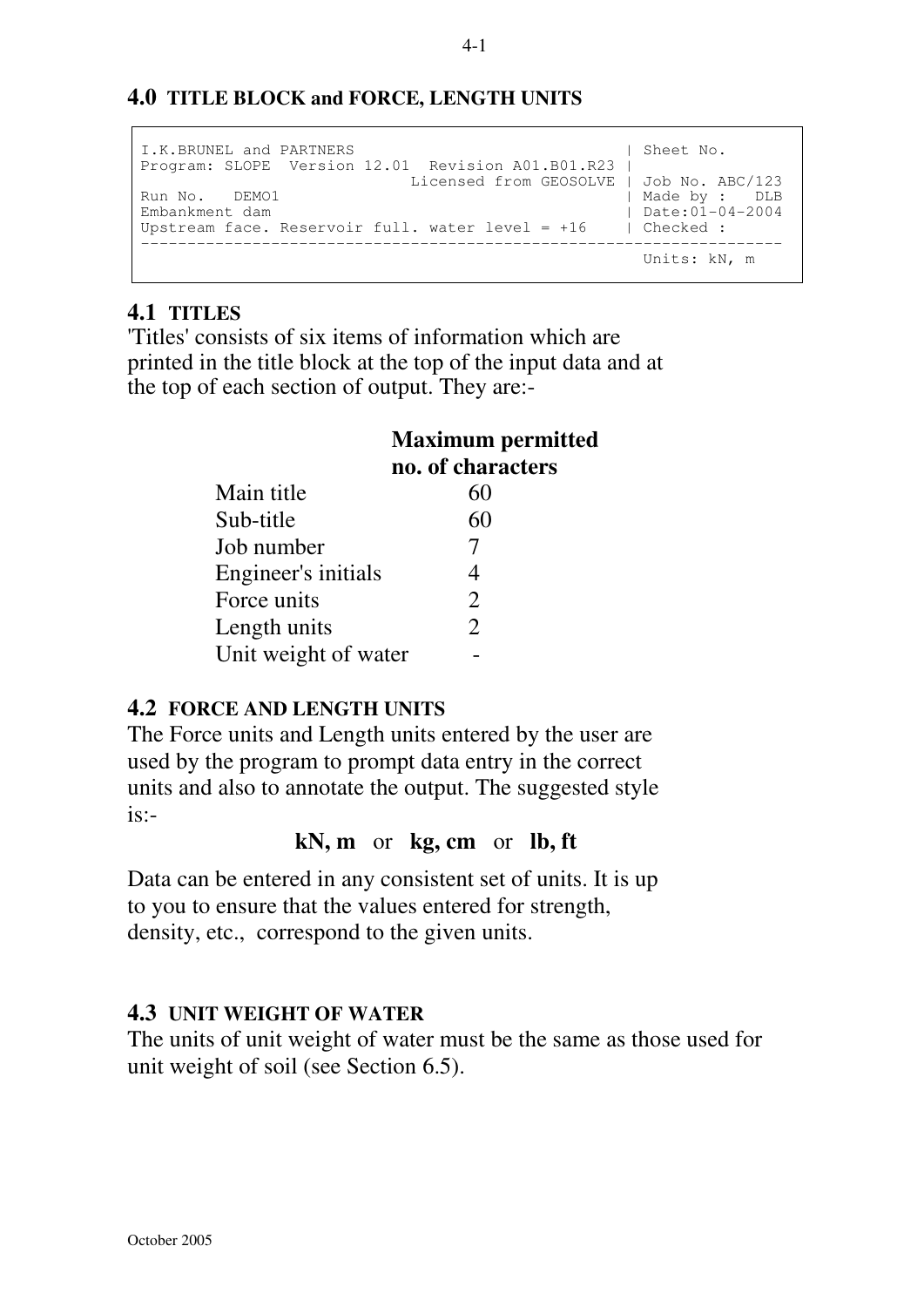#### **5.0 STRATA PROFILE**

#### **5.1 COORDINATE SYSTEM**

A cross-section of the slope should be drawn on graph paper with equal scales in the horizontal and vertical directions. A set of x-y axes should be marked on the section with the x-axis horizontal. The x-axis should point to the right and the positive y-axis must point upwards. There is no restriction on the use of negative coordinates except that all coordinate values must lie between -10000 and +10000. It is often convenient to use O.D. levels for the y coordinates.

#### **5.2 SOIL STRATA**

The section should show ground level and the boundaries between the different soil strata. The strata and the boundaries between them, are numbered from ground level downwards, as shown in Figure 1a. Thus the number of each soil stratum is the same as the number of its upper boundary, so that boundary no.1 corresponds to ground level. There is no lower boundary to the section and it is assumed that the lowermost stratum extends downwards indefinitely.

The boundaries between strata must form continuous lines across the section and may not cross each other. Where there is a wedge of soil that does not extend the full width of the section (see Figure 1b), its upper and lower boundaries merge, forming a layer ABCD of very small or zero thickness. The boundaries AB and CD are shown slightly separated in Figure 1b, but they are in fact permitted to coincide.

A lens of material (C) embedded in another material (B) as shown in Figure 2a, must be drawn with upper and lower boundaries that extend to the edge of the section as shown in Figure 2b. Thus material B is actually divided into two strata (Nos. 2 and 4) having the same properties separated by thin layers KL and MN of material C (Stratum 3).

The positions of Points K and N are arbitrary as long as they lie within material B, but for convenience they have been drawn to make KL and MN horizontal.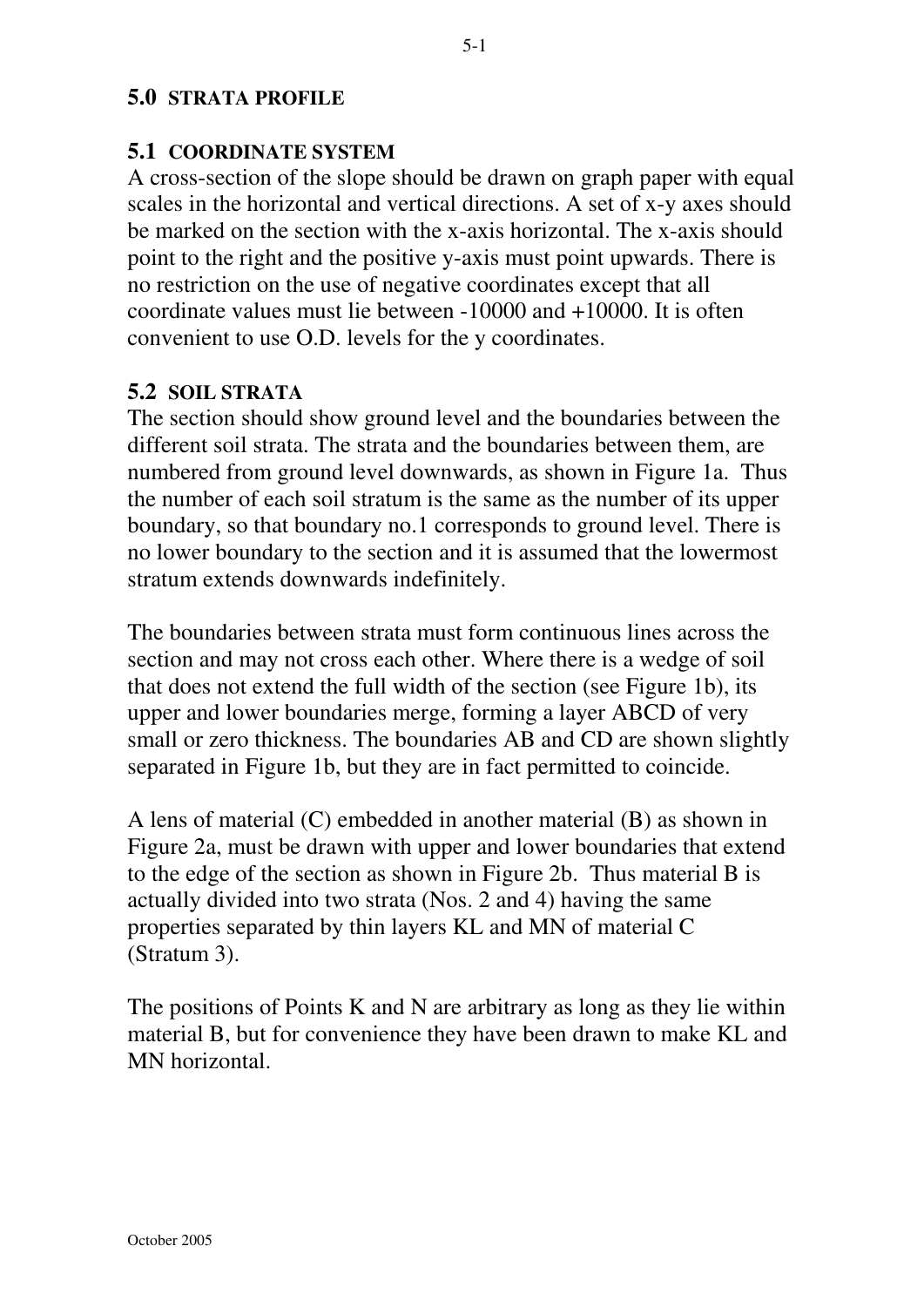### **5.3 DATA GRID**

The positions of the strata and the water table are defined using a grid of vertical lines as shown in Figure 3a. These grid lines are drawn at the left and right hand limits of the section and at all intermediate x coordinates where there is a change of gradient in one of the strata boundaries or the water table (and piezometric surfaces).

A vertical wall or cut is represented by a line of very steep gradient. The two adjacent grid lines (Nos. 2 and 3, Figure 3b) should have a very small but finite separation. The minimum permitted separation is 0.01 units so that coordinate values can be read correctly from the printed output which is given to two decimal places.

The grid lines are used as the basis for the division into slices for the analysis. However the program automatically subdivides the large slices appropriately and therefore only the minimum number of grid lines, necessary to define the geometry of the slope and water table, need be drawn.

#### **5.4 DATA ENTRY**

### **Entering a new strata profile**

From the main menu select **File | New** to start a new data set. The default data set consists of a simple slope profile with one stratum and 4 grid lines . You should modify this simple profile to achieve the section you wish to model.

#### **Maximum number of strata and grid lines**

A maximum of 25 soil strata and 60 data grid lines is permitted. At least one stratum and 3 grid lines must be defined. The lowermost stratum is assumed to extend downwards indefinitely; there is no lower boundary to the section.

#### **Coordinate sequence**

New x coordinates are inserted automatically at their correct position in the sequence of grid lines. The minimum permitted separation of grid lines is 0.01 units.

For a new stratum, the y coordinate at Grid Line 1 must be entered first. After Grid Line 1, y coordinates need only be entered at grid lines where there is a change of slope in that stratum. The y coordinates at intermediate grid lines will be interpolated by the program. Press **Tab** to skip over a grid line while entering coordinates of a new stratum.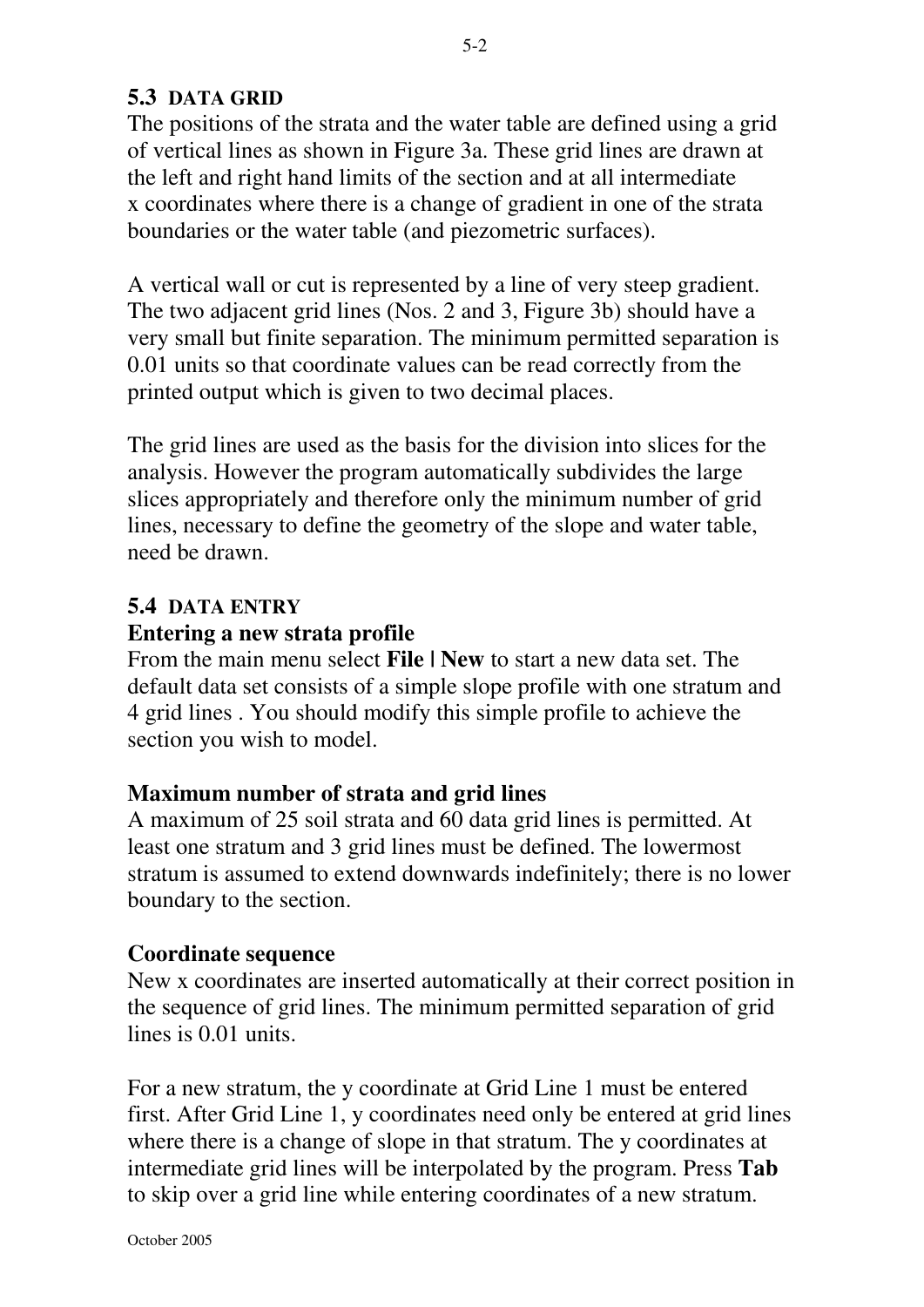Strata may not cross one another but layers of zero thickness are permitted.

#### **5.5 DATA EDITING**

The program displays the current coordinate values in one of **two** ways, either:-

| <b>Interpolation ON</b> |
|-------------------------|
|-------------------------|

|                                        |                                    |                                          |                                  | Strata profile |            |           |      |                       |  |
|----------------------------------------|------------------------------------|------------------------------------------|----------------------------------|----------------|------------|-----------|------|-----------------------|--|
| Grid line<br>X-Coord                   | $\sim$ 1<br>$-2.00$                | 2<br>0.00                                | 3<br>0.30                        | 4<br>0.60      | .5<br>1.50 | 6<br>3.00 | 6.00 | 8<br>30.00            |  |
| Stratum<br>1(GL)<br>$\mathcal{L}$<br>3 | Y-Coord<br>0.00<br>0.00<br>$-0.00$ | 0.00<br>0.00<br>$\overline{\phantom{m}}$ | $\overline{\phantom{m}}$<br>5.00 | 10.00          |            |           |      | 12.00<br>7.00<br>0.00 |  |

#### **Interpolation OFF**

|                                        |                                    |                         |                         | Strata profile        |                       |                       |                       |                       |
|----------------------------------------|------------------------------------|-------------------------|-------------------------|-----------------------|-----------------------|-----------------------|-----------------------|-----------------------|
| Grid line<br>X-Coord                   | $\frac{1}{2}$<br>$-2.00$           | 2<br>0.00               | 3<br>0.30               | 4<br>0.60             | 5<br>1.50             | 6<br>3.00             | 6.00                  | 8<br>30.00            |
| Stratum<br>1(GL)<br>$\mathcal{L}$<br>3 | Y-Coord<br>0.00<br>0.00<br>$-0.00$ | 0.00<br>0.00<br>$-0.00$ | 5.00<br>5.00<br>$-0.00$ | 10.00<br>5.02<br>0.00 | 10.06<br>5.08<br>0.00 | 10.16<br>5.18<br>0.00 | 10.37<br>5.38<br>0.00 | 12.00<br>7.00<br>0.00 |

Press **Alt+Y** to toggle the Interpolation Display Mode on and off. A blank cell (a dash in the above figure) indicates that the y coordinate at that position is on a straight line between the adjacent displayed values i.e. it is interpolated between them.

Special edit key strokes are:

| Tab          | to move one column right                                         |
|--------------|------------------------------------------------------------------|
| Shift+Tab    | to move one column left                                          |
| $Ctrl+Right$ | to move several columns right                                    |
| Ctrl+Left    | to move several columns left                                     |
| Enter        | to edit selected coordinate                                      |
| $Ctrl+I$     | to interpolate at the current y coordinate                       |
| $Alt+Y$      | to toggle the display of interpolated y coordinates              |
| $Ctrl + N$   | to add a stratum or grid line (according to the current cell)    |
| $Ctrl+X$     | to delete a stratum or grid line (according to the current cell) |
| $Ctr+G$      | to remove redundant grid lines                                   |
|              |                                                                  |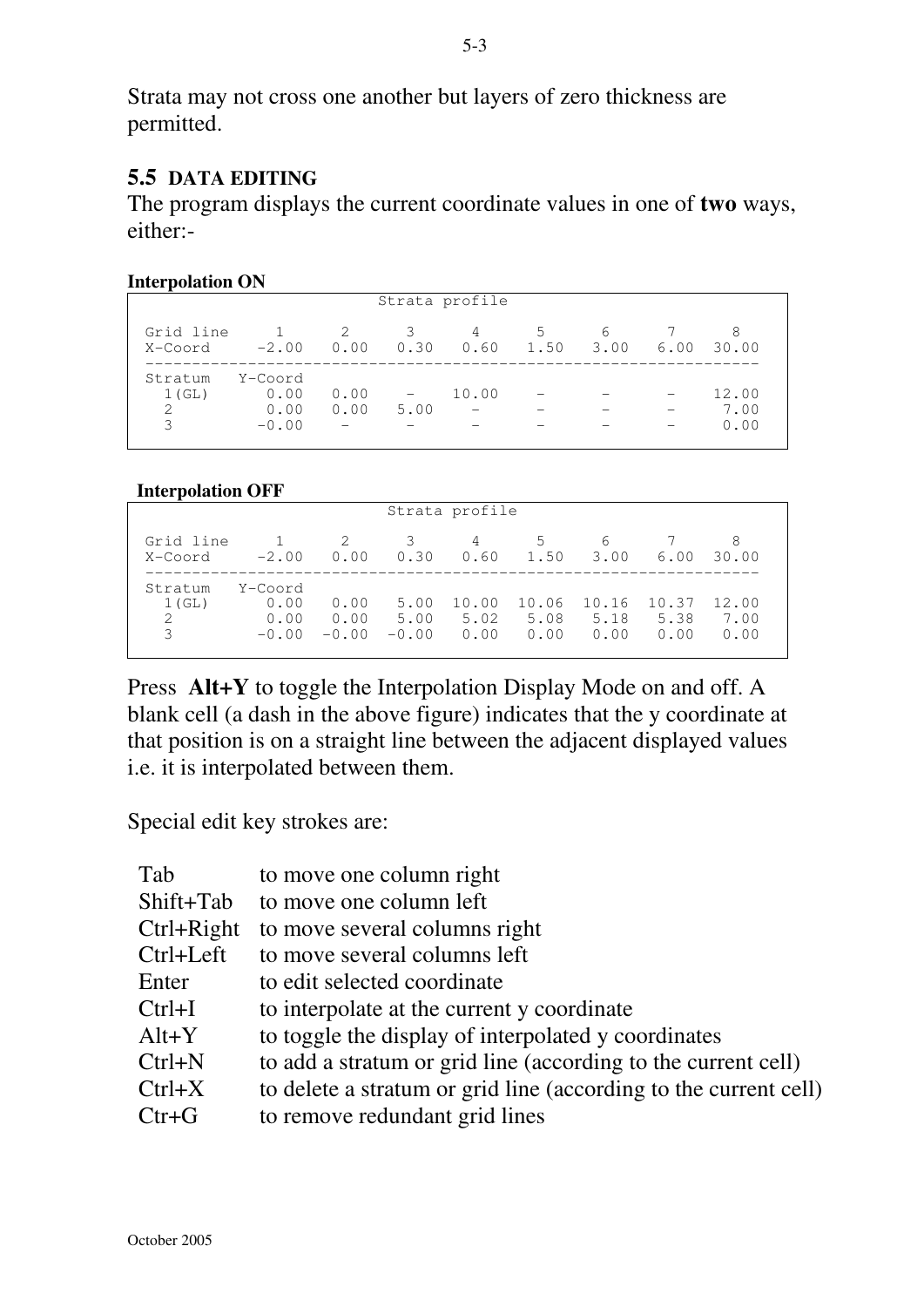## **5.5.1 Insert grid lines**

In the table of coordinates move the cursor to one of the grid line coordinates and press **Ctrl+N**. Enter the value of the x coordinate of the new grid line. The new grid line will be automatically inserted at its correct position within the existing sequence of grid lines. The y coordinates of soil strata and ground water level at the new grid line position are interpolated by the program from the values at adjacent grid lines.

If the new grid line coordinate lies outside the existing section then the section will be extended with horizontal strata (and water table and piezometric surfaces).

# **5.5.2 Delete a grid line**

In the table of coordinates move the cursor to the grid line coordinate to be deleted and type **Ctrl+X**. The program requests confirmation:-



The y coordinates of soil strata and water table at the remaining grid lines are renumbered automatically.

# **5.5.3 Edit x coordinates of grid lines**

**Interpolation ON**

| unu polation Ory     |                                                                                                                 |           |           |                |                |   |      |              |
|----------------------|-----------------------------------------------------------------------------------------------------------------|-----------|-----------|----------------|----------------|---|------|--------------|
|                      |                                                                                                                 |           |           | Strata profile |                |   |      |              |
| Grid line<br>X-Coord | $-2.00$                                                                                                         | 2<br>0.00 | 3<br>0.30 | 4<br>0.60      | 5<br>1.50 3.00 | 6 | 6.00 | 8<br>30.00   |
| Stratum<br>1(GL)     | Y-Coord<br>0.00                                                                                                 | 0.00      |           | 10.00          |                |   |      | 12.00        |
| $\mathcal{L}$<br>3   | 0.00<br>$-0.00$                                                                                                 | 0.00      | 5.00      |                |                |   |      | 7.00<br>0.00 |
|                      | Interpolation is ON. Undisplayed coordinates will be adjusted automatically. Alt Y to change Interpolation mode |           |           |                |                |   |      |              |

In the table of coordinates move the cursor to the grid line coordinate to be edited and enter the new value. The x coordinate of a grid line may not be moved beyond its immediately neighbouring grid lines i.e. the horizontal sequence of grid lines must be maintained. The outermost grid lines may be moved outwards by any amount.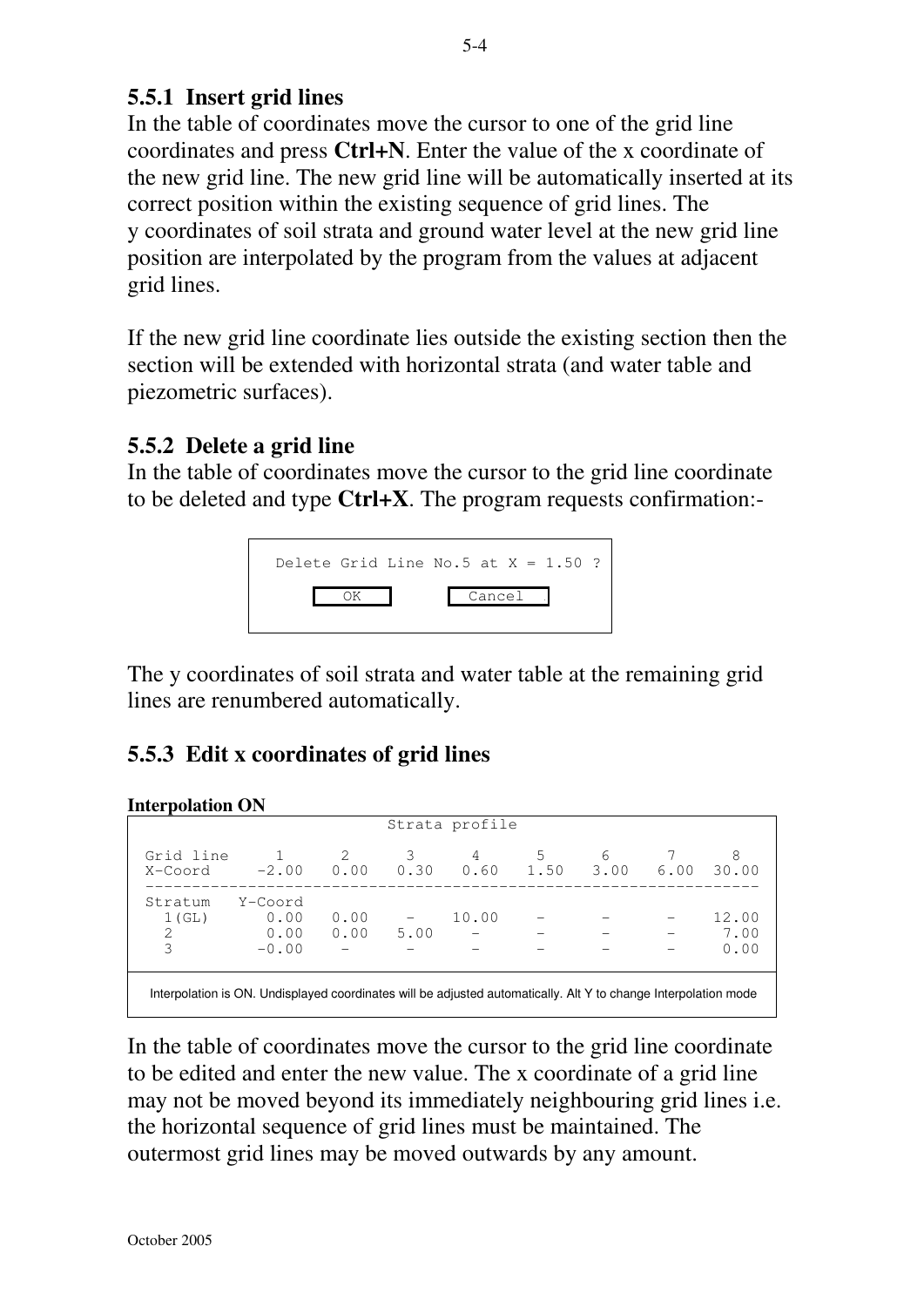The effect of changing the x coordinate on y coordinates at this grid line (and neighbouring grid lines) depends on the current Interpolation Display Mode. The y coordinates **may be adjusted** automatically by the program as follows:-

### **If interpolation is OFF:**

No change to interpolated y coordinates i.e. straight line segments will not necessarily remain straight.

### **If interpolation is ON:**

Y coordinates of strata which **were** interpolated, will be adjusted so that they remain interpolated i.e. straight line segments remain straight.

### **Edit x coordinates using the GUI**

Section 3.1.2 describes the grid line ticks on the graphical display. Move the cursor over one of the grid line ticks. The cursor changes

from to  $\left| \begin{array}{c} \hline \mathbb{R} \\ \hline \end{array} \right|$  to  $\left| \begin{array}{c} \hline \text{div}{\mathbb{R}} \\ \hline \end{array} \right|$ . Click and drag. You cannot drag a grid line beyond its immediate neighbours. The selected grid line coordinate will be highlighted in the table of strata coordinates. Not all grid line ticks may be visible if they are too close together. To see more grid line details use the facility for viewing details of the slope profile (see Section 3.1.2).

#### **Effect of grid line edits on ground water profiles.**

The soil strata and water pressure profiles are linked to the same grid lines. Any change to grid line coordinates is liable to have an effect on the ground water profiles. Keep an eye on the graphical display for unwanted side effects of moving grid lines. See the topic "Combined horizontal and vertical movement" in Section 5.5.4 for a way of moving the x coordinate of an individual strata point without disturbing the existing grid lines.

#### **5.5.4 Edit y coordinates of soil strata**

In the table of coordinates move the cursor to the y coordinate to be edited and enter the new value. The effect on neighbouring y coordinates in the same stratum depends on the current Interpolation Display Mode. The y coordinates **may be adjusted** automatically by the program as follows:-

5-5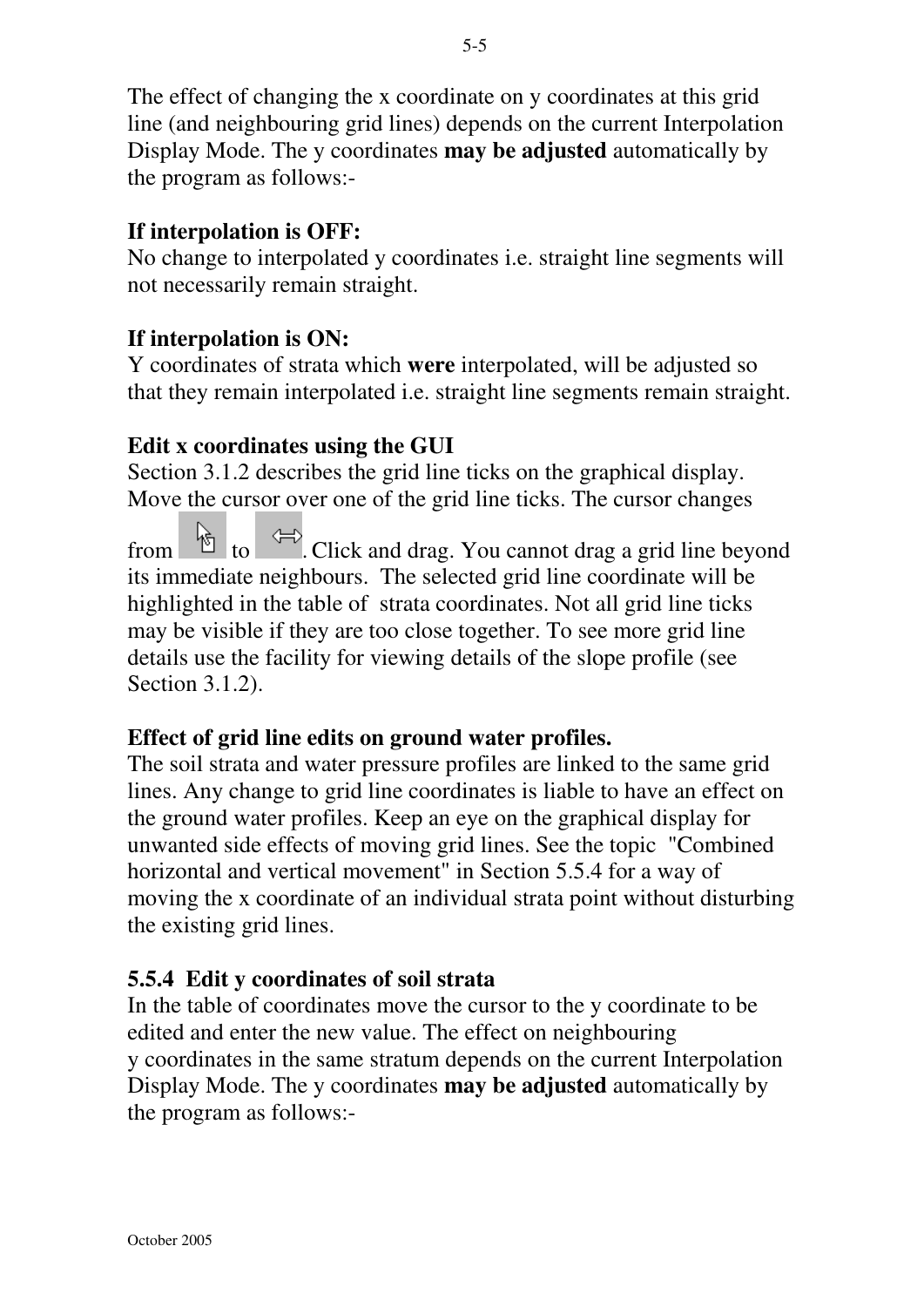## **If interpolation is OFF:**

Neighbouring y coordinates will not be adjusted i.e. straight line segments will not necessarily remain straight.

### **If interpolation is ON:**

Neighbouring y coordinates in the same stratum will be adjusted so that straight line segments remain straight provide this does not cause them to cross neighbouring strata.

### **Edit y coordinates using the GUI**

Move the cursor over one of the strata at a grid line position. The

cursor changes from to  $\frac{1}{\sqrt{2}}$  to . Click and drag. The stratum coordinate can be moved vertically only (see below for combined horizontal and vertical movement). If two or more strata are coincident they will be moved together. You cannot drag a stratum above or below its immediate neighbours. The selected stratum coordinate will be highlighted in the table of strata coordinates. To edit the fine detail of the strata select part of the slope section for detailed viewing before editing (see Section 3.1.2).

#### **Combined horizontal and vertical movement**

Click and drag while holding down the Shift Key. The strata coordinate can now be dragged sideways. A new grid line will be created at the final x coordinate if required. The yellow box at the bottom of the graphic prompts with the message - Press "Shift" to enable x coordinate editing.

#### **5.5.5 Interpolation at the current y coordinate**

Lumps and bumps in strata boundaries can be straightened out by interpolating at a particular y coordinate. Move the cursor to the bump (either in the table of coordinates or on the graphic) e.g. Point E in Figure 3c) and press **Ctrl+I**.

Interpolation will take place up to the adjacent **non-interpolated** points (C and G) as shown in Figure 3c. A complication may arise where interpolation between two points in one stratum would result in it intersecting the stratum above or below. This is illustrated in Figure 3d where interpolation at E would cause the upper stratum to intersect the lower stratum, HJKLMNP.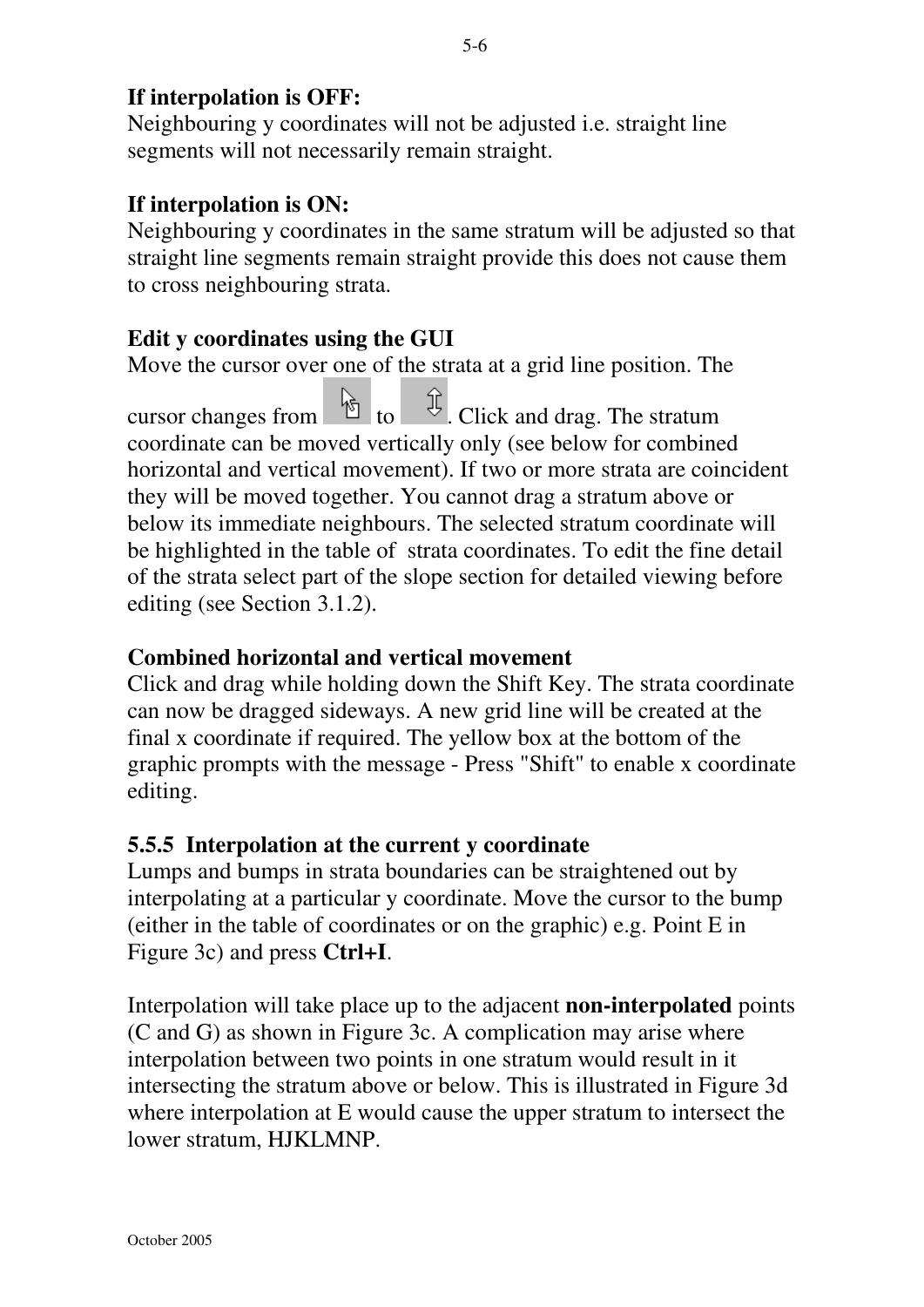A compromise is achieved as follows: Points D and F are adjusted to lie on a straight line between C and G but Point E is lowered only as far as point M.

### **5.5.6 Insert a new stratum**

To insert a new stratum **above the nth stratum**, place the cursor in the table of coordinates anywhere in **the nth stratum** and type **Ctrl+N**. To insert a stratum below the lowest stratum place the cursor in the bottom row of the table, marked "undefined" and type **Ctrl+N**. The y coordinate at Grid Line 1 must be entered first. After Grid Line 1, y coordinates need only be entered at grid lines where there is a change of slope in that stratum. The y coordinates at intermediate grid lines will be interpolated by the program. Press **Tab** to skip over a grid line while entering coordinates of a new stratum. Strata may not cross one another but layers of zero thickness are permitted. Out of range coordinate values will not produce an error message but will be adjusted automatically to the nearest valid value. Remember that the new y coordinates define the **upper** boundary of the new stratum. After entering the y coordinates you will still have to enter soil parameters for the new stratum.

### **5.5.7 Delete a stratum**

To delete the **nth stratum**, place the cursor in the table of coordinates anywhere in the **n<sup>th</sup> stratum** and type **Ctrl+X** 



After each deletion the strata below the deleted stratum (if any) are renumbered automatically. The soil properties of the remaining strata are also renumbered accordingly.

## **5.5.8 Reverse x coordinates**

Click **Edit | Reverse coordinates** or type **Ctrl+E** to change the sign of all x coordinates values. The graphical display becomes a mirror image of itself.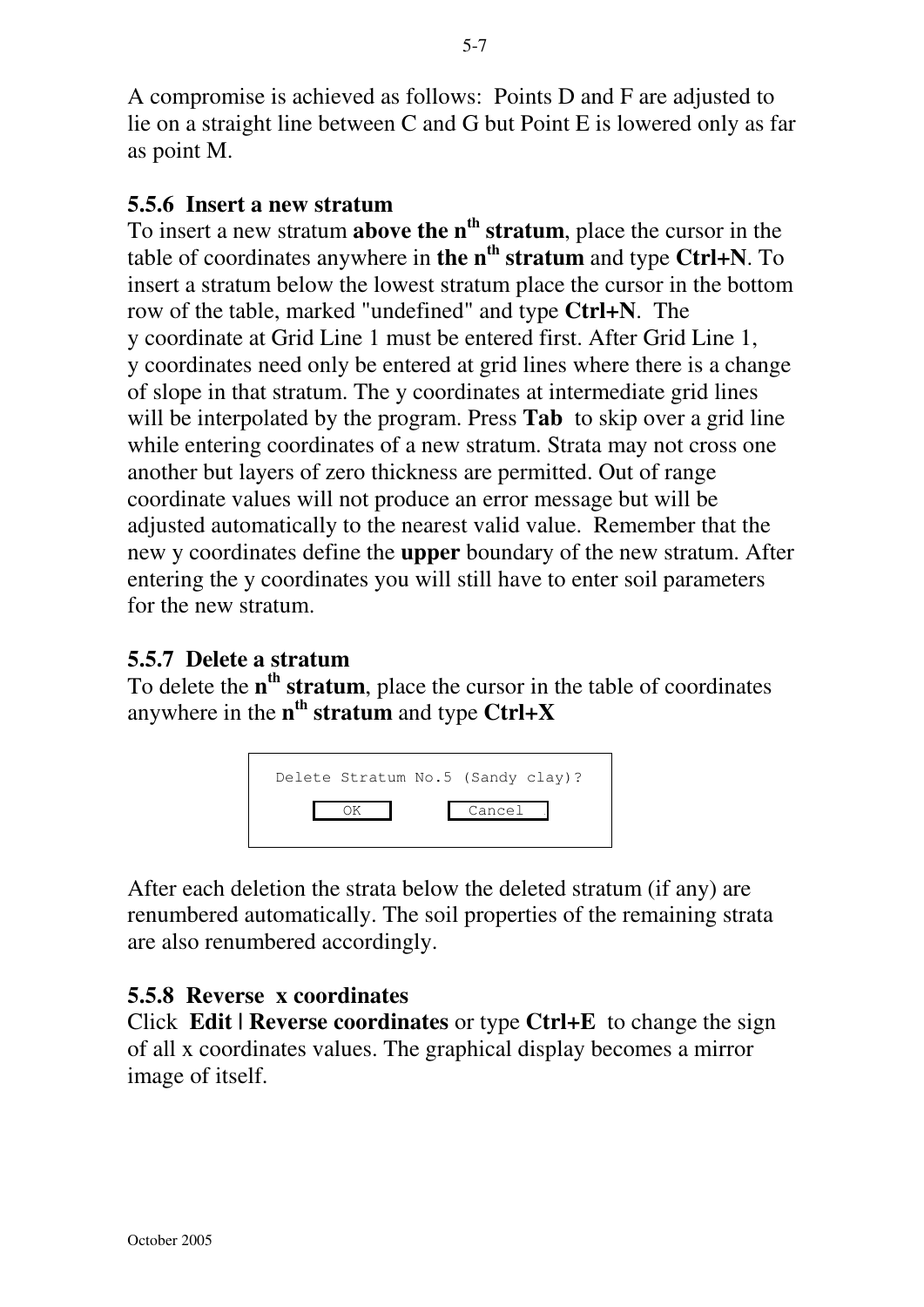#### **6.0 SOIL PROPERTIES**

For each stratum the following parameters are defined:-

Stratum description Cohesionless or cohesive soil type Drained or undrained analysis Normally or over-Consolidated soil type Bulk unit weight Shear strength parameters Friction angle Cohesion or  $c<sub>u</sub>/p'$  Rate of change of cohesion with depth Piezometric data associated with a stratum Associated piezometric surface number (if required)  $r_{\rm u}$  value (if required) Maximum suction (if required)

#### **6.1 STRATUM DESCRIPTION**

The stratum description is a text of up to 24 characters.

#### **6.2 COHESIONLESS OR COHESIVE SOIL TYPE**

All soil types are defined as Cohesionless or Cohesive. The following restrictions apply:

| Category                          | <b>Restrictions</b>                             | <b>Typical soils</b>                    |
|-----------------------------------|-------------------------------------------------|-----------------------------------------|
| Cohesionless soil                 | Always "drained".<br>Cohesion value is<br>zero. | Sand, gravel,<br>Cohesionless silt      |
| <b>Drained Cohesive</b><br>soil   | No restrictions                                 | Medium/long term<br>Behaviour of clays  |
| <b>Undrained Cohesive</b><br>soil | $\Phi = 0$                                      | Short/medium term<br>Behaviour of clays |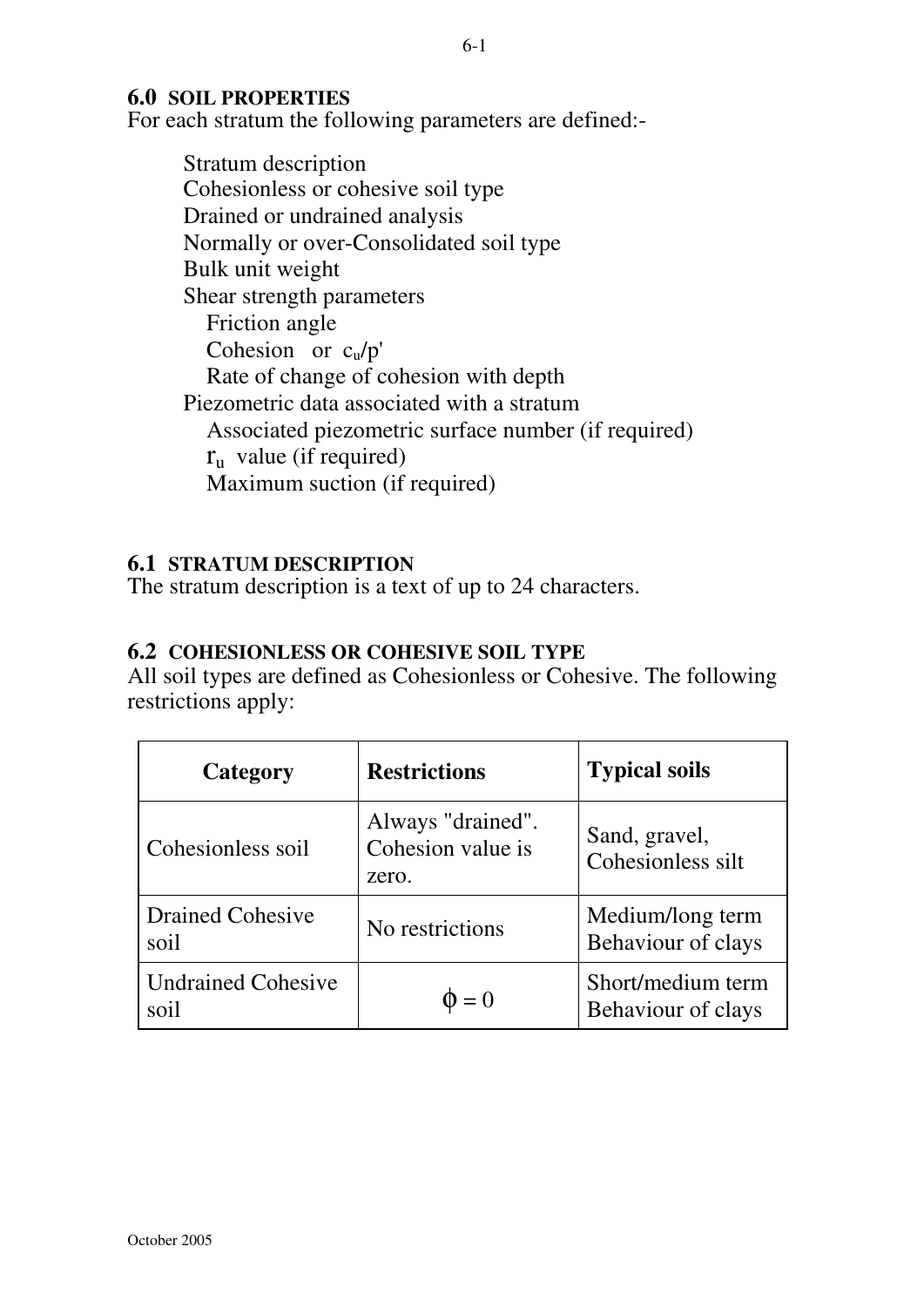### **6.3 DRAINED OR UNDRAINED SOIL TYPE**

Cohesive soils are defined as behaving in either a Drained or Undrained manner. Drained and Undrained analyses are applicable as follows:-

|                    | <b>Applicability</b>                    |
|--------------------|-----------------------------------------|
| Drained analysis   | Medium / long term<br><b>Behaviour</b>  |
| Undrained analysis | Short / medium term<br><b>Behaviour</b> |

### **6.3.1 Drained soil**

The analysis of Drained cohesive soil is carried out in effective stress terms i.e. pore pressures are assumed to have time to reach equilibrium.

### **6.3.2 Undrained soil**

The analysis of Undrained cohesive soil is carried out in total stress terms - there is insufficient time for pore pressures to reach equilibrium. Soil pressures in Undrained strata are calculated in Total stress terms.

#### **6.3.3 Critical conditions for Drained and Undrained analysis.**

Soft and very soft clays tend to be weakest under undrained (short term) loading and gain strength with time. Stiff and very stiff clays tend to be strong under undrained (short term) loading and lose strength as suctions dissipate with time. It is important to check behaviour under all relevant conditions. The following table gives some indication of the likely critical conditions for soft and stiff clays.

|                         | <b>Undrained analysis</b><br>(Short term) | <b>Drained analysis</b><br>(Long term) |
|-------------------------|-------------------------------------------|----------------------------------------|
| Soft / very soft clay   | Critical                                  |                                        |
| Stiff / very stiff clay |                                           | Critical                               |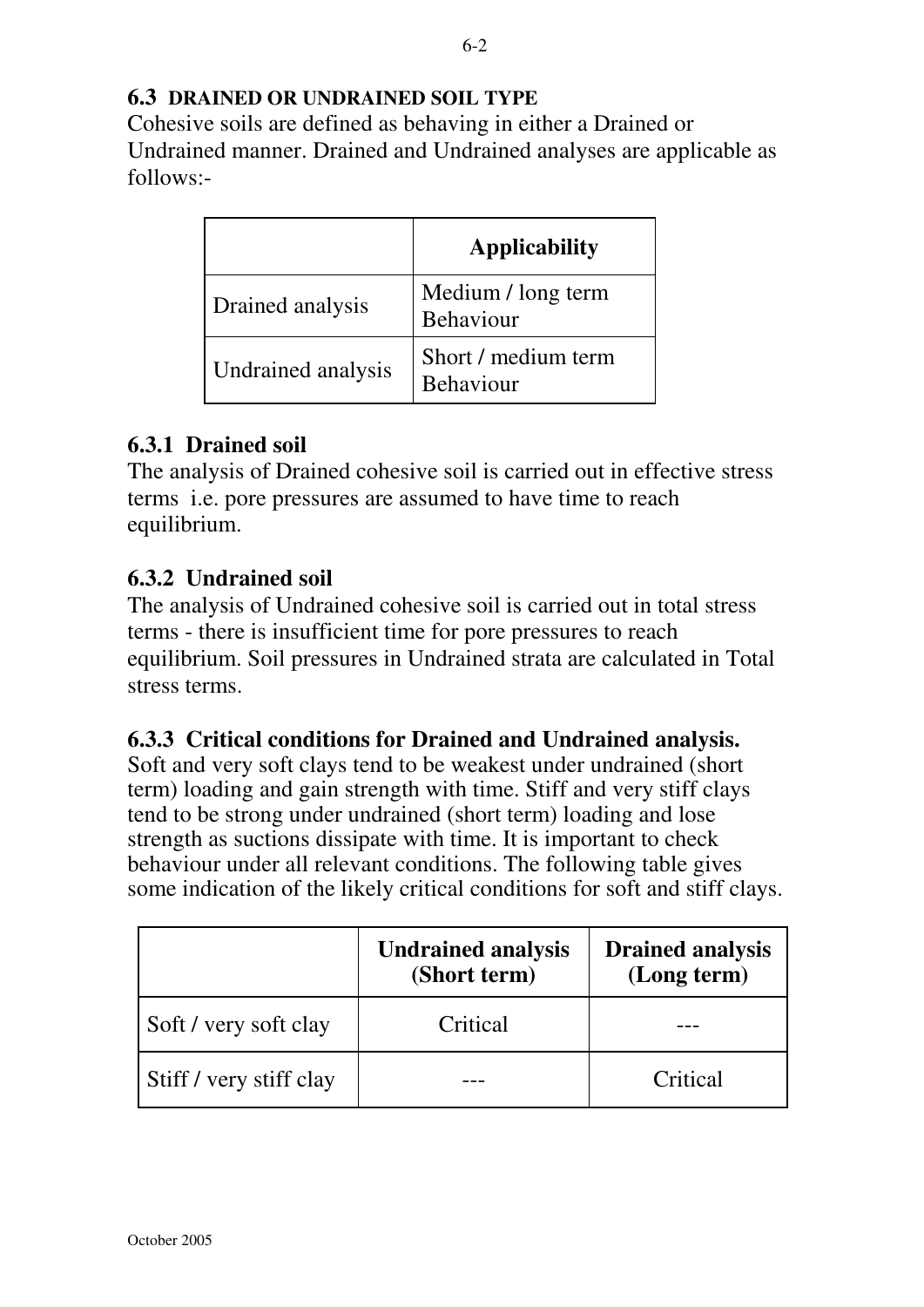## **6.3.4 Drained and undrained cohesion**

For drained cohesive soils the drained cohesion, c' must be specified. For undrained cohesive soils the undrained cohesion,  $c<sub>u</sub>$  must be specified. See Section 6.6 for discussion of Drained and Undrained cohesion

#### **6.4 NORMALLY- OR OVER-CONSOLIDATED SOIL TYPE**

Undrained cohesive soil types are defined as Normally-Consolidated or Over-Consolidated (NC/OC). The Undrained Cohesion of NC cohesive soils is defined in a different way from the other types:

|             | <b>Typical soil types</b>   | <b>Cohesion model</b>                                                  |
|-------------|-----------------------------|------------------------------------------------------------------------|
| NC cohesive | V.soft clay $(cu < 10$ kPa) | Strength / overburden<br>pressure ratio, $c_u/p'$                      |
| OC cohesive | Soft/firm/stiff clay        | Absolute value of $cu$<br>with optional linear<br>variation with depth |

## **6.5 BULK UNIT WEIGHT**

For each stratum two values of bulk unit weight must be specified:-

| Above ground water level | Dry or partially saturated<br>bulk unit weight |
|--------------------------|------------------------------------------------|
| Below ground water level | Saturated bulk unit weight                     |

The program automatically uses the appropriate values in the analysis according to the position of the water table. **Submerged** unit weights must **not** be specified. Water pressures on submerged slopes are taken account of automatically in the analysis.

The units of bulk unit weight must be consistent with those used for cohesion and surcharge loads:-

| <b>Cohesion</b>      | Corresponding units of |
|----------------------|------------------------|
| <b>Units</b>         | bulk unit weight       |
| $kN/m^2$             | $kN/m^3$               |
| $kg/cm2$<br>$1b/ft2$ | $kg/cm3$<br>$1b/ft3$   |
|                      |                        |

#### **6.6 SHEAR STRENGTH PARAMETERS**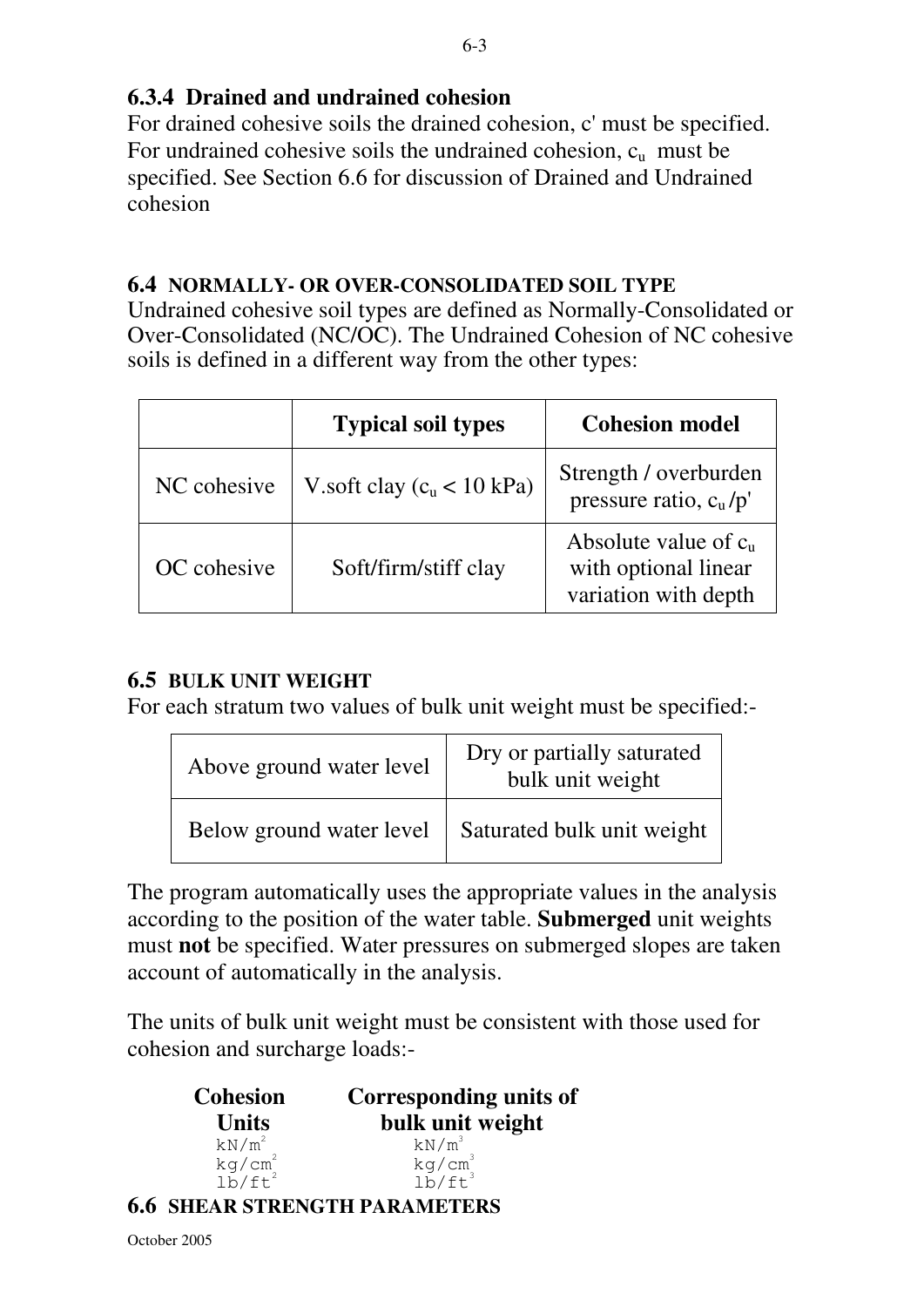Soil strength may described in terms of the usual  $c, \phi$  parameters, or a strength-overburden pressure ratio,  $c<sub>u</sub>/p'$  ratio for normally consolidated cohesive soils as described in Section 6.4.

## **6.6.1 Partial factors on soil shear strength**

Characteristic values of soil shear strength should be entered in the data. If a partial factor on soil strength is required (for reinforced soil or bearing capacity analysis), the partial factor is entered separately (see Section 10.4.1 and Appendix F).

# **6.6.2 c -** φ **parameters**

The shear strength of each material is defined by two parameters, cohesion and angle of friction  $(c, \phi)$ . The available shearing resistance  $\tau_{\text{max}}$  at each point on the slip surface is calculated by the program according to the equation:-

$$
\tau_{\text{max}} = c + \sigma' \cdot \tan \phi \tag{6.1}
$$

where  $\sigma'$  is the effective stress normal to the slip surface. For drained soils (granular soils and long term failures in clay) the drained strength parameters c' and  $\phi$ ' should be used as follows:-

$$
c = c'\n\Phi = \Phi' \tag{6.2}
$$

φ' may take any value from zero to 89 degrees.

For undrained failures in cohesive soils the undrained shear strength should be used as follows:-

$$
c = cu \t\t(6.3)
$$
  

$$
\phi = 0
$$

# **6.6.3 Varying shear strength within a stratum**

In the above examples the strength parameters are constant within each material zone. Variations in shear strength throughout the soil mass may be described in one of three ways by defining:-

- 1. Material zones (strata) with different strength parameters; **or**
- 2. Variation of cohesion with elevation within a material zone; **or**
- 3. Strength-overburden pressure ratio,  $c<sub>u</sub>/p'$  for normally consolidated cohesive soils.

**Method 2**, variation of cohesion with elevation within a material zone,

is applicable to undrained failure in cohesive soils ( $\phi = 0$  analysis) in cases where the undrained cohesion varies linearly with elevation according to an equation of the form:

October 2005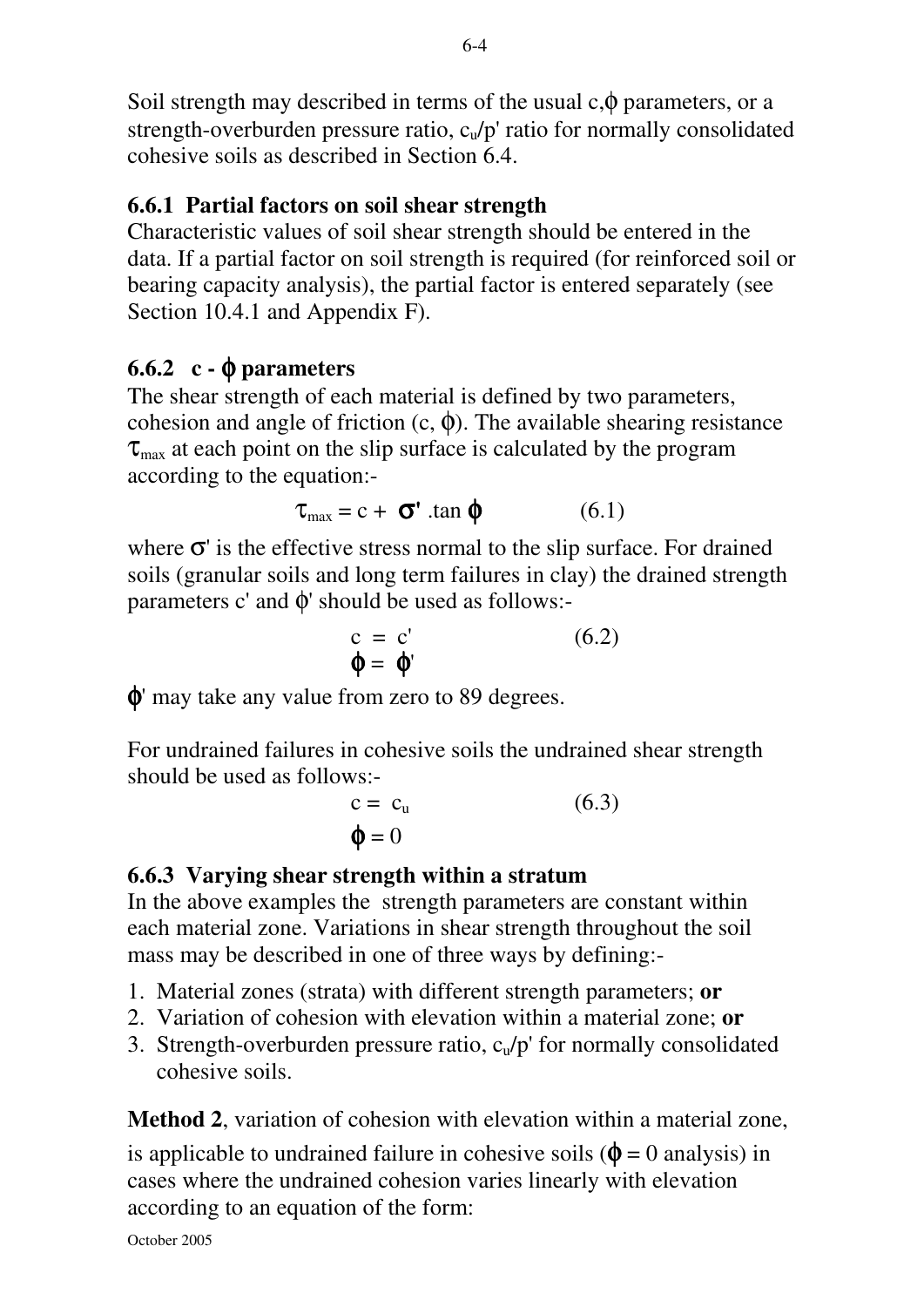$$
c = c_o + (y_o - y).dc/dy \t\t(6.4)
$$

where  $c_0$  is the undrained cohesion at an elevation (not depth)  $y = y_0$ and dc/dy is the rate of increase of cohesion with depth. It may take any value, positive or negative to represent cohesion increasing or decreasing with depth. For constant cohesion within the stratum enter a blank or zero. If a non-zero value is entered for dc/dy the program requests a value for the parameter  $y_0$  in Equation 6.4,

Datum level for given cohesion

**Method 3**, using the strength-overburden pressure ratio,  $c_y/p'$ , to define soil strength is applicable to undrained failure in normally consolidated cohesive soils where the undrained shear strength is proportional to the effective overburden pressure (Bjerrum 1973). The shear strength at a point on the slip surface is evaluated by the program by calculating the vertical effective stress (total vertical stress minus the pore pressure) and multiplying by the given value of  $c<sub>u</sub>/p'$ :

$$
\tau_{\text{max}} = \sigma_v' \cdot c_u / p' \tag{6.5}
$$

 $c<sub>u</sub>/p'$  is dimensionless and may take any value from zero to 10 although it is usually less than unity (Bjerrum 1973). No other strength information is required for the stratum.

#### **6.7 PIEZOMETRIC DATA ASSOCIATED WITH A STRATUM**

For strata with a non-zero value of  $\phi'$ , you may define water pressure data local to that stratum. In the "Soil properties" menu select "Piezometric data associated with this stratum" and you will see the menu:

> No local water pressure data Piezometric surface r**u** value Maximum soil suction

" No local water pressure data" means there is no special piezometric data associated with this stratum. The other options are dealt with in the following sections.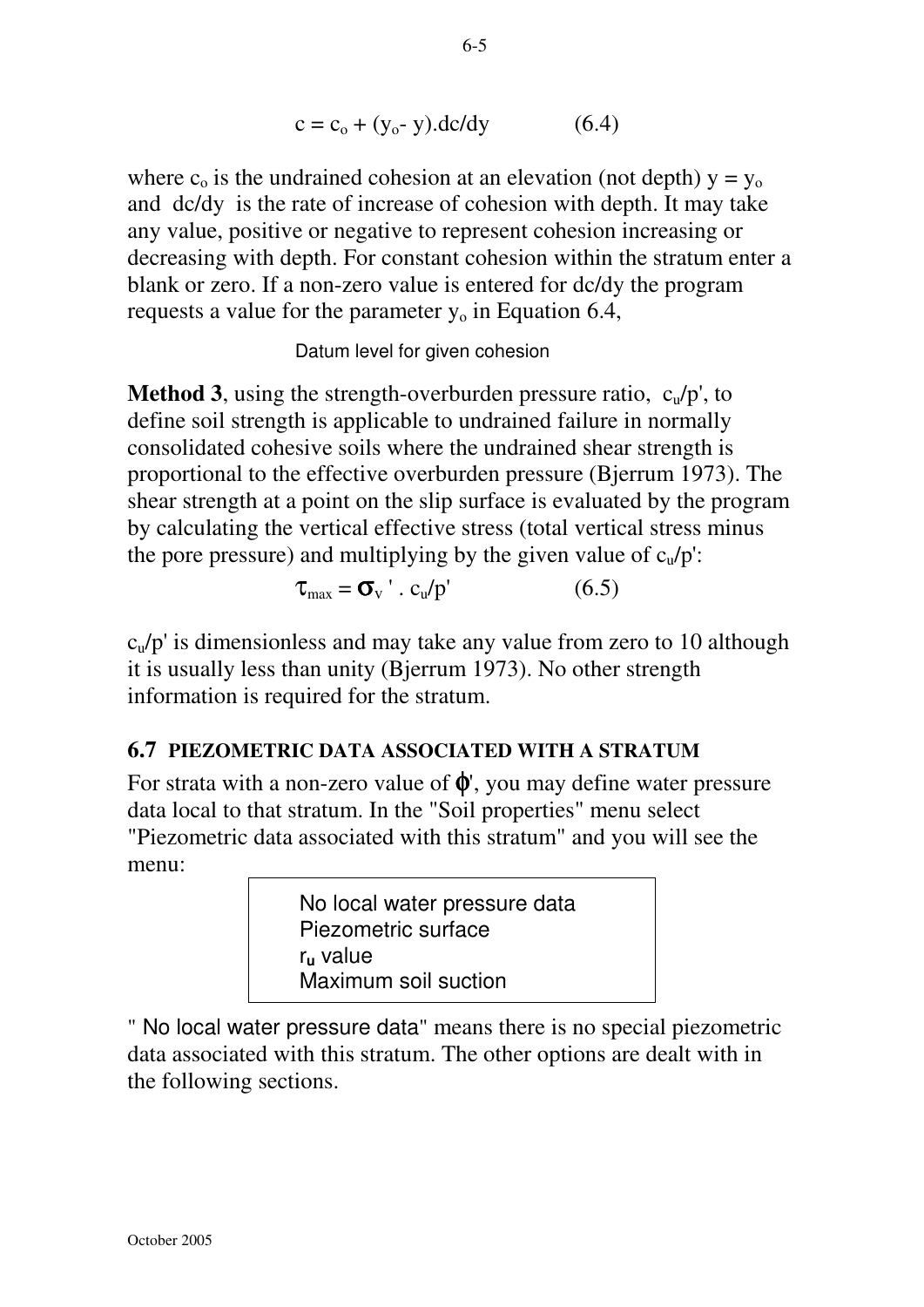## **6.7.1 Local piezometric surface**

Where the pore pressure regime in an individual stratum is not related to the main water table (e.g. a perched water table or artesian pressures) the stratum may be allocated its own local piezometric surface. Details of local piezometric surfaces are given in Section 7.4 .

Enter the number of the piezometric surface (up to 10 different surfaces can be defined) which describes the pore pressure profile in this stratum. The piezometric surface itself is defined in Section 7.4

# **6.7.2 ru value**

In the absence of detailed information about the pore pressure distribution in a particular stratum (e.g. in the core of a dam), it may be convenient to define the pore pressures in that stratum in terms of an  $r_{\rm u}$  value, which is the ratio of pore pressure to total overburden pressure (see Section 7.3).  $r_u$  may take any value between 0.001 and unity.

# **6.7.3 Soil suction**

A maximum soil suction,  $H_s$  (expressed in metres head of water) may be specified. Where the slip surface lies above the water table in that stratum (see Figure 5c) the program calculates the (negative) pore pressure  $u_A$  at A on the slip surface from the equation:-

$$
u_A = -\gamma_w \cdot h \qquad (6.6)
$$

where h is the height of the slip surface above the water table as shown by the line AB in Figure 5c. If h is greater than  $H_s$ , the negative pore pressure is assumed to be equal to  $-\tilde{\gamma}_w H_s$ . If no suction is specified, the program assumes zero pore pressures above the water table.

Soil suction is expressed in terms of the height of a column of water measured in the same length units as the profile coordinates. Any value between zero and 1000 units may be entered.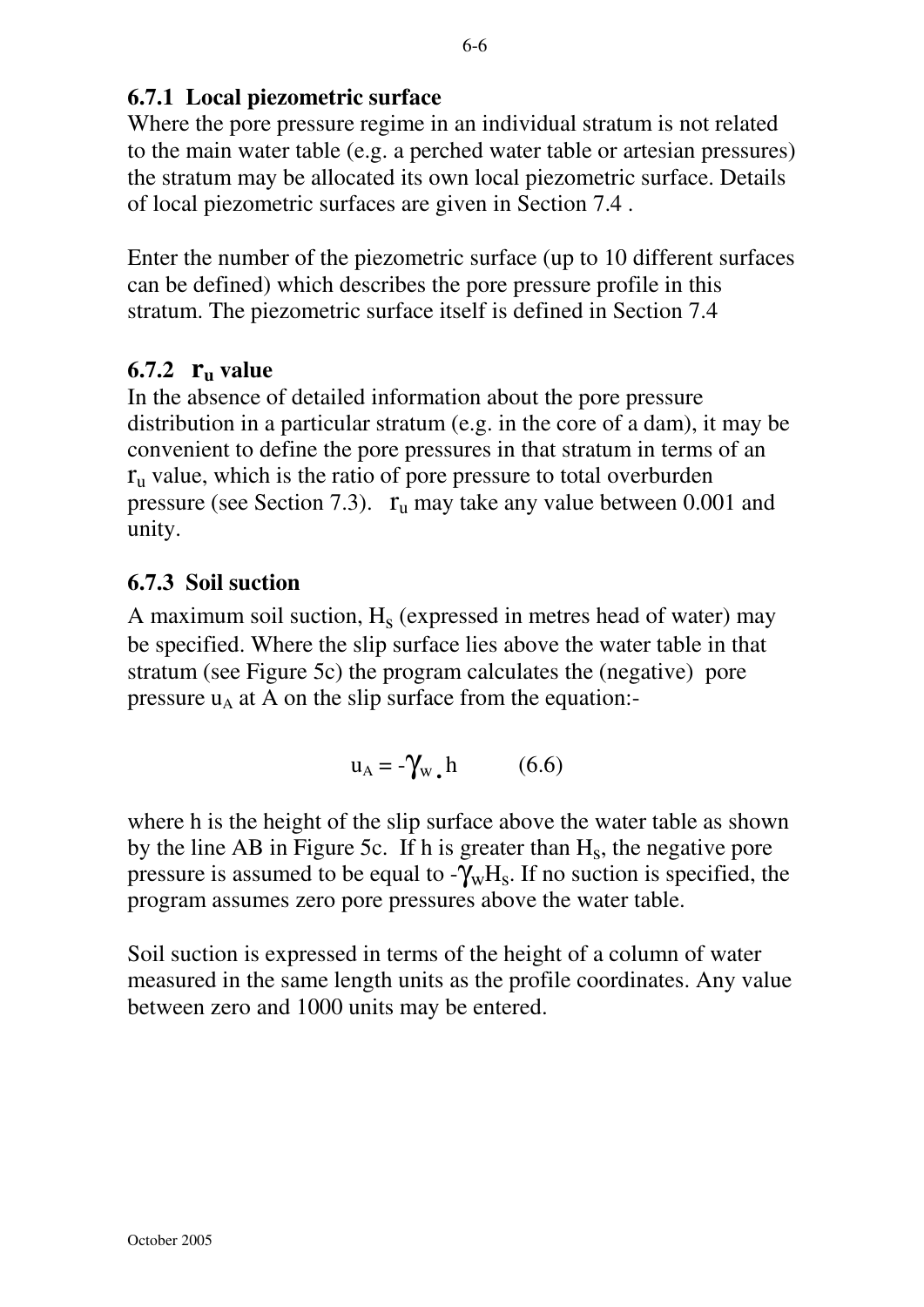#### **6.8 EDITING SOIL PROPERTIES**

Click the "Soil properties" tab. In the table of properties move the cursor to the soil type to be edited. Press **Enter** or double-click. The program displays the menu for the selected soil stratum (soil type):-

| Soil properties - Stratum 6                   |                     |
|-----------------------------------------------|---------------------|
| Soil description (24 characters max)          | Shoulder fill       |
| Bulk Unit Weight - Above the water table      | 18.00 kN/m3         |
| Bulk Unit Weight - Below the water table      | 21.00 kN/m3         |
| Soil type                                     | Cohesive            |
| Drained / Undrained                           | <b>Drained</b>      |
| Cohesion                                      | 10.00 kN/m2         |
| Phi (degrees)                                 | 30.00               |
| Rate of increase of cohesion with depth       | 0.00 kN/m2/m        |
| Datum level for given cohesion                | 0.00                |
| Piezometric data associated with this stratum | Piezometric surface |
| Piezometric surface No.                       | -3                  |

Select the item to be edited and enter a new value or option.

### **6.8.1 Copying soil properties**

Soil properties can be copied from one soil type to another. SLOPE has its own clipboard for copying and pasting certain groups of data items e.g. Soil properties, Reinforcement properties.

Click the "Soil properties" tab. In the table of properties move the cursor to the soil type to be copied. Type **Ctrl+C**. The soil type is copied to the SLOPE clipboard (you cannot view the clipboard). Move the cursor to the destination soil type. Type **Ctrl+V**.

This facility can also be used to copy soil properties from other SLOPE data files via the following steps.

- 1. Save your current data file
- 2. Open the 'source' data file.
- 3. Select and copy the required soil type
- 4. Return to your original data file.
- 5. Paste the soil properties in the destination soil type.

The above steps can be repeated to copy several soil types.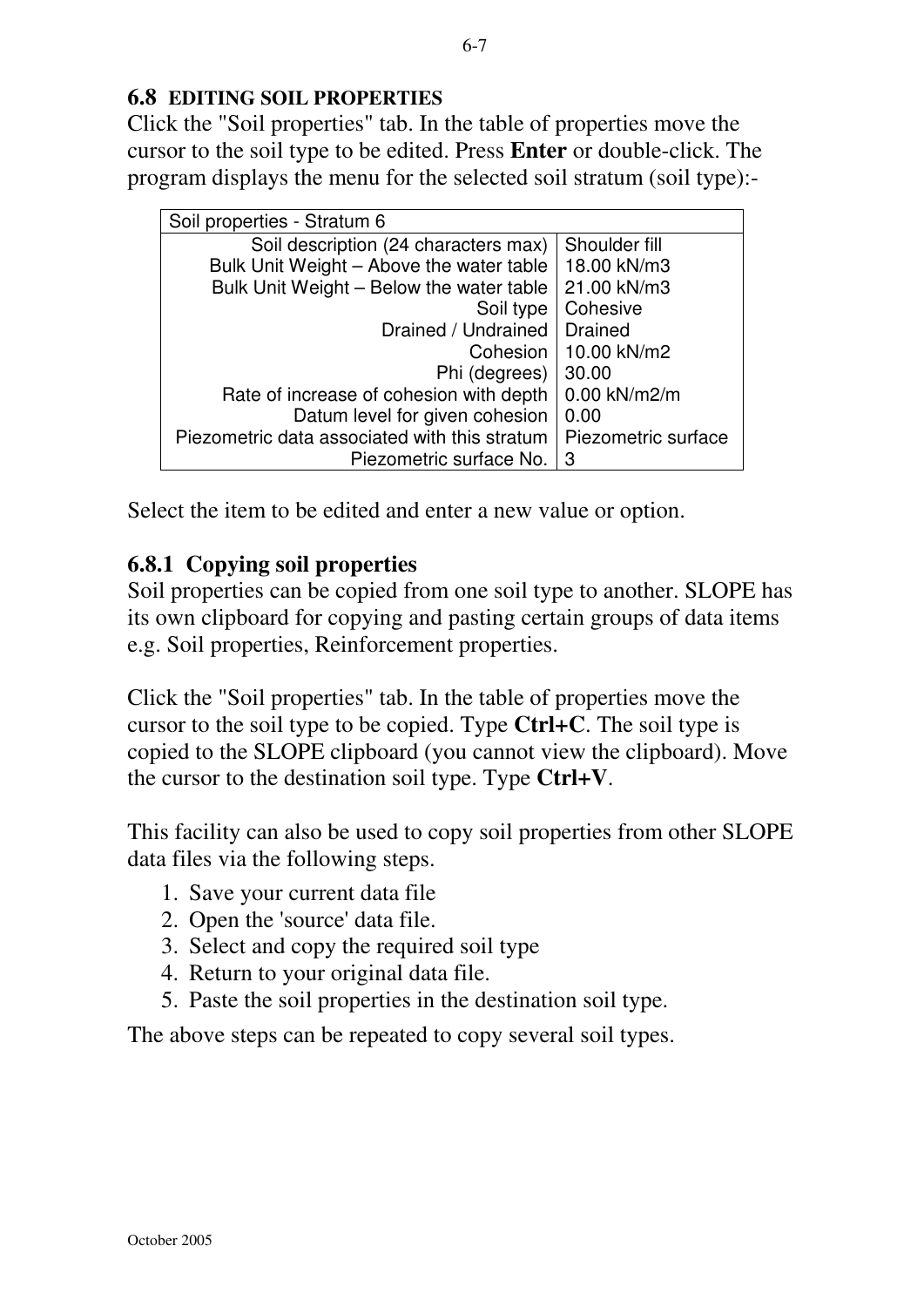#### **7.0 GROUND WATER CONDITIONS**

#### **Pore pressures on the slip surface**

The program requires information about the pore pressure distribution throughout the soil mass in order to calculate the pore pressures on the slip surface. This may be done by defining:-

| <b>Item</b>                                   |                | <b>Description</b>                                                                                                    |
|-----------------------------------------------|----------------|-----------------------------------------------------------------------------------------------------------------------|
| Water table                                   | Always defined | Applies to all strata unless a grid of<br>piezometric levels, an $r_u$ value or a<br>piezometric surface is defined.  |
| Local piezometric<br>surface                  | Optional       | Applies to the stratum for which it<br>is defined - overrides all other pore<br>pressure data for <b>that</b> stratum |
| $r_{\rm u}$ value in an<br>individual stratum | Optional       | Applies to the stratum for which it<br>is defined - overrides all other pore<br>pressure data for <b>that</b> stratum |
| Grid of piezometric<br>levels                 | Optional       | Applies to all strata except those<br>for which an $r_u$ value or a<br>piezometric surface is defined.                |

#### **7.1 WATER TABLE**

The pore pressure distribution is usually defined by the position of the water table, as shown in Figure 4a. The pore pressure (expressed as the height of a column of water) at Point A on the slip surface, is assumed by the program to be equal to its depth BA below the water table. This assumption implies that the pore pressure distribution is hydrostatic and that equipotential lines are vertical. This assumption is not strictly correct as illustrated by the actual flow net. According to this the pore pressure at A is equal to AD, the vertical distance between A and C, where C is on the same equipotential as A. For most practical purposes the error is small and leads to slightly conservative estimates of the factor of safety.

#### **7.2 LOCAL PIEZOMETRIC SURFACES**

Perched water tables and artesian pressures may be modelled conveniently by means of "piezometric surfaces". These piezometric surfaces are defined in relation to the same grid lines used for the strata coordinates.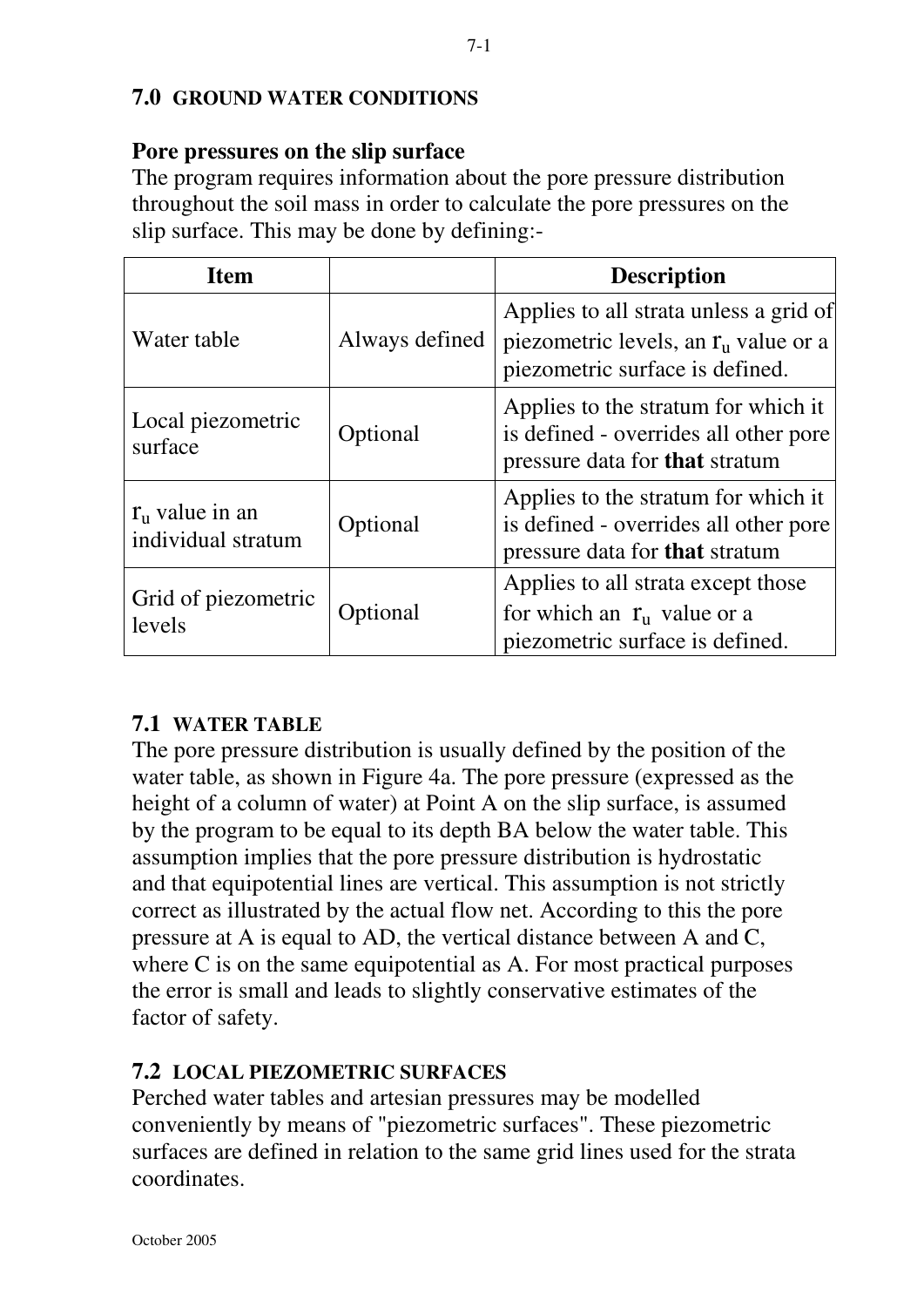A piezometric surface represents the piezometric elevations which exist in a stratum where pore pressures are not controlled by the position of the main water table. Up to 10 separate piezometric surfaces may be defined, each surface representing the pore pressures in a different stratum.

In a stratum which has been allocated a local piezometric surface the pore pressures are determined by the position of the local piezometric surface instead of the main water table. The piezometric surfaces are **assigned** to particular strata under Soil Properties (Section 6.7.1).

Piezometric surfaces are optional and are always defined in **addition to the main water table which is not optional**. In strata which have **not** been allocated a piezometric surface, the program calculates pore pressures in the usual way from the position of the water table or piezometric grid.

In graphical output, the piezometric surfaces are shown in addition to the water table. A piezometric surface is shown as a dashed (blue) line within a stratum to which it is assigned. Sections of a piezometric surface which lie outside the stratum to which it is assigned (e.g. artesian pressure profile), are plotted as dotted (blue) lines and are annotated with bracketed (blue) numbers indicating the stratum to which it is assigned.

## **7.3 r<sup>u</sup> VALUES**

Where an  $r_u$  value has been specified for a stratum (Section 6.7.2) the pore pressure, u on the slip surface in that stratum is calculated by the program according to the equation:-

$$
u = p. r_u \tag{7.1}
$$

where p is total overburden pressure. An  $r_{\text{u}}$  value takes precedence over water table data and piezometric data when calculating pore pressures within the stratum to which the  $r_{\text{u}}$  value applies. The  $r_{\text{u}}$ value specified for one stratum does not affect the calculation of pore pressures in other strata.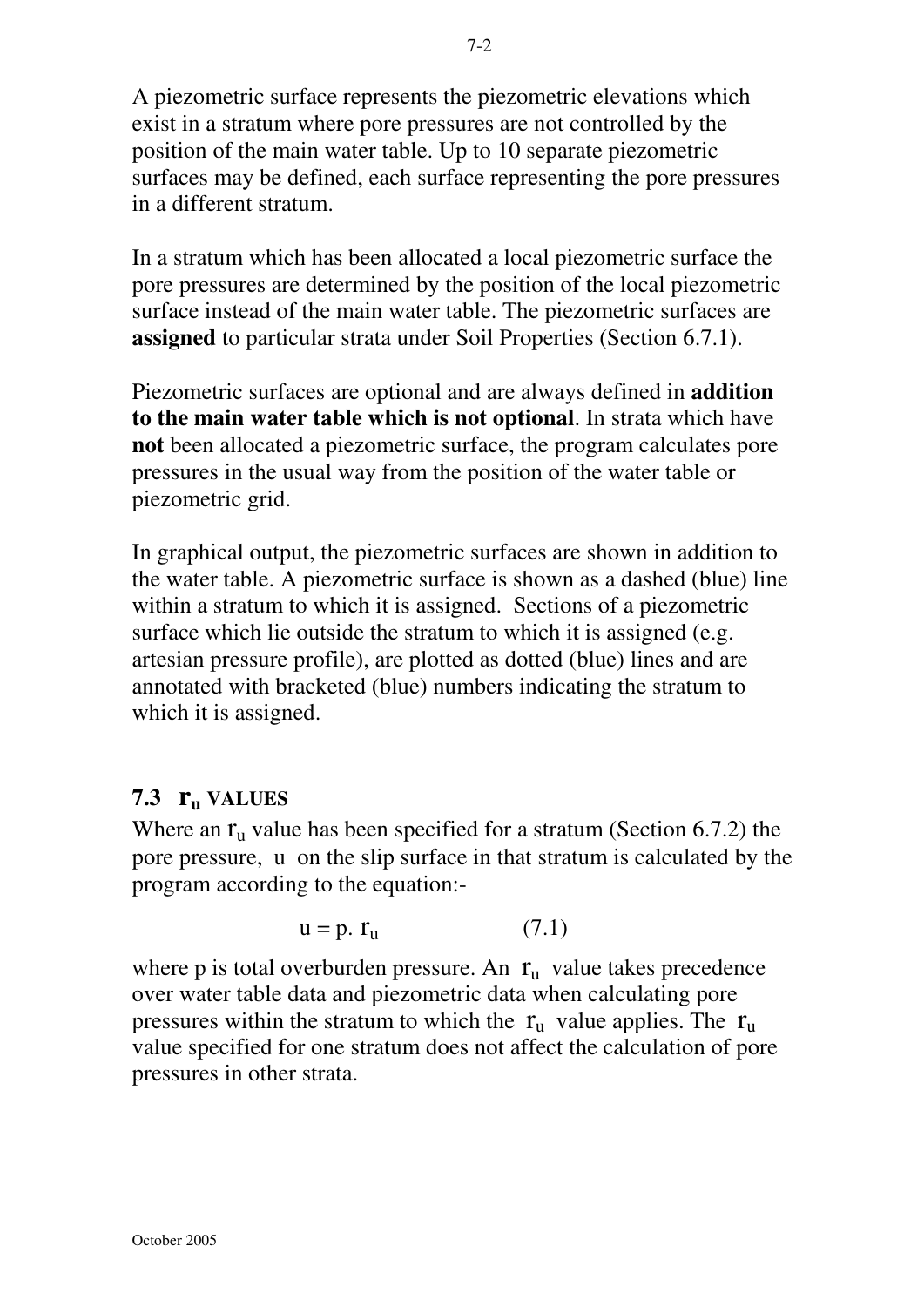### **7.4 GRID OF PIEZOMETRIC LEVELS**

The pore pressure distribution may, if necessary, be defined by **piezometric levels** at points on a rectangular grid (see Figure 4b). This method is appropriate where the equipotentials are not even approximately vertical e.g. consolidation of a clay layer between two sand layers. The grid rows and columns are defined completely independently of the grid lines used for the strata coordinates and piezometric surfaces (see Section 7.4).

The piezometric elevation  $h_A$  at grid Point A is defined as the elevation (y coordinate) of a water column which would be in equilibrium with the pore pressure at that point. The pore pressure  $u_A$  at A is given by:-

$$
u_A = \gamma_w (h_A - y_A) \tag{7.2}
$$

where  $y_A$  is the elevation of A and  $\gamma_w$  is the unit weight of water.

The piezometric elevation at Point K within the grid is calculated by the program by interpolating vertically and horizontally between the piezometric elevations at the four neighbouring points (A,B,C and D in Figure 4b). For a point such as L, outside the grid, the piezometric elevation is obtained by interpolating vertically between the two nearest grid points, B and E.

When a grid of piezometer levels is specified, the pore pressures on the slip surface are calculated as follows:-

**Below the water table.** Pore pressures are calculated from the data without reference to the of the water table.

**Above the water table.** Pore pressures are assumed to be **zero** unless the stratum can sustain a suction. The actual suction is calculated as described in Section 6.7.3

## **7.5 SUBMERGED SLOPES**

For a submerged slope the water table is above ground level as shown in Figure 5a. The pressure of water acting on the ground surface is automatically taken into account by the program. Pore pressures on the slip surface are calculated by the program in the usual way as in Sections 7.1 to 7.4.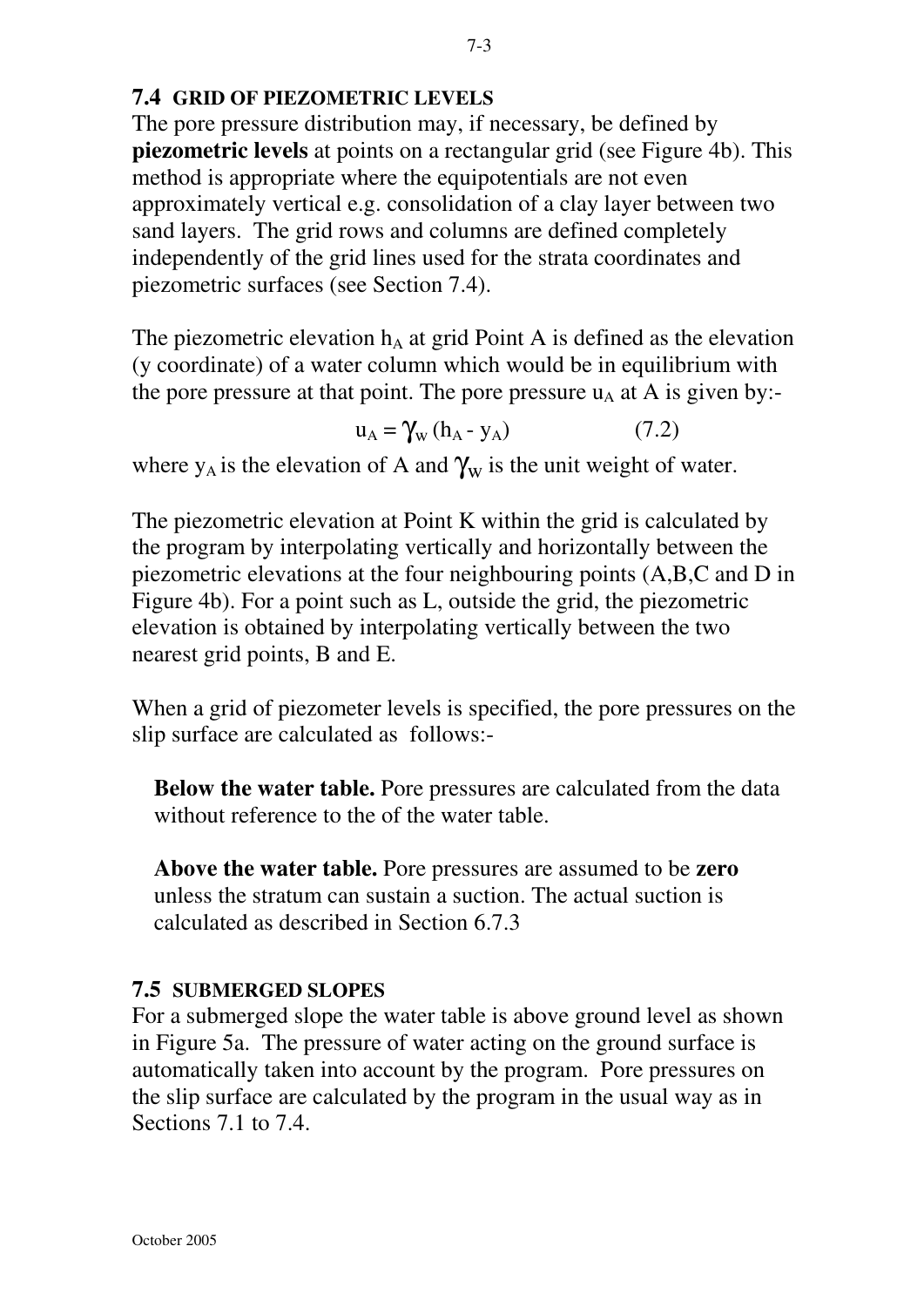The portion of the water surface, AB, outside the slope is usually horizontal corresponding to static conditions. Wave conditions can be analysed by defining a non-level water surface as shown in Figure 5b, but the results should be used with caution bearing in mind that the dynamic water pressure on the ground and on the slip surface may be different from the hydrostatic distribution assumed by the program.

### **7.6 WATER FILLED TENSION CRACKS**

There is no simple way of allowing for the effect of a water filled tension crack and this can only be modelled by giving the position of the crack explicitly in the data (Figure 10a). The water level should then be set at ground level as shown and the slip surface must pass through the toe of the crack (use the common point facility – Section 9.1.3.

## **7.7 DATA ENTRY and EDITING**

## **7.7.1 Unit weight of water**

The units of unit weight of water must be the same as those used for unit weight of soil (see Section 6.5). Unit weight of water is defined under Titles (Section 4.3).

# **7.7.2 Ground water level and Piezometric surfaces**

The coordinates of Ground water level and any Piezometric surfaces which have been defined are displayed in one table. The program displays the current coordinate values in one of **two** ways, either:-

| <b>Interpolation ON</b>                                                  |                                         |                 |                                          |           |           |              |              |                      |
|--------------------------------------------------------------------------|-----------------------------------------|-----------------|------------------------------------------|-----------|-----------|--------------|--------------|----------------------|
| Ground water level and Piezometric surfaces                              |                                         |                 |                                          |           |           |              |              |                      |
| Grid line<br>X-Coord                                                     | $-2.00$                                 | 2<br>0.00       | 3<br>0.30                                | 4<br>0.60 | 5<br>1.50 | 6<br>3.00    | 6.00         | 8<br>30.00           |
| <b>GW Level</b><br>Piezo surface 1<br>Piezo surface 2<br>Piezo surface 3 | $-0.50$<br>0.00<br>$-2.10$<br>undefined | $-0.50$<br>0.00 | 0.00<br>5.00<br>$\overline{\phantom{0}}$ | 1.00      | 2.40<br>- | 3.00<br>6.00 | 3.50<br>6.50 | 4.00<br>8.00<br>5.55 |

#### **Interpolation OFF**

| Ground water level and Piezometric surfaces                              |                                         |                            |                         |                                 |              |                         |                         |                      |
|--------------------------------------------------------------------------|-----------------------------------------|----------------------------|-------------------------|---------------------------------|--------------|-------------------------|-------------------------|----------------------|
| <b>Grid line</b><br>X-Coord                                              | $-2.00$                                 | 0.00                       | 0.30                    | 4<br>0.60                       | 5<br>1.50    | 6<br>3.00               | 6.00                    | 8<br>30.00           |
| <b>GW Level</b><br>Piezo surface 1<br>Piezo surface 2<br>Piezo surface 3 | $-0.50$<br>0.00<br>$-2.10$<br>undefined | $-0.50$<br>0.00<br>$-1.62$ | 0.00<br>5.00<br>$-1.55$ | 1.00<br>5.11<br>$-1.48$ $-1.26$ | 2.40<br>5.44 | 3.00<br>6.00<br>$-0.90$ | 3.50<br>6.50<br>$-0.19$ | 4.00<br>8.00<br>5.55 |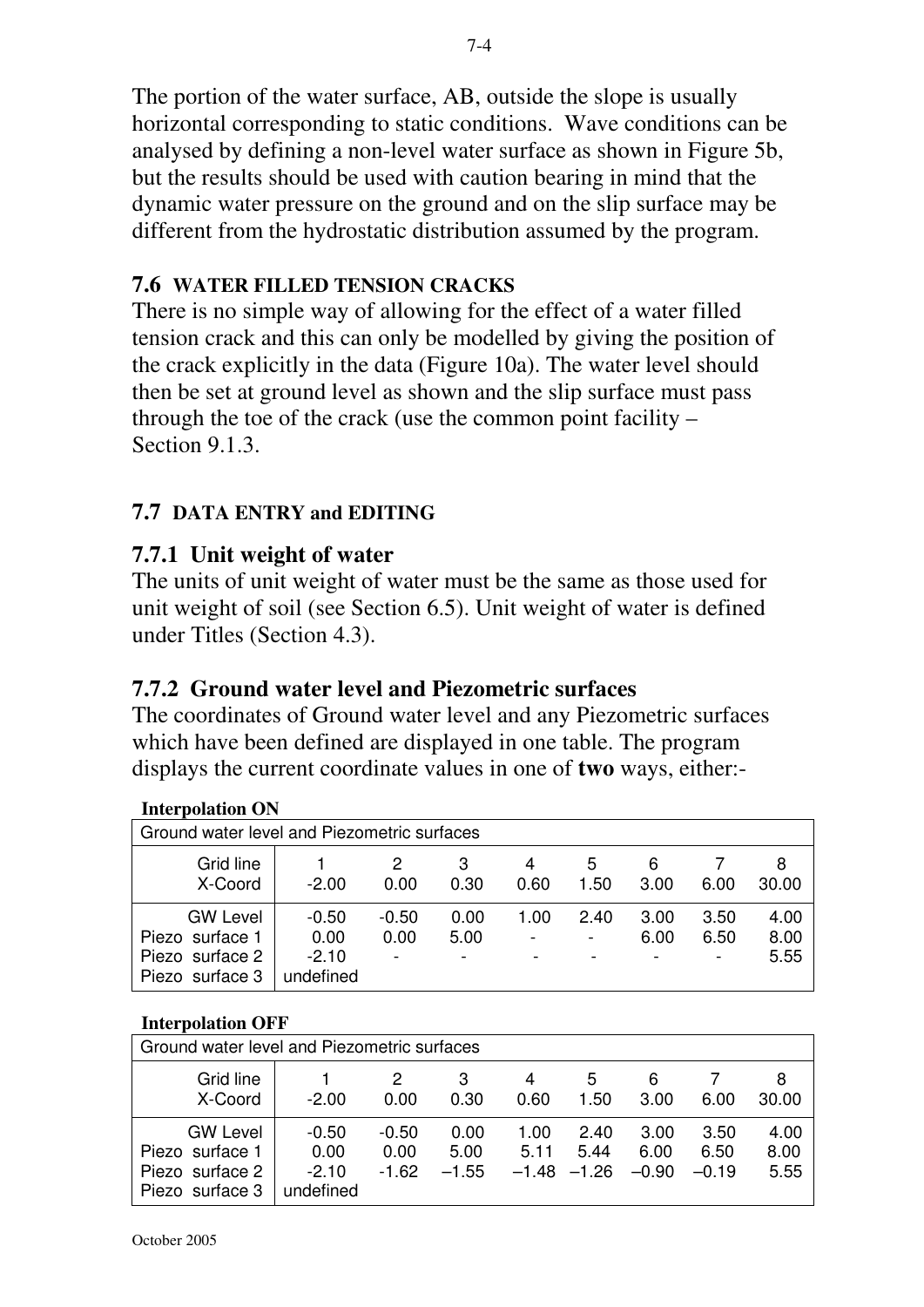Press **Alt+Y** to toggle the Interpolation Display Mode on and off. A blank cell (a dash in the above figure) indicates that the y coordinate at that position is on a straight line between the adjacent displayed values i.e. it is interpolated between them.

Special edit key strokes are:

| Tab          | to move one column right                                         |
|--------------|------------------------------------------------------------------|
| Shift+Tab    | to move one column left                                          |
| $Ctrl+Right$ | to move several columns right                                    |
| Ctrl+Left    | to move several columns left                                     |
| Enter        | to edit selected coordinate                                      |
| $Ctrl+I$     | to interpolate at the current y coordinate                       |
| $Alt+Y$      | to toggle the display of interpolated y coordinates              |
| $Ctrl+N$     | to add a stratum or grid line (according to the current cell)    |
| $Ctrl+X$     | to delete a stratum or grid line (according to the current cell) |
| $Ctr+G$      | to remove redundant grid lines                                   |

For a submerged slope the ground water level is simply specified as being above ground level. If there is no water table (dry ground) the y coordinates should be given large negative values below any possible slip surfaces.

To define a new Piezometric surface, move the cursor to the row to be defined and press **Enter**. The y coordinate of the Piezometric surface at Grid Line 1 must be specified first. After Grid Line 1, y coordinates need only be specified at those grid lines where there is a change of slope in the Piezometric surface.

The rules for manipulating the edit menu are similar to those for the strata profile (see Section 5.5).

# **7.7.3 Grid of piezometric levels**

To edit the piezometric grid click the "Piezo grid" tab.

# **Creating a new grid**

If there is no existing piezometric grid the menu displays the message.

Click here to create a piezometric grid

The program automatically creates a 4 x 4 grid in which the pore pressures are predefined as the values they would have had under the existing pore pressure data. These values should be edited to suit.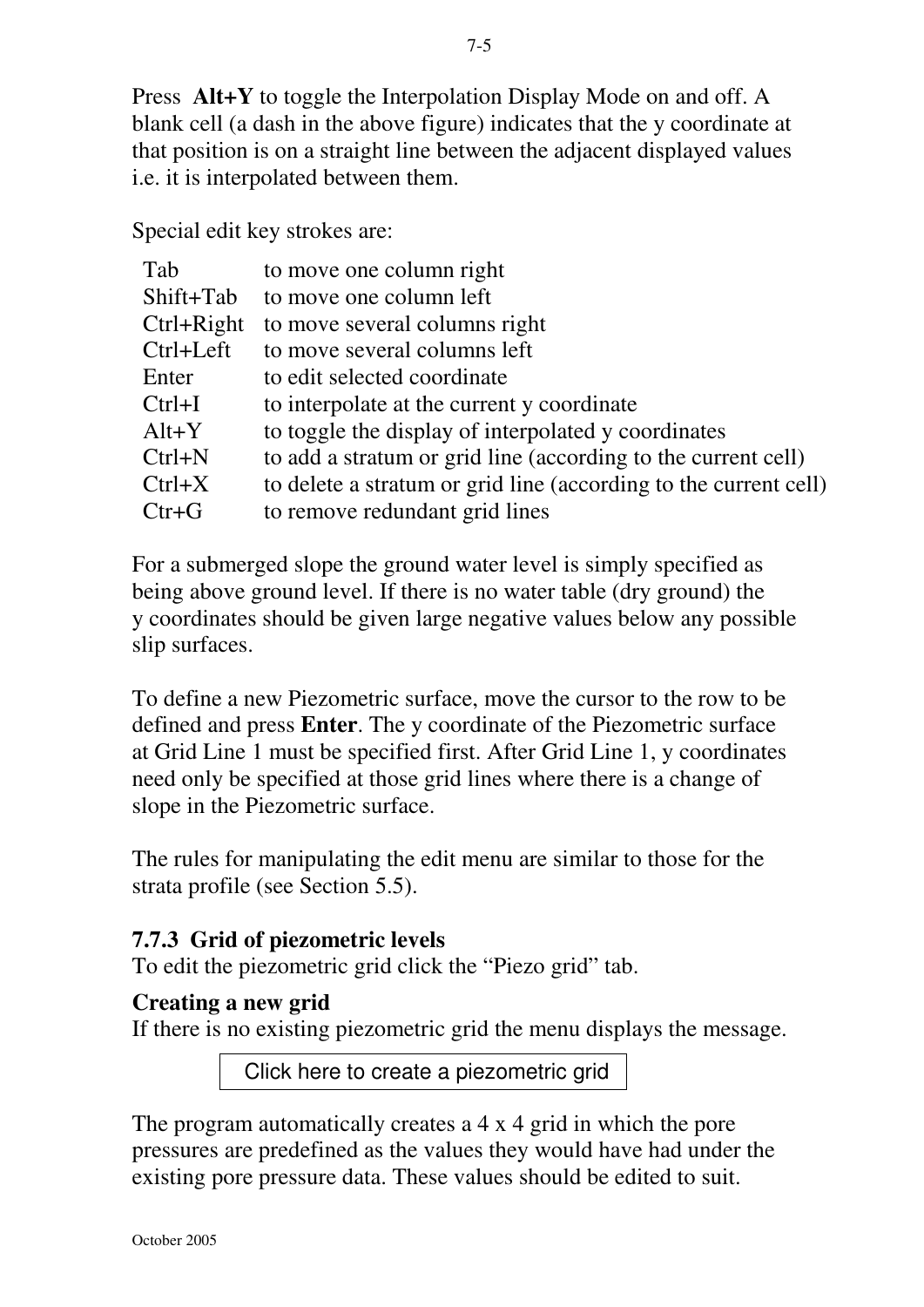## **Adding a row to the piezometric grid**

Move the cursor to the column of y coordinates and press **Ctrl+N**. Default values of Piezometric elevation in the new Row will be obtained automatically. A choice is offered to initialise the new Row as either :

#### **a) Local hydrostatic values**

Obtain piezometric values from the water table (or pieometric surfaces or  $r_u$  value) as if the Piezometric grid were not present.

#### **b) By interpolation**

Interpolate from the existing neighbouring grid points.

### **Adding a column to the piezometric grid**

Move the cursor to the row of x coordinates and press **Ctrl+N**. Default values of Piezometric elevation in the new column will be obtained automatically. A choice is offered as above for the addition of a row of grid points.

### **Editing the piezometric grid**

To edit a piezometric value, move the cursor to selected the position and enter a new value. There are no automatic interpolation rules for the piezometric grid data (unlike the Strata and Piezometric Surface data described in Section 5.5).

If you change the coordinate value of a row or colum so that it lies beyond its immediate neighbours the following warning is issued:



## **Delete the piezometric grid**

To delete all piezometric grid data, delete a row or column at a time until there are none left.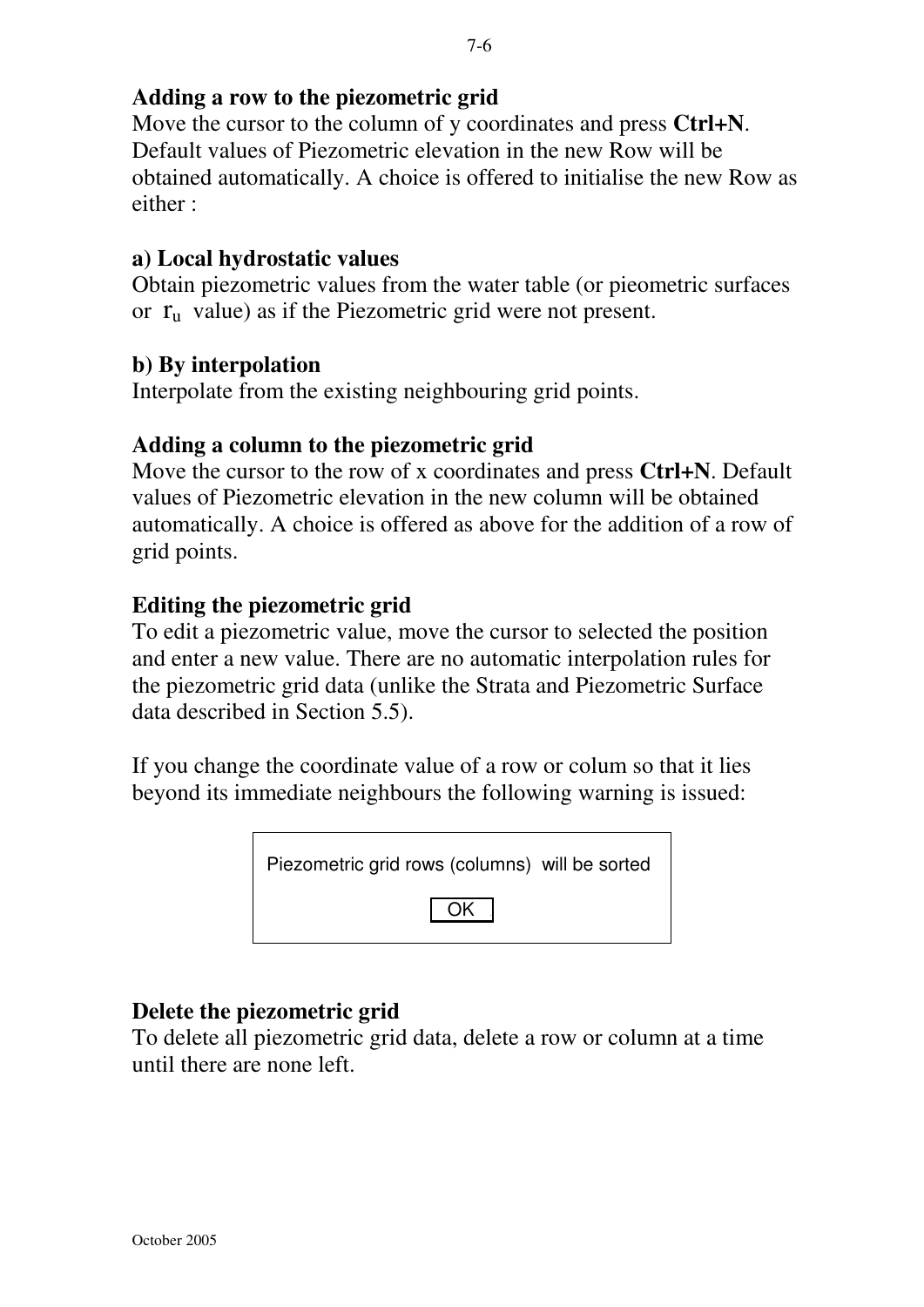### **8.0 SURCHARGE LOADS APPLIED TO THE GROUND**

Parts of the ground surface between specified pairs of x coordinates may be subjected to vertical and/or horizontal loads (see Figure 6a and 6b). It is assumed that the load extends indefinitely in the direction **perpendicular** to the section being analysed.

Surcharge loads Load Loaded area Line load ---- Line load ----- Equiv. distrib. Load No. from to or vertical horizontal vertical horizontal Distributed kN/m run kN/m run kN/m2 kN/m2 1 2.00 15.00 Distributed ( 65.00) ( 0.0000) 5.000 0.0000 2 -1.00 3.00 Line 1.000 2.000 ( 0.2500) ( 0.5000)

The magnitude of surcharge loads may be defined as either:

- a) **Line load** expressed as load per unit length perpendicular to the section being analysed.
- b) **Distributed load** expressed as force per **unit plan area**.

For narrow loaded areas method (a) is preferred whereas for large areas method (b) is more suitable. In the data, listing both the line loads and their equivalent distributed load values are shown. One set of values is showed bracketed to indicate that it is the **equivalent** of the entered data value (unbracketed).

#### **Sign convention for surcharge loads**

Vertical loads are positive when acting downwards. Horizontal loads are positive when acting in the **positive x direction**.

A maximum of 60 separate loaded areas may be defined. Inclined loads are represented by a combination of vertical and horizontal loads.

#### **Graphical display of surcharge loads**

The positions of surcharge loads are shown by (red) arrows. The lengths of the arrows are an approximate indication of magnitude.

#### **Partial factors on surcharge loads**

Characteristic values of surcharge loads should be entered in the data. If a partial factor on surcharge loads is required the partial factor is entered separately (see Section 10.4.3 and Appendix F).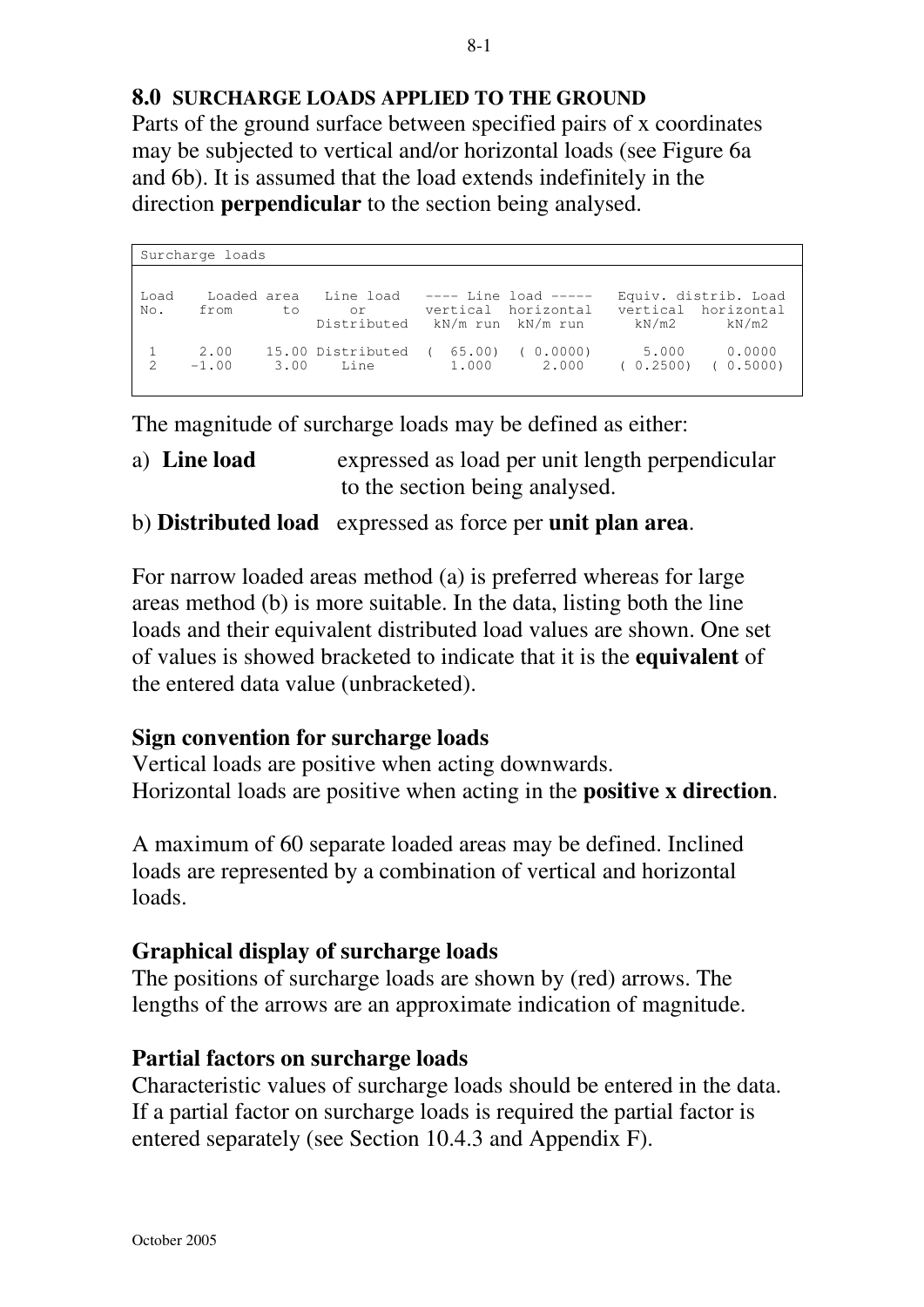### **8.1 LINE LOAD**

The specified line load is assumed to be distributed uniformly over the specified loaded area.

## **8.2 DISTRIBUTED LOAD**

On a **horizontal** ground surface the magnitude of a distributed vertical load is equal to the normal stress on the ground surface. Similarly the magnitude of a distributed horizontal load is equal to the shear stress on a horizontal ground surface. However when the ground surface is not horizontal great care must be exercised in specifying distributed loads as illustrated in Figure 6c.

A horizontal force of 60 kN per metre run is distributed over the nearly vertical face AB. The horizontal width of the loaded area is only 0.3 m and so the equivalent distributed load to be entered in the data would be 200 kN/ $m^2$ . In this case it would be better to enter the load as a line (strip) load of 60 kN per metre run.

#### **8.3 FACTOR OF SAFETY ON SURCHARGE LOADS**

For certain problems such as bearing capacity and earth pressure calculations, it is required to know the magnitude of the applied forces which will cause failure. In these cases the calculated factor of safety, **f**, is defined as the factor by which all the surcharge loads must be multiplied to bring the soil into a state of limiting equilibrium. See Section 10.2.2 for details of the Load Factor option.

#### **8.4 ANCHOR FORCES**

Anchor forces which apply a load to the ground surface, may be modelled by specifying surface line loads over a narrow strip. Inclined forces are represented by their appropriate horizontal and vertical components. It is up to the engineer to ensure that the anchors are designed with their fixed anchor length outside any possible slip surface.

#### **8.5 DATA ENTRY and EDITING**

To define a new surcharge load, press **Ctrl+N** at any time while the above table is displayed.

To delete a load, move the cursor to the load to be deleted and press **Ctrl+X**. The remaining loads will be renumbered automatically.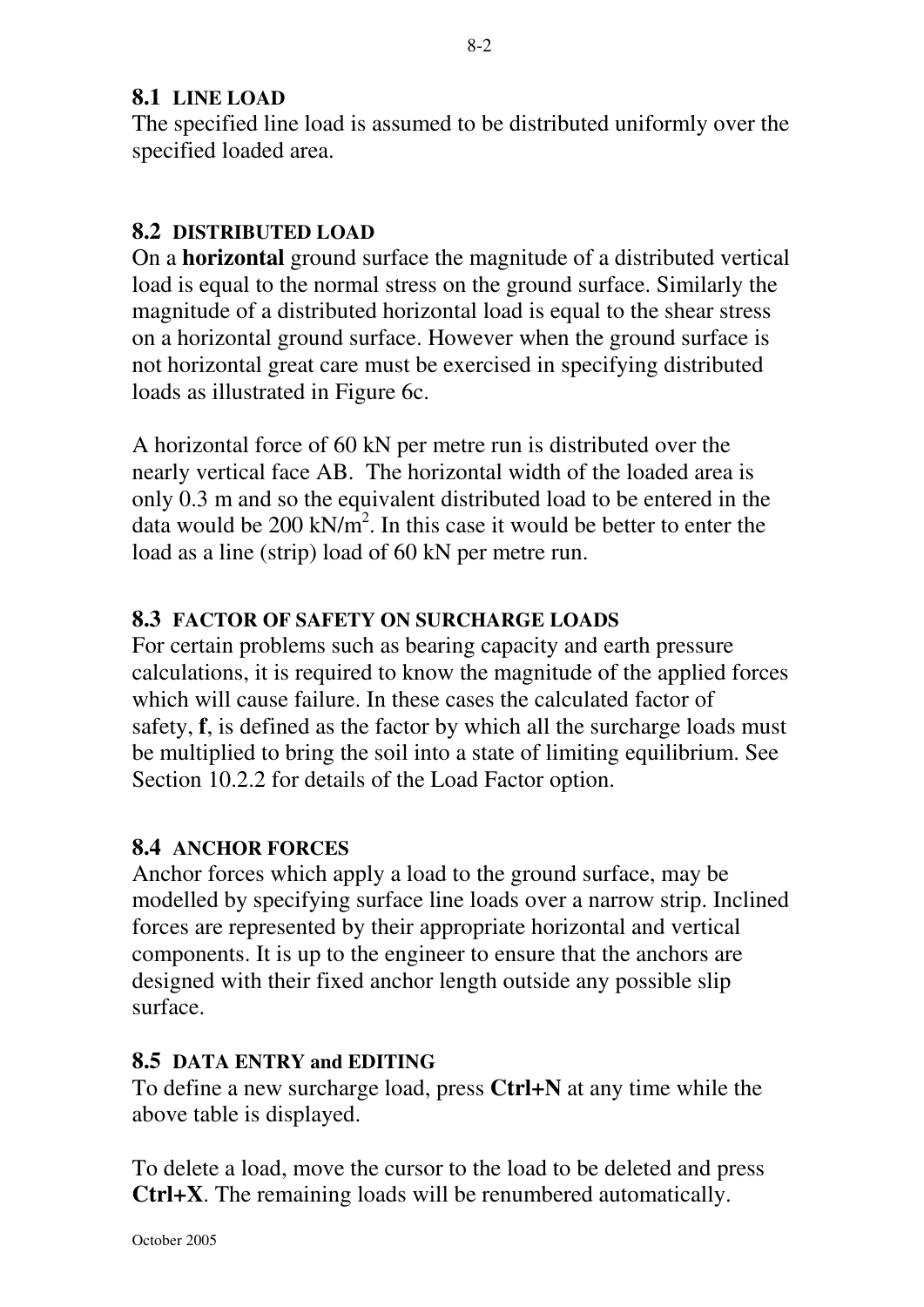### **9.0 SLIP SURFACES**

Circular and non-circular slip surfaces can be analysed. A group of circular slip surfaces is defined by a rectangular grid of centres. For each centre a number of different radii can be specified. Alternatively, the circles can be made to pass through a common point (or points) or touch a common tangent.

Two and three part wedges can be analysed. A group of wedges is defined by a rectangular grid of wedge nodes. For each wedge node a number of different wedges can be analysed by specifying ranges of wedge angles and toe positions.

General non-circular slip surfaces are specified individually by the user.

To change the type of slip surface, click on the currently selected "Slip surface type" and choose from the menu

> Circular slip surfaces General Non-circular slip Two part wedges Three part wedges

#### **9.1 CIRCULAR SLIP SURFACES**

A circular slip surface is defined by the x-y coordinates of the circle centre, and the radius of the circle, defined in one of the following ways:-

- the numerical value of the radius (**not recommended**); or
- the x-y coordinates of a common point (or points) through which circles are made to pass; or
- a common tangent.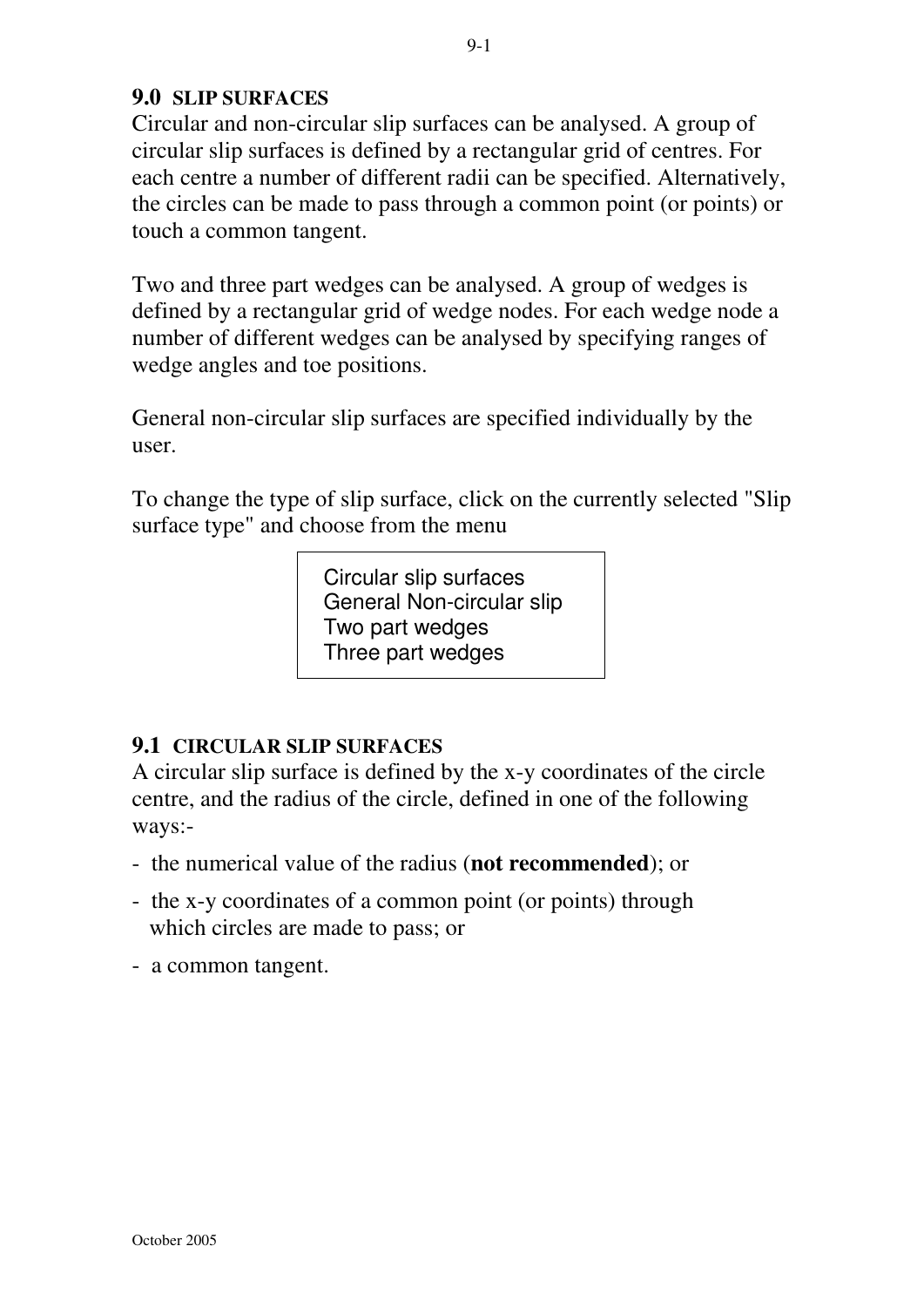# **9.1.1 Grid of centres**

A rectangular grid of centres is specified by giving the coordinates  $(x_1,y_1)$  of the corner of the grid, the grid spacing and the number of grid lines in the x and y directions, as shown in Figure 7a.

| Slip surface definition                 |                        |
|-----------------------------------------|------------------------|
| Slip surface type                       | Circular slip surfaces |
| Corner of grid of centres, X-coordinate | 15.00                  |
| $(m)$ Y-coordinate $(m)$                | 22.00                  |
| Grid increments, X direction (m)        | 3.00                   |
| Y direction (m)                         | 4.00                   |
| Number of grid lines, X-direction       | 6                      |
| Y-direction                             |                        |
| Extended grid option required?          | Yes                    |

The grid increments must be positive and can take any value between 0.1 and 1000 units. The number of grid lines in each direction can have any value from 1 to 100.

# **Extended grid option**

There is an option to let the program extend the grid of centres (at the same grid spacing) to find a minimum factor of safety. The grid is extended near the current minimum by adding whole rows and columns to the grid.

If there is more than one minimum the program may only find a local minimum. The choice of the initial grid is important in finding the overall minimum. It is recommended to carry out an initial analysis with a widely spaced grid of centres and then, having identified the critical area of the grid, to do a second analysis in that area with a finer grid.

## **9.1.2 Circles of specified radius**

**Warning**: This method of specifying radii should only be used for analysing circles of known radius. It is a very inefficient method of specifying radii when trying to locate critical slip circles, and can lead to the analysis of a large number of circles which are well outside the range of interest. When trying to locate critical slip circles you are strongly advised to define the radii using the **common point** or **common tangent** method.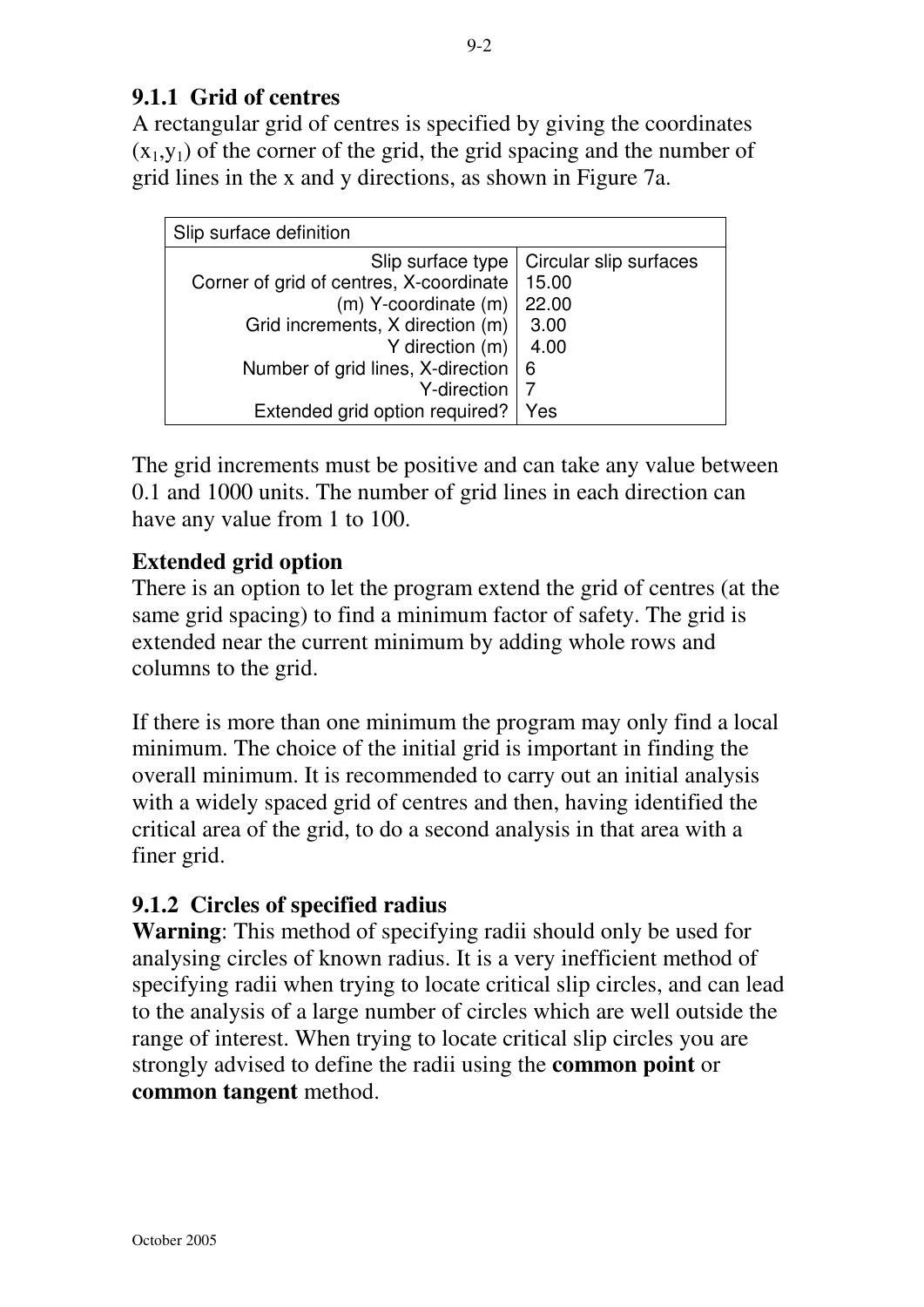A range of radii may be analysed by specifying an initial radius R**<sup>1</sup>** and an increment of radius ∆R (see Figure 7a). For each centre the program then analyses circles of radius R**1**, R**1**+∆R, R**1**+2∆R etc.

| Slip surface definition                                                                                     |  |
|-------------------------------------------------------------------------------------------------------------|--|
| Radius definition   Radius values<br>Radius of first circle (m)   0.00<br>Increments of radius $(m)$   0.50 |  |

Circles of small radius e.g. circles A and B, which do not intersect ground level are ignored by the program and therefore R**1** may conveniently be set to zero.

For each centre the largest radius of circle which is analysed is determined by the requirement that the circle must intersect ground level at both ends within the x coordinate limits of the section. Thus for the case shown in Figure 7a the program would analyse circles C, D, and E but would stop at circle F.

If the value of ∆R is given as zero, then for each centre the program analyses one circle of radius R**1**.

## **9.1.3 Circles passing through a common point (or points)**

Circles may be made to pass through a common point (or points) e.g. Points L,M,N (see Figure 7c). Thus for each centre one circle will be analysed passing through that common point.

A group of equally spaced common points e.g. Points K, L and M may be defined, such that for each centre the program analyses one circle passing through each of the common points. A group of common points is defined by the x-y coordinates of the first point, their spacing in the x and y directions and the total number of points.

| Slip surface definition                          |                                     |
|--------------------------------------------------|-------------------------------------|
|                                                  | Radius definition   Common point(s) |
| Coordinates of (first) common point, X           | 20.00                               |
|                                                  | 5.50                                |
| Number of common points                          | 8                                   |
| Increment between common points (m), X direction | 1.00                                |
| Y direction                                      | 0.50                                |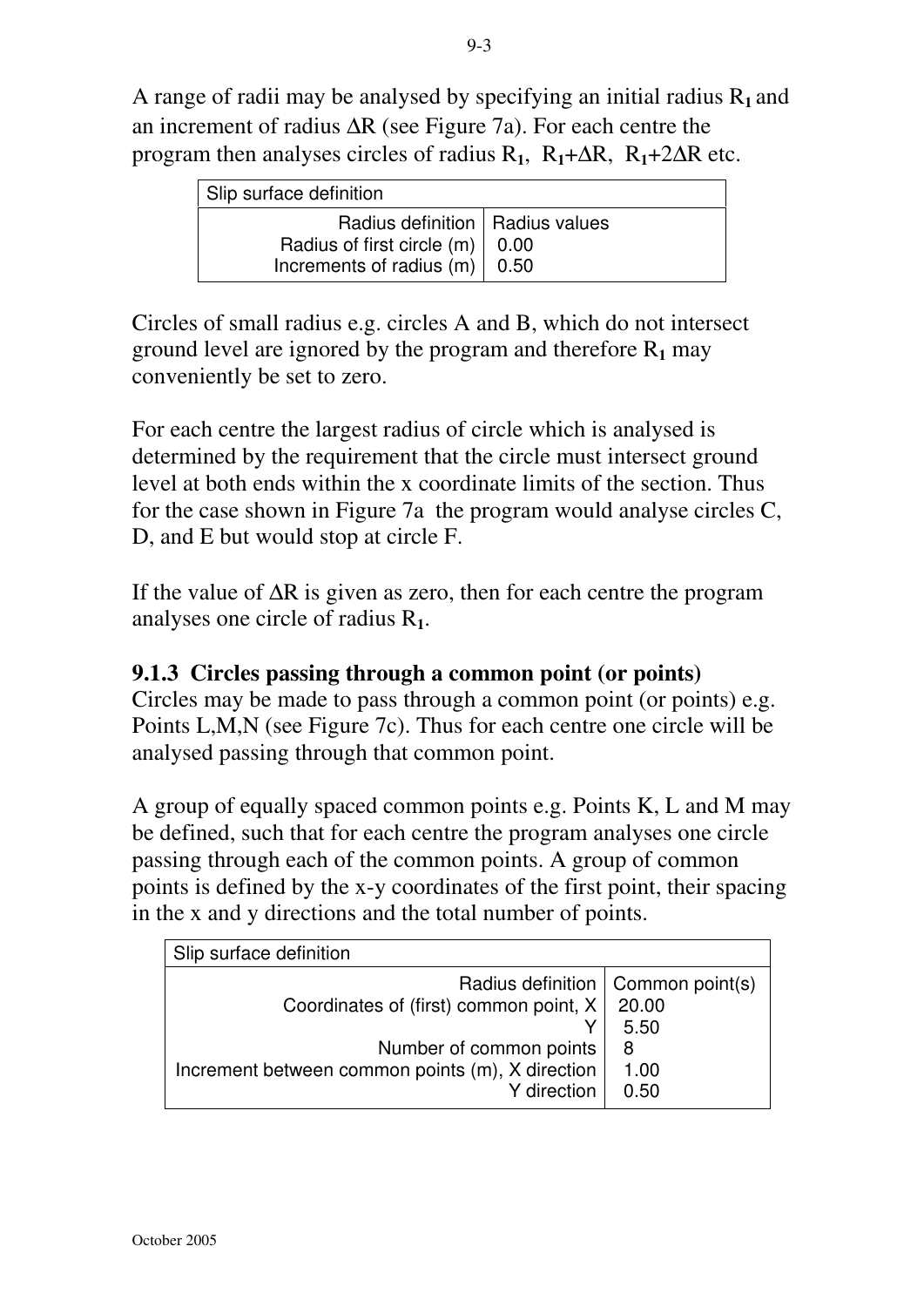The common point method is particularly powerful in situations where the critical slip surface is expected to pass through or near:-

- The toe of a slope,
- The crest of the slope,
- The edge of a loaded area,
- The heel of a footing or embedded wall.

The common point method generally leads to better contouring of the grid of factors of safety and reduces greatly the total number of circles which need be analysed.

# **9.1.4 Circles tangential to a common line**

The common tangent may be horizontal or inclined. The two points which define the tangent may be anywhere on the tangent, not necessarily at the ends of the slope profile. There is obviously only one possible circle for each centre.

| Slip surface definition                                                                                                                                         |                                    |
|-----------------------------------------------------------------------------------------------------------------------------------------------------------------|------------------------------------|
| Common tangent: First point, X coordinate(m)   -10.00<br>Y coordinate(m) $\vert$ 0.50<br>Second point, X coordinate(m)   117.00<br>Y coordinate(m) $\vert$ 2.50 | Radius definition   Common tangent |

# **9.2 TWO- AND THREE-PART WEDGES**

Two and three-part wedges (Figure 13) are defined by a wedge node, N, the wedge angle, α, and the x coordinate of the toe exit point, **x<sup>t</sup>** . Three-part wedges require two additional parameters, exit angle, ε, and base angle, β.

# **9.2.1 Grid of wedge nodes**

Groups of two and three-part wedges can be analysed by specifying a grid of wedge nodes and ranges of values for the other parameters. A grid of wedge nodes is a rectangular array of points defined in a similar way to the grid of circle centres.

| Slip surface definition                         |                 |
|-------------------------------------------------|-----------------|
| Slip surface type                               | Two part wedges |
| Automatic wedge generation                      | No              |
| Corner of grid of wedge nodes, X-coordinate (m) | 13.00           |
| Y-coordinate (m)                                | 5.00            |
| Grid increments, X direction (m)                | 1.00            |
| Y direction (m)                                 | 1.00            |
| Number of grid lines, X-direction               | 9               |
| Y-direction                                     | 6               |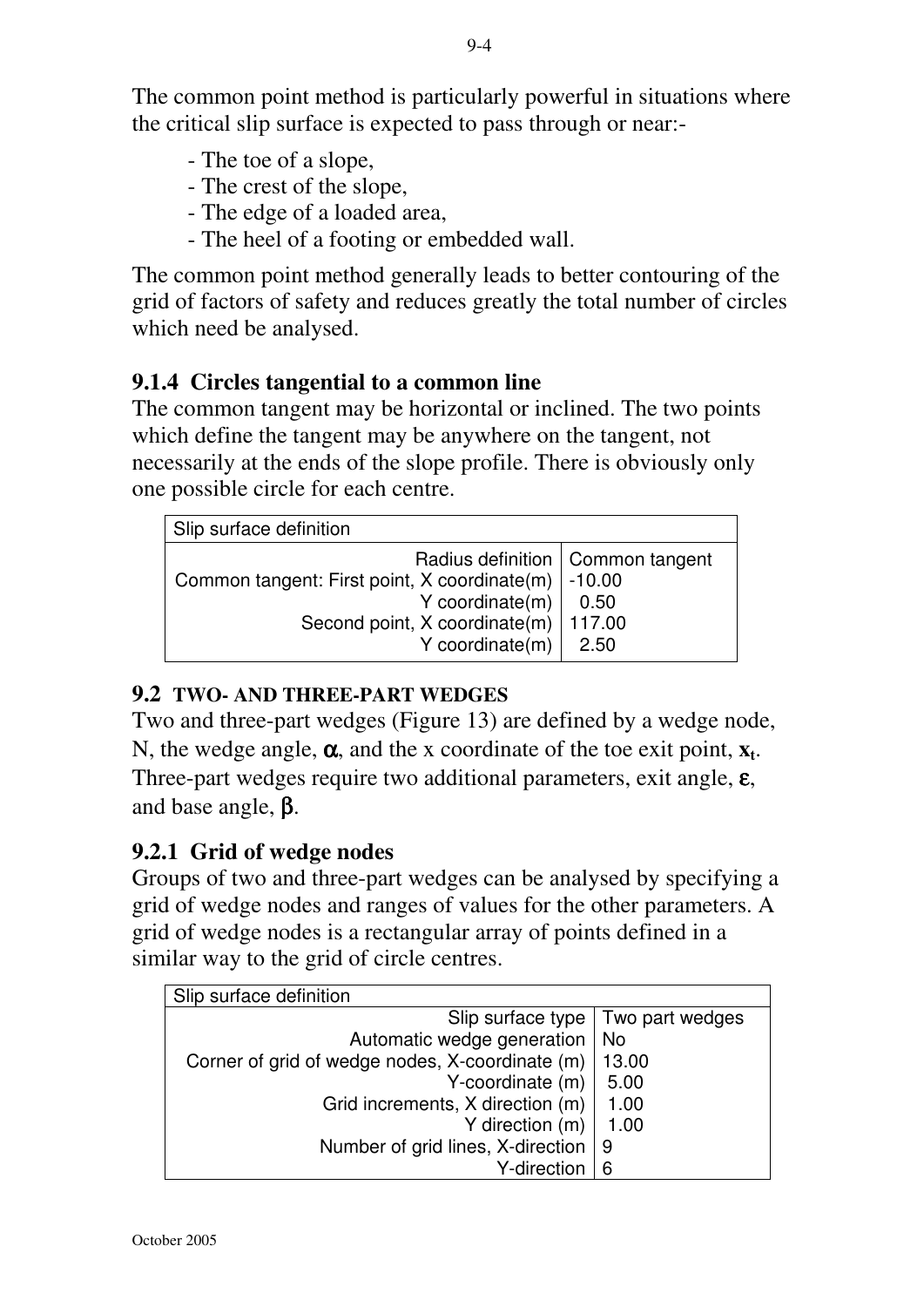### **9.2.2 Wedge angles and exit points**

For each wedge node, groups of two-part wedges can be analysed by specifying ranges of values for the wedge angle,  $\alpha$ , and the x coordinate of the toe exit point,  $x_t$  as defined in Figure 13a.

| Slip surface definition                                                                                                                                                   |                                                         |
|---------------------------------------------------------------------------------------------------------------------------------------------------------------------------|---------------------------------------------------------|
| Slip surface type I                                                                                                                                                       | Two part wedges                                         |
| Wedge angles (degrees) – First<br>Last<br>Increment<br>Toe exit points $(X \text{ coord})$ – First<br>Last<br>Increment<br>Minimum permitted angle between wedge segments | 5.00<br>80.00<br>5.00<br>0.00<br>3.50<br>0.50<br>100.00 |

Three-part wedges require two additional parameters, exit angle,  $\epsilon$ and base angle, β, as defined in Figure 13b.

| Slip surface definition                        |                   |
|------------------------------------------------|-------------------|
| Slip surface type                              | Three part wedges |
| Wedge angles (degrees) – First                 | 5.00              |
| Last                                           | 80.00             |
| Increment                                      | 5.00              |
| Toe exit points $(X \text{ coord})$ – First    | 0.00              |
| Last                                           | 3.50              |
| Increment                                      | 0.50              |
| Toe exit angles $(90 =$ horizontal) – First    | 5.00              |
| Last                                           | 1.00              |
| Increment                                      | 1.00              |
| Base angles $(0 = horizontal) - First$         | $-20.00$          |
| Last                                           | 20.00             |
| Increment                                      | 2.00              |
| Minimum permitted angle between wedge segments | 100               |

Obviously the greater the ranges and the smaller the increments for all these parameters the more trial wedges will be analysed. The total number of wedges can become very large and time-consuming if the choice of increments is not made judiciously. As with the circular arc analysis, an initial analysis with a large coarse grid and large increments may be followed by analyses with a narrow range and finer increments.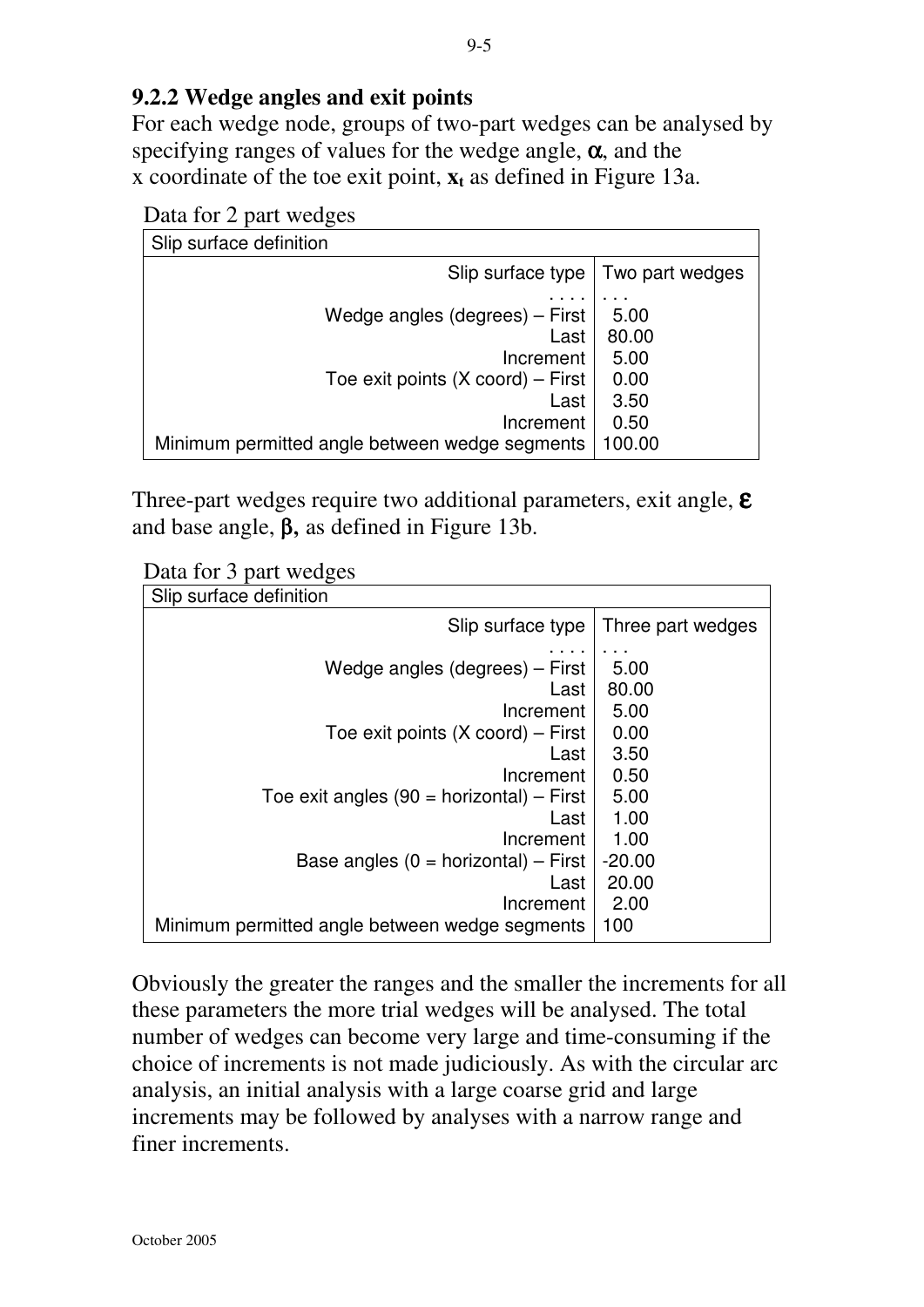# **9.2.3 Automatic two part wedge generation**

When **soil reinforcement** has been specified, the wedge nodes can be generated automatically, based on the positions and lengths of the reinforcement. The wedges generated in this way, provide a comprehensive check on the internal and external stability of a reinforced embankment **on a firm foundation**. This facility can be used to check designs obtained with the "Design option" (Section 10.6.4) or by other methods.

|  |  |  |  |  |  | Data for automatic two part wedge generation |
|--|--|--|--|--|--|----------------------------------------------|
|--|--|--|--|--|--|----------------------------------------------|

| Slip surface definition                        |                 |
|------------------------------------------------|-----------------|
| Slip surface type                              | Two part wedges |
| Automatic wedge generation                     | Yes             |
| Number of nodes per layer of reinforcement     | 4               |
| X-coordinate of toe of slope (m)               | 2.00            |
| Number of toe exit points per wedge node       | 5.00            |
| Wedge angles (degrees) – First                 | 5.00            |
| Last                                           | 80.00           |
| Increment                                      | 5.00            |
| Minimum permitted angle between wedge segments | 100.00          |

The wedge nodes are equally spaced along the layers of reinforcement, and the exit points are on the slope face at the ends of the layers of reinforcement. The range of wedge angles is specified manually in the usual way.

## **9.2.4 Minimum permitted enclosed angle in 2 or 3 part wedges**

This option permits the user to avoid considering implausible slip surfaces with small enclosed angles between the parts of the wedge. The minimum permitted value for this parameter is 90 degrees but a value of 100 degrees is more suitable in most cases.

#### **9.3 General non-circular slip surfaces**

General non-circular slip surfaces are defined as a series of straight line segments between points whose x-y coordinates are given in the data (ABCD, Figure 7b). The end points must be at ground level. For the two end points (A and D), only the x coordinates are required and the program deduces their y coordinates from the previously specified ground profile. A maximum of 60 data points may be defined.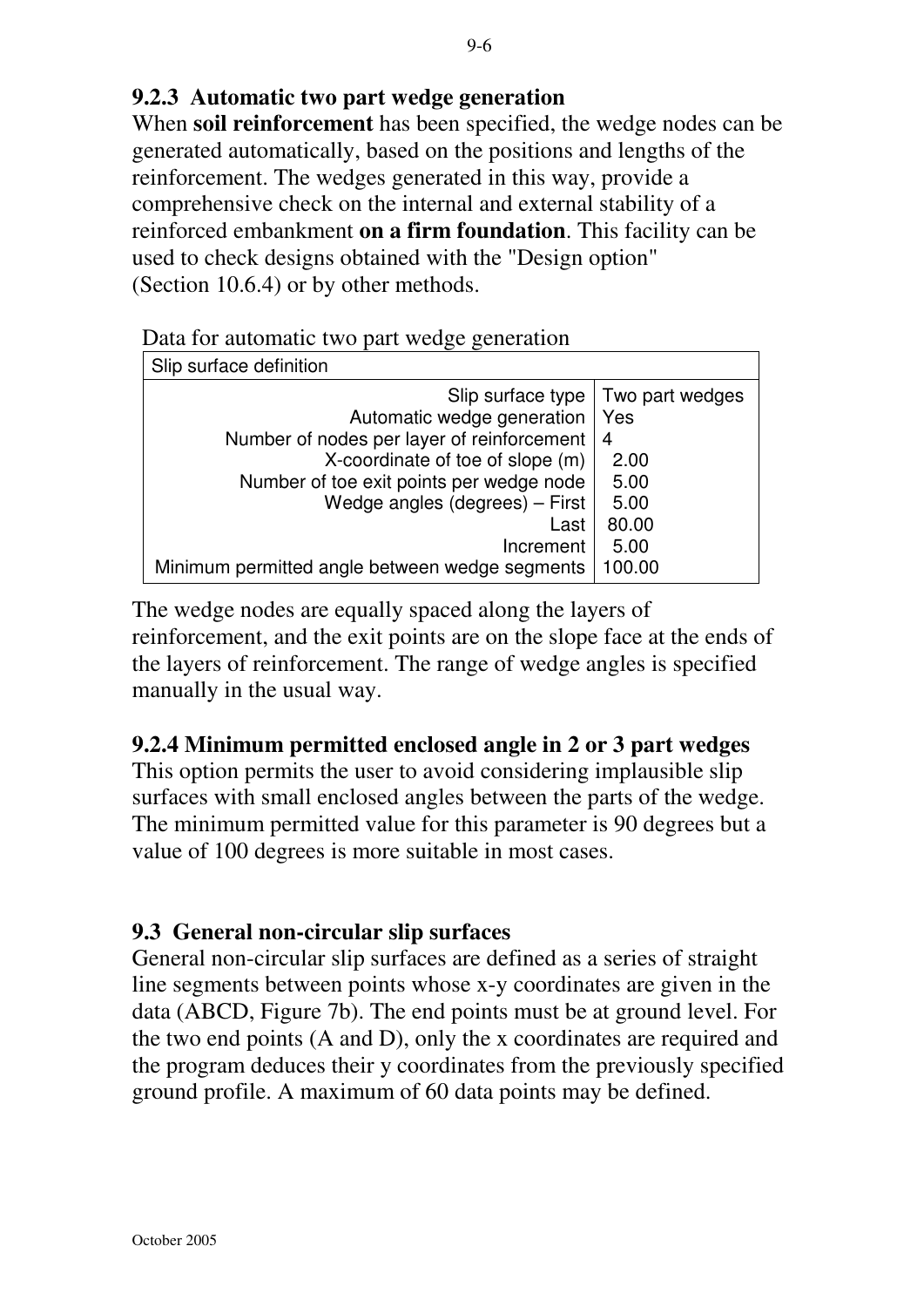| Slip surface definition |                           |         |  |
|-------------------------|---------------------------|---------|--|
| Slip surface            | X coord                   | Y coord |  |
| Point no.               |                           |         |  |
|                         | 8.40                      | 10.80   |  |
| 2                       | 18.80                     | 12.80   |  |
| 3                       | 29.20                     | 12.80   |  |
| 4                       | 39.60                     | 18.00   |  |
| 5                       | Undefined                 |         |  |
| Slip type               | General Non-circular slip |         |  |

Data for general non-circular slip surfaces

The y coordinates at the end points (1 and 4, italicised) cannot be edited directly. They are determined by the ground level and will only change when you edit the corresponding x coordinates. Click on "Undefined" to add a point at the end of the list. To add a point elsewhere, highlight the insert position and type **Ctrl+N.** The x coordinates of adjacent points must differ by at least 0.01 units. To delete a point, highlight the delete position and type **Ctrl+X.**

## **Change to circular slip surfaces or wedges**

To delete all the General non-circular slip surface data, move the cursor to the 'General Non-circular slip'box. Click and select a new slip surface type.

## **9.3.1 Edit slip surface coordinates using the GUI**

Move the cursor over one of the slip surface points. The cursor

changes from  $\theta$  to  $\theta$  (or  $\theta$  in the case of the end-points). Click and drag. The end points can only be moved along the ground surface. You cannot drag a data point sideways beyond its immediate neighbours. The end points may be moved outwards within the overall limits of the section. The selected data point will be highlighted in the table of strata coordinates.

## **9.3.2 Data error messages for non-circular slip surface.**

A non-circular slip surface must be convex at all points and lie entirely below ground level and within the profile grid lines. Data errors are annotated thus:

- x indicates X coordinate outside section
- ^ indicates re-entrant slip surface
- \* indicates slip surface point at or above GL

"Re-entrant" means not convex.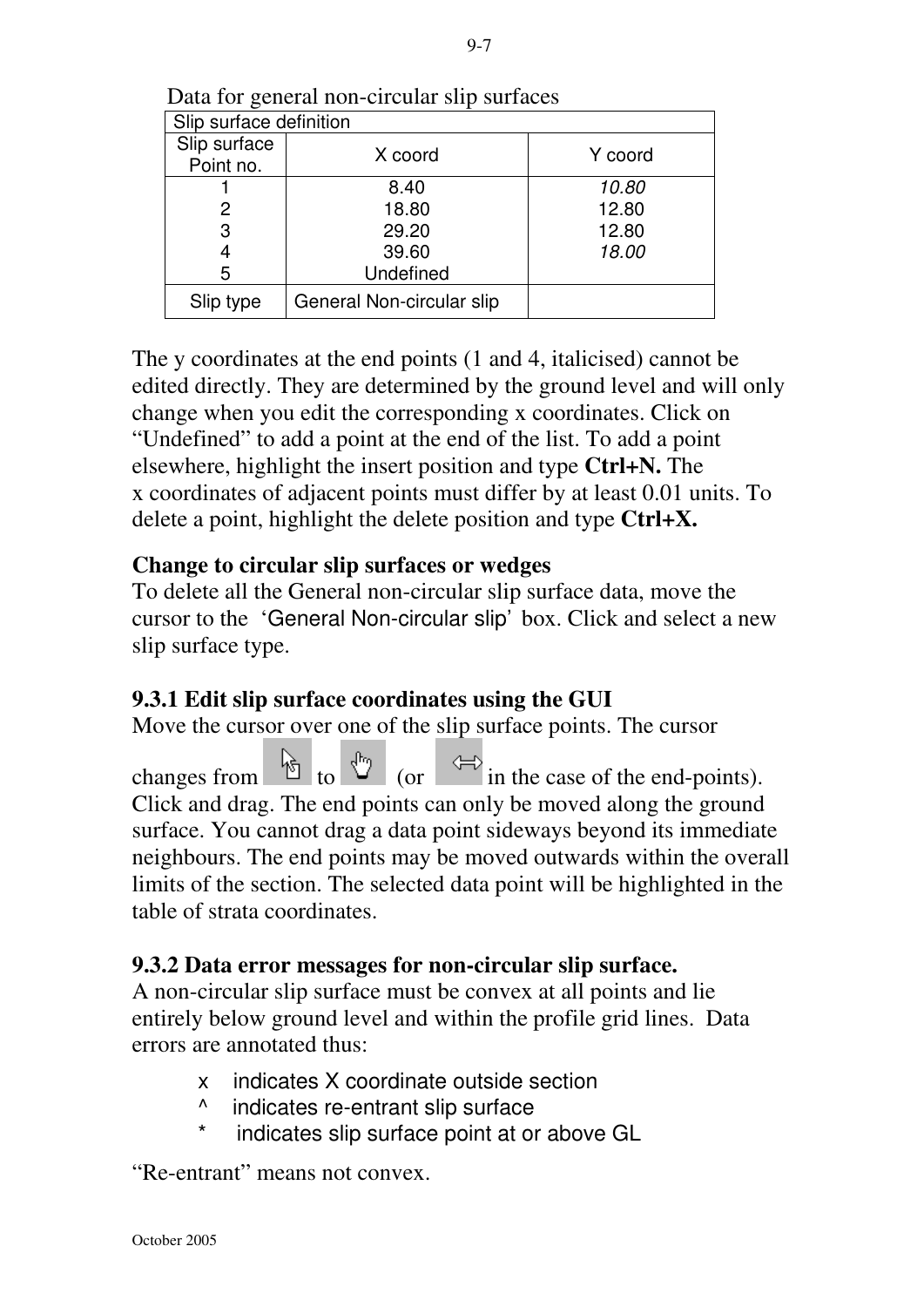## **9.4 WHEN TO USE CIRCULAR OR NON-CIRCULAR SLIP SURFACES** Most slope stability and earth pressure problems can be analysed satisfactorily assuming that the critical failure surface is circular. For example the passive failure of a wall in a frictional material is traditionally analysed using a failure surface which is a log spiral. However, the critical spiral can usually be represented by a circle which gives an almost identical factor of safety.

Reinforced soil design is automatically carried out by 2-part wedge analysis but there is no reason why you should not check reinforced soil slopes by circular arc analysis as well as the automatic wedge generation which the program offers by default. In the case of reinforced slopes on a soft foundation circular arc analysis would be an important check.

Non-circular slip surfaces are usually associated with situations where the soil strength or pore pressure conditions are highly inhomogeneous e.g. high pore pressures in a permeable stratum overlain by clay (see Figure 9a).

## **9.5 FINDING THE CRITICAL SLIP SURFACE**

In some problems (see Figure 9b) there can be two distinct modes of failure. A typical case is that of an embankment on soft ground with stabilising berms. In this case it is important to check overall stability and also the stability of each part of the embankment. Refer to Section 9.1.2 for a discussion of the relative merits of the different ways of defining circular slip surfaces.

Care should also be taken to distinguish between a shallow surface slide in cohesionless material and more serious deep-seated slides.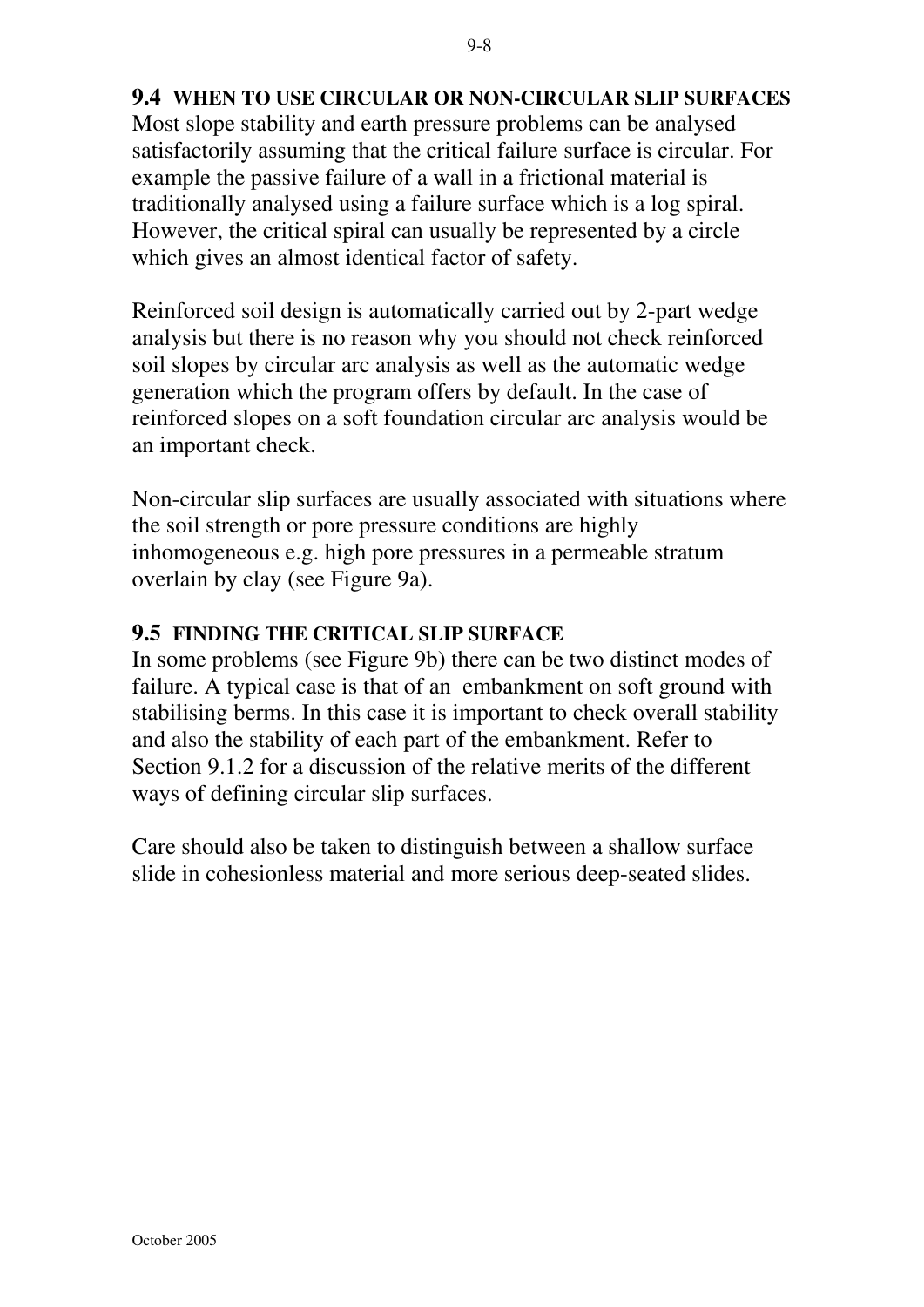### **10.0 ANALYSIS OPTIONS**

'Analysis options' is a set of parameters, which control various aspects of the method of calculation. It includes partial factors which are related to the design philosophy. They are accessed by clicking on the **FoS options** tab to see the following menu:

| <b>Analysis Options</b>              |                             |
|--------------------------------------|-----------------------------|
| Method of analysis                   | Janbu - for reinforced soil |
| Interslice friction/adhesion factor  | 0.300                       |
| Calculate FoS on                     | Soil Strength               |
| Minimum no. of slices (10 suggested) | 10                          |
| Partial FoS on tan(phi)              | 1.200                       |
| Partial FoS on drained cohesion      | 1.200                       |
| Partial FoS on undrained cohesion    | 1.500                       |
| Partial FoS on soil weight           | 1.000                       |
| Partial FoS on surcharge loads       | 1.000                       |
| Earthquake factor - Vertical         | 0.000                       |
| Earthquake factor - Horizontal       | 0.000                       |
| Reinforcement Analysis and Design    | Options                     |

Each of the options may be selected and choices made as described in the following sections. Select "Reinforcement.... Options" in order to access the options specific to Reinforcement Analysis and Design as discussed in Section 11 (only available in SLOPE version 12R).

## **10.1 METHODS OF ANALYSIS**

The program offers the following choice of methods of analysis:

Swedish circle method (Fellenius) BISHOP - Simplified : Horizontal interslice forces JANBU - Horizontal interslice forces BISHOP - Parallel inclined interslice forces (Spencer) JANBU - Parallel inclined interslice forces JANBU - for reinforced soil

## **10.1.1 Swedish Circle method (Fellenius)**

This method is applicable to circular slips but may not be used for submerged slopes or where there are horizontal surcharge loads or earthquake forces.

For a  $\phi = 0$  analysis this method gives identical results to Bishop's method. However, the assumed force distribution does not satisfy conditions of overall horizontal or vertical equilibrium and so for frictional materials, calculated factors of safety usually fall below the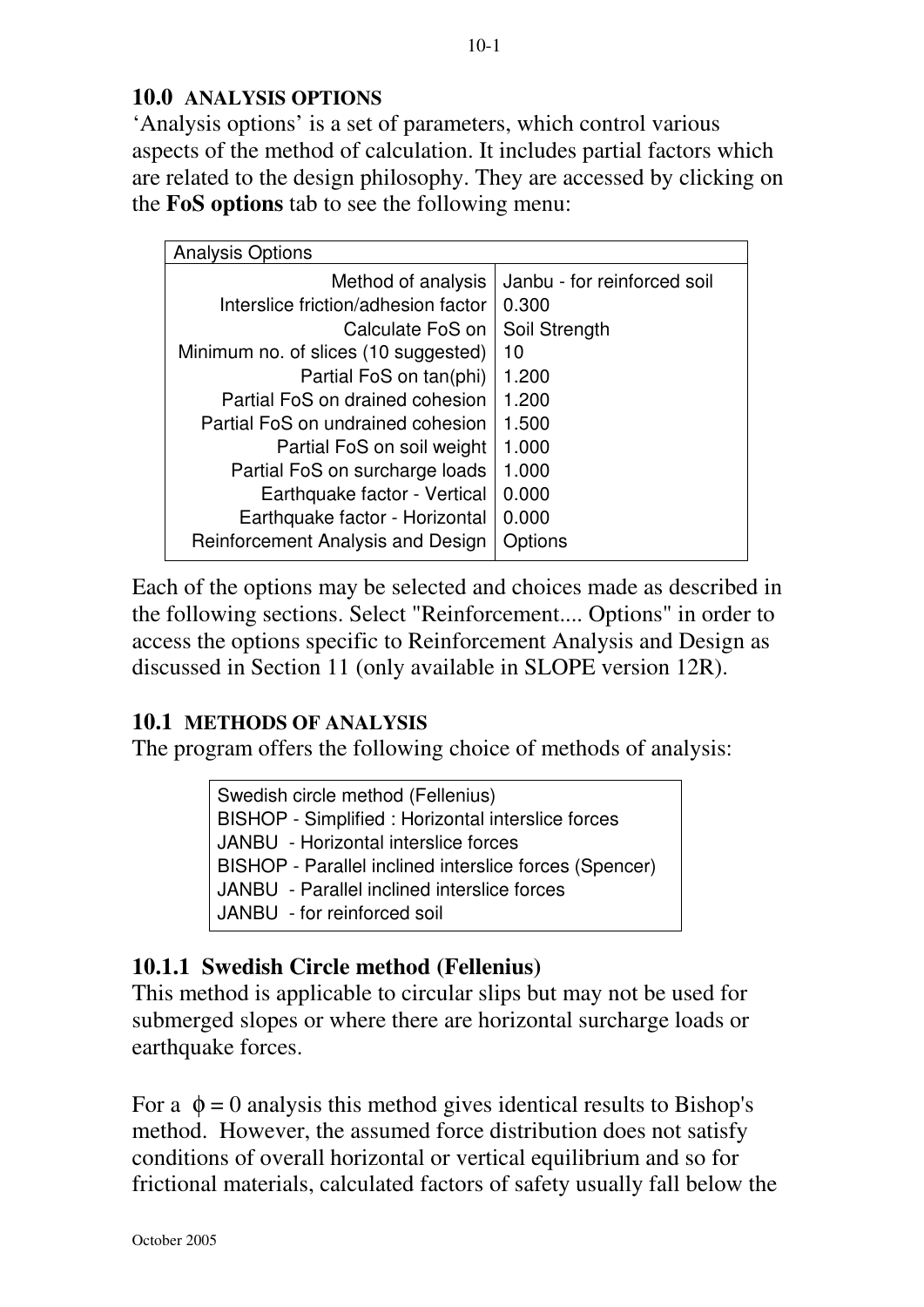lower bound of solutions that satisfy statics. The errors are on the safe side but can be large (up to 60 per cent) and other methods of analysis are preferred.

# **10.1.2 Bishop's Simplified method: Horizontal interslice forces**

This method is applicable to circular slips and is recommended for all routine problems. The assumed force distribution satisfies overall vertical and moment equilibrium but not horizontal equilibrium. This leads to errors in the calculated factors of safety but these are usually insignificant and are on the safe side (Spencer 1967).

The limitations of the method have been investigated by Whitman and Bailey (1967) who conclude that it can occasionally give misleading answers. An important case is that of 'interlock' (Section 10.1.4). This arises in the case of deep slips with a low factor of safety where the toe of the slip surface passes through a frictional material. The program prints a warning message if the results are likely to be in error.

### **10.1.3 Bishop's method: Parallel inclined interslice forces (also known as Spencer's method)**

This method is applicable to circular slip surfaces. It is a refinement of Bishop's Simplified method and satisfies conditions of horizontal, vertical and moment equilibrium for the slipped mass as a whole. By assuming that all the interslice forces are parallel but not necessarily horizontal, the program calculates the inclination of the interslice forces which allows all the conditions of equilibrium to be satisfied simultaneously.

This method has been discussed by Spencer (1967) who has shown that in most cases the results differ only slightly from those obtained assuming horizontal interslice forces. The differences increase with slope angle and therefore for steep slopes this method is recommended.

Spencer's method is not immune from the 'interlock' problem mentioned in Section 10.1.4. The program prints a warning message if the calculated factor of safety is likely to be in error.

## **10.1.4 The interlock problem**

As pointed out by Bishop (1955), there is a variety of force distributions which will satisfy the conditions of equilibrium. In most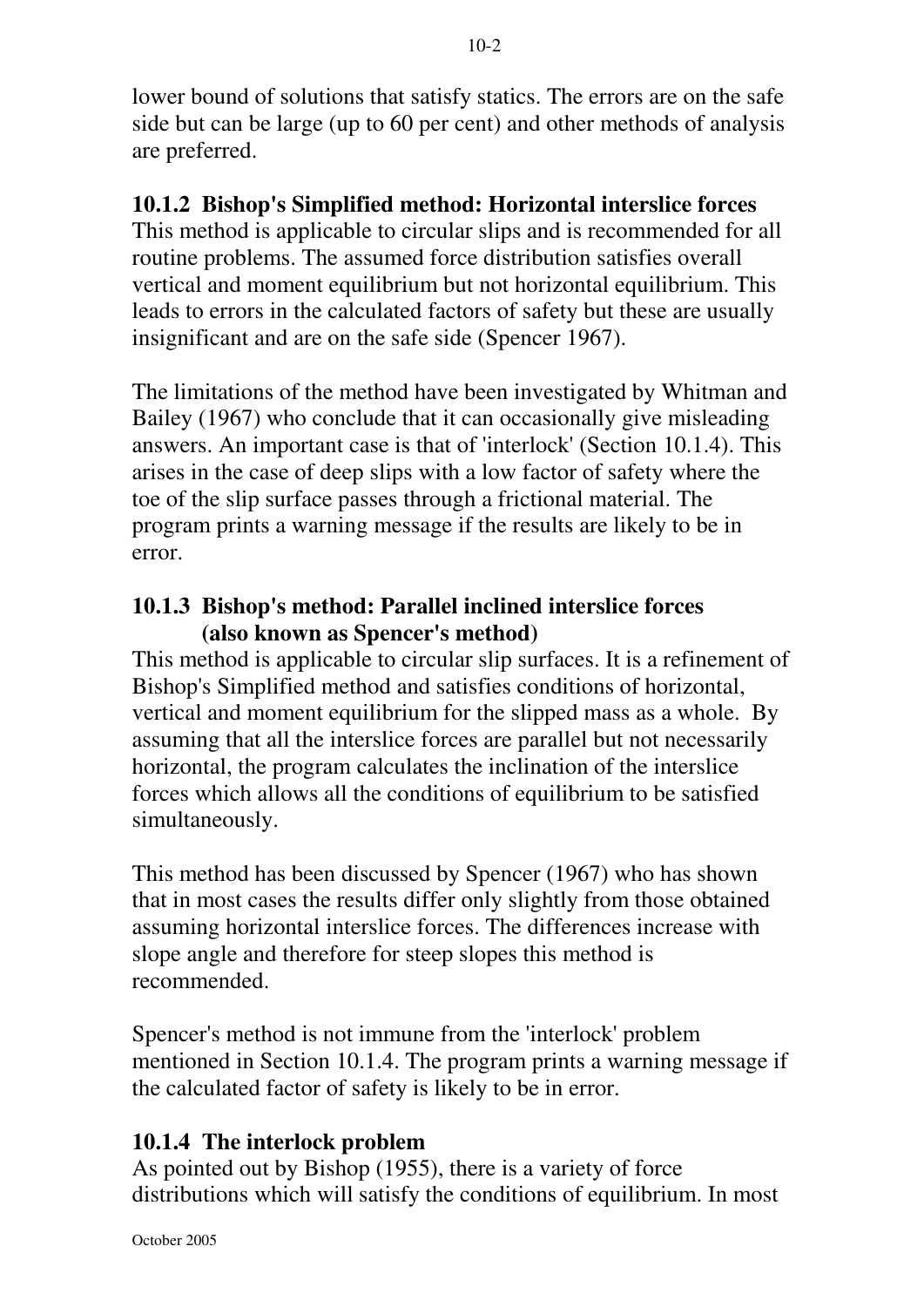cases the assumption of horizontal or parallel inclined interslice forces is reasonable and leads to sensible results. However, in the case illustrated in Figure 8a, it is clear that such an assumption is not reasonable. The problem - known as the interlock problem - arises at the toe of the slope because of the deep slip which emerges at a steep angle α, and because of the high mobilised angle of friction φ'**m** , where:-

$$
\tan \phi'_{\mathbf{m}} = \tan \phi' / F \tag{10.1}
$$

Thus the direction of the resultant force R on the base of the slice may be almost horizontal or even pointing downwards. In order to satisfy vertical equilibrium of this slice the interslice force X must point **upwards** as shown in Figure 8b. This direction is not consistent with the assumption of either horizontal or parallel inclined interslice forces.

Slip surfaces for which this condition is liable to produce erroneous results can be identified by evaluating the expression

## 1+tan α.tan φ'/F

in the last slice at the toe of the slope. The following table gives an indication of the likely errors:

| Interlock value<br>1+tan $\alpha$ tan $\phi$ '/F | Size of errors   |
|--------------------------------------------------|------------------|
| > 0.5                                            | Negligible       |
| < 0.2                                            | Significant      |
| < 0.1                                            | Very significant |

The real contribution to stability of a frictional soil at the toe of a deep seated slip is small. Thus for practical purposes the interlock problem can be avoided without serious error by replacing the frictional property of this material with a small equivalent cohesion.

## **10.1.5 Janbu's method: Horizontal interslice forces**

This method (Janbu et al. 1956) is applicable to circular and noncircular slip surfaces. The assumed force distribution satisfies overall vertical and horizontal equilibrium but not moment equilibrium. This leads to errors in the calculated factor of safety. The errors are on the safe side, but can be of the order of 15%. The errors increase according to the ratio of depth to length of the slipped mass. For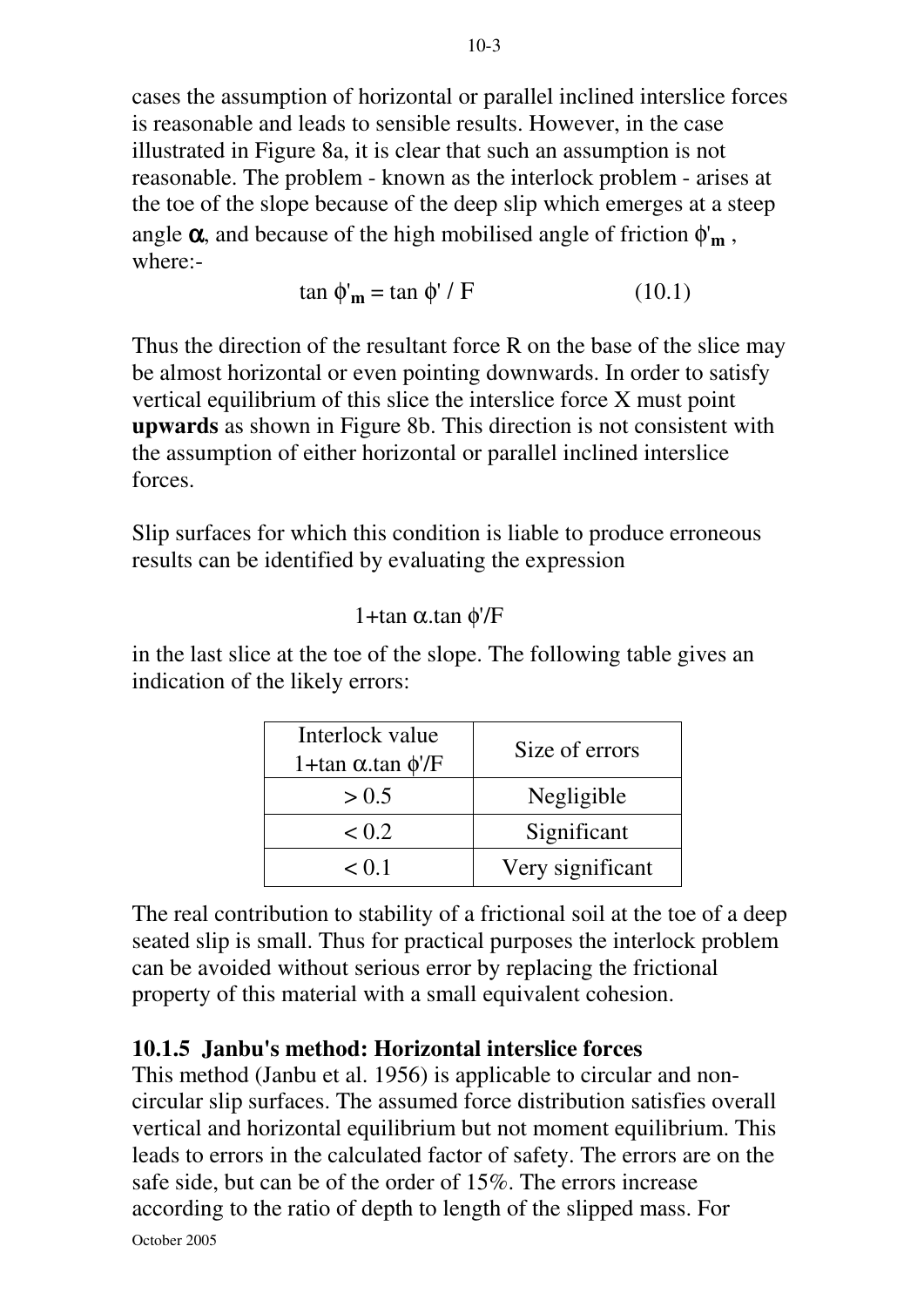shallow slips the error is small. Janbu recommends that the calculated factor of safety be multiplied by a correction factor  $f_0$  which is related to the depth/length ratio of the slip as shown in Figure 11. The true factor of safety is calculated by multiplying the printed result, F**calc** by a correction factor,  $f_0$ 

$$
F_{true} = f_o \times F_{calc}
$$
 (10.2)

#### **10.1.6 Janbu's method: Parallel inclined interslice forces**

This method is applicable to both circular and non-circular slip surfaces. Horizontal, vertical and moment equilibrium are satisfied for the slipped mass as a whole. When applied to circular slip surfaces the equations become identical to Spencer's method with parallel inclined interslice forces and the calculated factor of safety is the same.

The benefits and limitations of this method are similar to those of Bishop's method with parallel inclined interslice forces mentioned in Section 10.1.3. As before, the method is capable of giving misleading results due to the interlock problem. The program prints a warning message if the calculated factor of safety is likely to be in error.

#### **10.1.7 Janbu's method adapted for reinforced soil**

Janbu's simplified method (horizontal interslice forces) has been modified to include an allowance for a certain amount of interslice shear. This modification has been introduced in order to achieve more economical reinforced soil designs than would be obtained assuming horizontal interslice forces. As with Janbu's simple method the basic equation satisfies horizontal and vertical equilibrium and so moment equilibrium is not guaranteed.

This method of analysis must be selected when analysing or designing reinforced soil. It is equally applicable to wedge shaped or circular slip surfaces.

The amount of interslice shear is controlled through a parameter called the 'interslice friction/adhesion factor' defined in the following paragraph.

#### **Interslice friction/adhesion factor**

Each interslice shear force is expressed as a fraction of the total horizontal force on the interslice face. It is assumed to act downwards from the up-slope side of the slice on to the down-slope side of the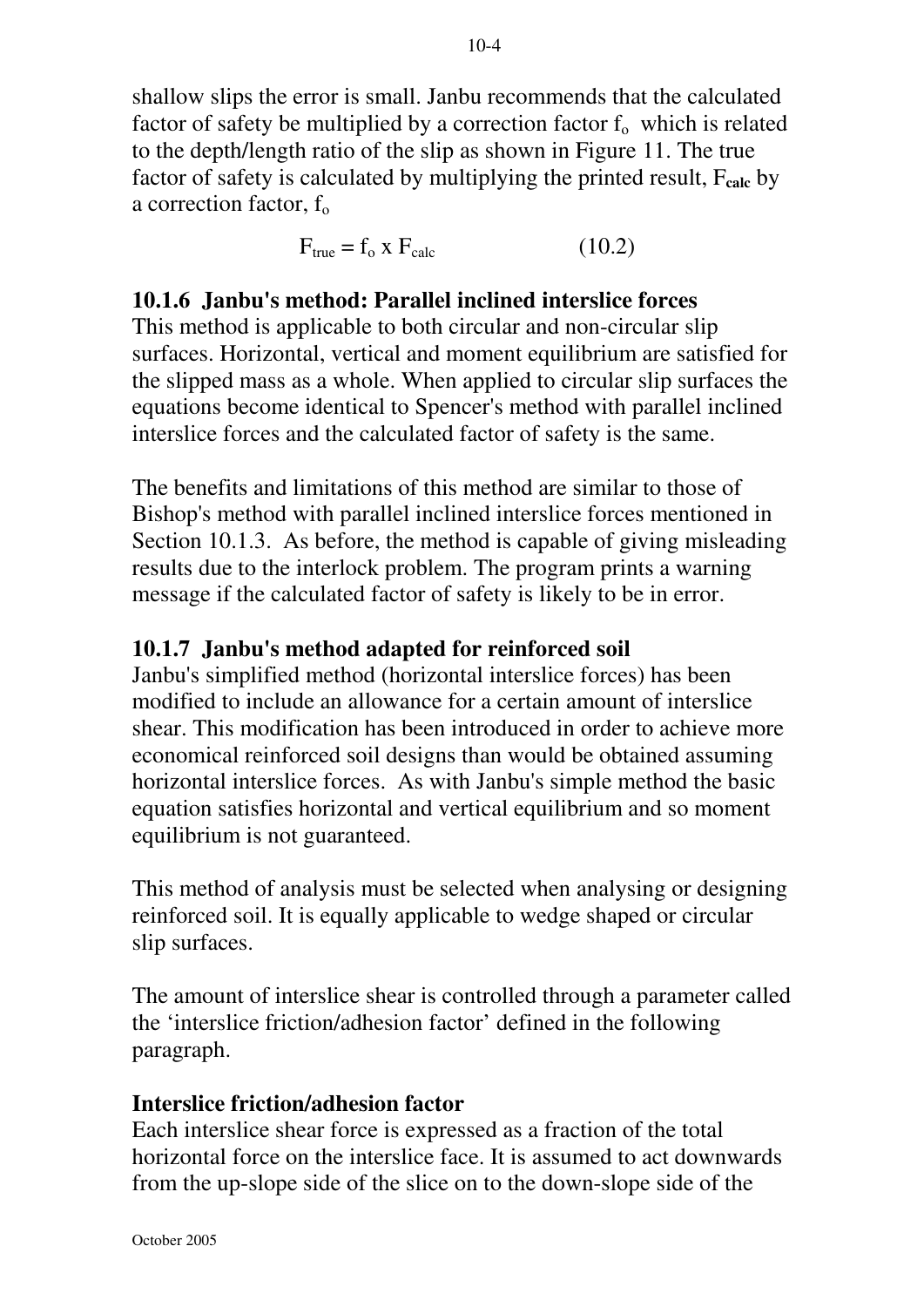slice. The value of this ratio (specified by the user) is constant throughout the slipped mass. The value is not related explicitly to either the friction angle or cohesion of the soil and is called the 'interslice friction/adhesion factor'.

Although it is theoretically possible that the calculated shear forces might exceed the available shear strength on interslice surfaces this should not happen if values within the recommended range are used.

A value of zero for the interslice friction/adhesion factor would represent a rather conservative approach, corresponding to the assumption of zero wall friction in retaining wall problems. A value of **½** to ⅔ would be quite usual and is reported to produce reasonably economical reinforcement designs.

# **10.1.8 Choosing a method of analysis**

For most purposes circular slips can be analysed satisfactorily using Bishop's Simplified method. If the out of balance horizontal force seems likely to cause significant errors it is recommended to locate the most critical circle using the Simplified method (for speed of computation) and then check the factor of safety for the critical circle using the method of Inclined Interslice Forces.

For two and three part wedges it is recommended to use Janbu's method with Horizontal Interslice Forces. This is the only method available in the program when soil reinforcement is specified.

For general non-circular slips it is recommended to use Janbu's method with Inclined Interslice Forces.

#### **10.2 CALCULATION OF FoS ON SOIL STRENGTH OR SURCHARGE LOADS**

The program offers two different ways of calculating factors of safety.

- Calculate FoS on soil strength
- Calculate FoS on surcharge loads

"Factor of safety on soil strength" is the usual option. "Factor of safety on surcharge loads" is for assessing the critical magnitude of an applied load, either maximum or minimum.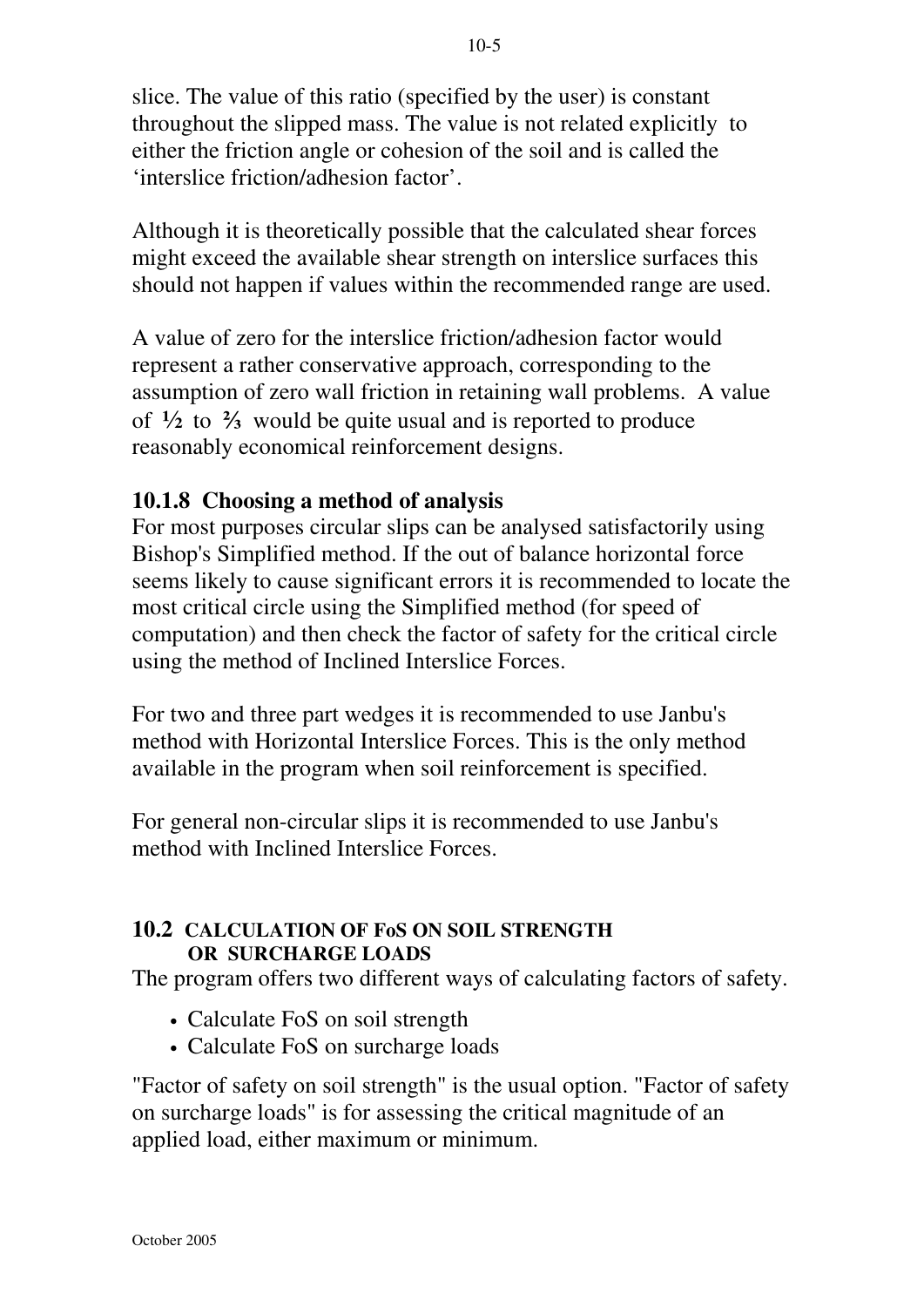# **10.2.1 Calculation of factors of safety on soil (and reinforcement) strength**

For most problems of slope stability it is usual to calculate a factor of safety on the **shear strength of the soil**. The calculated factor of safety F is defined as the factor by which all the soil strengths (and reinforcement strengths, if applicable) must be divided to bring the soil mass into a state of limiting equilibrium. The same factor is applied simultaneously to both cohesion and tan  $\phi$ ' for all the soil strata and all reinforcement interaction and tensile strengths. Use partial factors (see below) to achieve different margins of safety on the various components of soil and reinforcement strength.

# **10.2.2 Calculation of factors of safety on applied surcharge loads**

For certain problems such as bearing capacity and earth pressure calculations it is required to know the magnitude of the applied forces which will cause failure. In these cases the calculated factor of safety fq, is defined as the factor by which all the **surcharge loads** must be multiplied to bring the soil into a state of limiting equilibrium. When this option is selected the partial factor of safety on surcharges is set to unity.

# **10.2.3 Direction of failure during Load Factor calculation**

SLOPE version 12 introduces an additional parameter when calculating factors of safety on applied surcharge loads. When calculating factors of safety on surcharge loading you must specify the direction of failure i.e. Left to right or Right to left. This avoids any possible ambiguity about the type of failure mechanism e.g. active or passive.

# **10.2.4 Search for maximum or minimum load factor**

When using the search (extended grid) option, the program needs to know whether to search for a **minimum** or **maximum** factor of safety on loads.

For **bearing capacity** and **passive pressure** problems, the critical load factor is the **smallest** factor which will cause failure. However, for active pressure problems the aim is to find the largest pressure on the wall and so the critical load factor is the **largest** one which causes failure. The following table summarises the use of these options:-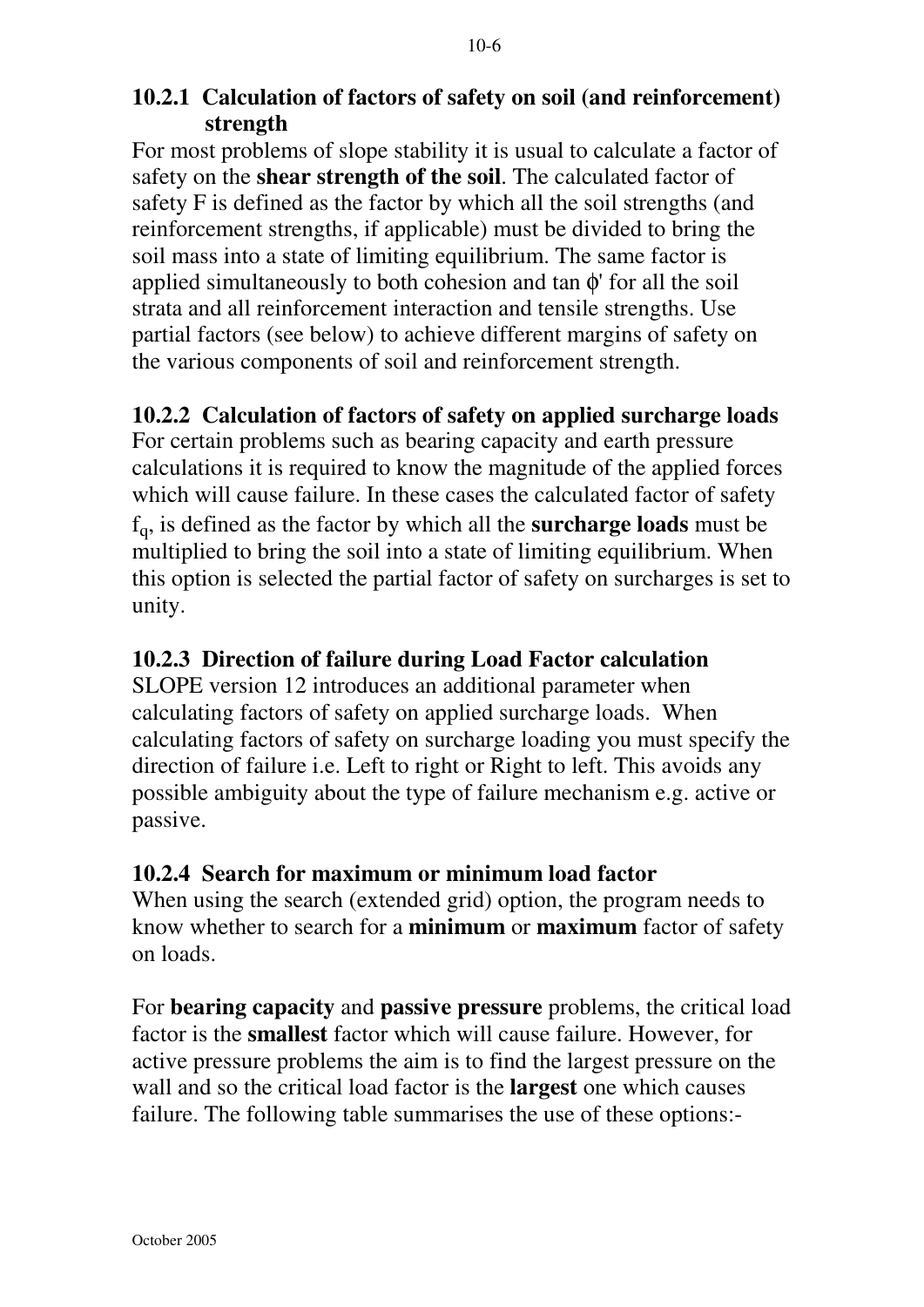| <b>Type of problem</b>                           | <b>Search for</b>   |
|--------------------------------------------------|---------------------|
| Bearing capacity<br>or<br>Passive limit pressure | Minimum load factor |
| Active limit pressure                            | Maximum load factor |

Care must be exercised in the case of earth pressure calculations because of the two different states of limiting equilibrium - Active and Passive. The magnitude of the applied loads **specified** in the data must be somewhere near the value corresponding to the required failure condition, in order for the calculation to converge to the desired result.

For active pressure problems it is best to enter an underestimate of the applied load. For bearing capacity and passive pressure problems it is best to enter an overestimate of the critical load.

### **Partial factor of safety on soil strength during load factor calculation** A **fixed** margin of safety with respect to **soil strength** is achieved by specifying a "Partial factor of safety on soil strength". Equilibrium is established by balancing factored loads against factored soil strengths.

# **10.3 SUBDIVISION OF SLICES FOR ANALYSIS**

The grid lines (see Section 5.3 and Figure 3) are the basis for the division into slices for the analysis. If surcharge loads are specified the program automatically inserts slice boundaries at the edges of loaded areas.

The fineness of the subdivisions is controlled by a parameter N, the 'minimum number of slices', defined by the user. For each slip surface the program makes the subdivision as follows:-

- 1. The program calculates the horizontal distance D between the ends of the slip surface.
- 2. It calculates the 'minimum slice width' d, where  $d = D/N$

3. It examines each of the slices defined by the grid lines and loaded areas and subdivides them as necessary so that the length of the base of each slice is less than d.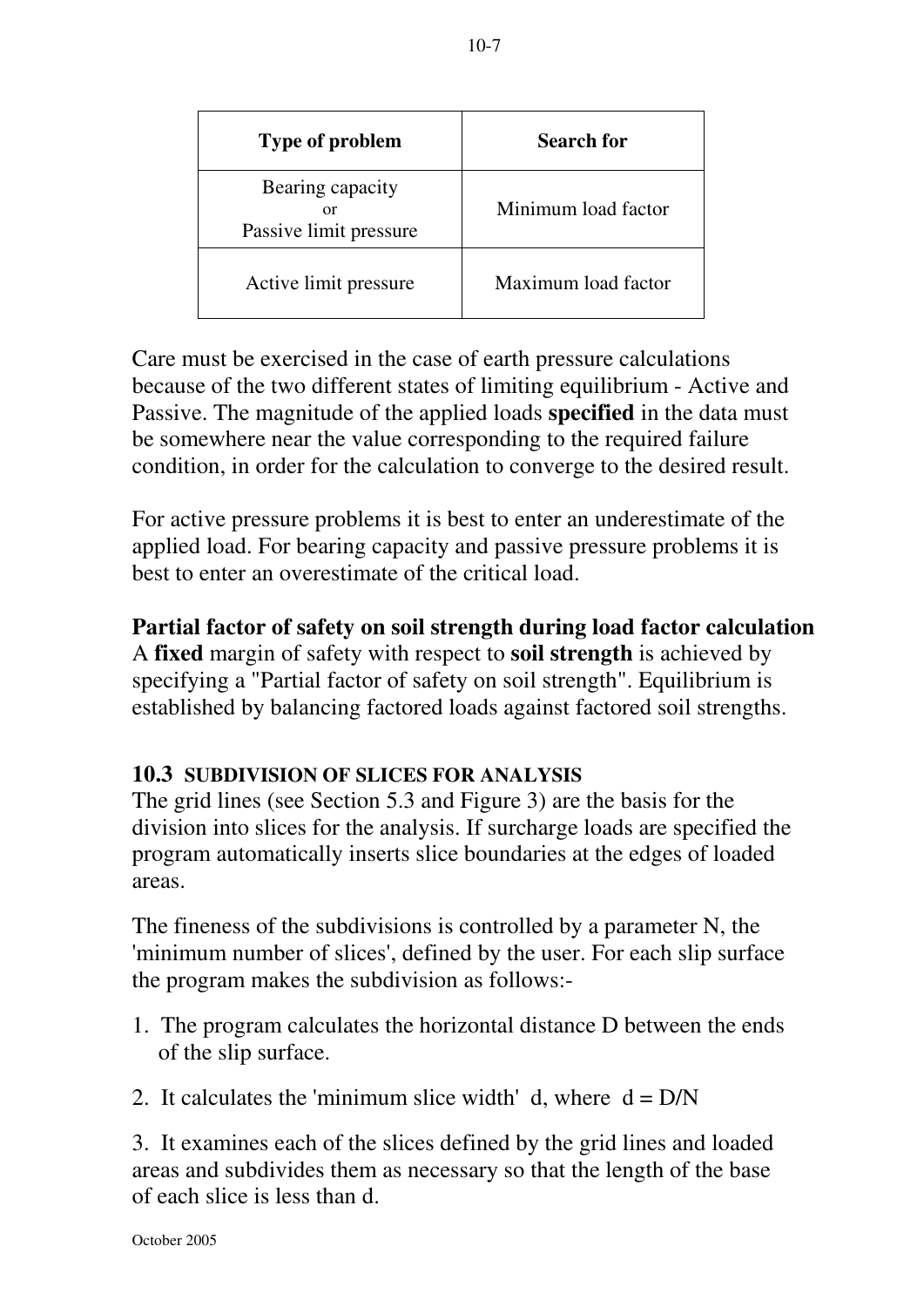A value of  $N = 10$  is suitable for most circular arc problems. A value of  $N = 6$  is recommended for two part wedge analysis.

# **10.4 PARTIAL FACTORS OF SAFETY**

Partial factors are applied to their respective parameters **before** the analysis or design starts. All factor of safety or design calculations are performed on partially factored values. The use of partial factors facilitates the achievement of balanced designs and compliance with various codes of practice.

For partial factors of safety on reinforcement properties see Section 10.6.1.

# **10.4.1 Partial factors of safety on soil strength**

You can specify separate partial factors on the components of soil strength:

> Undrained cohesion, Drained cohesion Friction.

The partial factor of safety on soil friction is applied to tan  $\phi$ . The different partial factors may represent varying degrees of confidence in the values of the different parameters.

Values of partial factors on (characteristic) soil strength generally lie between 1.0 and 1.5 depending on the type of strength parameters used e.g. Peak strengths, Residual strengths or Critical State strengths.

The program divides all values of cohesion and tan  $\phi'$  by the given partial factor of safety before commencing the analysis or design.

# **10.4.2 Partial factor of safety on soil weight**

The program applies the same factor to both bulk densities (above and below the water table). All soil densities are **multiplied** by the specified partial factor before commencing the analysis or design. A partial factor greater than unity will lead to enhanced disturbing forces but also to an increase in sliding resistance for friction soils and increased pull-out resistance for frictional reinforcement. A partial factor greater than unity will not necessarily therefore lead to a reduced value of the calculated factor of safety.

Values of partial factors on soil density should be obtained from relevant codes of practice. A cautious approach would be to try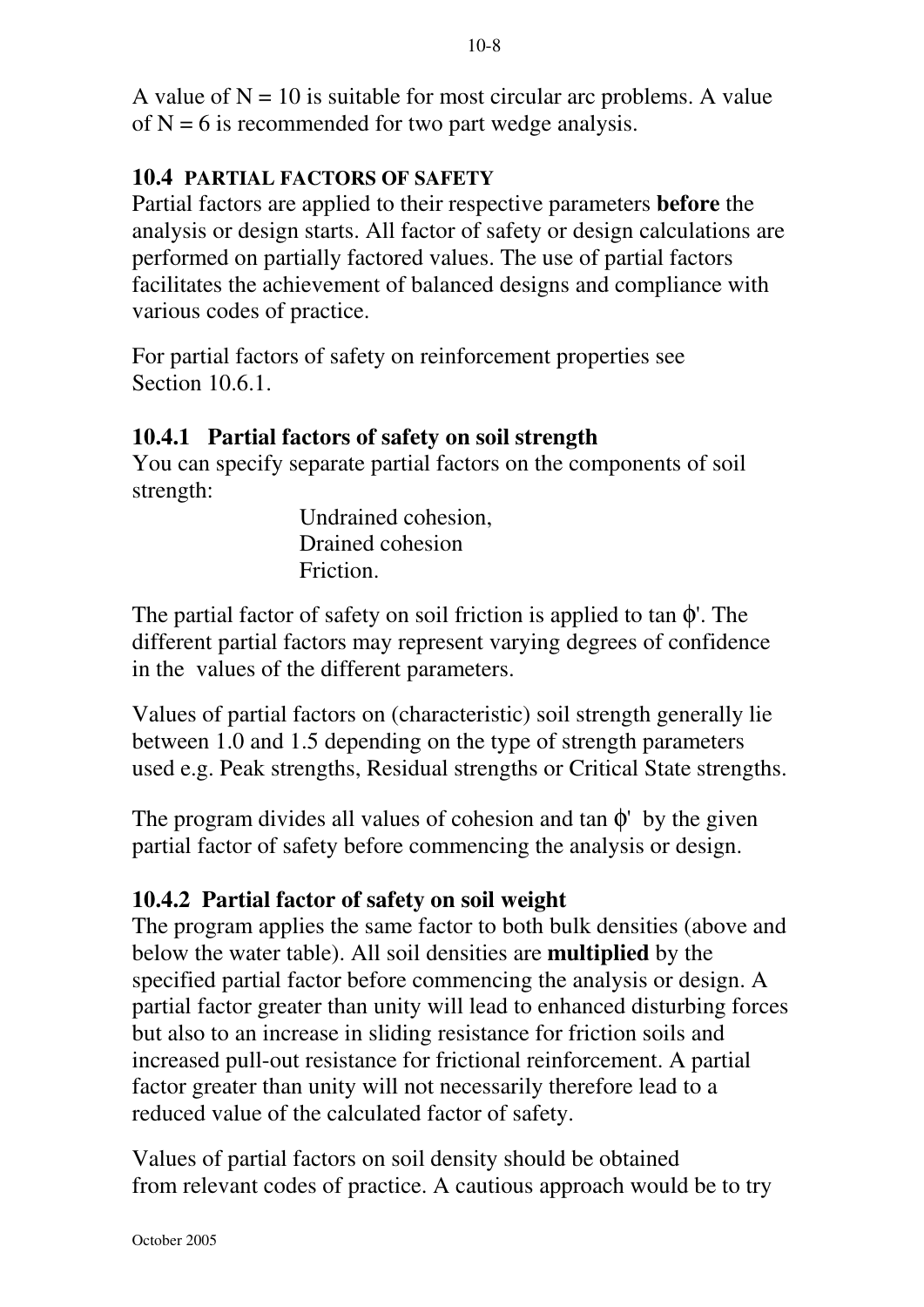partial factors greater and less than unity. For example if you are obliged to assume a possible 5% error in the value of soil density then you should consider partial factors of 0.95 and 1.05 on soil density.

# **10.4.3 Partial factor of safety on surcharge loads, fload**

Values of partial factors on loads should be obtained from relevant codes of practice. The program **multiplies** all surcharges, both **vertical** and **horizontal**, by the given partial factor of safety, before commencing the analysis or design.

#### **10.5 MODELLING OF EARTHQUAKE LOADING**

For non-earthquake conditions enter zero for both the horizontal and vertical acceleration coefficients.

Earthquake forces are modelled in a quasi-static manner by defining horizontal and vertical acceleration coefficients  $E_h$  and  $E_v$  such that the soil mass is subjected to additional horizontal and vertical accelerations  $E_h$  g and  $E_v$  g where g is the acceleration due to gravity. A positive value of horizontal acceleration is assumed to act in the direction which will decrease stability. A positive vertical acceleration acts downwards.

Applied vertical surcharge loads are assumed to be affected by the vertical component of acceleration and are increased or decreased according to whether the vertical acceleration coefficient is positive or negative (in the same way as the soil mass)

The program makes no allowance for the horizontal force on the slipped mass, due to the horizontal acceleration of **surcharge masses** which have been specified as **vertical** surcharge loads. The horizontal acceleration of surcharge masses can be modelled by either

a) Representing the surcharges by soil strata of appropriate shape and density. This method takes care of both the vertical and horizontal accelerations of the surcharge but assumes that the surcharge is subject to the same accelerations as the soil i.e. a magnification factor of unity.

or

b) Specifying additional horizontal surcharge loads of appropriate magnitude. Note that the horizontal surcharge load will be assumed to act at ground level whereas the force due to a real surcharge would in general act at some distance above ground level.

October 2005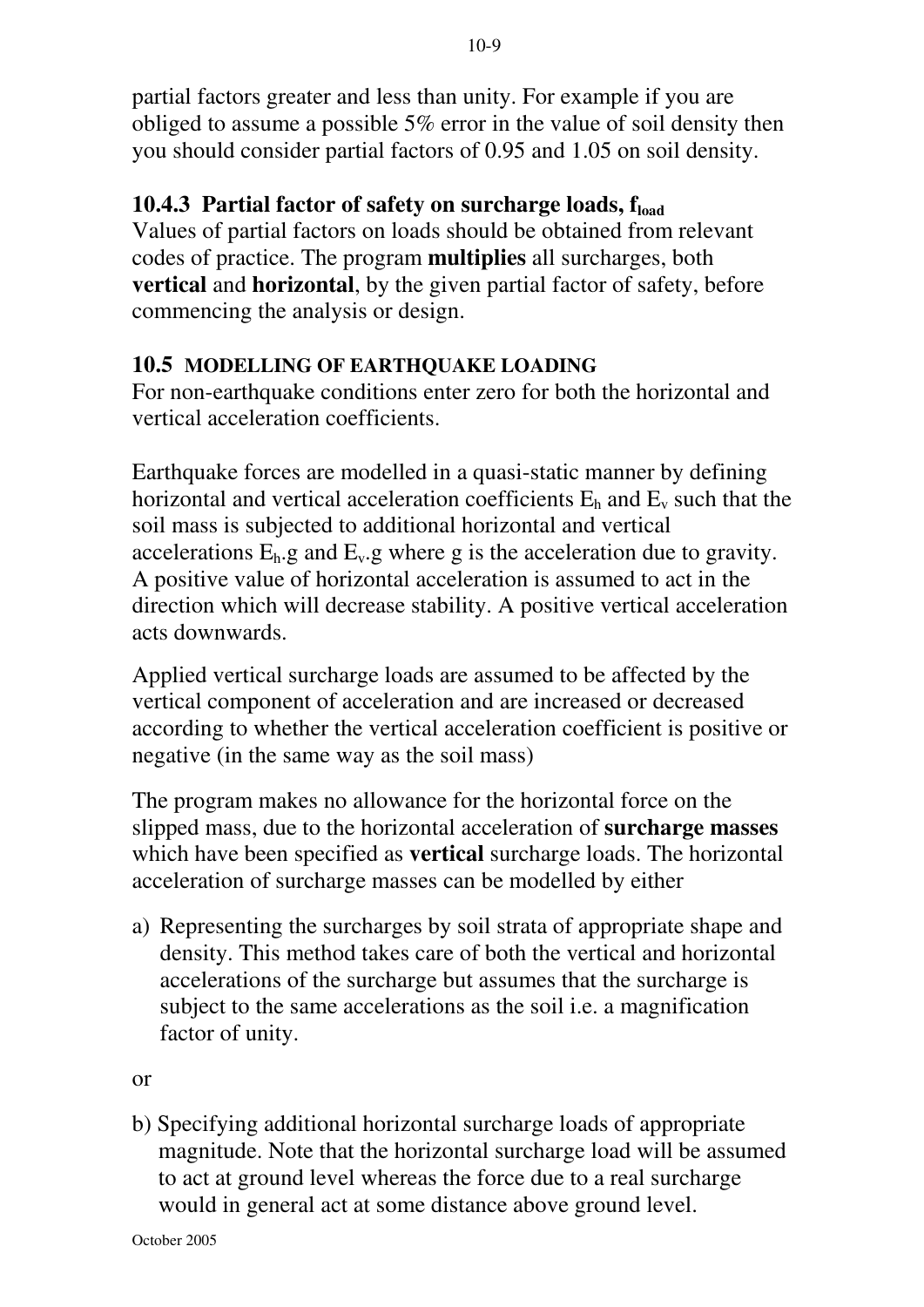#### **11.0 REINFORCED SOIL ANALYSIS AND DESIGN** (SLOPE Version 12R only)

Horizontal layers of reinforcement can be included in the soil profile. The program is equally applicable to reinforced Slopes and reinforced soil Walls. There is no fundamental difference in the treatment of Slopes and Walls. The required degree of stability for each type of structure is achieved by the selection of appropriate partial factors of safety on soil and reinforcement strengths.

The program deals with three main types of reinforcement:

- 1. Sheet or grid reinforcement
- 2. Strip reinforcement
- 3. Soil nails

The stabilising effect of the reinforcement is calculated broadly in accordance with BS 8006. The stabilising force due to a layer of reinforcement is the lesser of its tensile strength and its pull-out resistance.

The program offers two modes of operation in the treatment of reinforced soil:-

### **1. Analysis mode**

The program calculates factors of safety for a given slope profile, a given reinforcement arrangement and user defined slip surfaces. See Section 11.1 for details.

# **2. Design mode**

The program designs the **elevations** and **lengths** of reinforcement required to achieve a given factor of safety for a given slope profile. See Section 11.2 for details.

The parameters associated with reinforced soil analysis and design are accessed by clicking on the **Reinf. design** tab on the main meu.

# **11.1 ANALYSIS MODE**

In analysis mode, the user specifies the positions and strength properties of one or more layers of reinforcement and the program calculates overall factors on **soil** plus **reinforcement** strength.

The results are presented as a grid of factors of safety in the usual way. If the calculated factors of safety are not adequate it is up to the user to modify the slope profile or reinforcement to produce a more satisfactory arrangement.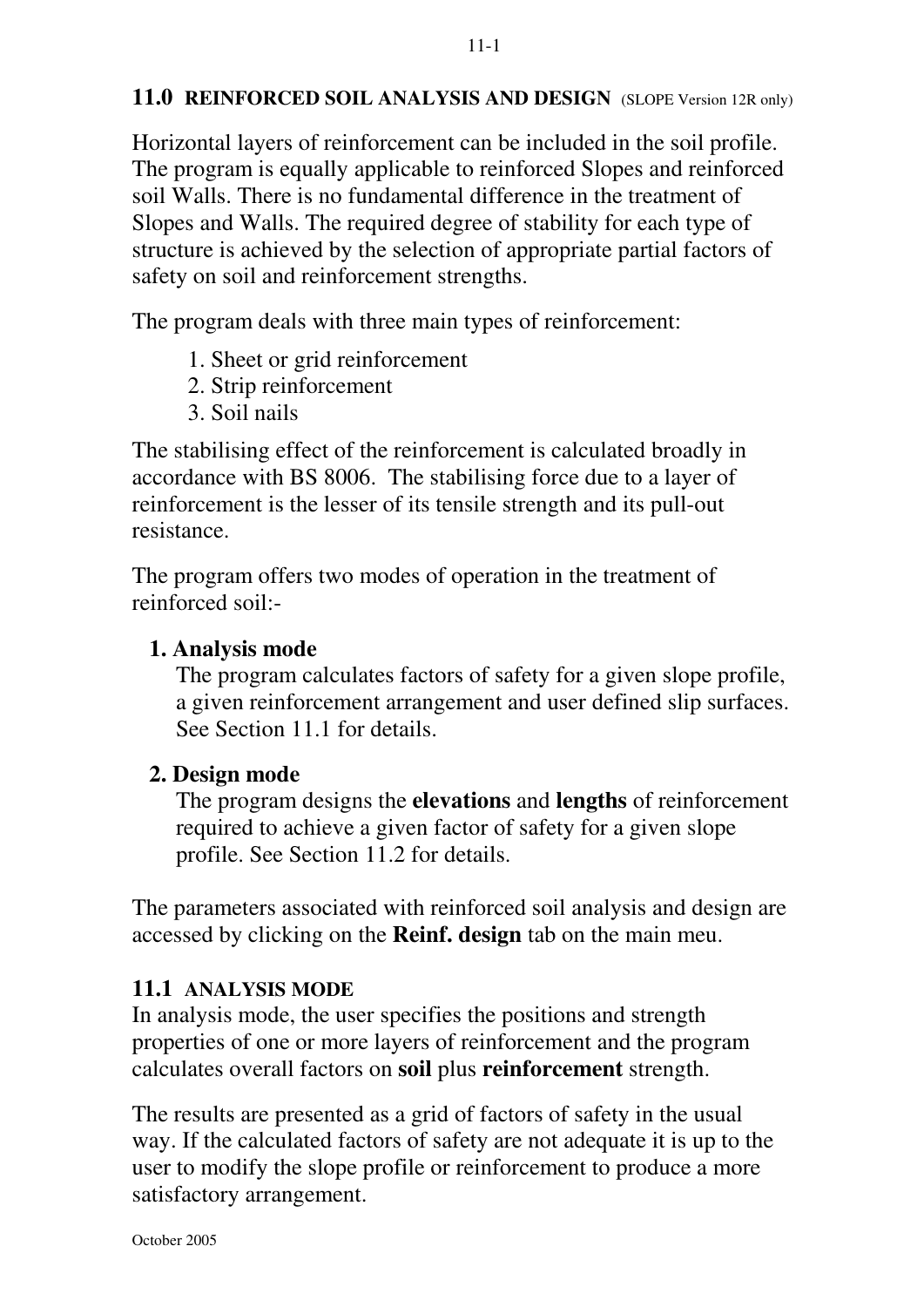#### **11.1.1 Automatic wedge generation**

When analysing reinforced slopes it is often more appropriate to consider wedge shaped slip surfaces rather than circular slip surfaces. The choice is up to the user, but your attention is drawn to the facility for **automatic** generation of two part wedges with wedge nodes at equally spaced positions along the reinforcement layers, and toe exit points at the ends of the layers. See Section 9.2.3.

#### **11.2 DESIGN MODE - REINFORCED SLOPE OR EMBANKMENT ON A STABLE FOUNDATION**

This option is applicable to the design of natural slopes, walls and embankments where the foundation soil is stable i.e. where there is no risk of a failure surface developing below or beyond the toe of the reinforced slope.

In design mode, you specify the position of the toe of the unstable slope, which is to be reinforced (and optionally the elevation of the bottom layer of reinforcement). The program then calculates the elevations and lengths of all the (other) layers of reinforcement required to achieve the specified overall factor of safety. Output from the program gives the elevations and lengths of all the reinforcement layers and details of the critical wedge at each reinforcement elevation.

The design covers both internal and external failure mechanisms within the slope. Stability of the foundation soil is **not** examined failure mechanisms below the toe of the slope are **not** considered.

The design procedure decides which is the optimum type of reinforcement to use at each elevation. It makes its choice from among the reinforcement types defined in the reinforcement properties section (see Section 13). In general stronger reinforcement types will be allocated to the lower layers and weaker ones to the upper layers. An economical design will be obtained if you specify a wide range of reinforcement strengths.

You may optionally specify one layer of reinforcement in the **reinforcement geometry** section. The elevation of this layer is then assumed to be the bottom layer of reinforcement. If no layers are specified, the program will also calculate the optimum elevation of the bottom layer.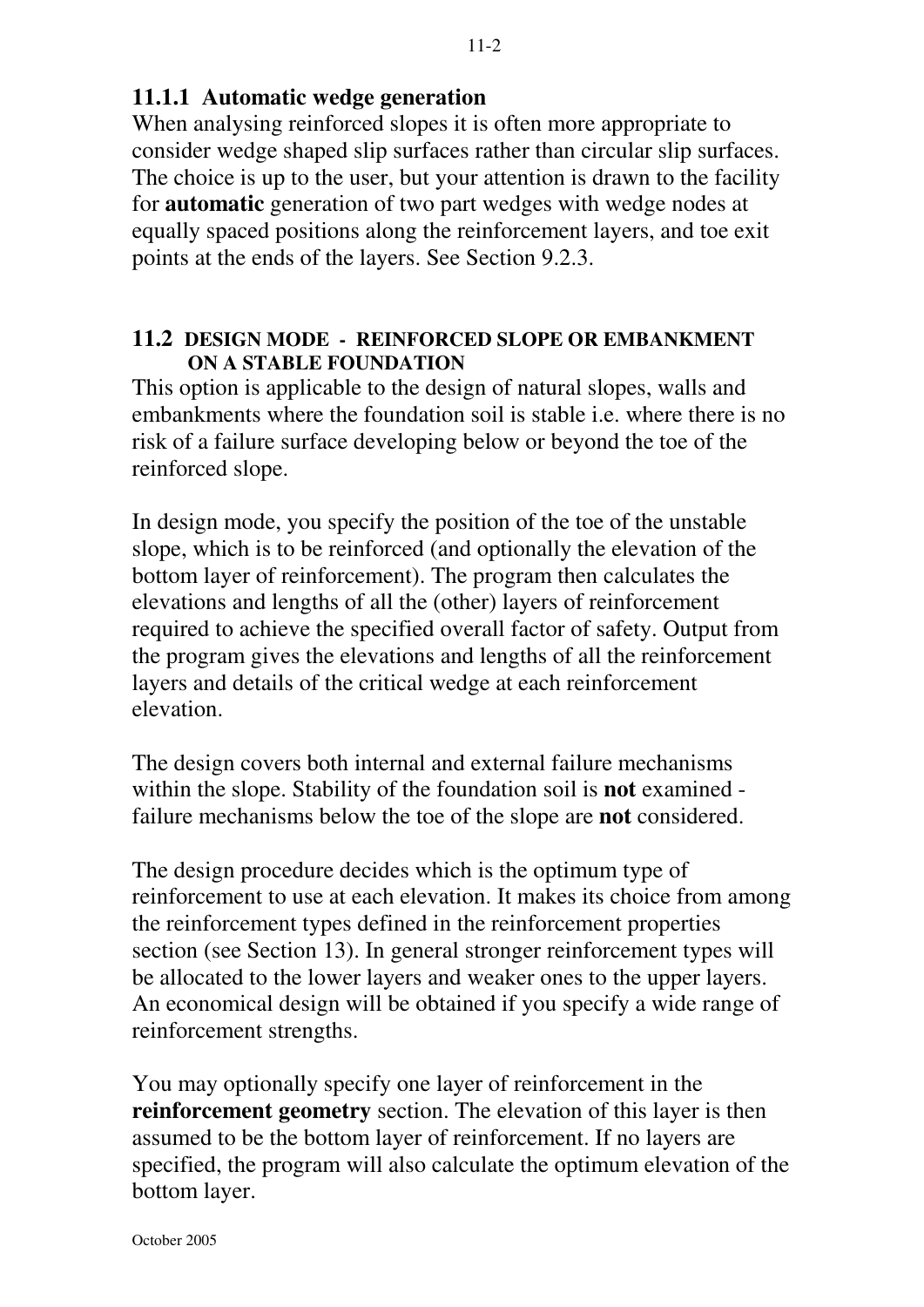#### **11.3 PARTIAL FACTORS OF SAFETY FOR REINFORCED SOIL ANALYSIS AND DESIGN**

In reinforced soil analysis and design the program calculates an overall factor of safety on soil plus reinforcement strength. To ensure a balanced design it is essential to define suitable margins of stability against failure of the soil and reinforcement individually. This is achieved through partial factors of safety.

In addition to the partial factors defined in Section 10.4, the following partial factors of safety are defined for reinforced soil analysis and design:-

- $f_{tens}$  = Partial factor of safety on tensile strength of reinforcement
- $f<sub>pull</sub>$  = Partial factor of safety on pull-out resistance
- $f_{\text{slide}}$  = Partial factor of safety on direct sliding resistance

If layers of reinforcement are specified then click the **Reinf. design** tab to access these additional analysis**/**design options. Alternatively click on **Reinforcement Analysis and Design Options** in the **FoS options** menu.

There is no factor of safety on water pressures. To maintain a consistent approach, the water pressures should be assigned either

- a) "reasonably conservative" values for the Serviceability Limit State or
- b) "worst credible" values.for the Ultimate Limit State

For detailed advice on the selection of suitable partial factors please consult BS 8006 Section 7 and the interactive help in the SLOPE program.

# **11.3.1 Partial factor of safety on tensile strength of reinforcement, ftens**

Values of partial factors on (characteristic) reinforcement strength should be obtained from relevant codes of practice. Be sure to apply a damage factor as well as a factor for the working strength. The two factors must be multiplied together as the program only accepts a single factor.

The program **divides** the values of **tensile** strength and **anchorage** strength of all reinforcements, by the given partial factor of safety, before commencing the analysis or design.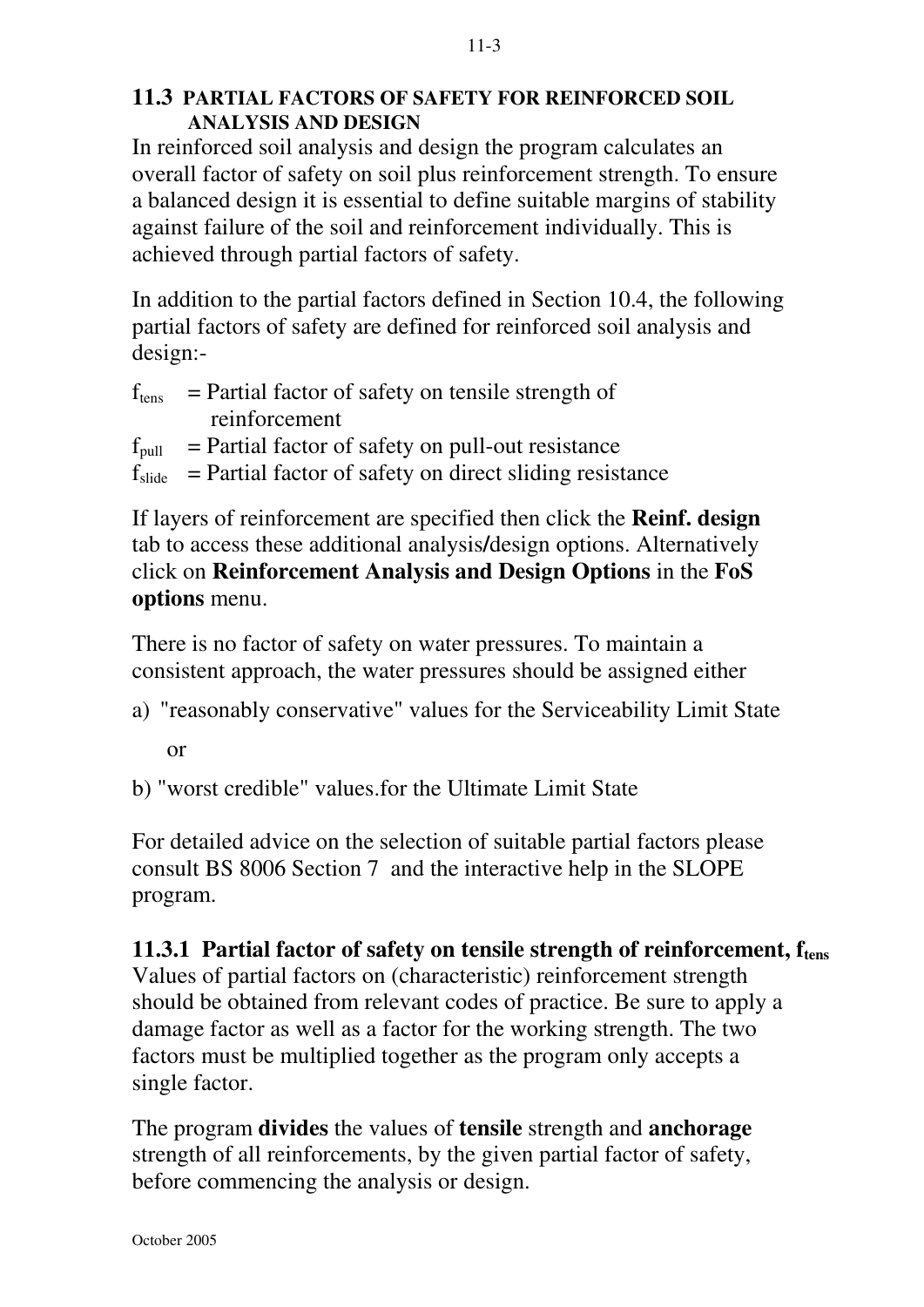# **11.3.2 Partial factor of safety on pull-out resistance,**  $f_{null}$

Values of partial factors on soil-reinforcement interaction should be obtained from relevant codes of practice. For fabric, grid and strip reinforcement the partial factor on pull-out may be equal or similar to the partial factor on soil strength. A value of 1.3 is recommended (BS 8006, Section 7.2 Table 26) for use in conjunction with peak shear strength values on metal strip and grid reinforcement.

Higher values of  $f_{pull}$ , up to 2 to 3 may be appropriate for soil nails, due to the uncertainties of construction.

The program **divides** the values of **pull-out** resistance of all reinforcements, by the given partial factor of safety, before commencing the analysis or design.

# **11.3.3 Partial factor of safety on direct sliding resistance, fslide**

Values of partial factors on soil-reinforcement interaction should be obtained from relevant codes of practice. For fabric, grid and strip reinforcement the partial factor on direct sliding may be equal or similar to the partial factor on soil strength. A value of 1.3 is recommended (BS 8006, Section 7.2 Table 26) for use in conjunction with peak shear strength values on metal strip and grid reinforcement.

The program **divides** the values of **direct sliding** resistance of all reinforcements, by the given partial factor of safety, before commencing the analysis or design.

# **11.3.4 Soil-reinforcement interaction limit flag**

The soil-reinforcement interaction limit flag determines how the program deals with conflicts in the data between the soil-reinforcement interaction parameters and the actual strength of the neighbouring soil. See Section 12.5.1 for details.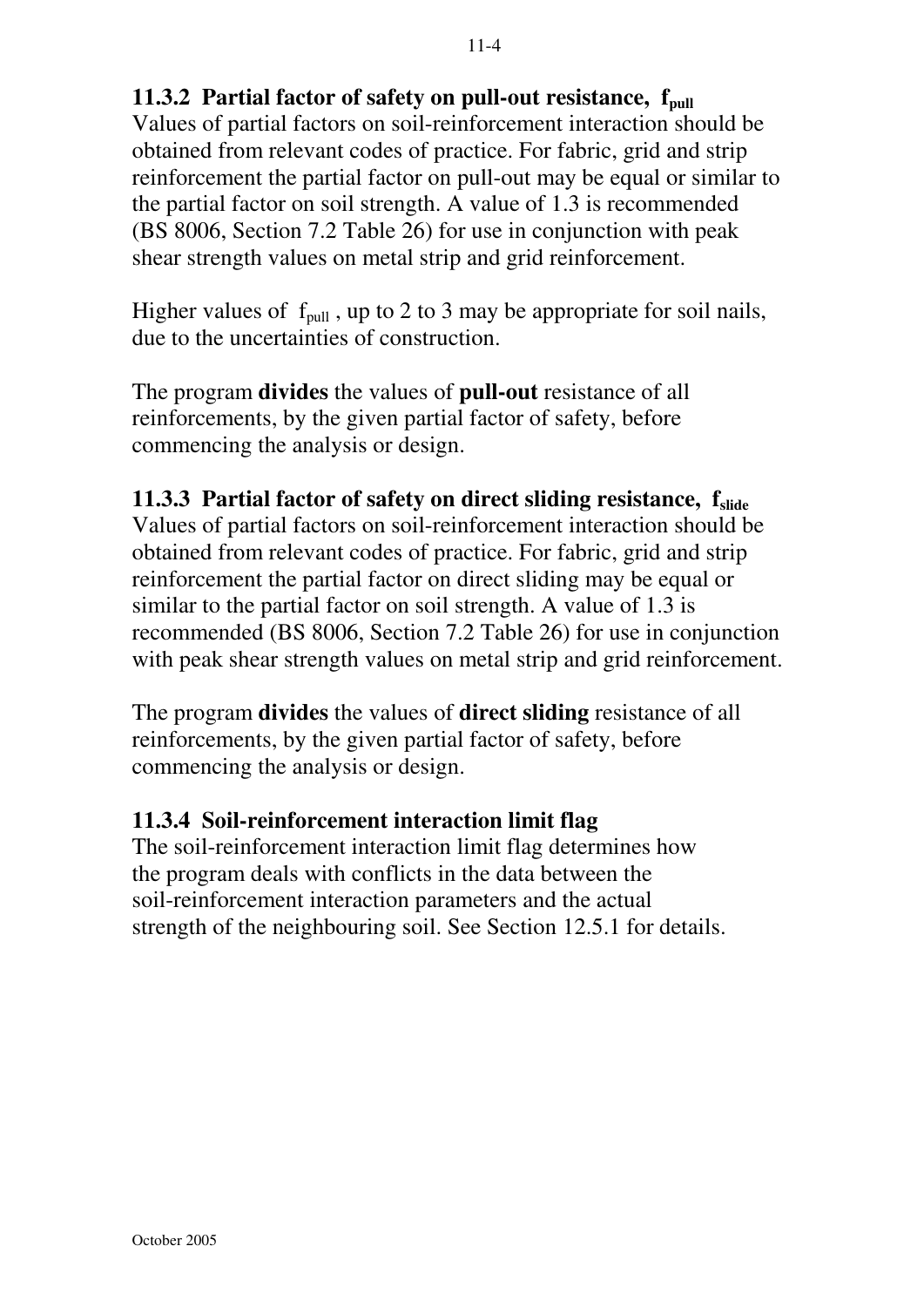### **11.4 REINFORCED SOIL DESIGN PARAMETERS**

The following additional parameters are required in Design mode:-

- X coordinate of toe of slope
- Reinforcement anchorage condition at slope face
- Overall design FoS on soil + reinforcement strength
- Maximum vertical spacing of reinforcement
- Minimum vertical spacing of reinforcement
- Search increment
- Reinforcement truncation option
- Minimum reinforcement length

# **11.4.1 X coordinate of toe of slope**

The design takes no account of failure mechanisms which pass below or beyond the specified toe coordinate. The **y coordinate** of the toe should be at or just below the elevation of the single layer of reinforcement specified in the reinforcement data.

# **11.4.2 Reinforcement anchorage condition at slope face**

All layers of reinforcement designed by the program will be designed on the assumption that they are either anchored or wrapped at the slope face.

| Anchored | Specify this option for strip reinforcement and<br>nails tied to facing panels or an anchor plate.                                                                                                                                                                                        |
|----------|-------------------------------------------------------------------------------------------------------------------------------------------------------------------------------------------------------------------------------------------------------------------------------------------|
| Wrapped  | Specify this option for geogrids and other forms<br>of sheet reinforcement which are wrapped around<br>into the next reinforcement layer. It also includes<br>(depending on the physical arrangement) the case<br>of facing panels which extend up to the next layer<br>of reinforcement. |

If it is not intended to provide any anchorage at all in practice, specify "anchored" at this stage. When the design is complete, check the design by editing the reinforcement and changing all layers from "Anchored" to "No anchorage", before doing the back-analysis.

# **11.4.3 Overall design factor of safety on soil + reinforcement, fdes**

This is the overall design criterion. Soil and reinforcement strengths and surcharge loads have already been partially factored (see above). The overall design factor,  $f_{des}$ , represents an additional margin of safety depending on the importance of the structure and the consequences of failure. This factor is usually unity where the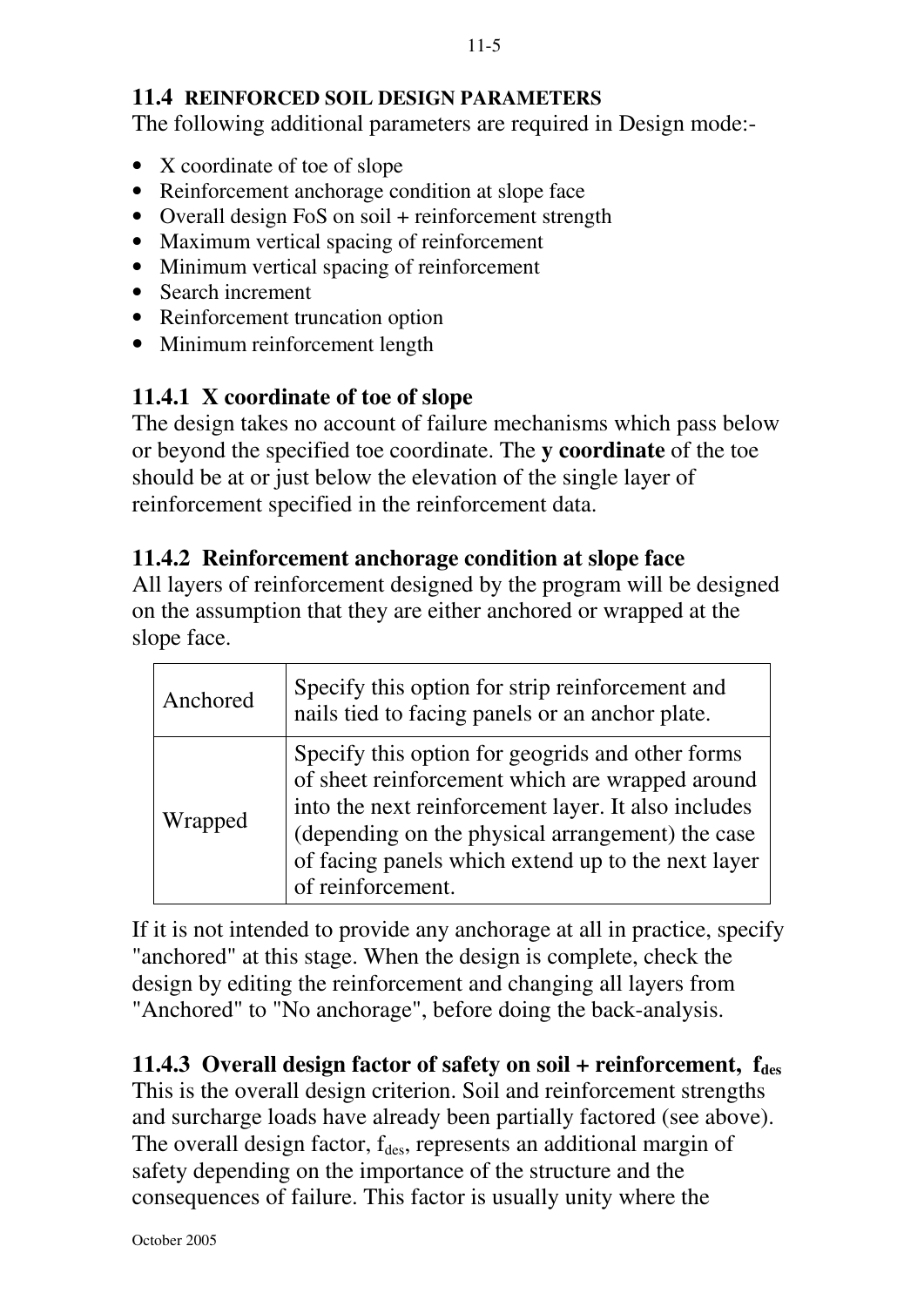consequences of failure are not serious and 1.10 where serious damage, disruption or loss of life would be incurred. A higher value might be required where the structure is subject to an additional risk, not accounted for in the partial factors of safety.

The program examines a very large number of failure mechanisms and ensures that enough reinforcement is provided to achieve an overall factor of safety,  $f_{des}$ , on soil + reinforcement strength for all failure mechanisms. The resulting design can (and should be) back-analysed to check that the specified Overall Design FoS has been achieved as described in Section 13.5.3

# **11.4.4 Maximum vertical spacing of reinforcement layers**

This represents the maximum practical spacing appropriate to the type of reinforcement, having regard to code requirements, the construction sequence, integrity of the slope face, the use of facing materials etc..

# **11.4.5 Minimum vertical spacing of reinforcement layers**

This represents the minimum practical spacing possible with the particular fill material, type of reinforcement, and method of construction. The program may use a smaller vertical spacing of the reinforcement if necessary, but will issue a warning message if it does so.

# **11.4.6 Search increment**

In calculating suitable reinforcement layer spacings, the program explores possible failure mechanisms incrementally. As a rough guide the "Search increment" should be about **<sup>1</sup> /<sup>5</sup>** th of the Minimum reinforcement layer spacing or about **<sup>1</sup> /20** th of the Maximum reinforcement layer spacing. The Search increment may not be less than  $\frac{1}{2000}$  th of the total slope height.

Reinforcement layer spacings will be designed by the program as multiples of the Search increment. The Maximum and minimum vertical spacing of reinforcement layers (see above) should be simple multiples of the Search increment.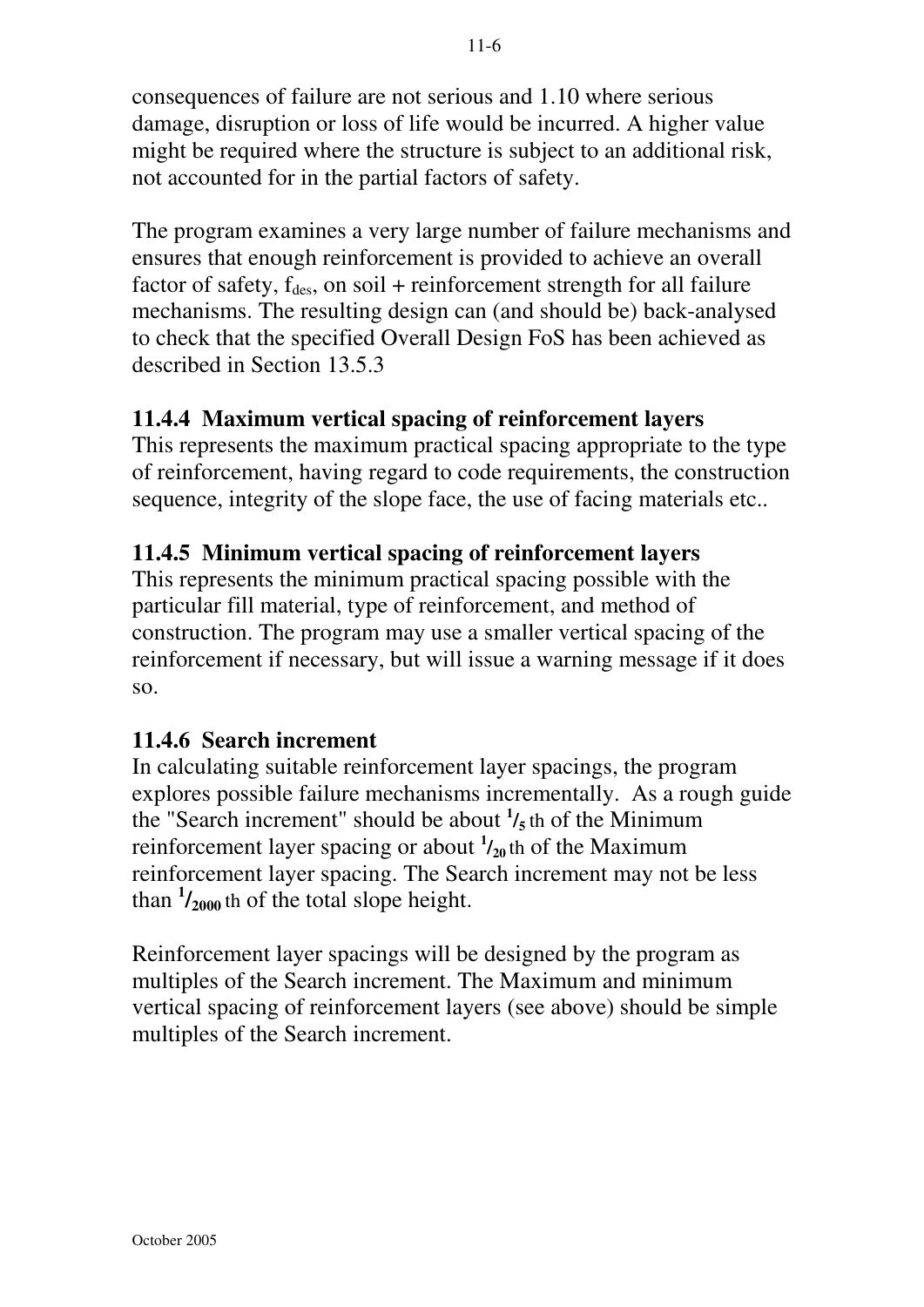# **11.4.7 Reinforcement truncation option**

The design procedure calculates the **optimum** lengths and spacings of the reinforcement layers to ensure a minimum factor of safety equal to  $f_{des}$  (see above) for a very wide range of failure mechanisms. The reinforcement truncation option only affects the final presentation of the results as follows:-

| <b>Parallel truncation</b> | Round up the reinforcement lengths<br>so that the buried ends form lines<br>parallel to the slope face. |
|----------------------------|---------------------------------------------------------------------------------------------------------|
| <b>Vertical truncation</b> | Round up the reinforcement lengths<br>so that the buried ends form<br>vertical lines.                   |
| <b>Variable truncation</b> | Print out optimum reinforcement<br>lengths as calculated, without<br>adjustment.                        |

For maximum insight into the critical failure mechanisms it is recommended to specify Variable truncation. The Parallel and Vertical truncation options may be convenient if you intend to use the computer print-out directly as the basis for design.

# **11.4.8 Minimum reinforcement length**

This is an optional parameter for the user to impose a minimum reinforcement length to comply with his design code. Enter a value of zero to allow the program complete freedom to choose optimum lengths. In practice it is not usual to use lengths of reinforcement less than 2 m long and this value can reasonably used for most designs.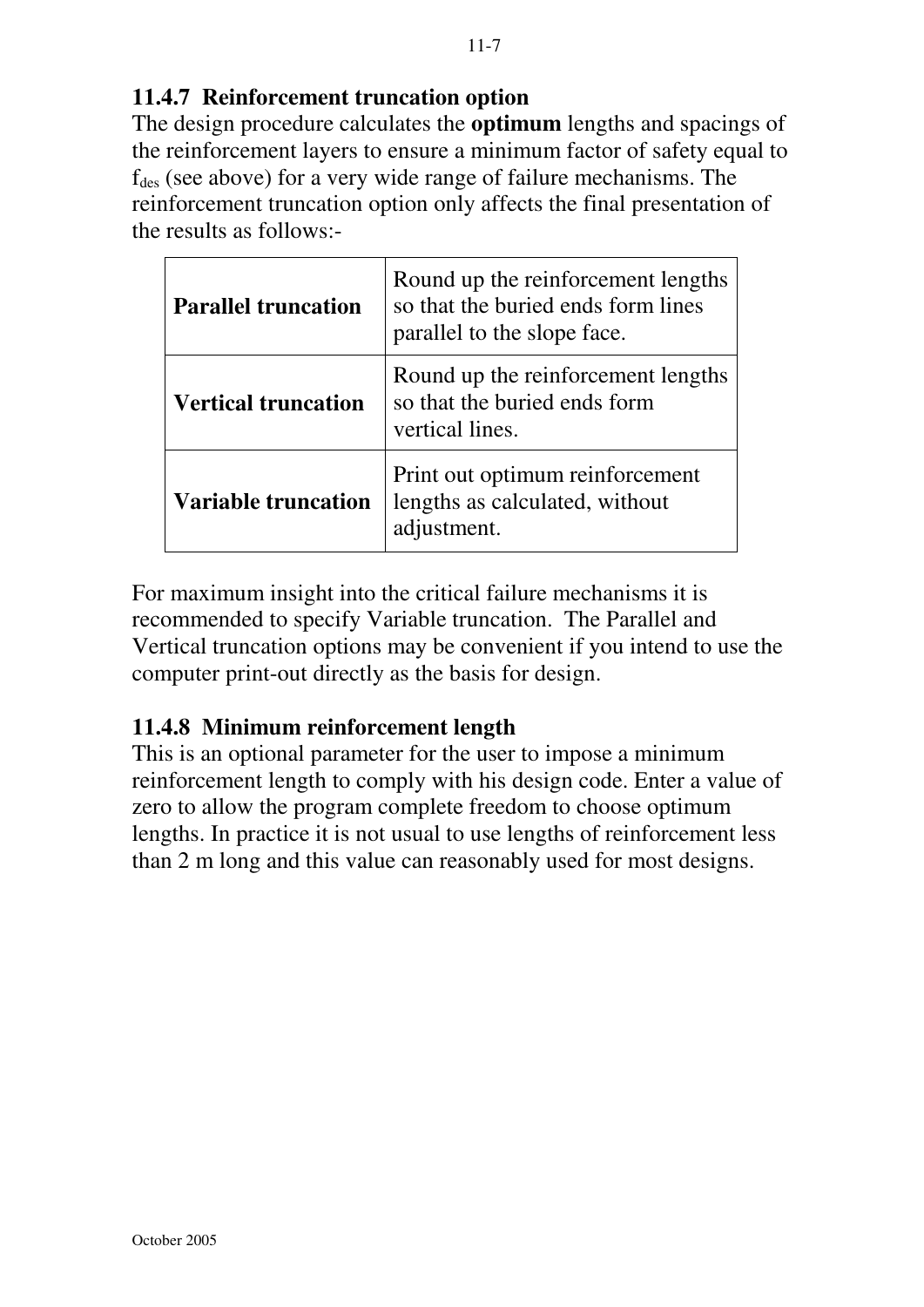# **12.0 REINFORCEMENT GEOMETRY**

Details of the reinforcement geometry are accessed by clicking on the **Reinf. geometry** tab. Reinforcement geometry data is displayed as follows:

| Reinforcement geometry |       |                      |       |                              |       |               |
|------------------------|-------|----------------------|-------|------------------------------|-------|---------------|
| Layer                  |       | <b>Extent ------</b> |       | ---- Anchorage condition --- |       | Reinforcement |
| No.                    | Elev. | From                 | to    | at X1                        | at X2 | type          |
|                        |       | Χ1                   | X2    |                              |       |               |
| 1                      | 15.85 | 12.13                | 12.30 | Wrapped                      | None  | 2             |
| $\overline{2}$         | 14.95 | 11.80                | 12.52 | Wrapped                      | None  | 2             |
| 3                      | 14.05 | 11.47                | 12.97 | Wrapped                      | None  | 2             |
| 4                      | 13.15 | 11.15                | 13.65 | Wrapped                      | None  | 3             |
| 5                      | 12.25 | 10.82                | 13.42 | Wrapped                      | None  | 3             |
| 6                      | 11.57 | 10.57                | 13.43 | Wrapped                      | None  |               |
| 7                      | 10.90 | 10.33                | 13.65 | Wrapped                      | None  |               |
| 8                      | 10.45 | 10.17                | 13.65 | Wrapped                      | None  |               |
| 9                      | 10.00 | 10.00                | 13.87 | Wrapped                      | None  |               |

# **12.1 REINFORCEMENT ELEVATION**

The position of a layer of reinforcement is defined by its elevation and the x coordinates of the ends of the layer. You may not define more than one layer of reinforcement at the same elevation. You should also avoid excessively close spacings of reinforcement layers as this could lead to an overestimate of pull-out resistance.

Reinforcement layers may be entered in any sequence of elevations. The program automatically sorts them into vertical order.

# **12.2 REINFORCEMENT LOCATION (x direction)**

The horizontal location of each layer is defined by the x coordinates of the ends of the layer. Usually one end of each layer is at the slope face but this is not a requirement. There is special help in locating the x coordinates at the slope face:-

- Move the cursor to an x coordinate in the above table
- Press **Enter** to start entering a new value
- Press **F1** to see the special help screen on x coordinates
- Select one of the suggested x coordinates:-

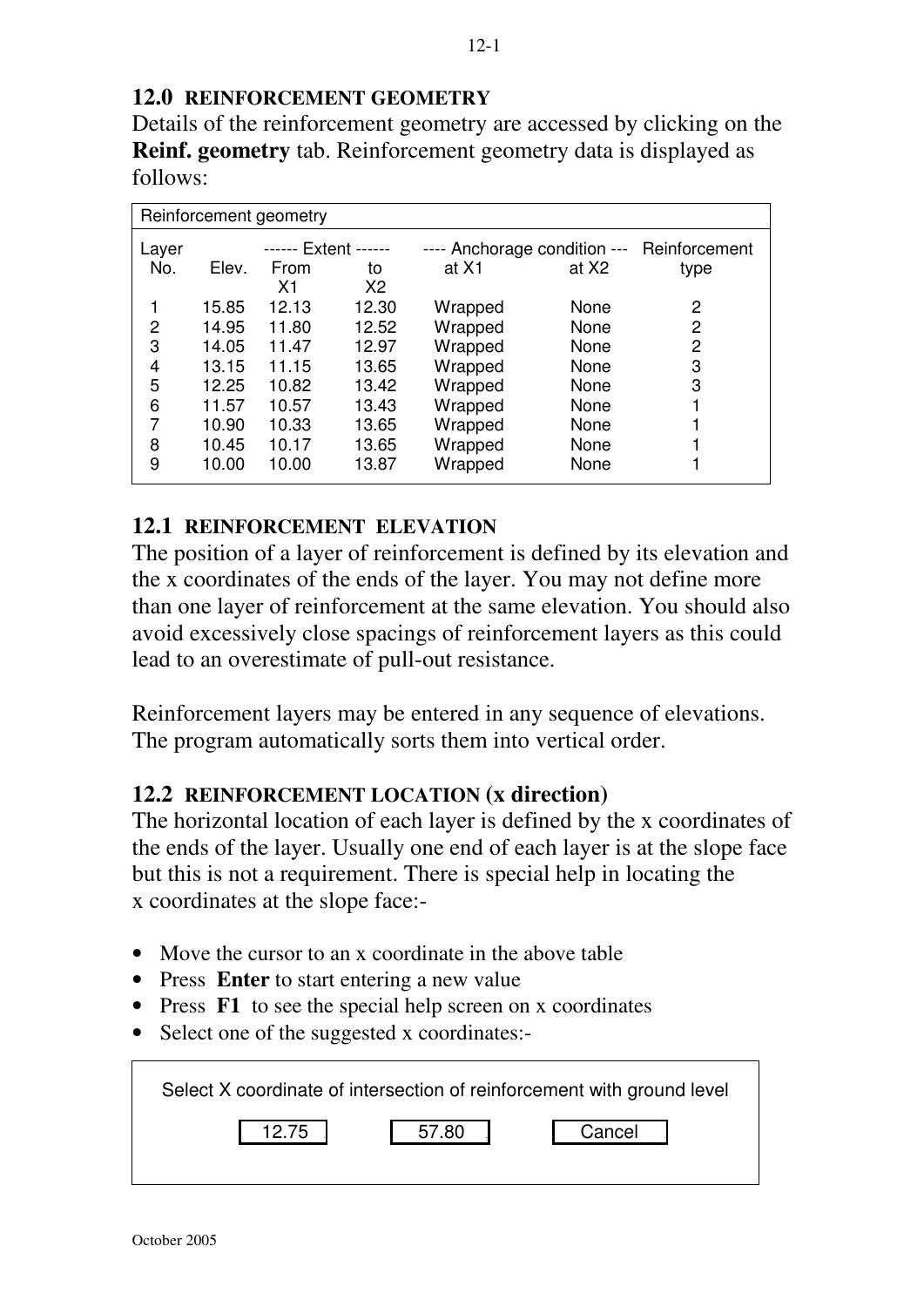# **12.3 REINFORCEMENT ANCHORAGE CONDITION**

The input data is also used to specify whether the reinforcement is anchored at one or both ends. The actual strength of the anchorage is discussed under Reinforcement Properties (Section 13.3.2 etc..). The anchorage condition refers to the way the ends of the reinforcement are terminated. Three options are available:

| Anchorage type    | <b>Example</b>                                                                                                                                                                                                                                              |
|-------------------|-------------------------------------------------------------------------------------------------------------------------------------------------------------------------------------------------------------------------------------------------------------|
| 1. Anchored       | Strip reinforcement or nails attached to<br>anchorages at the slope face.                                                                                                                                                                                   |
| 2. Wrapped around | Sheet or grid reinforcement wrapped<br>around into the next layer of<br>reinforcement at the slope face.<br>It also includes (depending on the<br>physical arrangement) the case of<br>facing panels which extend up to the<br>next layer of reinforcement. |
| 3. None           | No anchorage of any kind                                                                                                                                                                                                                                    |

The buried end of the reinforcement is usually not anchored; select "None".

# **12.4 REINFORCEMENT TYPE**

The reinforcement type refers to the reinforcement properties defined in Section 13. Reinforcements of several different types and/or strengths may be combined in one design.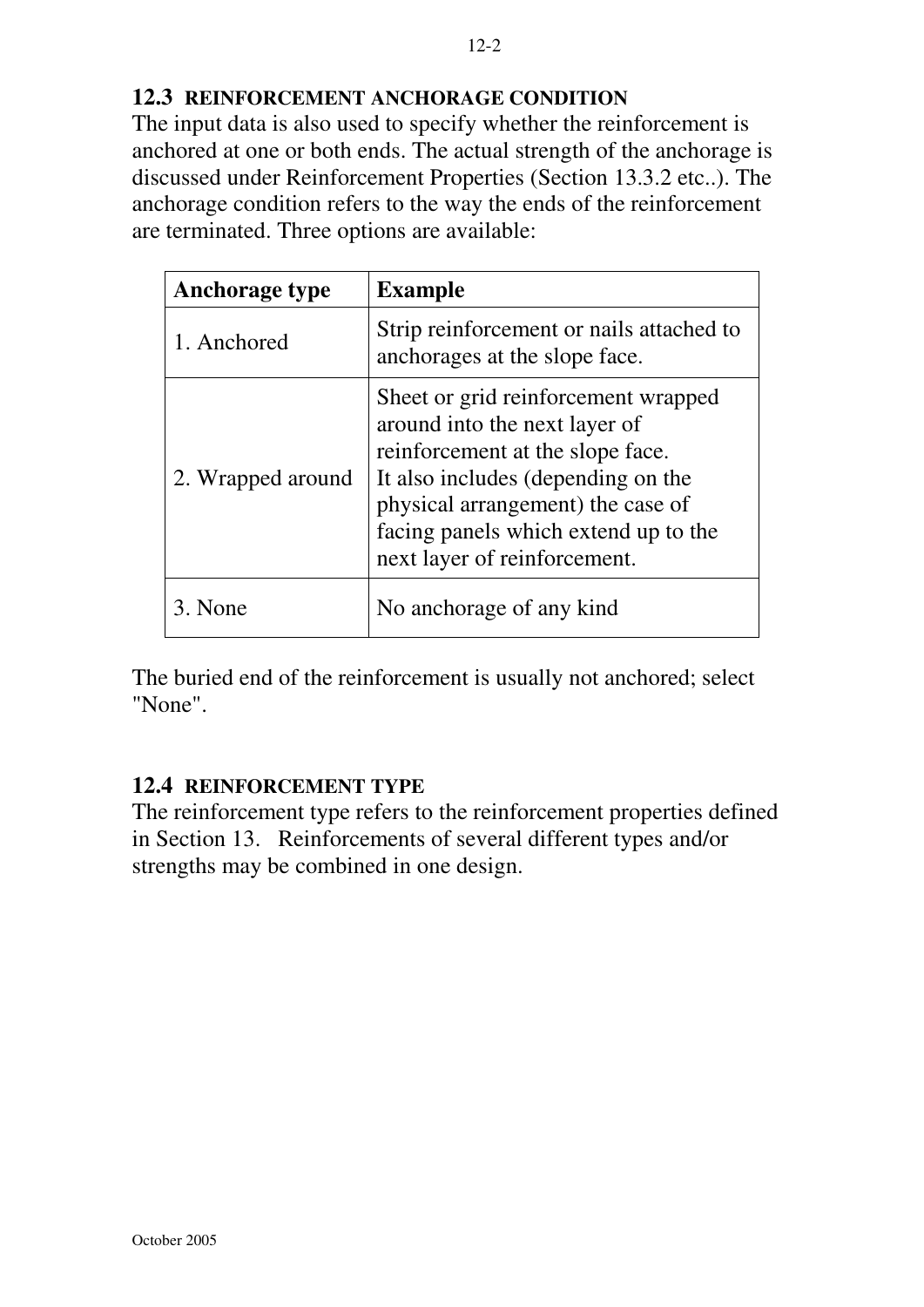#### 13-1

#### **13.0 REINFORCEMENT MATERIAL TYPES**

Details of the reinforcement material types are accessed by clicking on the **Reinf. props.** tab. A typical table of reinforcement properties used in SLOPE is shown below:

|                            | Reinforcement properties  |                                   |                               |                                        |                     |
|----------------------------|---------------------------|-----------------------------------|-------------------------------|----------------------------------------|---------------------|
| Reinforce<br>-ment<br>type | Reinforcement<br>material | Tensile<br>strength<br>Anchorage) | Width<br>or diam.<br>Lateral) | Friction coeff.<br>Pull-out<br>Direct) | Adhesion<br>(kN/m2) |
|                            | Description               | strength                          | spacing                       | sliding)                               | (Alpha)             |
|                            | Sheet<br>(Tensar SR120    | 55.00kN/m<br>55.00                | 1.000<br>1.000                | 0.700<br>0.700                         | 5.00                |

Details of the parameters are described in the following sub-sections.

# **Reinforcement type**

This is the number by which this type of reinforcement is referenced (allocated to a particular layer) in the reinforcement geometry.

#### **Reinforcement material**

The program deals with three main reinforcement materials:

- 1. Sheet or grid reinforcement
- 2. Strip reinforcement
- 3. Soil nails

Reinforcements of several different materials and/or strengths may be combined in one design. The properties of each type of reinforcement are defined in units suitable for that type of reinforcement.

# **Reinforcement description**

This is an optional text of 16 characters where you can put the trade name and grade of the reinforcement. If a reinforcement type is selected from the data base the description and strength are automatically set.

# **Data base of reinforcement properties**

The program's Help system includes a data base of various proprietary brands of reinforcement and their strength properties. They can be accessed during data entry and editing (see Section 13.6).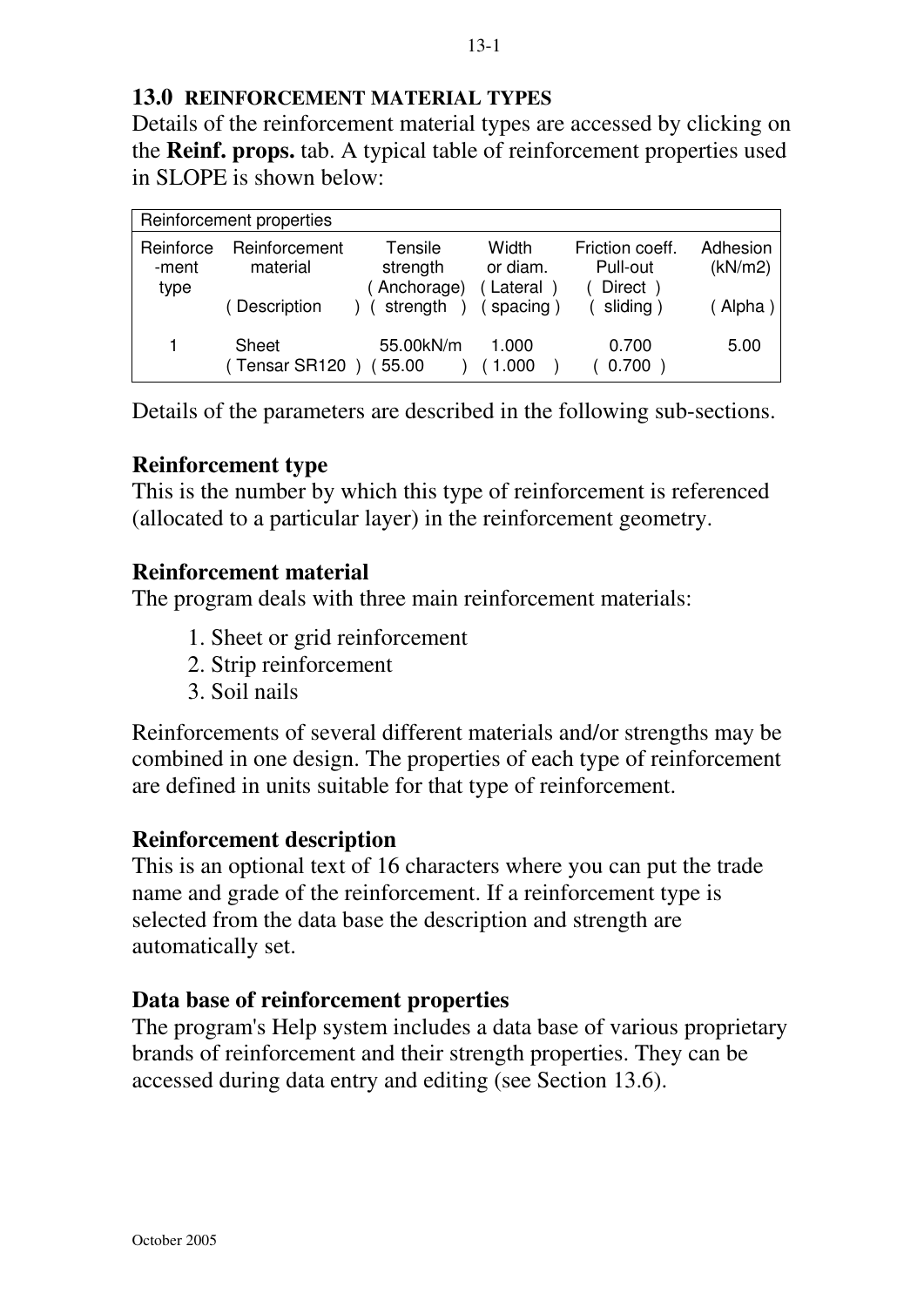# **Partial FoS on Reinforcement Strength**

All reinforcement strength parameters defined in this section are subject to partial factors of safety, including damage factors, as describe in Section 11.3. These parameters are accessed by clicking the **Reinf. design** tab.

# **Inclined reinforcement**

SLOPE only models horizontal reinforcement at present. It is hoped to introduce facilities for modelling inclined reinforcement in the near future. This would be particularly relevant to soil nails.

Meanwhile you can use the program with reasonable confidence for analysing and designing soil nails with a modest angle of inclination to the horizontal in accordance with the following advice:

| <b>Inclination of reinforcement</b><br>to the horizontal | <b>Accuracy of results</b><br><b>Using SLOPE</b>                         |
|----------------------------------------------------------|--------------------------------------------------------------------------|
| $< 10$ degrees                                           | Excellent                                                                |
| 10 to 20 degrees                                         | Use with caution. Increase<br>designed reinforcement<br>lengths by $5\%$ |
| 20 to 30 degrees                                         | Use with extreme caution                                                 |
| $>$ 30 degrees                                           | Design by other methods                                                  |

# **13.1 SOIL - REINFORCEMENT INTERACTION**

The interaction between reinforcement and soil can be specified in one of two ways:-

- a) Absolute values adhesion and friction  $(c, \mu)$
- b) A proportion of local soil strength i.e. Interaction Coefficient

# **Absolute values**

The program asks for values of adhesion and friction coefficient for Pull-out and Direct sliding failure (see Sections 13.3.4, 13.3.5 etc.. ). Remember that it would normally be unreasonable to specify adhesion and friction values greater than those of the soil adjacent to the reinforcement – but there are exceptions.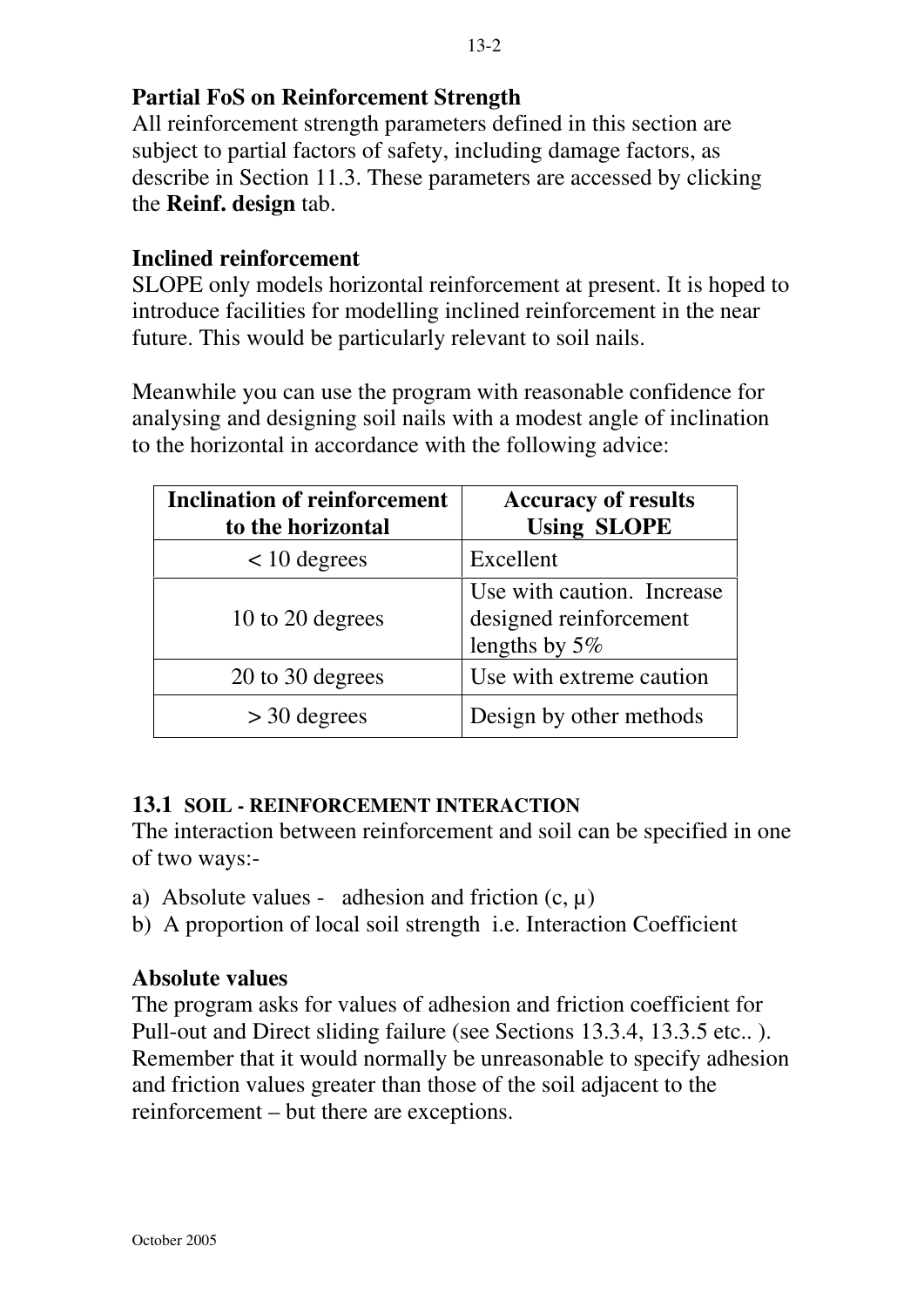# **Interaction coefficient**

A simple way of ensuring a consistent and reasonable relationship between soil strength and the soil/reinforcement interaction is to specify an Interaction Coefficient (see Sections 13.3.6 etc.. ). The same coefficient is used for Pull-out and Direct sliding although different **partial factors** (see Analysis Options) can still be applied to Pull-out and Direct sliding resistance.

#### **13.2 SOIL-REINFORCEMENT INTERACTION LIMIT FLAG**

The soil-reinforcement interaction limit flag determines how the program deals with conflicts in the data between the soilreinforcement interaction parameters and the actual strength of the neighbouring soil. This is important when the specified soilreinforcement interaction parameters give rise to a higher friction or adhesion between soil and reinforcement than the friction or cohesion of the neighbouring soil.

The soil-reinforcement interaction limit flag appears as an item in the Reinforcement Analysis and Design Options menu which is accessed through either the **FoS options** tab or the **Reinf. design** tab on the main edit menu. Three strategies are available:

| Option                       | <b>Implementation</b>                                                                        |
|------------------------------|----------------------------------------------------------------------------------------------|
| Strength conflict permitted  | A data warning is issued but the<br>full interaction strength will be<br>used in each case.  |
| Soil strength limit imposed  | A data warning is issued and the<br>lower friction or adhesion will<br>be used in each case. |
| Strength conflict prohibited | A data error message is issued.<br>The data will not be analysed.                            |

The chosen option applies to **all** layers of reinforcement of all types (grids, sheets, strips and nails).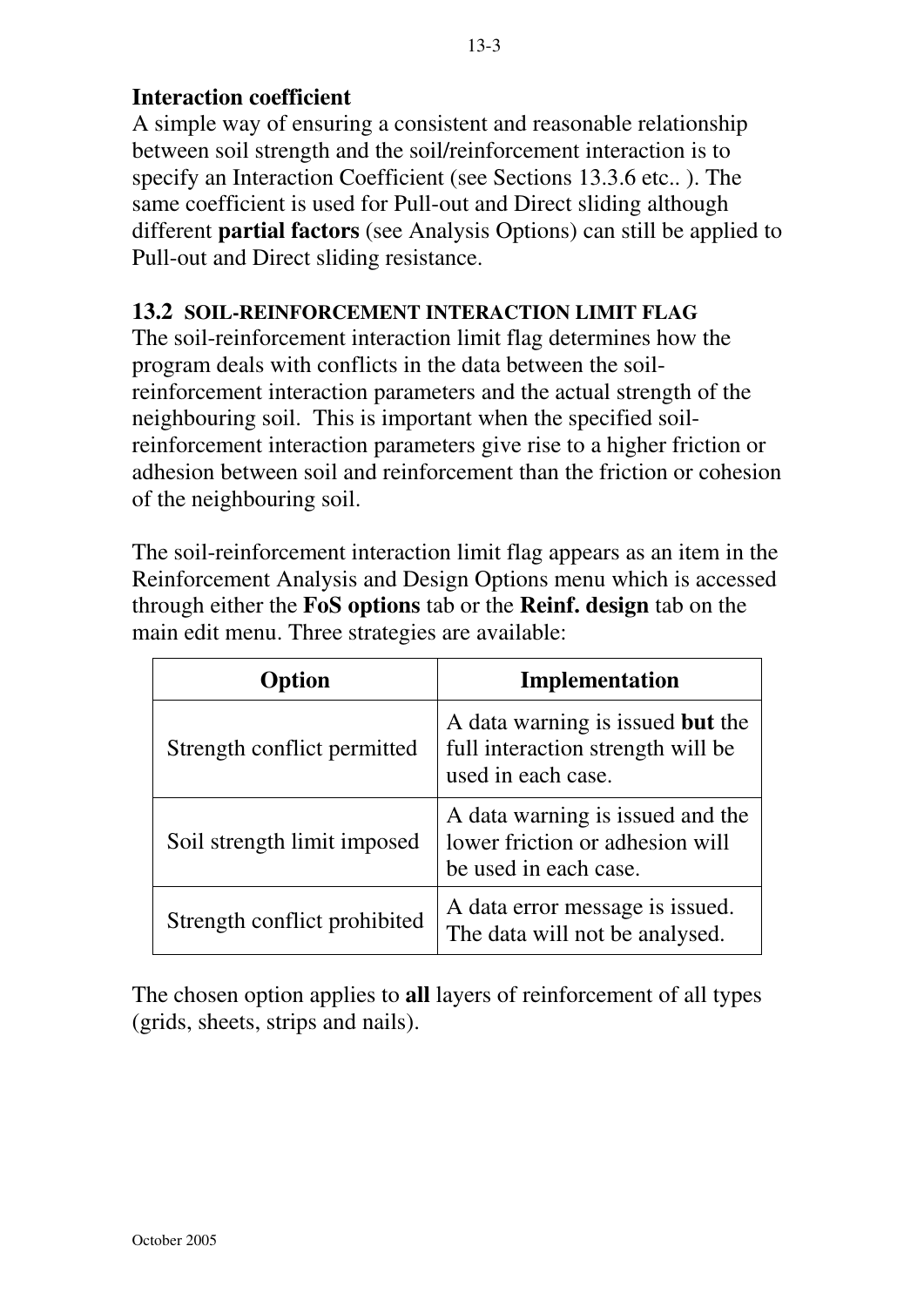#### **13.3 SHEET AND GRID REINFORCEMENT**

|                            | Reinforcement properties    |                                   |                                |                                         |                     |
|----------------------------|-----------------------------|-----------------------------------|--------------------------------|-----------------------------------------|---------------------|
| Reinforce<br>-ment<br>type | Reinforcement<br>material   | Tensile<br>strength<br>Anchorage) | Width<br>or diam.<br>(Lateral) | Friction coeff.<br>Pull-out<br>Direct ) | Adhesion<br>(kN/m2) |
|                            | (Description                | strength                          | spacing)                       | sliding)                                | Alpha)              |
| 1                          | Sheet<br>(Tensar SR120)     | 55.00kN/m<br>55.00                | 1.000<br>(1.000                | 0.700<br>0.700)                         | 5.00                |
| 2                          | Sheet<br>( ParaGrid 30/15 ) | 15.90kN/m<br>(15.90)              | 1.000<br>1.000                 | Interaction coeff. $= 0.900$            |                     |

Typical table of sheet and grid reinforcement properties.

The parameters are described in detail in the following sections.

# **13.3.1 Tensile strength - sheet/grid reinforcement**

This is the tensile strength of the material as measured in laboratory tests. Characteristic or Minimum strengths may be used in conjunction with the appropriate partial factor of safety on tensile strength as described in Section 10.6.1 and in Appendix F. The Tensile strength of sheet or grid reinforcement is defined as Load per unit width e.g. kN per m run.

# **13.3.2 Anchorage strength - sheet/grid reinforcement**

Reinforcement may be anchored at one or both ends. The anchorage may, in practice, take the form of a connection to a facing panel or wrapping around into the next layer of fill. The Anchorage strength is the tensile strength of the anchored connection (if any) at the slope face or buried end.

In many cases the anchorage strength will be equal to the strength of the reinforcement but this is not necessarily so. Thus the actual anchorage strength must be specified. The Anchorage strength has the same units, and is subject to the same partial factor as the Tensile strength. The Anchorage strength is only operative for a particular layer if the anchorage condition is "Yes" (see Section 12.3).

# **13.3.3 Reinforcement width and spacing - sheet/grid reinforcement**

Reinforcement width and lateral spacing are not requested for sheet and grid reinforcement. The program automatically assigns them values of unity.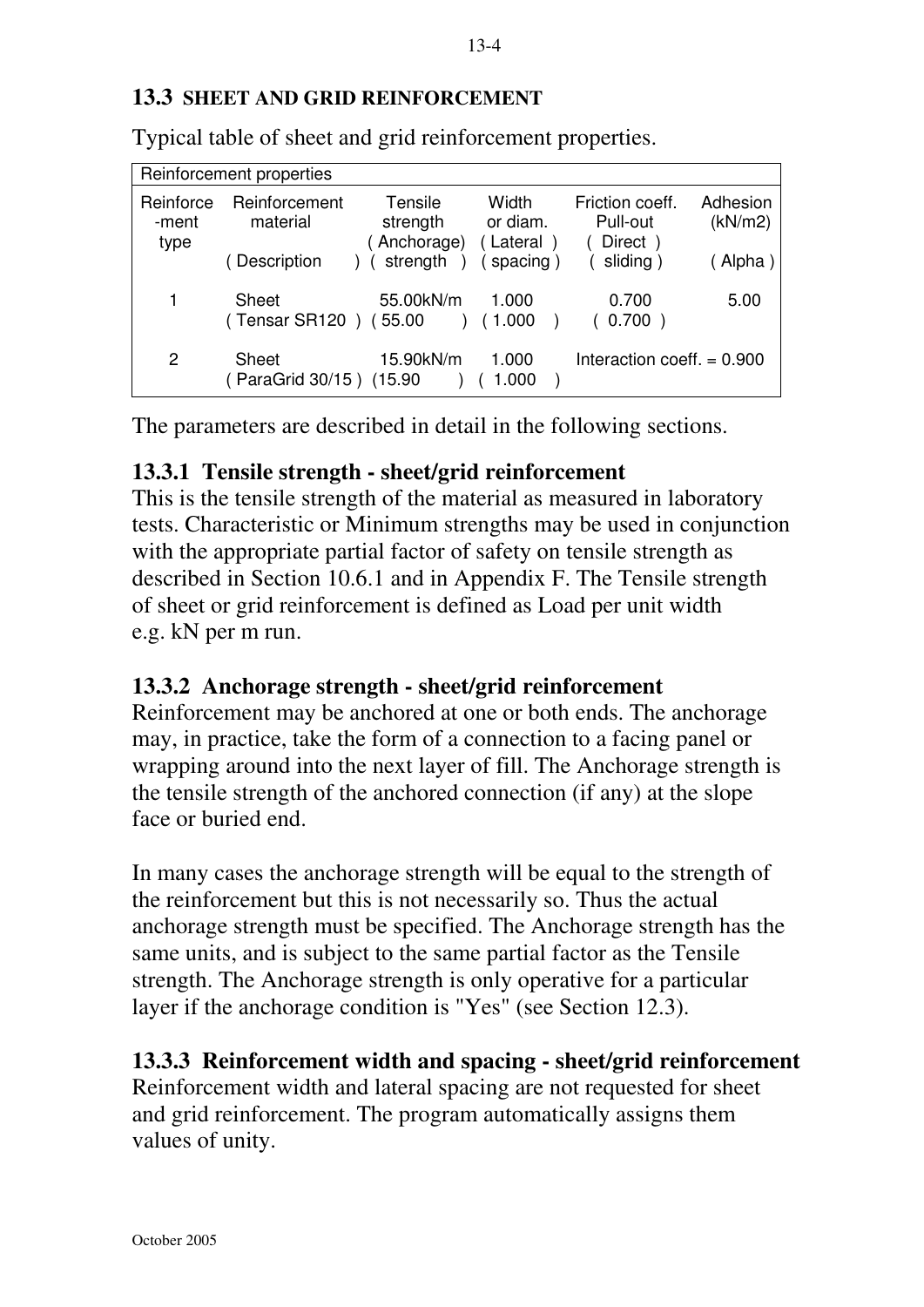#### 13-5

#### **13.3.4 Pull-out failure - sheet/grid reinforcement**

Pull-out failure occurs when the force in a piece of reinforcement exceeds the combined friction,  $\mu_{\text{avail}}$  and adhesion,  $c_{\text{avail}}$  on both faces of a sheet or grid as shown in Figure 14b. This potential failure mechanism sets an upper limit to the stabilising force provided by a layer of reinforcement. The available (factored) pull-out resistance of a reinforcement is given by:

$$
P_{reinf} = 2.A_{reinf}.(\sigma_v'.\mu_{avail} + c_{avail})
$$
 (13.1)

Where:

 $A_{\text{reinf}}$  = Plan area of reinforcement embedded outside the slipping mass.  $\sigma'_{v}$  = Average vertical effective stress on the reinforcement layer  $\mu_{\text{avail}}$  = the lesser of  $\mu_{\text{pull}}/f_{\text{pull}}$  or tan  $\phi'/f_{\text{solid}}$  $c_{\text{avail}}$  = the lesser of  $c_{\text{pull}}/f_{\text{pull}}$  or  $c/f_{\text{solid}}$  $\mu_{\text{pull}}$  = Coefficient of friction between reinforcement and soil for pull-out  $c_{\text{pull}}$  = Adhesion between reinforcement and soil for pull-out  $f<sub>pull</sub>$  = Partial factor of safety on pull-out resistance

The factor, 2, takes account of the two sides of the reinforcement layer.

# **13.3.5 Direct sliding failure - sheet/grid reinforcement**

Direct sliding occurs where part of the wedge shaped failure surface follows the boundary between soil and reinforcement (see Figure 14a). The available (factored) sliding resistance  $\tau_{\text{slide}}$  is given by:

$$
\tau_{\text{slide}} = \sigma'_{\text{v}} \cdot \mu_{\text{avail}} + c_{\text{avail}} \tag{13.2}
$$

Where:

 $\sigma'_{v}$  = Vertical effective stress on the reinforcement layer

 $\mu_{\text{avail}}$  = the lesser of  $\mu_{\text{slide}}/f_{\text{slide}}$  or tan  $\phi/f_{\text{soil}}$ 

 $c_{\text{avail}}$  = the lesser of  $c_{\text{slide}}/f_{\text{slide}}$  or  $c/f_{\text{solid}}$ 

- $\mu_{\text{slide}}$  = Coefficient of friction between reinforcement and soil for direct sliding.
- $c_{\text{slide}}$  =  $c_{\text{pull}}$  = Adhesion between reinforcement and soil for direct sliding and pullout.
- $f_{\text{slide}}$  = Partial factor of safety on direct sliding resistance
- $\phi'$  = Soil friction angle (drained)
- $c =$ Soil cohesion

The pull-out friction coefficient is not necessarily equal to the direct sliding coefficient, due to the interaction of the soil particles on either side of the reinforcement. For grid reinforcement in particular it is important to use values of the pull-out coefficient obtained from pullout tests.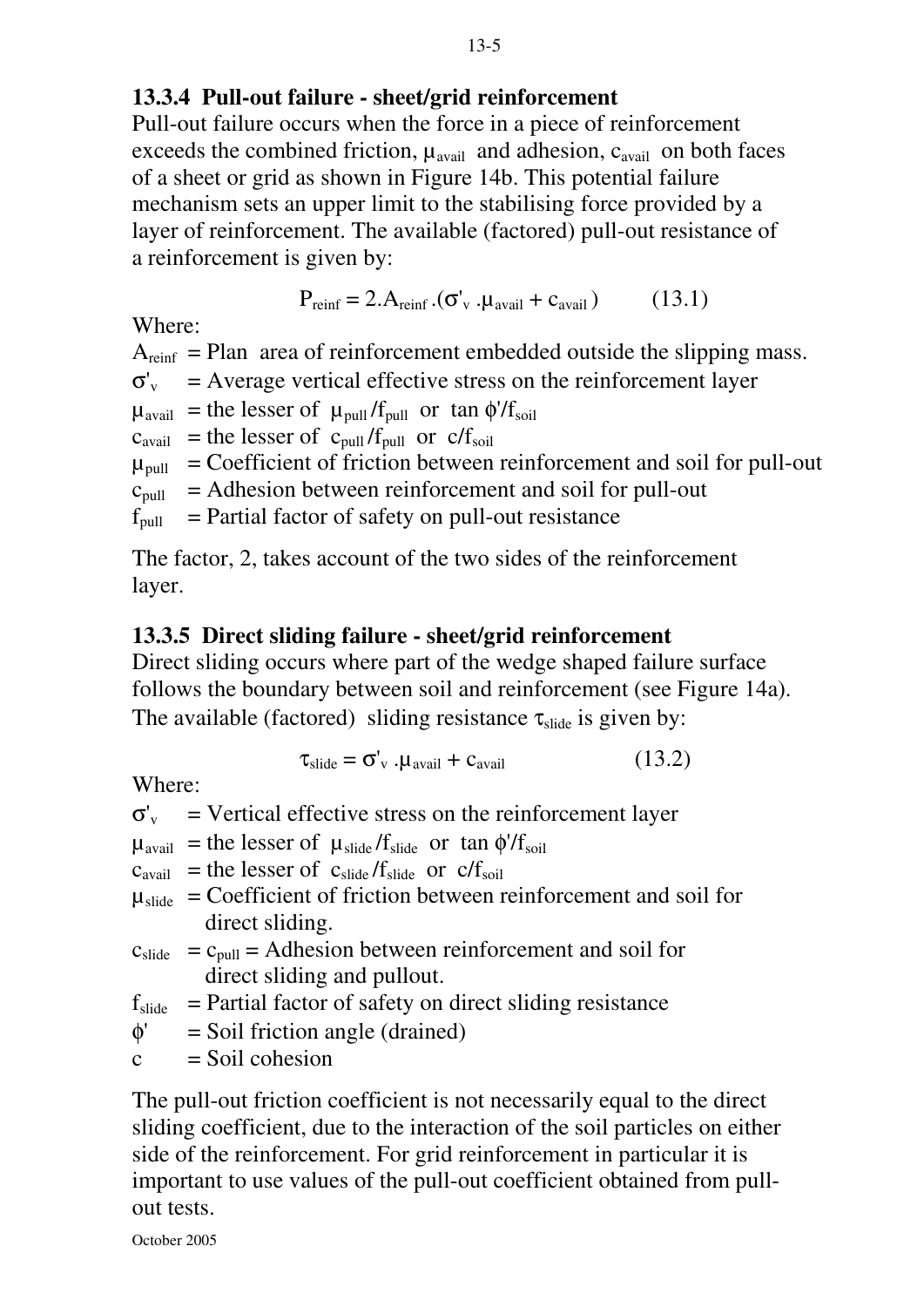#### **13.3.6 Interaction coefficient - sheet/grid reinforcement**

Adhesion and friction between soil and reinforcement are expressed as a proportion,  $\alpha_{\text{int}}$  of local soil strength.  $\alpha_{\text{int}}$  must be in the range zero to unity. The same coefficient is used by the program for calculating both Pull-out and Direct Sliding resistance.

The available (factored) pull-out resistance of a reinforcement is given by:

$$
P_{reinf} = 2.A_{reinf}.(\sigma_v'.\tan \phi' + c). \alpha_{int}/f_{pull} \tag{13.3}
$$

The factor, 2, takes account of the two sides of the reinforcement layer.

The available (factored) sliding resistance  $\tau_{\text{slide}}$  is given by:

$$
\tau_{\text{slide}} = (\sigma'_{\text{v}} \cdot \tan \phi' + c \cdot \theta) \cdot \alpha_{\text{int}} / f_{\text{slide}} \tag{13.4}
$$

Where:

 $A_{\text{reinf}}$  = Plan area of reinforcement embedded outside the slipping mass.

 $\sigma'_{v}$  = Average vertical effective stress on the reinforcement layer

 $c =$ Soil cohesion

 $tan \phi' =$  Soil friction

 $\alpha_{\text{int}}$  = Interaction coefficient

 $f_{pull}$  = Partial factor of safety on pull-out resistance

 $f_{\text{slide}}$  = Partial factor of safety on direct sliding

# **13.4 STRIP REINFORCEMENT**

Typical table of sheet and grid reinforcement properties.

| Reinforcement properties   |                                    |                                   |                               |                                        |                     |
|----------------------------|------------------------------------|-----------------------------------|-------------------------------|----------------------------------------|---------------------|
| Reinforce<br>-ment<br>type | Reinforcement<br>material          | Tensile<br>strength<br>Anchorage) | Width<br>or diam.<br>(Lateral | Friction coeff.<br>Pull-out<br>Direct) | Adhesion<br>(kN/m2) |
|                            | (Description                       | ) (strength                       | spacing                       | sliding)                               | (Alpha)             |
|                            | <b>Strip</b><br>(Steel strip       | 30.00kN<br>30.00                  | 0.100<br>0.900                | 0.500<br>0.500                         | 8.00                |
| 2                          | <b>Strip</b><br>(Galvanized steel) | 27.00kN<br>(27.00)                | 0.120<br>1.250                | Interaction coeff. $= 0.850$           |                     |

The parameters are described in detail in the following sections.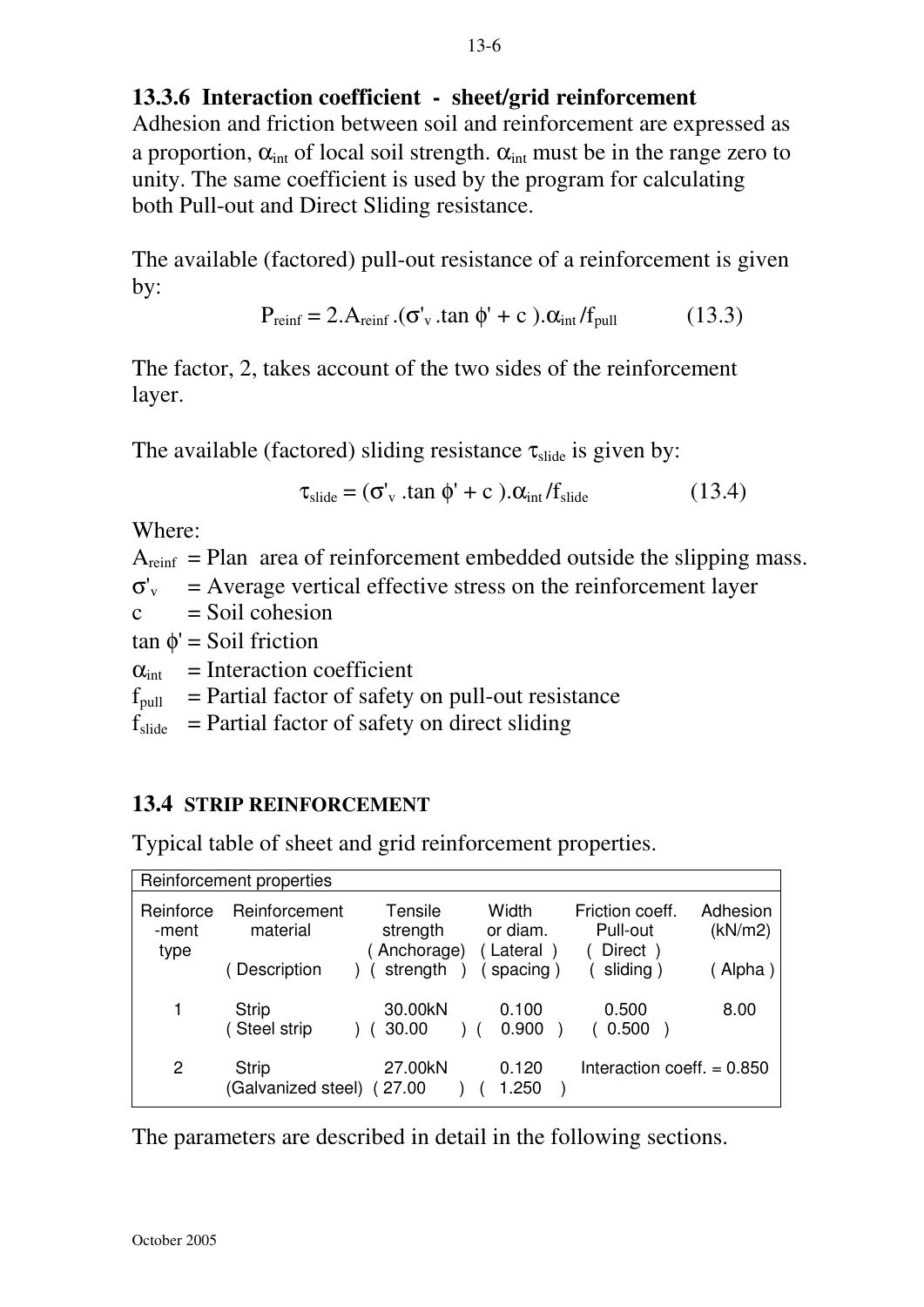# **13.4.1 Tensile strength - strip reinforcement**

This is the tensile strength of the material as measured in laboratory tests. Characteristic or Minimum strengths may be used in conjunction with the appropriate partial factor of safety on tensile strength as described in Section 10.6.1 and in Appendix F. The Tensile strength of strip reinforcement is defined as Load per strip e.g. kN per strip.

# **13.4.2 Anchorage strength - strip reinforcement**

The Anchorage strength is the tensile strength of the anchored connection (if any) at the slope face. Naturally, this cannot exceed the Tensile strength of a strip. The Anchorage strength has the same units, and is subject to the same partial factor as the Tensile strength. The Anchorage strength is only operative for a particular layer if the anchorage condition is "Yes" (see Section 12.3).

# **13.4.3 Width and Lateral Spacing of strip reinforcement**

All strips are assumed to have the same width. The reinforcement spacing is measured centre to centre.

# **13.4.4 Pull-out failure - strip reinforcement**

Pull-out failure occurs when the tension in a layer of reinforcement exceeds the combined friction,  $\mu_{\text{pull}}$  and adhesion,  $c_{\text{pull}}$  on both faces (see Figure 14b). This potential failure mechanism sets an upper limit to the stabilising force provided by a layer of reinforcement. The available (factored) pull-out resistance of strip reinforcement is given by Equation 13.1, as for sheet reinforcement. See Section 13.4.6 for pull-out resistance in terms of an Interaction Coefficient.

# **13.4.5 Direct sliding failure - strip reinforcement**

Direct sliding occurs where part of a wedge shaped slip surface follows a (horizontal) layer of reinforcement (see Figure 14a). The available (factored) sliding resistance  $\tau_{\text{side}}$  is given by Equation 13.2. However, for strip reinforcement, the soil/reinforcement contact forms only part of the slip surface, according to the relative width and spacing of the reinforcements. The available (factored) average sliding resistance,  $\tau_{\text{avge}}$ , on the slip surface is the weighted mean of  $\tau_{\text{slide}}$  and the soil/soil sliding resistance,  $\tau_{\text{soil}}$ ,

$$
\tau_{\text{avge}} = S \cdot \tau_{\text{slide}} + (1 - S) \cdot \tau_{\text{soil}} \tag{13.5}
$$

Where S is the ratio of width to spacing of the reinforcements.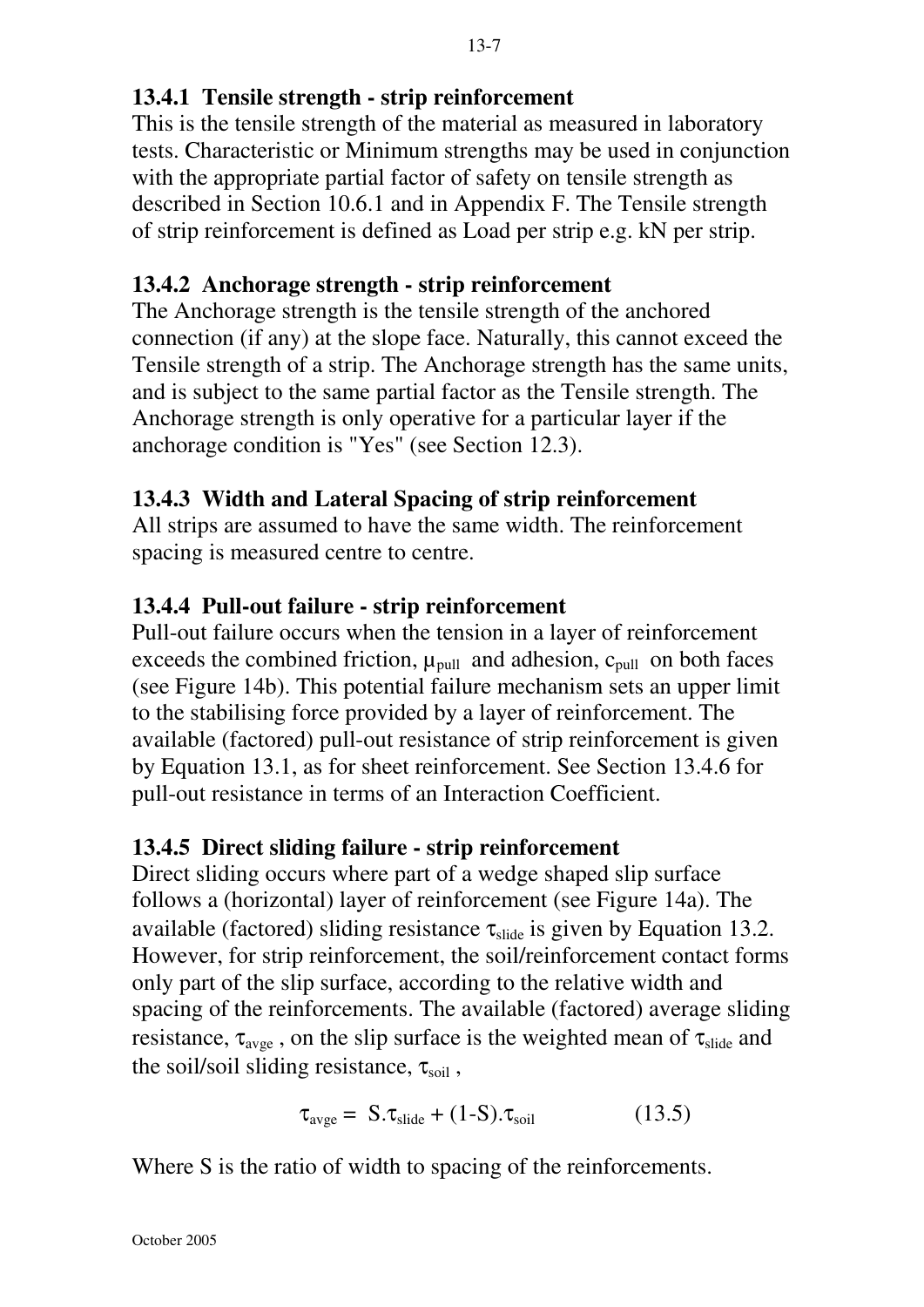The pull-out friction coefficient is not necessarily equal to the direct sliding coefficient, due to the interaction of the soil particles on either side of the reinforcement.

### **13.4.6 Interaction coefficient - strip reinforcement**

Adhesion and friction between soil and reinforcement are expressed as a proportion,  $\alpha_{\text{int}}$  of local soil strength.  $\alpha_{\text{int}}$  must be in the range zero to unity. The same coefficient is used by the program for calculating both Pull-out and Direct Sliding resistance.

The available (factored) pull-out resistance of a reinforcement is given by Equation 13.3 :-

$$
P_{reinf} = 2.A_{reinf} .(\sigma_v \cdot \tan \phi' + c ) .\alpha_{int}/f_{pull}
$$

The available (factored) sliding resistance  $\tau_{\text{slide}}$  is given by Equation  $13.5$  :-

$$
\tau_{\text{avge}} = S \cdot \tau_{\text{slide}} + (1-S) \cdot \tau_{\text{soil}}
$$

and  $\tau_{\text{slide}}$  is obtained from Equation 13.4 :-

$$
\tau_{\text{slide}} = (\sigma'_v \ \text{.tan} \ \phi' + c \ \text{).} \alpha_{\text{int}} / f_{\text{slide}}
$$

All definitions are as given previously for sheet/grid reinforcement in Section 13.3.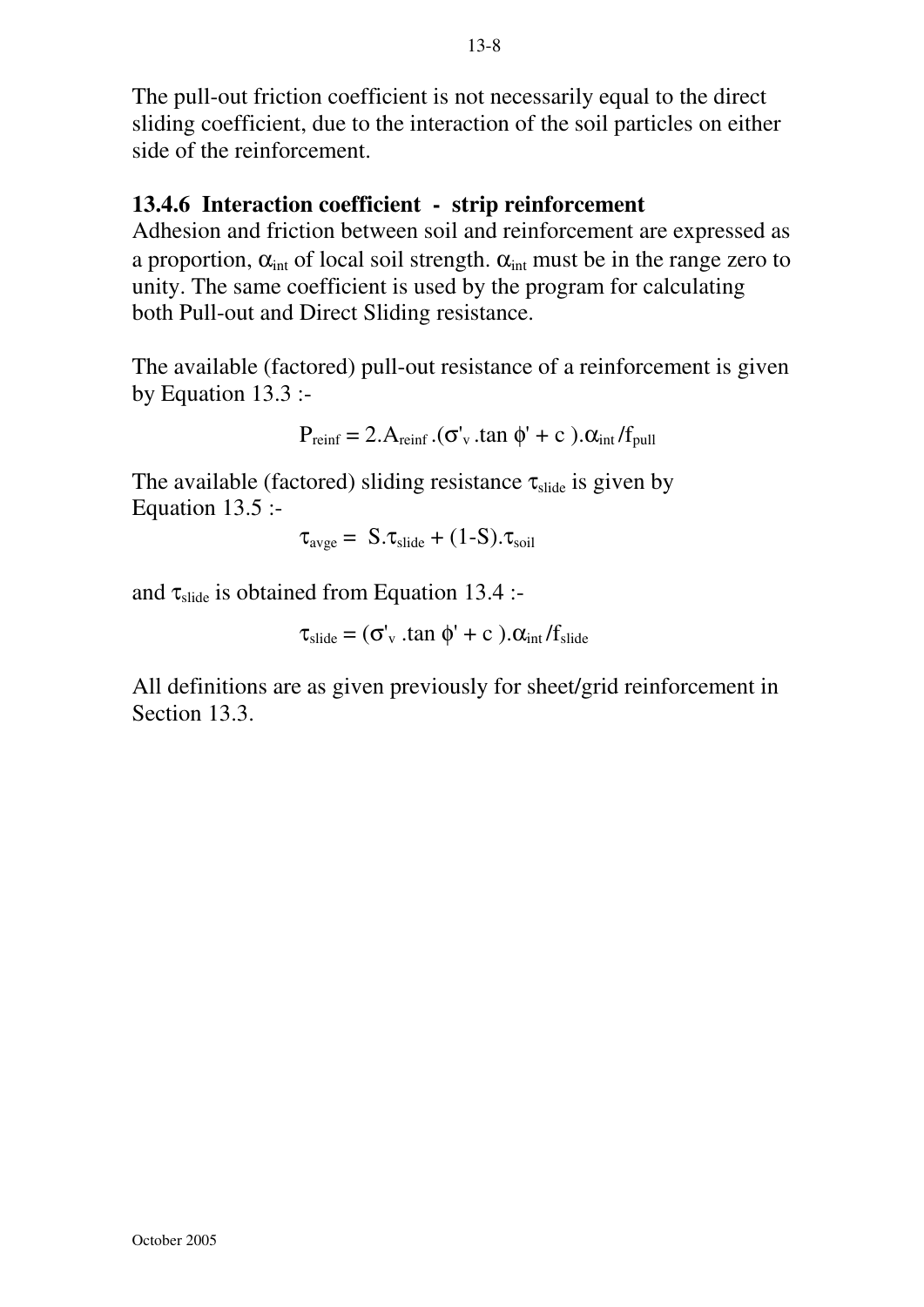### **13.5 SOIL NAILS**

Typical parameters for nails in various soil types are given in the following Reinforcement properties tables:

Parameters for nails in Cohesive soil

|                            | Reinforcement properties           |                                    |                                |                                        |                     |  |
|----------------------------|------------------------------------|------------------------------------|--------------------------------|----------------------------------------|---------------------|--|
| Reinforce<br>-ment<br>type | Reinforcement<br>material          | Tensile<br>strength<br>(Anchorage) | Width<br>or diam.<br>( Lateral | Friction coeff.<br>Pull-out<br>Direct) | Adhesion<br>(kN/m2) |  |
|                            | Description                        | strength                           | spacing)                       | sliding)                               | (Alpha)             |  |
|                            | Nail<br>(Grouted 50mm bar) (100.00 | 100.00kN                           | 0.150<br>1.500                 | 0.000<br>0.000                         | 90.00<br>0.50)      |  |

Parameters for nails in Cohesionless soil

|                            | Reinforcement properties   |                                    |                               |                                        |                     |
|----------------------------|----------------------------|------------------------------------|-------------------------------|----------------------------------------|---------------------|
| Reinforce<br>-ment<br>type | Reinforcement<br>material  | Tensile<br>strength<br>(Anchorage) | Width<br>or diam.<br>(Lateral | Friction coeff.<br>Pull-out<br>Direct) | Adhesion<br>(kN/m2) |
|                            | Description                | strength                           | spacing)                      | sliding)                               | Alpha)              |
|                            | Nail<br>(Grouted 25mm bar) | 25.00kN<br>25.00                   | 0.150<br>.200                 | 0.700<br>0.700                         | 0.00<br>1.50)       |

Parameters for nails in mixed soils using Interaction Coefficient

|                            | Reinforcement properties  |                                    |                                |                                        |                     |
|----------------------------|---------------------------|------------------------------------|--------------------------------|----------------------------------------|---------------------|
| Reinforce<br>-ment<br>type | Reinforcement<br>material | Tensile<br>strength<br>(Anchorage) | Width<br>or diam.<br>(Lateral) | Friction coeff.<br>Pull-out<br>Direct) | Adhesion<br>(kN/m2) |
|                            | Description               | strength                           | spacing)                       | sliding)                               | (A factor)          |
|                            | Nail<br>(Driven 50mm bar  | 100.00kN<br>100.00                 | 0.050<br>1.500                 | Interaction coeff. $= 0.900$           |                     |

For nails in purely cohesive or cohesionless soils the rquired parameters are described in Sections 13.5.4 and 13.5.5. For nails in mixed soils use Interaction Coefficient, see Section 13.5.7.

#### **13.5.1 Tensile strength - soil nails**

This is the tensile strength of the material as measured in laboratory tests. Characteristic or Minimum strengths may be used in conjunction with the appropriate partial factor of safety on tensile strength as described in Section 10.6.1 and and Appendix F. The Tensile strength of soil nails is defined as Load per nail e.g. kN per nail.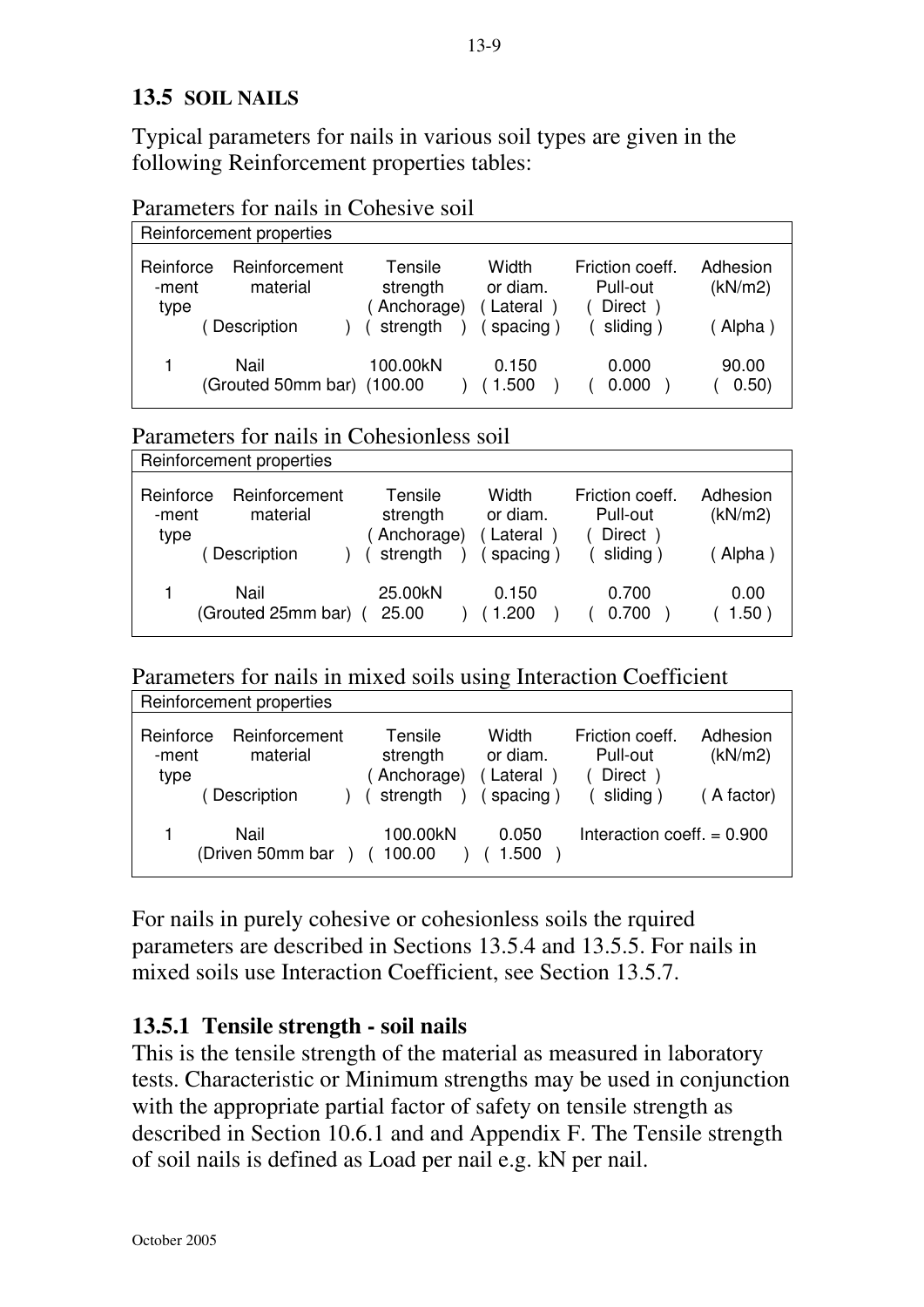### **13.5.2 Anchorage strength - soil nails**

The Anchorage strength is the tensile strength of the anchored connection (if any) at the slope face. Naturally, this cannot exceed the Tensile strength of a nail. The Anchorage strength has the same units, and is subject to the same partial factor as the Tensile strength. The Anchorage strength is only operative for a particular layer if the anchorage condition is "Yes" (see Section 12.3).

### **13.5.3 Diameter and Lateral Spacing of soil nails**

The nail spacing is measured centre to centre. The diameter and spacing of the soil nails are requested.

#### **13.5.4 Pull-out failure - nails in cohesionless soil**

Pull-out failure occurs when the tension in a row of nails exceeds the friction,  $\mu_{\text{nail}}$ , on the perimeter of the nails (see Figure 14b). This potential failure mechanism sets an upper limit to the stabilising force provided by a row of nails. The available (factored) pull-out resistance of a nail is given by:

$$
P_{\text{nail}} = \pi . D_{\text{nail}} . L_{\text{nail}} . \sigma'_{\text{v}} . \mu_{\text{nail}} . A_{\text{nail}} / f_{\text{pull}}
$$
(13.6)

Where:

 $D<sub>nail</sub>$  = Nail diameter

 $L_{\text{nail}}$  = Length of nail embedded outside the slipping mass.

 $\sigma'_{v}$  = Vertical effective stress at the nail elevation

 $\mu_{\text{mail}}$  = Coefficient of friction between nail and soil

 $A<sub>nail</sub>$  = Empirical design factor defined in BS 8081 (Ground Anchors) as "Ratio of contact pressure between soil/nail interface to average effective overburden pressure"

 $f<sub>pull</sub>$  = Partial factor of safety on pull-out resistance

The program requests values of  $\mu_{\text{nail}}$  and  $A_{\text{nail}}$ .  $\mu_{\text{nail}}$  is usually equal to tan φ' of the surrounding soil. Values of  $A<sub>nail</sub>$  have been found in practice to be not less than unity and even with tremmie grouting, values of 1.5 are commonly used for design.

# **13.5.5 Pull-out failure - nails in cohesive soil**

Pull-out failure occurs when the tension in a row of nails exceeds the adhesion,  $c_{\text{nail}}$ , on the perimeter of the nails (see Figure 14b). This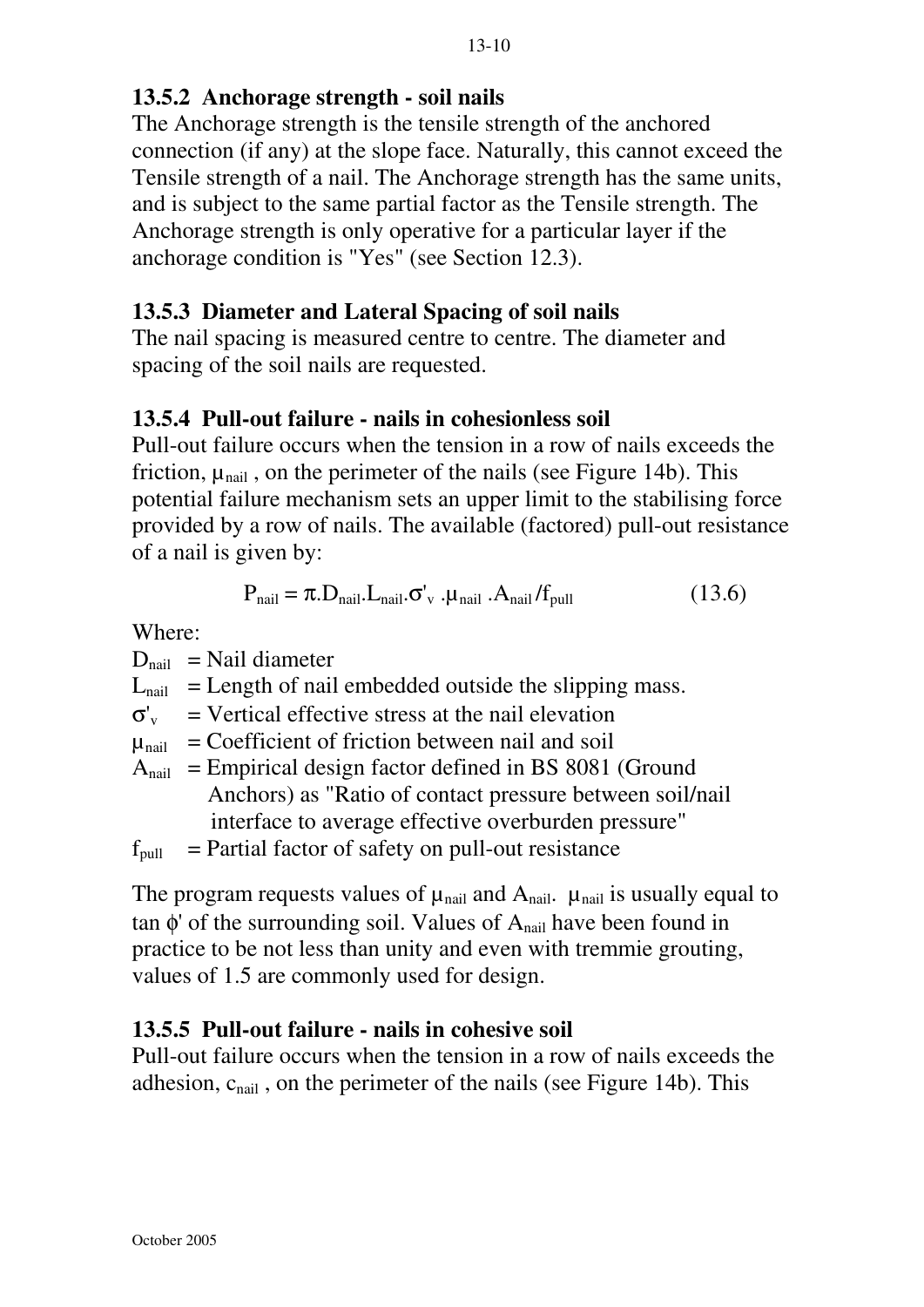potential failure mechanism sets an upper limit to the stabilising force provided by a row of nails. The available (factored) pull-out resistance of a nail is given by:

$$
P_{\text{nail}} = \pi . D_{\text{nail}} . L_{\text{nail}} . c_{\text{nail}} . \alpha_{\text{nail}} / f_{\text{pull}} \tag{13.7}
$$

Where:

 $D_{\text{neil}}$  = Nail diameter  $L_{\text{neil}}$  = Length of nail embedded outside the slipping mass.  $c_{\text{noil}}$  = Undrained cohesion of the soil in which the nail is installed  $\alpha_{\text{mail}}$  = Adhesion factor as defined in BS 8081 (Ground Anchors)  $f<sub>pull</sub>$  = Partial factor of safety on pull-out resistance

The program requests values of  $c_{\text{nail}}$  and  $\alpha_{\text{nail}}$ .  $c_{\text{nail}}$  is usually equal to peak undrained shear strength of the surrounding soil. Values of  $\alpha_{\text{mail}}$ for stiff clays have been found in practice to be between 0.3 and 0.35.

#### **13.5.6 Direct sliding failure - soil nails**

The program uses the nail pull-out parameters for estimating direct sliding resistance. A separate value of  $\mu_{\text{slide}}$  is not requested.

#### **13.5.7 Interaction coefficient - soil nails**

Adhesion and friction between soil and reinforcement are expressed as a proportion,  $\alpha_{\text{int}}$  of local soil strength.  $\alpha_{\text{int}}$  must be in the range zero to unity. The same coefficient is used by the program for calculating both Pull-out and Direct Sliding resistance.

The available (factored) pull-out resistance of a reinforcement is given by:

$$
P_{\text{nail}} = \pi . D_{\text{nail}} . L_{\text{nail}} . \alpha_{\text{int}} (\sigma_v \cdot \tan \phi' + c) / f_{\text{pull}} \quad (13.8)
$$

The available (factored) sliding resistance  $\tau_{\text{slide}}$  is given by Equation 13.5:-

$$
\tau_{\text{avge}} = S \cdot \tau_{\text{slide}} + (1-S) \cdot \tau_{\text{soil}}
$$

and  $\tau_{\text{slide}}$  is obtained from Equation 13.4 :-

$$
\tau_{\text{slide}} = (\sigma'_{v} \cdot \tan \phi' + c \cdot \theta \cdot \alpha_{\text{int}} / f_{\text{slide}}
$$

All definitions are as given previously for sheet/grid reinforcement.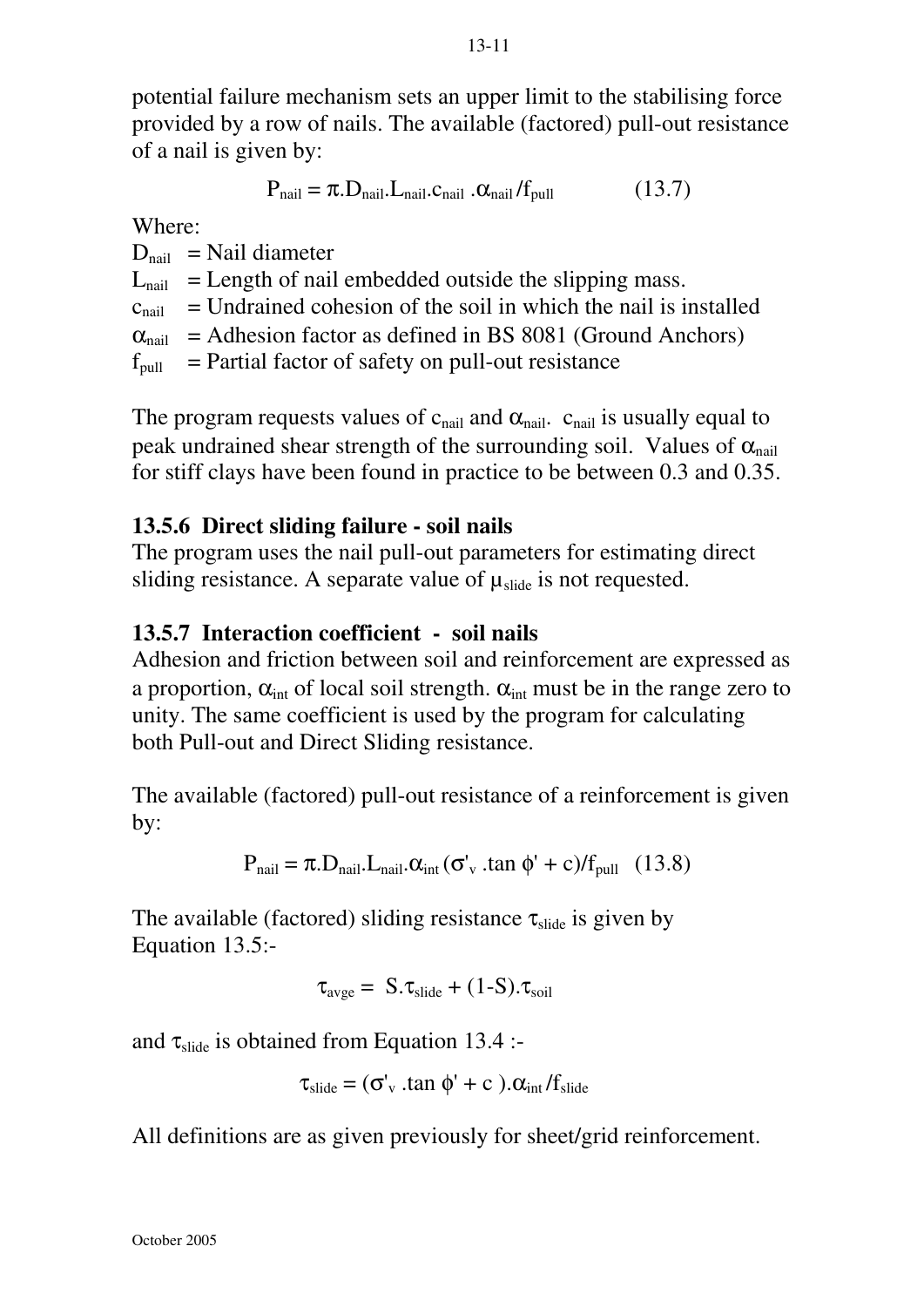#### **13.6 EDITING REINFORCEMENT DATA**

In order to edit the reinforcement properties data, click on the **Reinf. props.** tab. From the table of reinforcement types select one for editing and click on it or press **Enter**. The edit menu will vary according to the type of reinforcement (Sheet, Strip or Nail) and also the method of defining soil-reinforcement interaction. The following edit menus are typical:-

| Reinforcement properties  Reinforcement Type 1 |                        |  |  |  |  |  |  |
|------------------------------------------------|------------------------|--|--|--|--|--|--|
| Reinforcement material                         | Sheet or grid          |  |  |  |  |  |  |
| Reinforcement description (16 characters max)  | Tensar 120RE           |  |  |  |  |  |  |
| Tensile strength (kN/m run)                    | 55.00                  |  |  |  |  |  |  |
| Anchorage strength (kN/m run)                  | 55.00                  |  |  |  |  |  |  |
| Reinforcement width (m)                        | 1.00                   |  |  |  |  |  |  |
| Lateral spacing of Reinforcements (m)          | 1.00                   |  |  |  |  |  |  |
| Soil-reinforcement interaction options         | Absolute values of µ,c |  |  |  |  |  |  |
| Friction coefficient (Pull-out)                | 0.700                  |  |  |  |  |  |  |
| Friction coefficient (Direct sliding)          | 0.700                  |  |  |  |  |  |  |
| Soil-reinforcement adhesion (kN/m2)            | 5.000                  |  |  |  |  |  |  |
|                                                |                        |  |  |  |  |  |  |

| Reinforcement properties  Reinforcement Type 2                                                                                                                                                                                                        |                                                                                              |  |  |  |  |  |
|-------------------------------------------------------------------------------------------------------------------------------------------------------------------------------------------------------------------------------------------------------|----------------------------------------------------------------------------------------------|--|--|--|--|--|
| Reinforcement material<br>Reinforcement description (16 characters max)<br>Tensile strength (kN/m run)<br>Anchorage strength (kN/m run)<br>Reinforcement width (m)<br>Lateral spacing of Reinforcements (m)<br>Soil-reinforcement interaction options | Sheet or grid<br>ParaGrid 30/15<br>15.90<br>15.90<br>1.00<br>1.00<br>Interaction coefficient |  |  |  |  |  |
| Interaction coefficient                                                                                                                                                                                                                               | 0.900                                                                                        |  |  |  |  |  |

| Reinforcement properties  Reinforcement Type 3 |                              |  |  |  |  |  |
|------------------------------------------------|------------------------------|--|--|--|--|--|
| Reinforcement material                         | <b>Strip</b>                 |  |  |  |  |  |
| Reinforcement description (16 characters max)  | Steel strip                  |  |  |  |  |  |
| Tensile strength (kN/m run)                    | 30.00                        |  |  |  |  |  |
| Anchorage strength (kN/m run)                  | 30.00                        |  |  |  |  |  |
| Reinforcement width (m)                        | 0.10                         |  |  |  |  |  |
| Lateral spacing of Reinforcements (m)          | 0.90                         |  |  |  |  |  |
| Soil-reinforcement interaction options         | Absolute values of $\mu$ , c |  |  |  |  |  |
| Friction coefficient (Pull-out)                | 0.450                        |  |  |  |  |  |
| Friction coefficient (Direct sliding)          | 0.450                        |  |  |  |  |  |
| Soil-reinforcement adhesion (kN/m2)            | 8.000                        |  |  |  |  |  |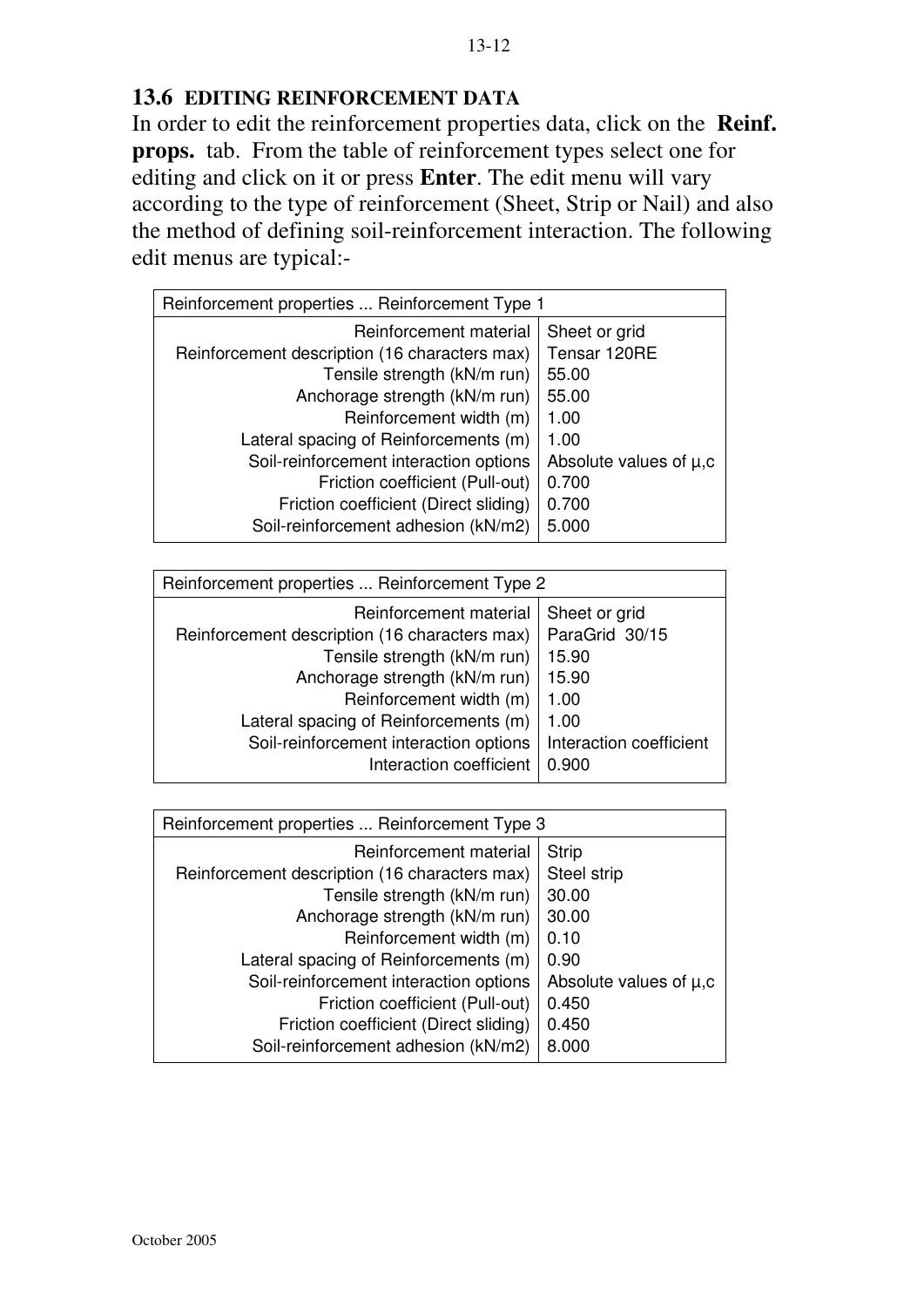| Reinforcement properties  Reinforcement Type 4 |                         |  |  |  |  |  |
|------------------------------------------------|-------------------------|--|--|--|--|--|
| Reinforcement material                         | <b>Strip</b>            |  |  |  |  |  |
| Reinforcement description (16 characters max)  | Galvanized steel        |  |  |  |  |  |
| Tensile strength (kN/m run)                    | 27.00                   |  |  |  |  |  |
| Anchorage strength (kN/m run)                  | 27.00                   |  |  |  |  |  |
| Reinforcement width (m)                        | 0.12                    |  |  |  |  |  |
| Lateral spacing of Reinforcements (m)          | 1.25                    |  |  |  |  |  |
| Soil-reinforcement interaction options         | Interaction coefficient |  |  |  |  |  |
| Interaction coefficient                        | 0.850                   |  |  |  |  |  |

| Reinforcement properties  Reinforcement Type 5 |                              |  |  |  |  |  |
|------------------------------------------------|------------------------------|--|--|--|--|--|
| Reinforcement material                         | <b>Nails</b>                 |  |  |  |  |  |
| Reinforcement description (16 characters max)  | Grouted 50mm bar             |  |  |  |  |  |
| Tensile strength (kN/m run)                    | 50.00                        |  |  |  |  |  |
| Anchorage strength (kN/m run)                  | 50.00                        |  |  |  |  |  |
| Reinforcement width (m)                        | 0.15                         |  |  |  |  |  |
| Lateral spacing of Reinforcements (m)          | 1.50                         |  |  |  |  |  |
| Soil-reinforcement interaction options         | Absolute values of $\mu$ , c |  |  |  |  |  |
| Friction coefficient (Pull-out)                | 0.450                        |  |  |  |  |  |
| Friction coefficient (Direct sliding)          | 0.450                        |  |  |  |  |  |
| Soil-reinforcement adhesion (kN/m2)            | 90.00                        |  |  |  |  |  |
| Alpha factor for nails in cohesive soil        | 0.500                        |  |  |  |  |  |

#### **Data base of reinforcement types.**

SLOPE version 12R includes a data base of reinforcement data. You can select a reinforcement type from the data base and insert its properties into the currently selected reinforcement type. To do this you can press **F1** while editing the Reinforcement description or Tensile strength and select from the list of pre-defined types.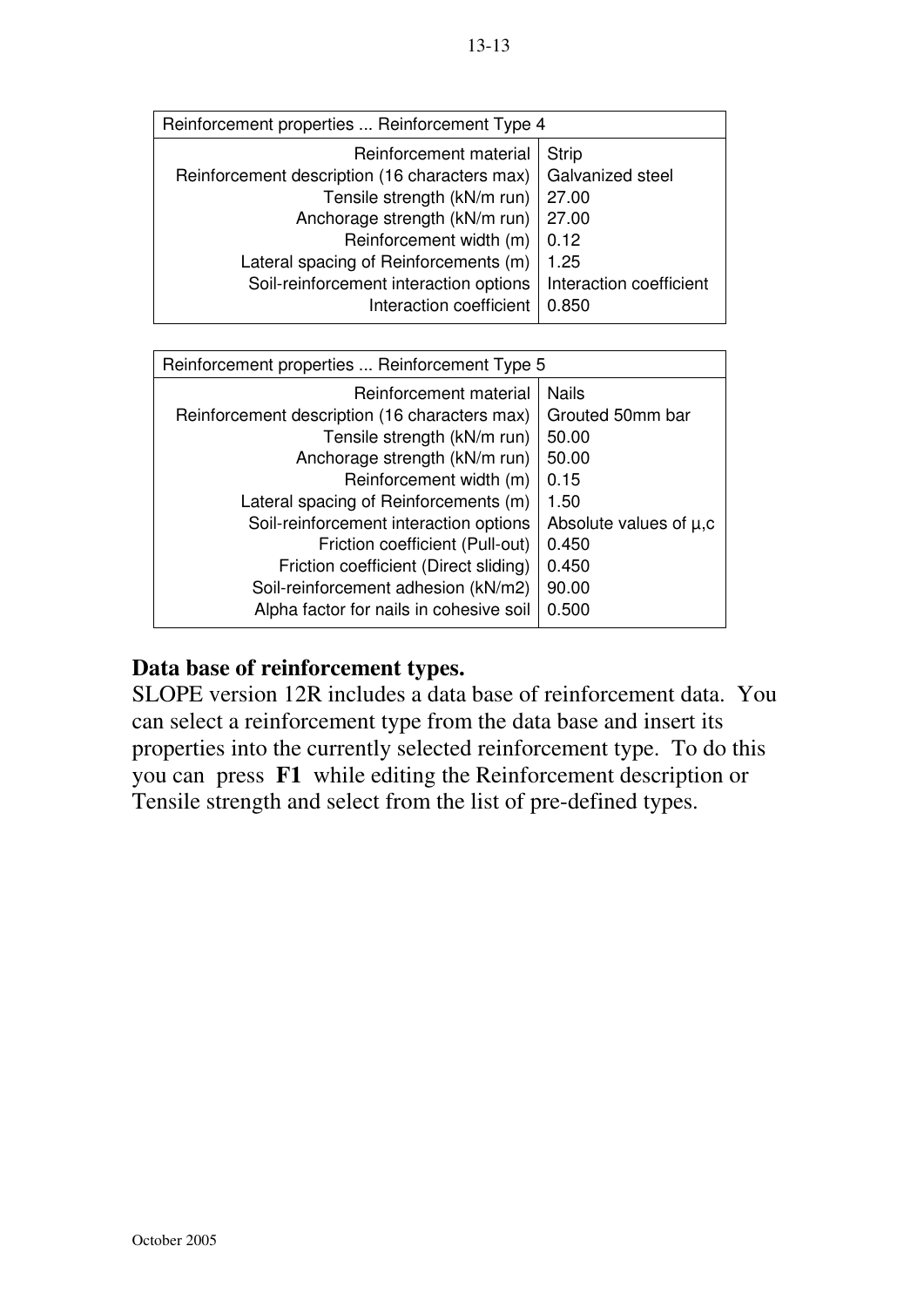# **14.0 FACTOR of SAFETY SELECTION OPTIONS**

Brief results are tabulated for all or some of the slip surfaces analysed. The selection and tabulation options allow you to control the level of detail. To access the options, click on the **Output** tab during data input or click on the blue **Edit FoS selection options** button while viewing results. The options are in two categories:

# **14.1 Exclusions**

You can set criteria to exclude some slip surfaces from the tabulated results altogether. They are:

- a) Ignore slip surfaces where the interlock value in any slice is less than a specified value, as discussed in Section 10.1.4. It is recommended to exclude slip surfaces with a value of (1+tan  $\alpha$ .tan  $\phi$ '/F) less than 0.1.
- b) Ignore slip surfaces where the slipped mass is less than a specified value. This allows you to exclude slip surfaces from consideration because they are trivial.

Slip surfaces excluded in this way do not feature in the selected results, summary results or graphical output.

# **14.2 Selections**

You can limit the number of brief results tabulated for each exit point. The number of results can be restricted in a variety of ways:

- a) List all results (not excluded by the above exclusion rules)
- b) Limit the number of slip surfaces per exit point to the N most critical values (e.g. 10 or 20)
- c) Limit the number of slip surfaces to all those with a FoS below a selected value.

Results not listed because of the selection criteria will still feature in Summary and Graphical results.

# **14.3 Colour options**

The graphical display of results shows a grid of factors of safety. The values are colour coded from red via yellow through to green to indicate the criticality of the result. Colour coding options allow you to override the default settings to achieve a more suitable colour scheme. When searching for Maximum factor of safety in a load factor calculation, the colour scale is inverted with red representing the largest factors of safety.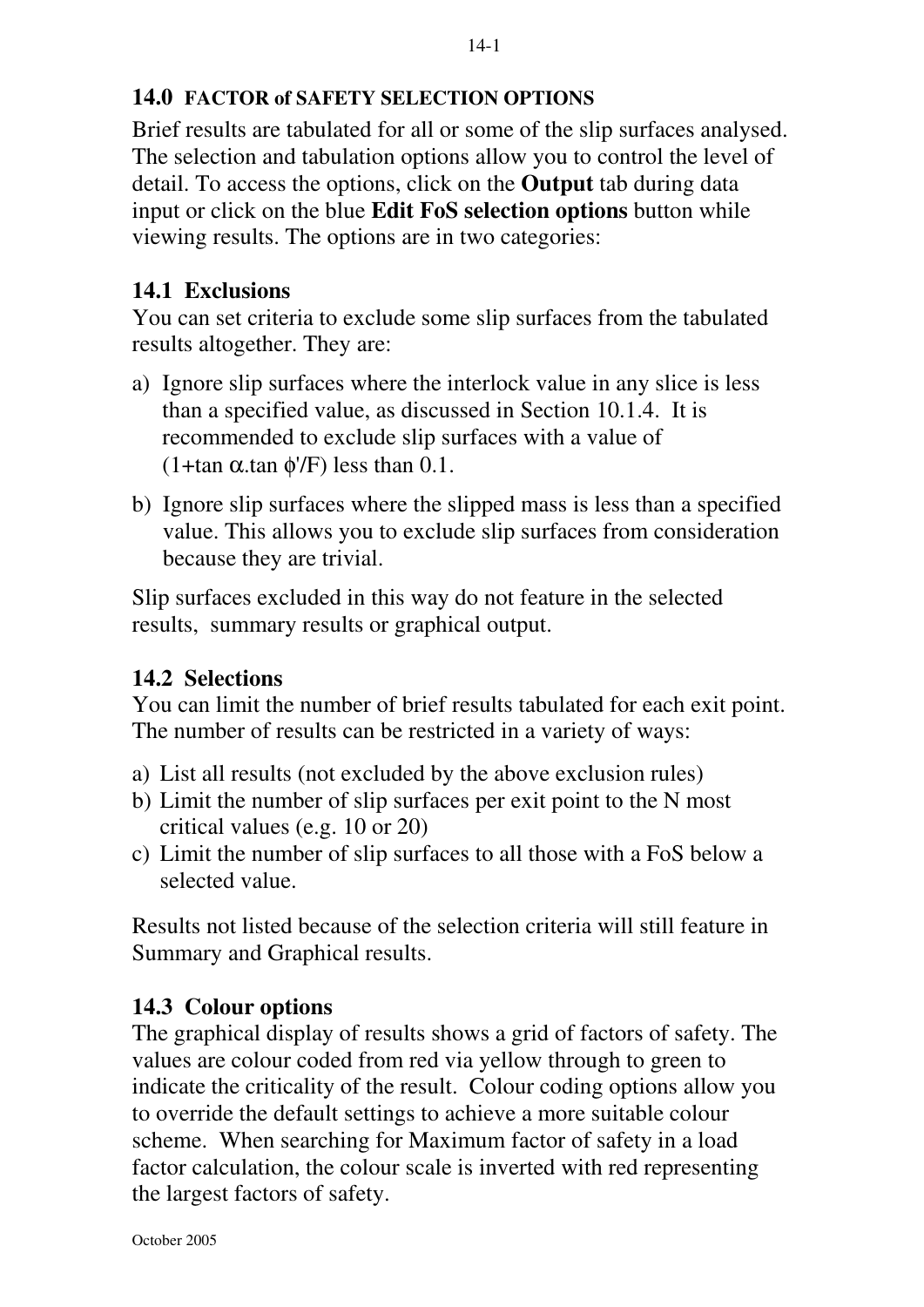#### **15.0 INTERPRETATION OF RESULTS**

See Section 3.10 for details of how to view the results on the screen and Section 3.11 for instructions on creating reports.

#### **15.1 SELECTED RESULTS**

Click the **Selected results** tab to see a selection of brief results for slip surfaces passing through an individual common point (exit point or reinforcement layer). Click the green selection button to see the pop-up menu which allows you to view output for a selected common point (exit point or reinforcement layer).

The number of slip surfaces displayed for each common point (exit point or reinforcement layer) is controlled by the '**FoS selection options**' (see Section 14.0).

The brief results are printed in 7 or 8 columns. In columns 5 to 8 there are two numbers, one bracketed, the other unbracketed, corresponding to the bracketed and unbracketed headings in those columns. All forces and moments are calculated per unit length normal to the section.

The format of the table varies according to the type of slip surface (circle or wedge) and the method of analysis. The following sections describe the layout in some typical cases.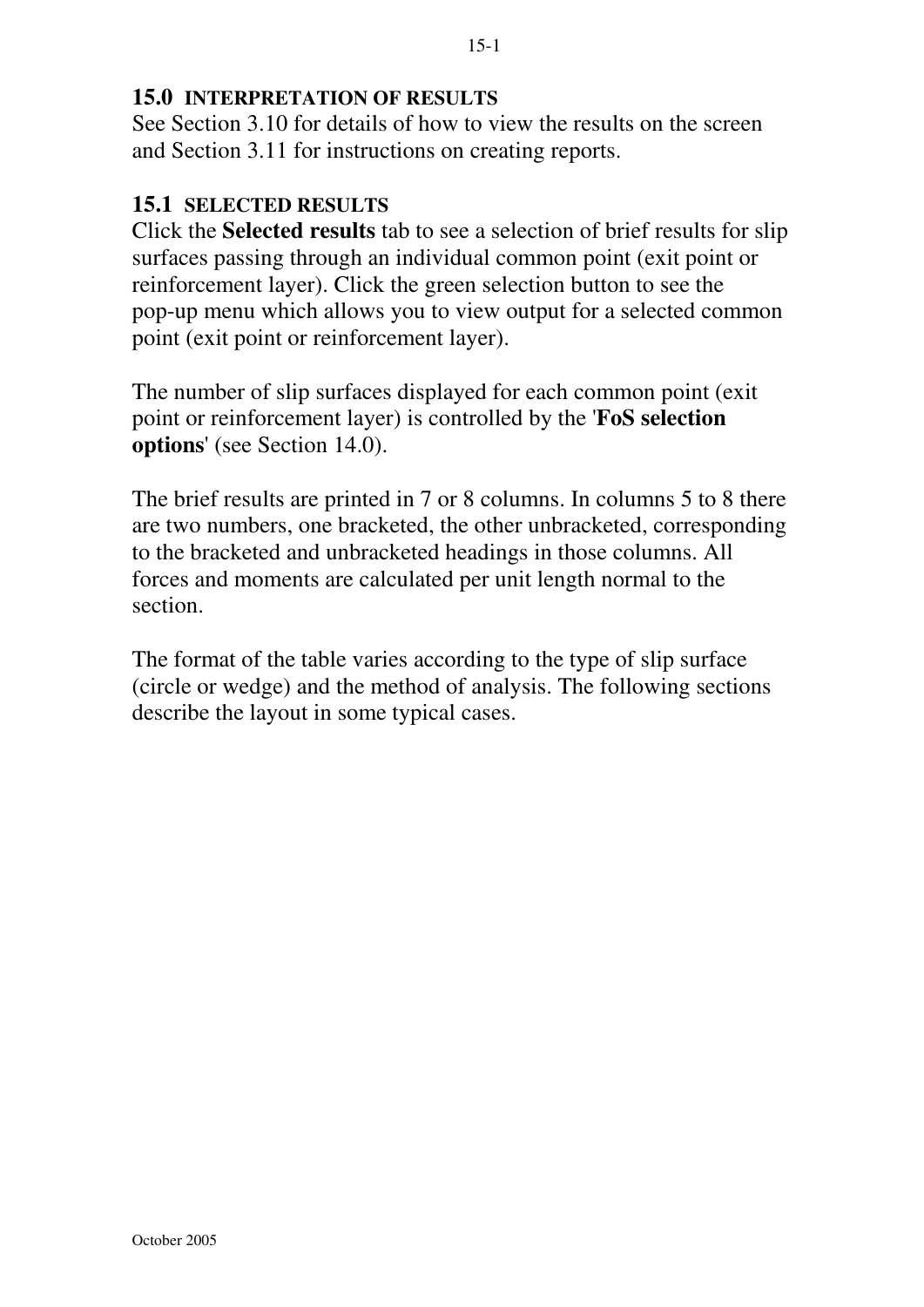| Brief results for selected circles through common point no.2 |              |       |                           |              |  |                   |                                        |                       |                                   |          |                 |  |
|--------------------------------------------------------------|--------------|-------|---------------------------|--------------|--|-------------------|----------------------------------------|-----------------------|-----------------------------------|----------|-----------------|--|
| X                                                            | ---Centre--- | Y     | Radius<br>$R_{\parallel}$ | Factor<br>of |  | Slipped<br>mass   |                                        | Overturning<br>moment | Restoring<br>moment               |          | Delta           |  |
|                                                              |              |       |                           | safety       |  | ( Out             |                                        | of balance            | forces)                           |          | (Itera          |  |
|                                                              |              |       |                           |              |  | (Vert.<br>kN/m    |                                        | Horiz.                | Moment )<br>kN.m/m                |          | tions)          |  |
| 13.62                                                        |              | 46.08 | 50.82                     | 1.468        |  | 12191             |                                        | 112681                | 165391                            |          |                 |  |
|                                                              |              |       |                           |              |  | $\left( 0\right)$ |                                        | $(0)$ (               | (0)                               |          | 4               |  |
| 13.62                                                        |              | 51.08 | 55.39                     | 1.475        |  | 12450             |                                        | 124793                | 184098                            |          |                 |  |
|                                                              |              |       |                           |              |  |                   | $\begin{pmatrix} 0 \\ 0 \end{pmatrix}$ | 0)                    | $\begin{matrix} 0 \end{matrix}$ ( |          | $4 \rightarrow$ |  |
| 13.62                                                        |              | 56.08 | 60.04                     | 1.515        |  | 12.707            |                                        | 136023                | 206015                            |          |                 |  |
|                                                              |              |       |                           |              |  | 0)                |                                        | $\circ$               | (0)                               | $\left($ | $4$ )           |  |
| 13.62                                                        |              | 41.08 | 46.34                     | 1.517        |  | 11951             |                                        | 99554                 | 151027                            |          |                 |  |
|                                                              |              |       |                           |              |  | 0)                |                                        | $\circ$ )             | (0)                               | $\left($ | $4 \rightarrow$ |  |
|                                                              | 8.62         | 56.08 | 58.44                     | 1.565        |  | 8440              |                                        | 96211                 | 150559                            |          |                 |  |
|                                                              |              |       |                           |              |  | 0)                |                                        | $\circ$ )             | (0)                               |          | .5              |  |

# **15.1.1 Circles analysed by Bishop's or Spencer's method**

| Column         | <b>Unbracketed</b>                                                                                                                                                                                       | (Bracketed)                                                                                                                                                                          |
|----------------|----------------------------------------------------------------------------------------------------------------------------------------------------------------------------------------------------------|--------------------------------------------------------------------------------------------------------------------------------------------------------------------------------------|
| 1 and 2        | <b>Coordinates of centre of circle</b>                                                                                                                                                                   |                                                                                                                                                                                      |
| 3              | <b>Radius of circle</b>                                                                                                                                                                                  |                                                                                                                                                                                      |
| $\overline{4}$ | <b>Factor of safety</b>                                                                                                                                                                                  |                                                                                                                                                                                      |
| 5              | <b>Slipped mass</b><br>The total weight of soil above<br>the slip surface.                                                                                                                               | <b>Out of balance forces</b><br>Some methods of analysis<br>do not satisfy one, or more<br>of the conditions of overall                                                              |
| 6              | <b>Overturning moment</b><br>Total moment about the centre<br>due to self weight of the slipped<br>mass, plus any surcharge loads<br>(including water pressures on<br>submerged slopes).                 | horizontal, vertical or<br>moment equilibrium of the<br>slipped mass. The out of<br>balance forces give some<br>idea of the possible error in<br>the calculated factor of<br>safety. |
| $\overline{7}$ | <b>Restoring moment</b><br>Total moment about the centre<br>due to the available shearing<br>resistance on the slip surface.                                                                             |                                                                                                                                                                                      |
| 8              | <b>Delta</b><br>For methods of analysis which<br>assume parallel inclined<br>interslice forces, delta is the<br>calculated inclination (in<br>of the interslice<br>degrees)<br>forces to the horizontal. | <b>Iterations</b><br>The number of iterations to<br>achieve convergence in the<br>factor of safety calculation.                                                                      |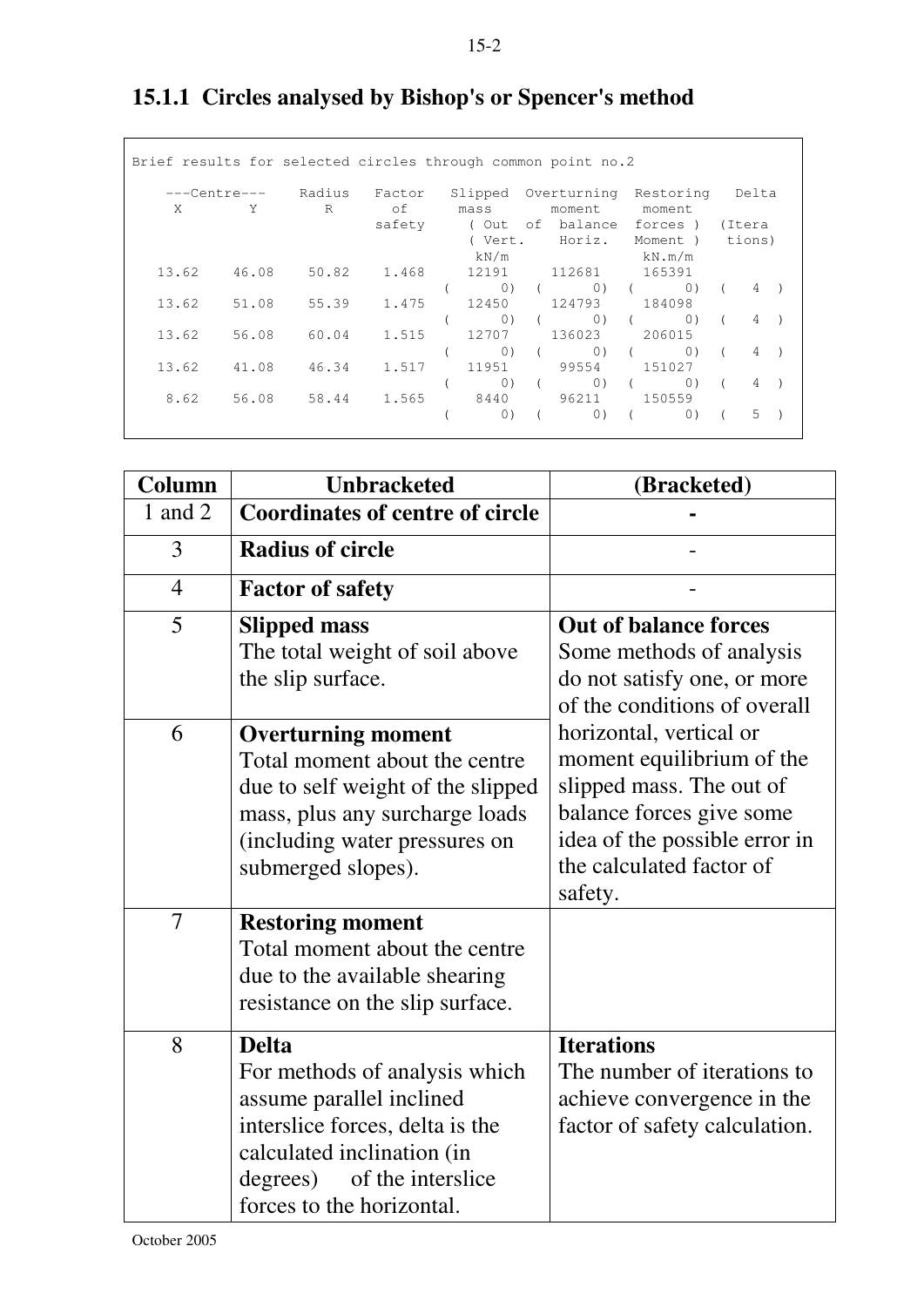|                   |       |                    |       | Brief results for selected circles through common point no.5 |          |                                                                                |                                           |
|-------------------|-------|--------------------|-------|--------------------------------------------------------------|----------|--------------------------------------------------------------------------------|-------------------------------------------|
| ---Centre---<br>X | Y     | Radius Factor<br>R | of    | Slipped<br>mass<br>(force) (<br>kN/m                         |          | Restoring<br>moment<br>safety (Reinf.) (Disturbing)<br>moment<br>$\rightarrow$ | Out of<br>balance<br>moment<br>(Iter)     |
| 18.62             | 31.08 | 37.20              | 1.231 | 12872<br>69)                                                 |          | $kN \cdot m/m$ $kN \cdot m/m$<br>127086<br>$(80564)$ (                         | $-22653$<br>$4 \rightarrow$               |
| 18.62             | 36.08 | 41.46              | 1.243 | 13097<br>69)                                                 |          | 141598<br>(94261)                                                              | $-19679$<br>$4 \quad$                     |
| 18.62             | 41.08 | 45.88              | 1.319 | 13329<br>69) (                                               |          | 161006<br>106311)                                                              | $-15774$<br>$4 \rightarrow$<br>$\sqrt{2}$ |
| 18.62             | 26.08 | 33.13              | 1.326 | 12690<br>69)                                                 |          | 117501<br>(65781)                                                              | $-22811$<br>$4$ )<br>$\sqrt{2}$           |
| 13.62             | 41.08 | 43.88              | 1.580 | 8668<br>69)                                                  | $\left($ | 125496<br>70857)                                                               | $-8572$<br>$5 \rightarrow$<br>$\sqrt{2}$  |
| 23.62             | 21.08 | 33.03              | 1.616 | 20046<br>69)                                                 |          | 193303<br>89702)                                                               | $-29887$<br>4<br>$\left($                 |

# **15.1.2 Circles analysed by Janbu (simple) or Reinforced soil method**

| Column         | <b>Unbracketed</b>                                    | (Bracketed)                                           |
|----------------|-------------------------------------------------------|-------------------------------------------------------|
| 1 and $2$      | <b>Coordinates of centre of circle</b>                |                                                       |
| 3              | <b>Radius of circle</b>                               |                                                       |
| $\overline{4}$ | <b>Factor of safety</b>                               |                                                       |
| 5              | <b>Slipped mass</b><br>The total weight of soil above | <b>Reinforcement force</b><br>Total force provided by |
|                | the slip surface.                                     | reinforcement for this slip<br>surface                |
| 6              | <b>Restoring moment</b>                               | <b>Disturbing moment</b>                              |
|                | Total moment about the centre                         | Total moment about the                                |
|                | due to the available shearing                         | centre due to self weight of                          |
|                | resistance on the slip surface.                       | the slipped mass, plus any                            |
|                |                                                       | surcharge loads (including                            |
|                |                                                       | water pressures on                                    |
|                |                                                       | submerged slopes).                                    |
| $\overline{7}$ | <b>Out of balance moment</b>                          | <b>Iterations</b>                                     |
|                | These methods of analysis do                          | The number of iterations to                           |
|                | not guarantee moment                                  | achieve convergence in the                            |
|                | equilibrium. The out of balance                       | factor of safety calculation.                         |
|                | moment give some idea of the                          |                                                       |
|                | possible error in the calculated<br>FoS.              |                                                       |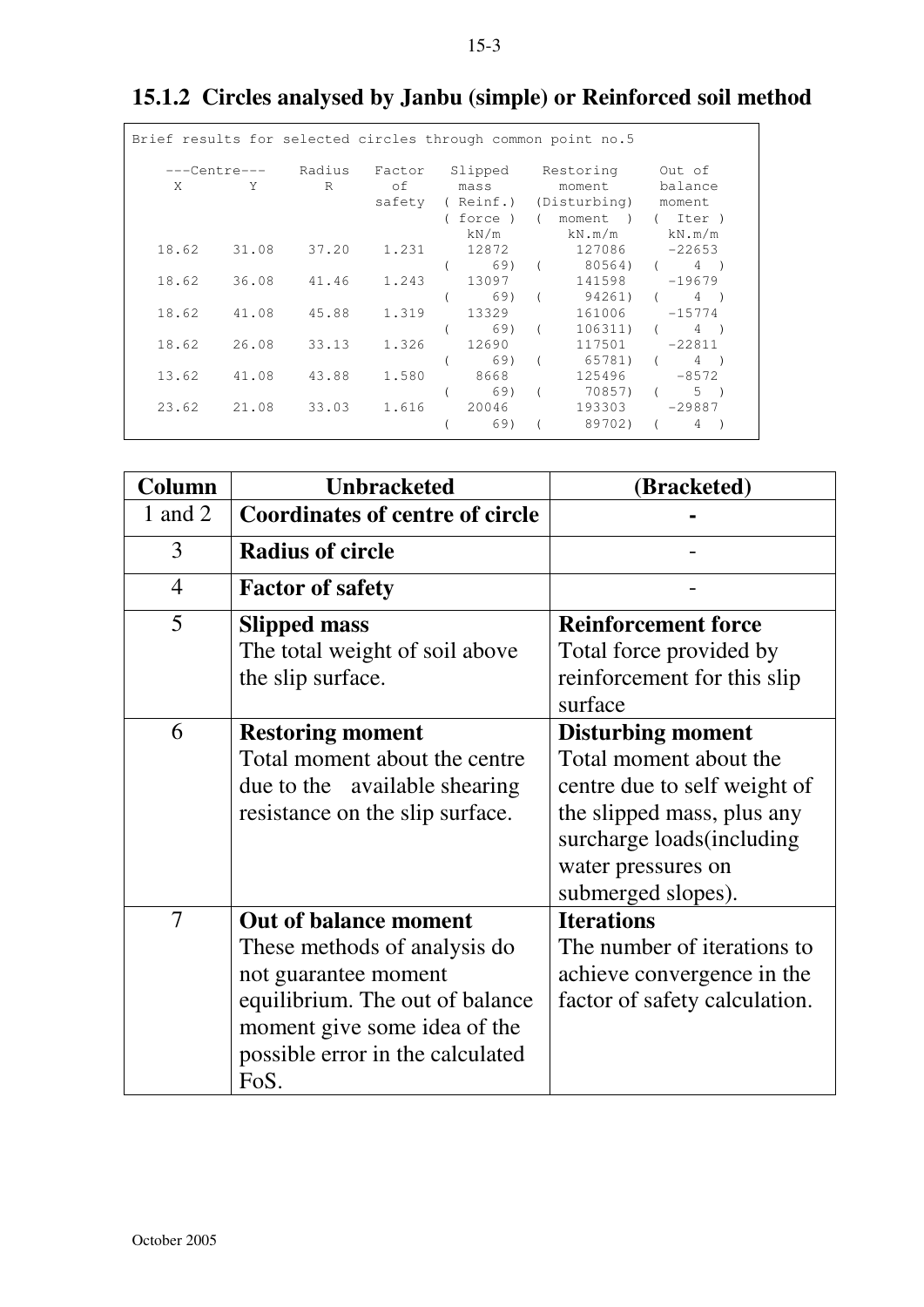|       |                |               | Brief results for selected wedges through exit point no.3 |                              |                     |            |                   |                                   |
|-------|----------------|---------------|-----------------------------------------------------------|------------------------------|---------------------|------------|-------------------|-----------------------------------|
|       | Wedge node Toe |               | Wedge                                                     | Factor                       |                     |            | Slipped Restoring | Out of                            |
| X.    | Y              | X coord       |                                                           | angle of                     | mass                |            | force             | balance                           |
|       |                | ( Exit        | Base )                                                    | safety (Reinf.) (Disturbing) |                     |            |                   | moment                            |
|       |                | ( angle       | angle)                                                    |                              |                     |            |                   | (force) ( force ) ( Iter )        |
|       |                |               |                                                           |                              | kN/m                |            | kN/m              | kN.m/m                            |
| 46.00 |                | $3.18 -4.00$  | 30.00                                                     | 1.187                        | 10941               |            | 3208              | $-15707$                          |
|       |                | (85.00)       | 15.00)                                                    |                              | 69) (<br>$\sqrt{2}$ |            |                   | $2704$ ) ( 4)                     |
| 51.00 | 3.18           | $-4.00$       | 15.00                                                     | 1.226                        | 12375               |            | 3662              | $-16506$                          |
|       |                | (85.00)       | 15.00)                                                    |                              | 69) (               |            | 2987              | (4)                               |
| 41.00 |                | $3.18 - 4.00$ | 45.00                                                     | 1.295                        |                     |            | 3009              | $-12485$                          |
|       |                | (85.00)       | 15.00                                                     |                              | 69) (               |            | 2324              | (4)                               |
| 46.00 | 8.18           | $-4.00$       | 40.00                                                     | 1.335                        | 8519                |            | 2744              | $-9909$                           |
|       |                | (85.00)       | 20.00                                                     |                              | 69) (               |            | 2056              | 4)<br>$\left($ $\right)$ $\left($ |
| 36.00 | 3.18           | $-4.00$       | 55.00                                                     | 1.482                        | 9078                |            | 3041              | $-8742$                           |
|       |                | (80.00)       | 15.00                                                     |                              | 69)                 | $\sqrt{2}$ | 2052              | 5)<br>$\lambda$ (                 |
| 41.00 |                | $8.18 -4.00$  | 60.00                                                     | 1.557                        | 7678 — 17           |            |                   | $2646 -5663$                      |
|       |                | (80.00)       | 20.00                                                     |                              | 69)                 |            | 1699              | 5)                                |
|       |                |               |                                                           |                              |                     |            |                   |                                   |

# **15.1.3 Two- and three-part wedges analysed by Janbu (simple) or Reinforced soil method**

| Column         | <b>Unbracketed</b>                | (Bracketed)                     |
|----------------|-----------------------------------|---------------------------------|
| 1 and 2        | <b>Coordinates of wedge node</b>  |                                 |
| 3              | <b>Toe x-coordinate</b>           | Toe exit angle                  |
|                |                                   | (for 3 part wedge only)         |
| $\overline{4}$ | Wedge angle                       | <b>Base angle</b>               |
|                |                                   | (for 3 part wedge only)         |
| 5              | <b>Factor of safety</b>           |                                 |
| 6              | <b>Slipped mass</b>               | <b>Reinforcement force</b>      |
|                | The total weight of soil above    | Total force provided by         |
|                | the slip surface.                 | reinforcement for this slip     |
|                |                                   | surface                         |
| $\overline{7}$ | <b>Overturning moment</b>         | <b>Restoring moment</b>         |
|                | Total moment about the centre     | Total moment about the          |
|                | due to self weight of the slipped | centre due to the available     |
|                | mass, plus any surcharge loads    | shearing resistance on the      |
|                | (including water pressures on     | slip surface.                   |
|                | submerged slopes).                |                                 |
| 8              | <b>Out of balance moment</b>      | <b>Iterations</b> The number of |
|                | These methods of analysis do      | iterations to achieve           |
|                | not guarantee moment. The out     | convergence in the factor of    |
|                | of balance moment gives some      | safety calculation.             |
|                | idea of the possible error in the |                                 |
|                | calculated FoS.                   |                                 |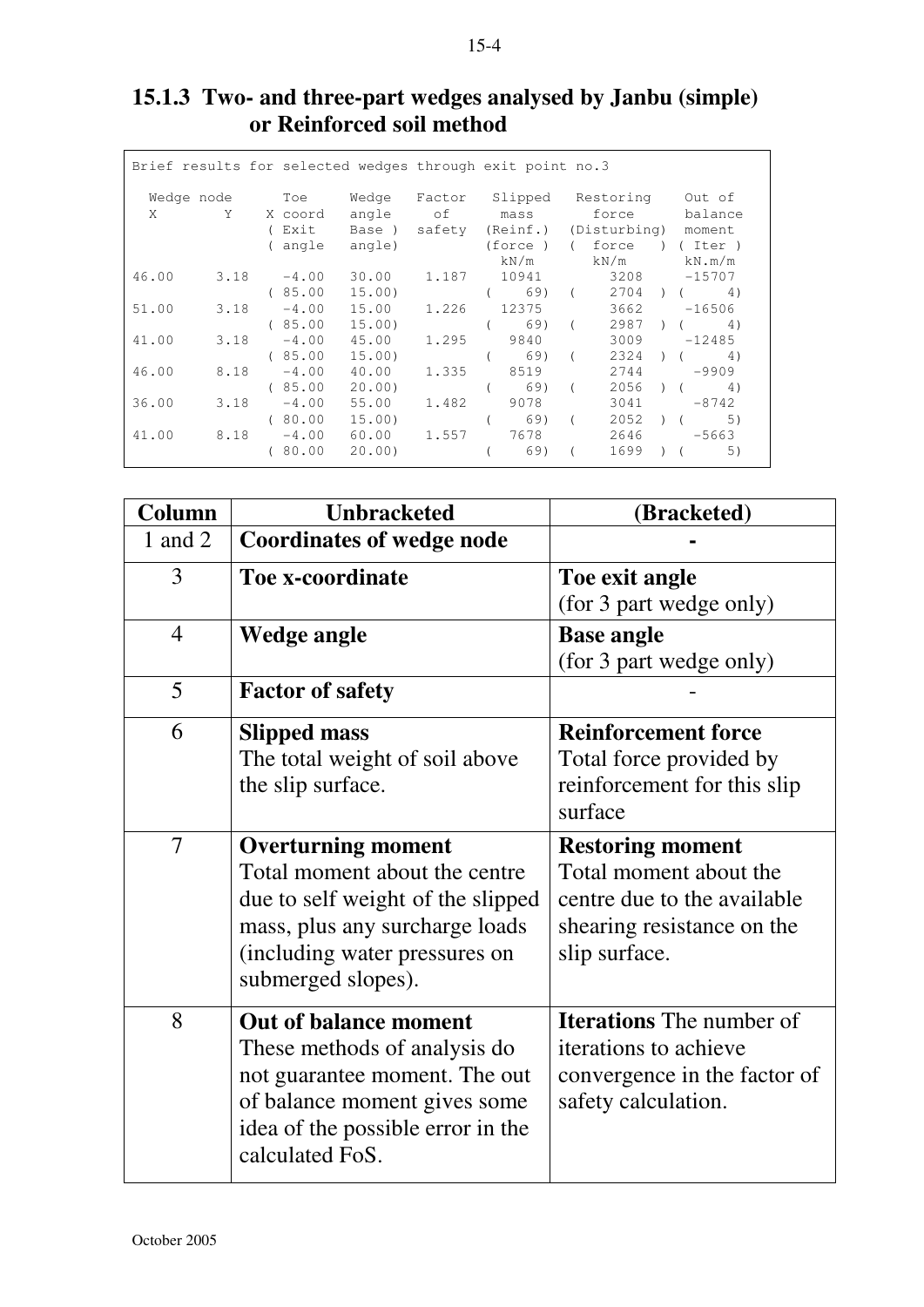# **15.2 MESSAGES DURING ANALYSIS**

Note: For errors during input and editing see Section 3.4.

# **Minimum number of slices reduced to N**

The minimum number of slices specified by the user has led to the section being subdivided into more than 100 slices (the maximum permitted). The program has taken appropriate corrective measures. No further action is required by the user. The reduced number of slices will remain in force for the rest of the analysis.

#### **Moment convention reversed**

The program has found that the assumed direction of slip has given rise to a negative overturning moment. It has continued the calculation on the assumption that the slip occurs in the opposite direction. If this second assumption also leads to negative overturning moments the following error message is printed:-

#### **Ill-conditioned problem; Negative overturning moments**

This situation can occur due to injudicious choice of the magnitude of surcharge loads when calculating factors of safety on surcharge loads (see Section 10.2.2).

#### **Not analysed - no loads on slipped mass**

Cannot calculate a factor of safety on surcharge loads for this slip surface because there are none on this mass of soil.

#### **Circle not analysed - too large or too small.**

The circle either did not intersect the ground at all or intersected ground level beyond the limits of the section.

#### **Circles not analysed - all too large or too small.**

As above but this applies to a group of circles from the same centre. Only applies where the radii are defined by an initial radius and increment of radius.

#### **Data error - all circles were too large or too small.**

The specified centres and radii did not form any valid slip surfaces (see Section 9.1).

# **Circle not analysed - centre lies below exit point.**

Such circles are not kinematically plausible and are therefore not analysed.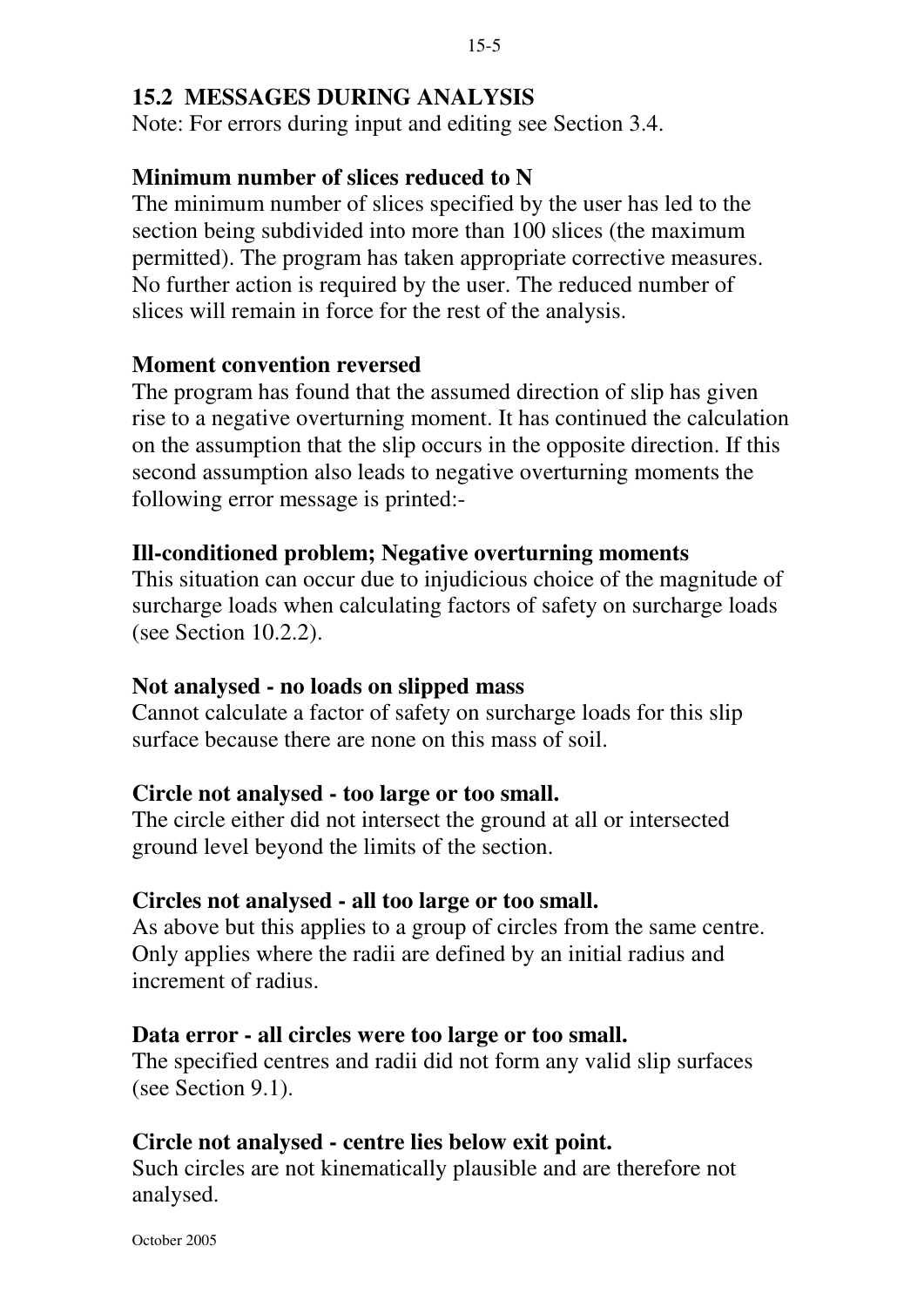# **No valid wedges**

For the given wedge node, none of the wedge angles and exit points produced a valid 2 or 3 part wedge. This message appears only when Standard Output has been selected and the program does therefore not give separate output for each trial wedge associated with this wedge node.

**Wedge node above ground level Wedge node outside section Wedge node at same X coord as exit point No wedge intersection Concave wedge intersection Toe wedge above GL X coords out of sequence Internal angle too small**

The above messages all indicate that a particular set of wedge angles and exit point did not yield a valid wedge. These messages appear only when Extra Output has been selected and the program gives separate output for each trial wedge.

### **Factor of safety was greater than 1000.**

Larger values are not reported.

# **Negative effective stress on base of Slice No. nnn**

The calculated effective stress normal to the base of the given slice is less than zero and this would give rise to the calculation of a corresponding negative value of shear resistance in accordance with Equation 6.1. Such negative values of shear resistance are automatically reset to zero by the program since Equation 6.1 only applies when the result is positive.

This problem usually arises due to excessively high pore pressures on the base of the slice. However it can also occur locally when using analysis methods Nos. 4 or 5 (inclined interslice forces, see Section 10.1) if there are excessively rapid lateral changes of pore pressure across individual slices. The data should be examined to see if the problem has been defined in a reasonable way.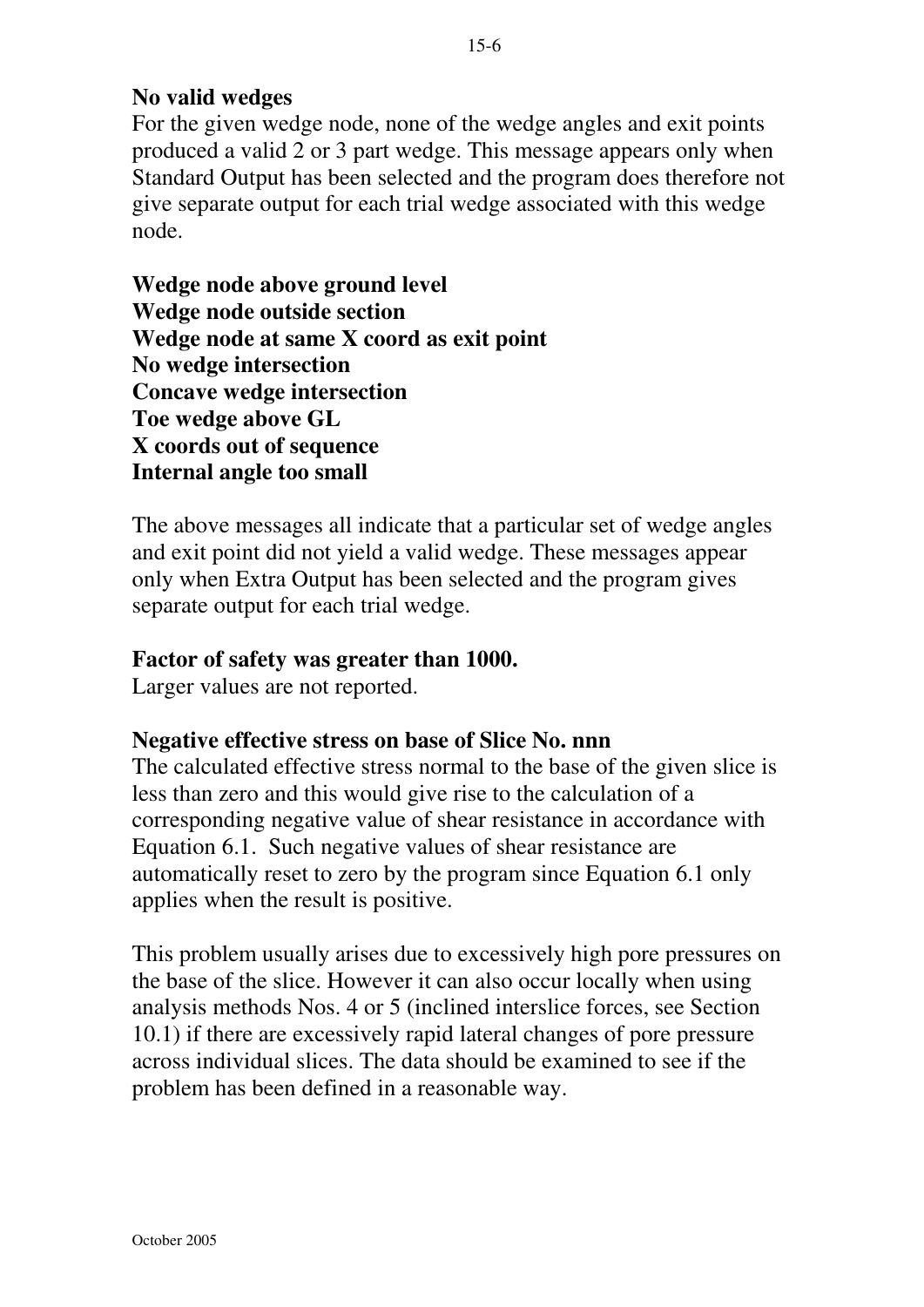# **Load factor not found** or **Convergence failure in Load Factor calculation**

Cannot calculate a factor of safety on surcharge loads for this slip surface. Try different values for the given surcharges i.e. scale them all up or down.

# **Convergence failure in factor of safety calc.**

The required degree of convergence has not been reached after 60 iterations. The factors of safety in the last 10 iterations are listed.

The methods of analysis with parallel inclined interslice forces are vulnerable to this problem as it is not always possible to find a force inclination which satisfies all the conditions of equilibrium. Use a simpler method of analysis.

# **Interlock problem**

The force distribution in one or more slices suffers from the interlock condition described in Section 10.1.4. The affected slices are listed as follows:-

(1+tan  $\alpha$ .tan  $\phi$ '/F) = xxxx in slice nn

where  $\alpha$  is the inclination to the horizontal of the base of the slice,  $\phi'$ is the angle of friction on the base of the slice and F is the factor of safety. The message is printed for all slices in which xxxx is less than 0.5 . The calculated factor of safety may be grossly in error when xxxx is less than 0.10 . Check the force distribution in the affected slices to see if it is having a disproportionate effect on the factor of safety.

# **Nett overturning moment is small compared with total soil weight or surcharge loads**

The nett overturning moment is the difference of two large quantities and may therefore be in error. The true factor of safety is probably quite large anyway but the calculated value should be treated with caution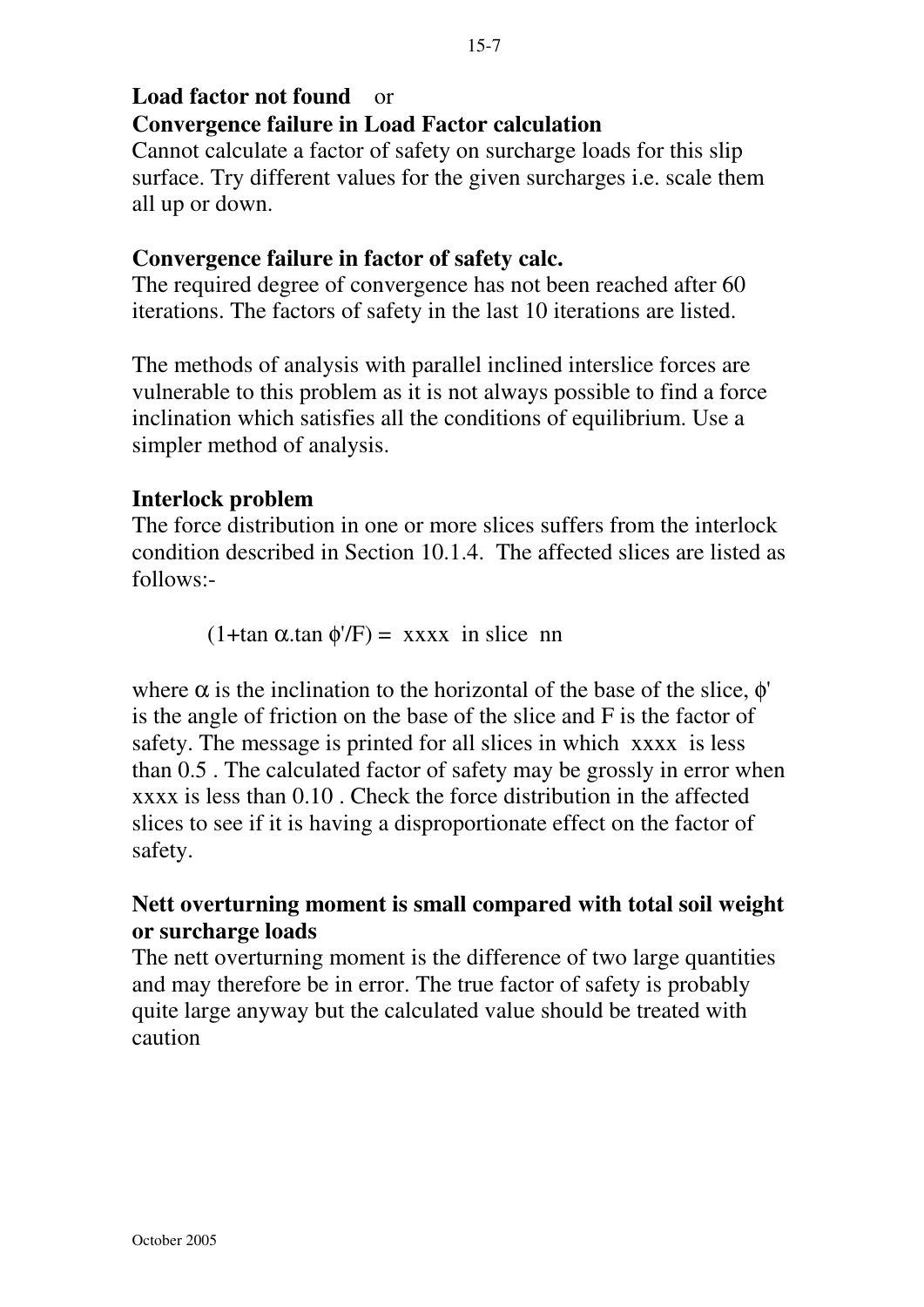### **15.3 SUMMARY RESULTS FOR CIRCLES AND NON-CIRCLES**

Summary results begin with a resumé of the Method of analysis, Partial factors and Exclusion options

```
Analysis options
 Method of analysis: BISHOP - Simplified : Horizontal interslice forces
 Factors of safety calculated on Soil Strength
Partial factor of safety on tan(phi) = 1.000
Partial factor of safety on drained cohesion = 1.000Partial factor of safety on undrained cohesion = 1.000Exclusion options
 The summary results and selected results for each exit point exclude:
 All slip surfaces where the interlock value in any slice is less than 0.10
 All slip surfaces where the slipped mass is less than 1.0 kN/m run
```
There follows a table summarising the critical factors of safety for each common point (circular arc analysis) or exit point (wedge analysis). For a reinforced soil design the summary table shows the critical wedge at each reinforcement elevation and the total required force to maintain equilibrium at that elevation.

The summary output concludes with a diagrammatic presentation of the factors of safety. A rectangular array corresponding to the grid of centres or wedge nodes shows the factor of safety at each grid position.

### **15.3.1 Critical factor of safety for each common point (circular arc analysis)**

|                |                          |       | Critical Factor of Safety for each Common Point |      |        |           |        |
|----------------|--------------------------|-------|-------------------------------------------------|------|--------|-----------|--------|
|                | $---$ Common point $---$ |       | ----------- Critical circle ---------           |      |        |           | Total  |
| Point          | X                        | Y     | $---$ Centre $---$                              |      | Radius | Factor of | Reinf. |
| no.            | coord                    | coord | X                                               | Y    |        | safety    | force  |
|                | $-2.00$                  | 0.00  | $-2.00$                                         | 9.00 | 9.01   | 1.017     | 108    |
| $\mathfrak{D}$ | $-1.50$                  | 0.00  | $-1.00$                                         | 7.00 | 7.02   | 0.950     | 101    |
| 3              | $-1.00$                  | 0.00  | $-1.00$                                         | 7.00 | 7.02   | 0.950     | 101    |
| 4              | $-0.50$                  | 0.00  | $-1.00$                                         | 7.00 | 7.02   | 0.950     | 101    |
| 5              | 0.00                     | 0.00  | $-1.00$                                         | 7.00 | 7.07   | 1.055     | 130    |

This table gives the critical factor of safety and coordinates of the critical circle for each common point. If reinforcement is present, the total reinforcement force for the critical circle is also shown.

#### 15-8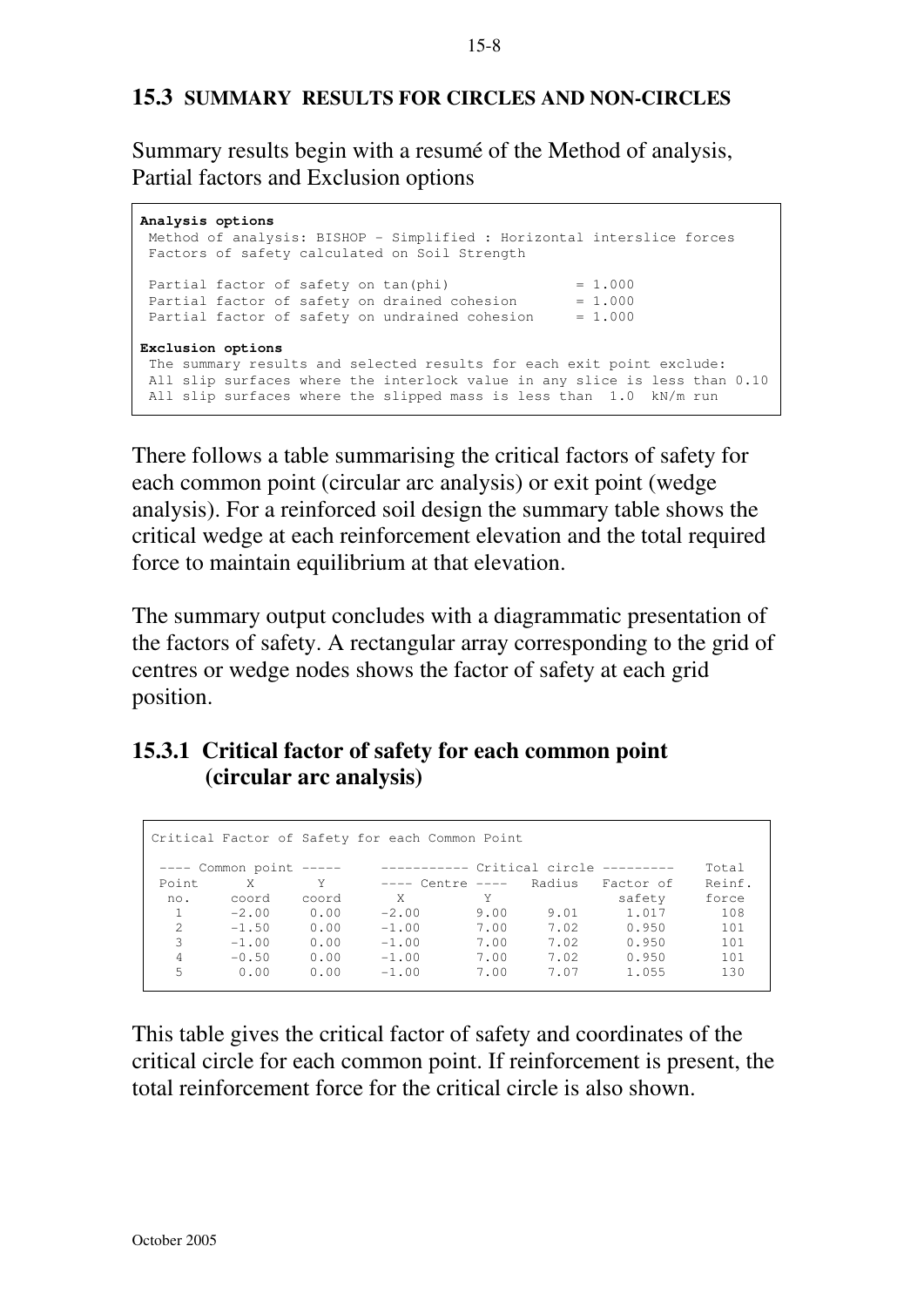### **15.3.2 Critical factor of safety for each exit Point (Two and three part wedges)**

|               |                | Critical Factor of Safety for each Exit Point |      |       |                          |                          |           |        |
|---------------|----------------|-----------------------------------------------|------|-------|--------------------------|--------------------------|-----------|--------|
|               | - Exit point - | ----------- Critical wedge                    |      |       |                          |                          |           | Total  |
| Point         | X              | -- Wedge node --                              |      | Wedge | Base                     | Exit                     | Factor of | Reinf. |
| no.           | coord          | X                                             | Y    | angle | angle                    | angle                    | safety    | force  |
|               | 1.82           | 2.55                                          | 5.45 | 15.00 |                          | $-$                      | 1.128     | 0      |
| $\mathcal{L}$ | 1.15           | 2.55                                          | 5.45 | 20.00 |                          | $ \,$                    | 2.392     | 65     |
| 3             | 0.60           | 2.31                                          | 5.45 | 25.00 | $\overline{\phantom{a}}$ | $\overline{\phantom{m}}$ | 3.318     | 133    |
| 4             | 0.00           | 2.31                                          | 5.45 | 20.00 | $\overline{\phantom{0}}$ | $\overline{\phantom{m}}$ | 3.842     | 230    |
|               |                |                                               |      |       |                          |                          |           |        |

This table gives the critical factor of safety and coordinates of the critical wedge for each exit point. Base and exit angles are only relevant for three part wedges. If reinforcement is present, the total reinforcement force for the critical wedge is also shown.

# **15.3.3 Diagrammatic print-out of factors of safety at Circle centres and Wedge nodes**

For circular arc and wedge analyses, the output concludes with a diagrammatic presentation of the factors of safety. A rectangular array corresponding to the grid of centres or wedge nodes shows the factor of safety at each grid position. In the case of automatic wedge generation (reinforced soil analysis) the grid of nodes is not necessarily equally spaced since the wedge nodes follow the reinforcement layers.

Where more than one circle or wedge was analysed from a given centre or node, the program prints the critical factor of safety from amongst all the circles or wedges from that centre or node.

Where the grid is too wide to fit on one sheet it is split into sections. Each section is announced with the words 'continuation sheet'.

A dot is printed at grid positions where no analysis was carried out. An asterisk is printed where the factor of safety was greater than 10. If all the factors of safety were greater than 10 they are scaled down for ease of printing and a warning note is added 'All factors of safety have been divided by 10'.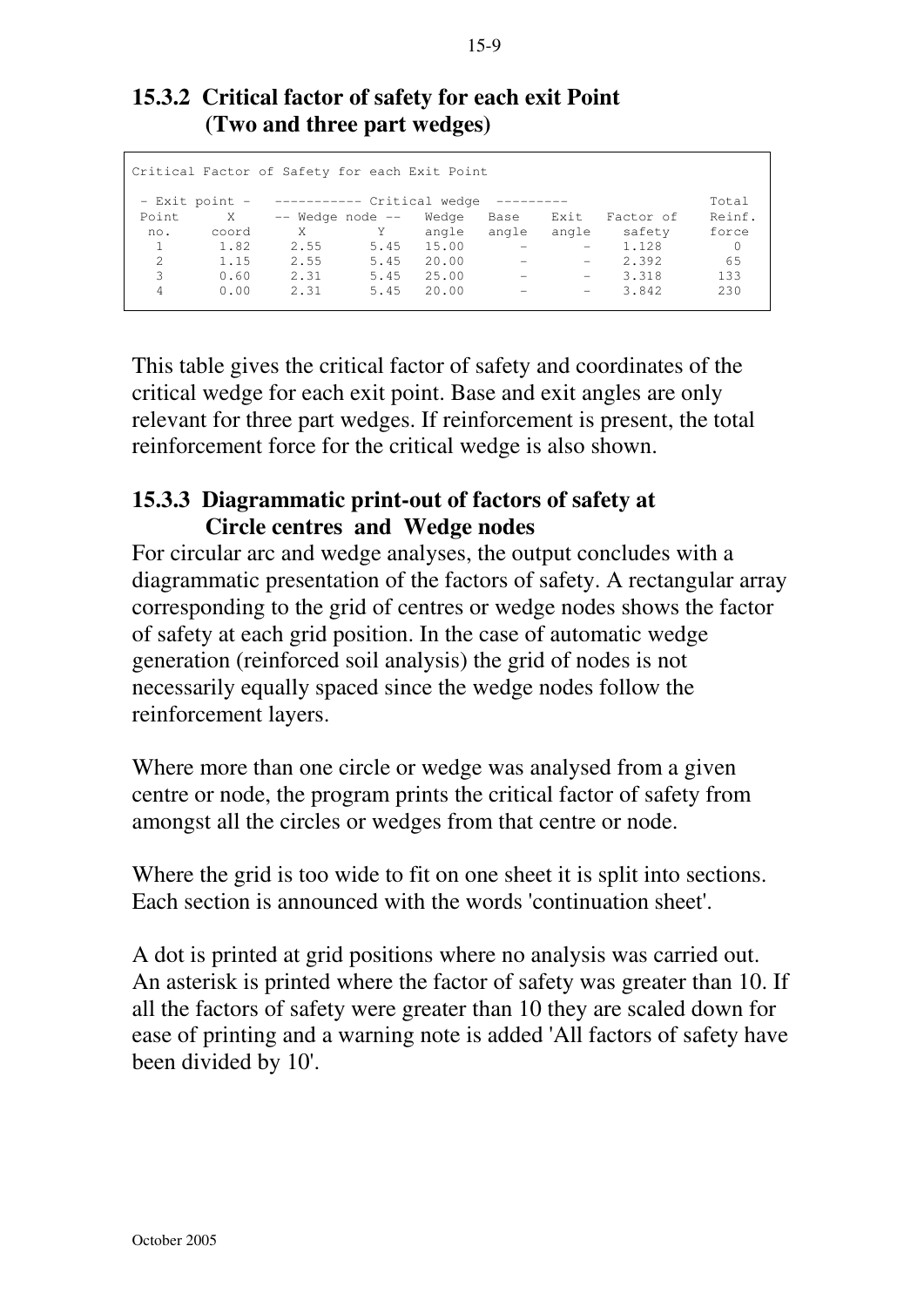The following grid of factors of safety was created by automatic wedge generation for a reinforced soil slope:

|                                                                          | <b>FACTORS OF SAFETY AT WEDGE NODES</b><br>X-coordinates                 |                      |              |                             |              |              |        |               |               |                |                |              |              |              |                             |              |                             |                      |
|--------------------------------------------------------------------------|--------------------------------------------------------------------------|----------------------|--------------|-----------------------------|--------------|--------------|--------|---------------|---------------|----------------|----------------|--------------|--------------|--------------|-----------------------------|--------------|-----------------------------|----------------------|
| Y-coord                                                                  | 0.0                                                                      | 0.2                  | 0.4          | 0.6                         | 0.9          | 1.2          | 1.3    | 1.4           | 1.5           | 1.6            | 1.8            | 2.0          | 2.1          | 2.2          | 2.3                         | 2.4          | 2.5                         | 2.6                  |
| 5.45                                                                     |                                                                          |                      |              |                             |              |              |        |               |               | $\mathbf{r}$   |                | 2.774 2.232  | 1.903        | $\sim$       | 1.614 1.359                 |              | $\mathcal{L}^{\mathcal{L}}$ | 1.128                |
| 4.45                                                                     |                                                                          |                      |              |                             |              |              |        | ÷.            | 2.236         | $\sim$         | 1.929          | $\mathbf{r}$ | $\mathbf{r}$ | 1.710        | $\mathbf{r}$                | $\mathbf{r}$ | 1.505                       | $\sim$               |
| 3.45                                                                     |                                                                          |                      |              |                             |              | 1.542        |        |               |               |                | 1.265          |              |              |              |                             | 1.247        |                             | ÷.                   |
| 2.55                                                                     |                                                                          |                      |              | $\mathbf{r}$                | 1.398        | $\cdot$      |        |               | $\mathbf{r}$  | 1.178          | $\mathbf{r}$   |              |              | ÷.           | 1.255                       | $\sim$       |                             |                      |
| 1.80                                                                     |                                                                          |                      | $\mathbf{r}$ | 1.400                       | $\mathbf{r}$ |              |        | $\mathbf{r}$  | 1.179         | $\sim$         |                |              |              |              |                             | 1.149        |                             |                      |
| 1.15                                                                     |                                                                          |                      | 1.319        | $\mathcal{L}_{\mathcal{A}}$ |              |              |        | 1.102         | $\sim$        |                |                |              |              |              |                             | 1.129        |                             |                      |
| 0.55                                                                     | $\mathcal{L}^{\text{max}}$                                               | 1.274                | $\sim$       | $\mathbf{r}$                |              | $\mathbf{r}$ | 1.078  | $\sim$        | J.            |                |                |              |              |              | $\overline{a}$              | 1.072        |                             | $\ddot{\phantom{a}}$ |
| 0.00                                                                     | 1.254                                                                    |                      |              |                             |              | 1.066        | $\sim$ |               |               |                |                |              |              |              |                             | 1.068        |                             |                      |
| Note: Irregular grid spacing; Wedge nodes positioned along reinforcement |                                                                          |                      |              |                             |              |              |        |               |               |                |                |              |              |              |                             |              |                             |                      |
|                                                                          | Continuation sheet                                                       |                      |              |                             |              |              |        |               |               |                |                |              |              |              |                             |              |                             |                      |
|                                                                          | 2.9                                                                      | X-coordinates<br>3.0 | 3.2          | 3.4                         | 3.5          | 3.6          | 3.7    | 4.1           | 4.2           | 4.4            | 4.5            | 4.6          | 4.9          | 5.0          | 5.4                         | 5.8          | 6.1                         |                      |
| Y-coord<br>5.45                                                          | ÷.                                                                       |                      |              |                             |              |              |        |               |               |                |                |              |              |              |                             |              |                             |                      |
| 4.45                                                                     | 1.308                                                                    | $\mathbf{r}$         | 1.113        |                             |              |              |        |               |               |                |                |              |              |              |                             |              |                             |                      |
| 3.45                                                                     | s.                                                                       | 1.328                | $\sim$       |                             |              | 1.284        |        | $\mathbf{r}$  | 1.171         | $\overline{a}$ |                |              |              |              |                             |              |                             |                      |
| 2.55                                                                     | ÷.                                                                       | 1.223                | n.           |                             |              | ¥.           | 1.203  | $\mathcal{L}$ | $\mathcal{L}$ | $\mathbf{r}$   | 1.107          |              |              |              |                             |              |                             |                      |
| 1.80                                                                     |                                                                          | $\mathbb{R}^2$       | 1.192        |                             |              |              |        | 1.135         | L.            |                |                |              |              | 1.101        |                             |              |                             |                      |
| 1.15                                                                     |                                                                          |                      | $\mathbf{r}$ | 1.128                       |              |              |        | ÷.            |               | 1.147          | $\overline{a}$ |              |              | $\mathbf{r}$ | 1.104                       |              |                             |                      |
| 0.55                                                                     |                                                                          |                      | $\mathbf{r}$ | $\mathcal{L}^{\text{max}}$  | 1.153        |              | $\sim$ | $\mathbf{r}$  |               | $\mathbf{r}$   | $\cdot$        | 1.156        | $\sim$       | $\mathbf{r}$ | $\mathcal{L}^{\mathcal{A}}$ | 1.105        | $\sim$                      |                      |
| 0.00                                                                     |                                                                          |                      |              |                             |              | $\mathbf{r}$ | 1.121  |               |               |                |                | $\mathbf{r}$ | 1.157        | $\sim$       |                             | $\mathbf{r}$ | 1.103                       |                      |
|                                                                          | Note: Irregular grid spacing; Wedge nodes positioned along reinforcement |                      |              |                             |              |              |        |               |               |                |                |              |              |              |                             |              |                             |                      |

# **15.4 CRITICAL SLIP SURFACE**

The Summary Results section concludes with details of the overall critical slip surface.

For circular arc and wedge analyses the program chooses the circle or wedge with the least factor of safety of all those analysed. For a general non-circular slip, detailed results are displayed for the defined surface.

```
Analysis options
 Method of analysis: BISHOP – Simplified : Horizontal interslice forces
 Factors of safety calculated on Soil Strength
Partial factor of safety on tan(phi) = 1.000
Partial factor of safety on drained cohesion = 1.000Partial factor of safety on undrained cohesion = 1.000DETAILED RESULTS FOR CRITICAL CIRCLE
 Factor of safety = 1.443
 Slipped mass = 11393 kN/m Out of balance vertical force = 0 kN/m
 Out of balance horizontal force = 273 kN/m
Centre of circle: X = 13.62 Y = 51.08 Radius = 54.65
  Overturning moment = 115509 kN.m/m Restoring moment= 166659 kN.m/m
```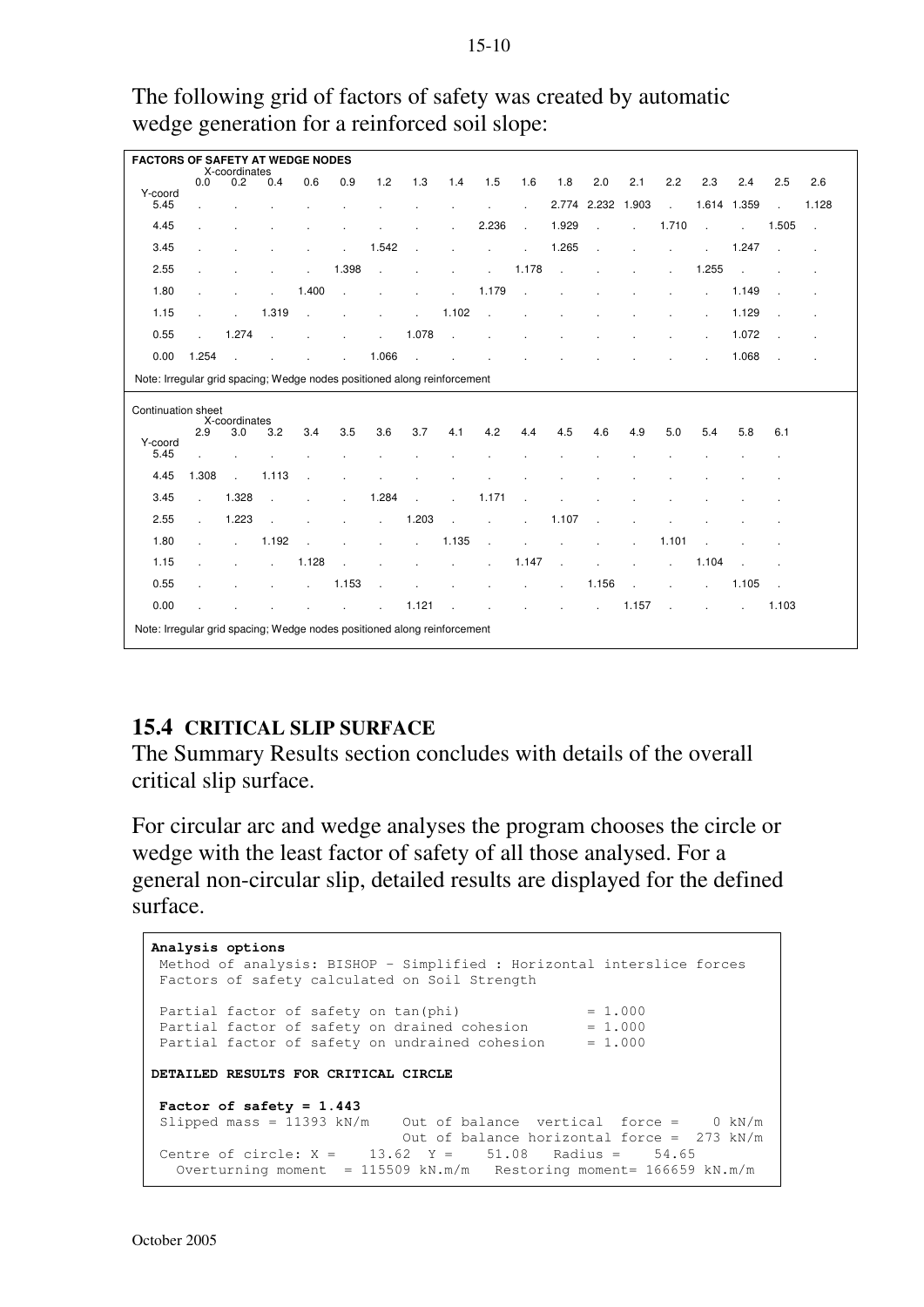Details of the forces on each slice are printed in four tables:

- Table 1: Forces on slice interfaces
- Table 2: Weight and forces on the base of each slice
- Table 3: Surcharge loads and water pressures on submerged ground.
- Table 4: Reinforcement forces

Slices and their interfaces are numbered in order of increasing x coordinate (regardless of the direction of failure). Table 3 is omitted if all surcharge loads are zero and there are no submerged slopes. Table 4 is omitted if there is no reinforcement. The tables are described in detail below.

# **Detailed results - Table 1 : Slice interfaces**

|     |       |       |       |          | elevation ----- horizontal ------ vertical |         |
|-----|-------|-------|-------|----------|--------------------------------------------|---------|
| No. | X     | Υ     | Y(w)  |          | E(total) E'(effective)                     | $\circ$ |
|     |       |       |       | kN/m     | kN/m                                       | kN/m    |
|     | 9.30  | 3.72  | 16.00 | $\Omega$ | 0                                          |         |
|     | 19.34 | 0.46  | 16.00 | 1239     | 390                                        |         |
| 3   | 29.89 | 0.34  | 16.00 | 1965     | 843                                        |         |
| 4   | 40.00 | 3.38  | 16.00 | 1734     | 952                                        |         |
| 5   | 43.00 | 4.98  | 22.98 | 1453     | 1380                                       |         |
| 6   | 50.00 | 10.51 | 24.38 | 366      | $-2.41$                                    |         |
|     | 52.00 | 12.73 | 23.27 | 2.7      | $-314$                                     |         |
| 8   | 53.00 | 14.00 | 22.63 | $-125$   | $-347$                                     |         |
| 9   | 55.00 | 16.97 | 8.00  | $-312$   | $-312$                                     |         |
| 10  | 55.01 | 16.99 | 8.00  | $-313$   | $-313$                                     |         |
| 11  | 56.40 | 19.54 | 7.79  | $-343$   | $-343$                                     |         |

| <b>Heading</b> | <b>Units</b><br>(example only) | <b>Interpretation</b>                                        |
|----------------|--------------------------------|--------------------------------------------------------------|
| X              | m                              | X coordinate of boundary between slices                      |
| Y              | m                              | Y coordinate of slip surface                                 |
| Y(w)           | m                              | Y coordinate of piezometric elevation at<br>the slip surface |
| E              | $kN/m$ run                     | Total horizontal force between slices                        |
| E'             | $kN/m$ run                     | Effective horizontal force between slices                    |
|                | $kN/m$ run                     | Shear force between slices                                   |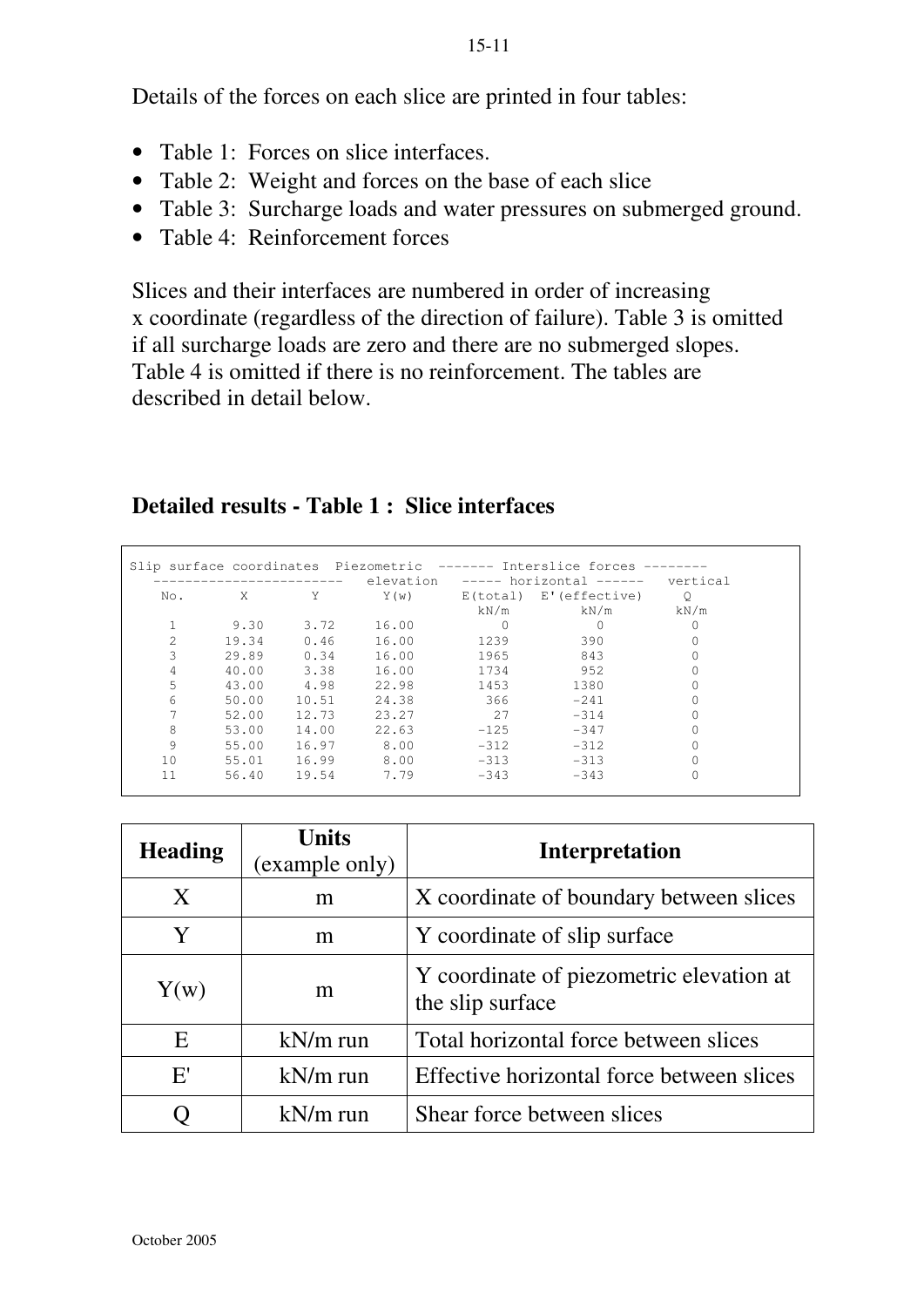| Slice | Cohesion | Tan(phi)        | Pore            | Weight   |        | Forces on base of slice |       |
|-------|----------|-----------------|-----------------|----------|--------|-------------------------|-------|
| No.   |          |                 | pressure        | of slice | normal |                         | shear |
|       | (avge)   | $( \text{ave})$ | $( \text{ave})$ | W        | P      | P'                      | S     |
|       | kN/m2    |                 | kN/m2           | kN/m     | kN/m   | kN/m                    | kN/m  |
|       | 6.78     | 0.6874          | 136.45          | 761      | 1944   | 504                     | 247   |
| 2.    | 10.00    | 0.5774          | 153.01          | 2081     | 2723   | 1108                    | 440   |
| 3     | 10.00    | 0.5774          | 138.71          | 2562     | 2735   | 12.71                   | 496   |
| 4     | 8.90     | 0.5561          | 150.20          | 774      | 815    | 304                     | 118   |
| 5     | 0.00     | 0.3839          | 156.33          | 1563     | 1900   | 507                     | 115   |
| 6     | 0.00     | 0.3839          | 119.73          | 342      | 481    | 123                     | 28    |
| 7     | 0.00     | 0.3839          | 94.04           | 134      | 203    | .51                     | 11    |
| 8     | 0.00     | 0.3971          | 20.77           | 177      | 254    | 179                     | 42    |
| 9     | 0.00     | 0.5774          | 0.00            |          |        |                         |       |
| 10    | 0.00     | 0.7177          | 0.00            | 38       | 44     | 44                      | 19    |

# **Detailed results - Table 2 : Base forces and slice weight**

| <b>Heading</b>              | <b>Units</b><br>(example only) | <b>Interpretation</b>                                               |
|-----------------------------|--------------------------------|---------------------------------------------------------------------|
| Cohesion<br>(avge)          | kN/m <sup>2</sup>              | Average cohesion on base of slice                                   |
| $Tan(\text{phi})$<br>(avge) |                                | Average tangent of angle of shearing<br>resistance on base of slice |
| Pore<br>pressure<br>(avge)  | kN/m <sup>2</sup>              | Average pore pressure on base of slice                              |
| W                           | $kN/m$ run                     | Total weight of slice                                               |
| P                           | $kN/m$ run                     | Total normal force on base of slice                                 |
| P'                          | $kN/m$ run                     | Effective normal force on base of slice                             |
| S                           | $kN/m$ run                     | Mobilised shear resistance on base of slice                         |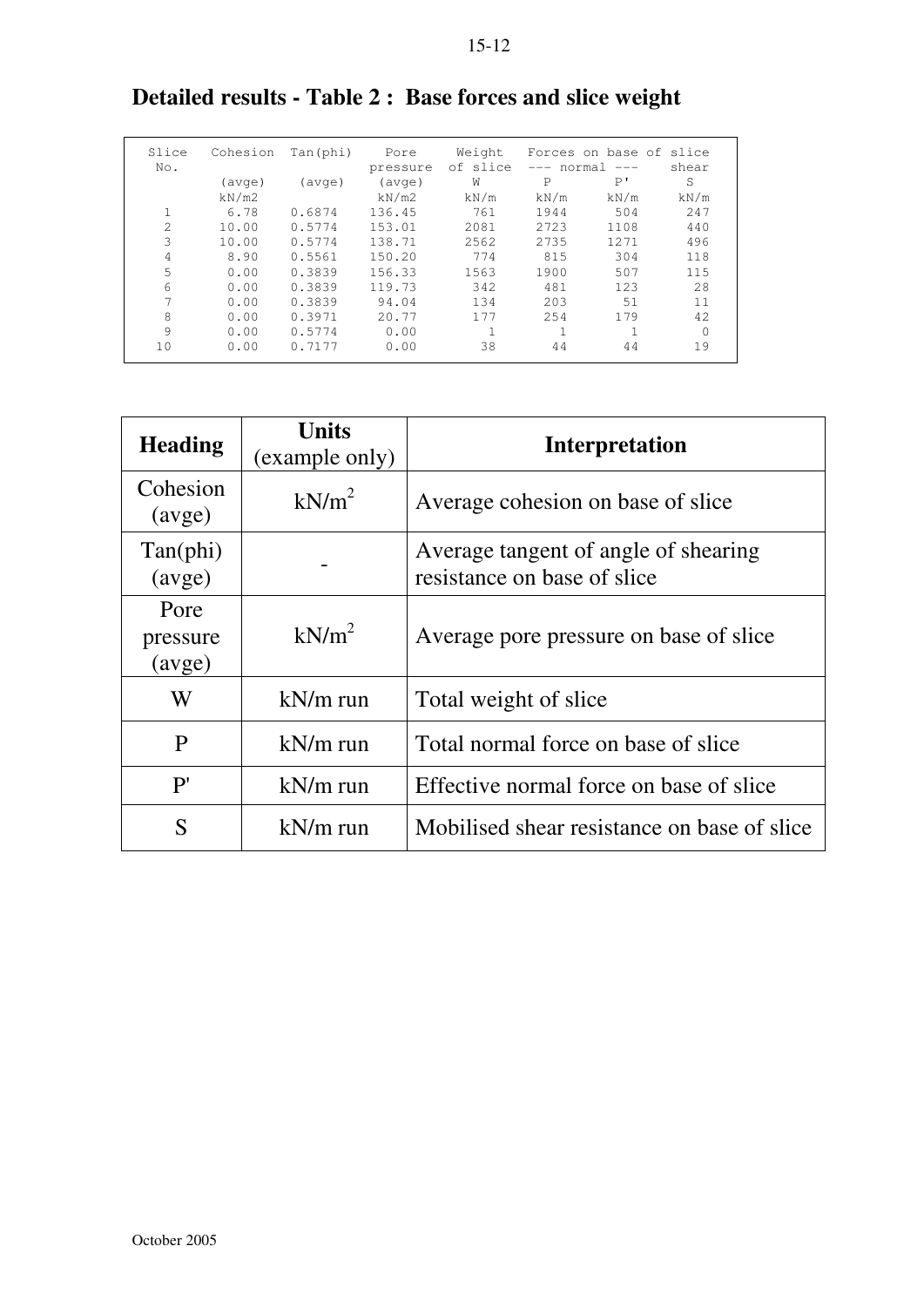| Slice |      |                       |               |                     |  |  |  |
|-------|------|-----------------------|---------------|---------------------|--|--|--|
|       |      | -- Surcharge loads -- | Water load on |                     |  |  |  |
| No.   |      | vertical horizontal   |               | submerged ground    |  |  |  |
|       | load | load                  |               | vertical horizontal |  |  |  |
|       |      | kN/m run kN/m run     |               | kN/m run kN/m run   |  |  |  |
|       |      |                       | 1012          | 405                 |  |  |  |
|       |      |                       | 637           | 255                 |  |  |  |
|       |      |                       | 200           | 80                  |  |  |  |
|       |      |                       |               |                     |  |  |  |
| 5     |      |                       |               |                     |  |  |  |
| 6     |      |                       |               |                     |  |  |  |
|       |      |                       |               |                     |  |  |  |
|       |      |                       |               |                     |  |  |  |
|       |      |                       |               |                     |  |  |  |
|       |      |                       |               |                     |  |  |  |
|       |      |                       |               |                     |  |  |  |

# **Detailed results - Table 3 : Surcharge loads**

| <b>Heading</b>    | <b>Units</b><br>(example only) | <b>Interpretation</b>                                                                                                                            |
|-------------------|--------------------------------|--------------------------------------------------------------------------------------------------------------------------------------------------|
| Surcharge<br>load | $kN/m$ run                     | Vertical and horizontal surcharge loads<br>(force per unit length perpendicular to the<br>plane of the analysis; see Section 8.0)                |
| Water<br>load     | $kN/m$ run                     | Vertical and horizontal components of<br>water load on submerged ground (force<br>per unit length perpendicular to the plane<br>of the analysis) |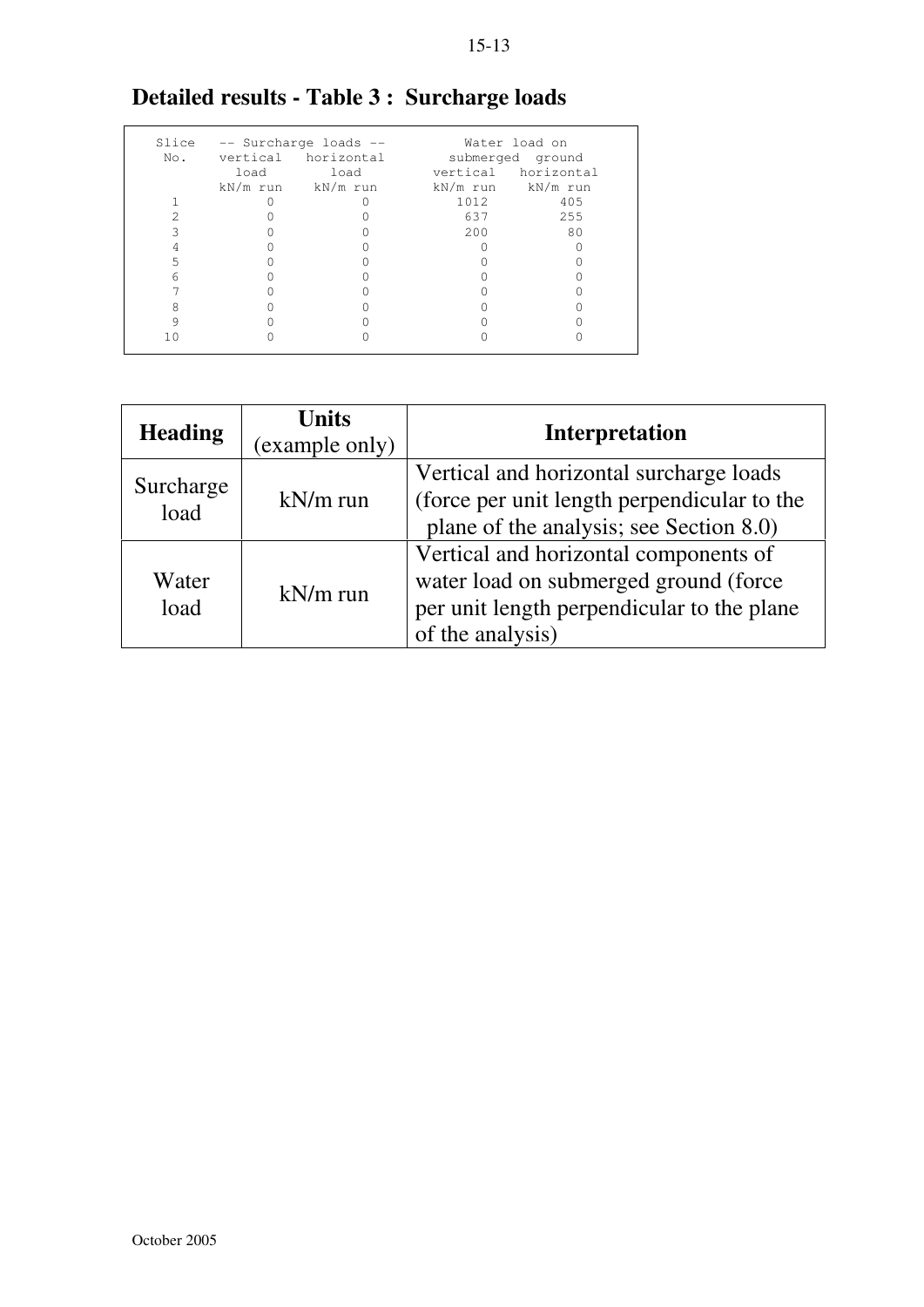| Laver<br>No. | Elev. |                 | Inside slip surface                            |             | Outside slip surface                                 | Available<br>Reinforcement |  |  |
|--------------|-------|-----------------|------------------------------------------------|-------------|------------------------------------------------------|----------------------------|--|--|
|              |       | Length<br>m     | Pull-out<br>kN/m run                           | Length<br>m | Pull-out<br>kN/m run                                 | force<br>kN/m run          |  |  |
|              | 5.65  | No intersection |                                                |             |                                                      |                            |  |  |
| 2.           | 4.65  | 0.92            | 39.00w                                         | 0.58        | 15.51                                                | 15.51                      |  |  |
| 3            | 3.65  | 1.07            | 39.00a                                         | 1.91        | 39.00w                                               | 39.00                      |  |  |
| 4            | 2.65  | 1.23            | 39.00                                          | 2.24        | 39.00w                                               | 39.00                      |  |  |
| 5            | 1.85  | 1.23            | 39.00w                                         | 3.05        | 39.00a                                               | 39.00                      |  |  |
| Note:        |       |                 | 'a' indicates end of reinforcement is anchored |             | 'w' indicates end of reinforcement is wrapped around |                            |  |  |

# **Detailed results - Table 4 : Reinforcement forces**

| <b>Heading</b>       | Interpretation                         |  |  |  |  |
|----------------------|----------------------------------------|--|--|--|--|
| Elev.                | Elevation of reinforcement layer       |  |  |  |  |
| Inside slip surface  | Length and Pull-out resistance of the  |  |  |  |  |
| Length               | segment of this reinforcement layer    |  |  |  |  |
| Pull-out             | lying within the slipped mass          |  |  |  |  |
| Outside slip surface | Length and Pull-out resistance of the  |  |  |  |  |
| Pull-out             | segment of this reinforcement layer    |  |  |  |  |
| Length               | lying outside the slipped mass         |  |  |  |  |
| Available            | The nett available reinforcement       |  |  |  |  |
| Reinforcement        | resistance provided by this layer; the |  |  |  |  |
| force                | lesser of the two previous values      |  |  |  |  |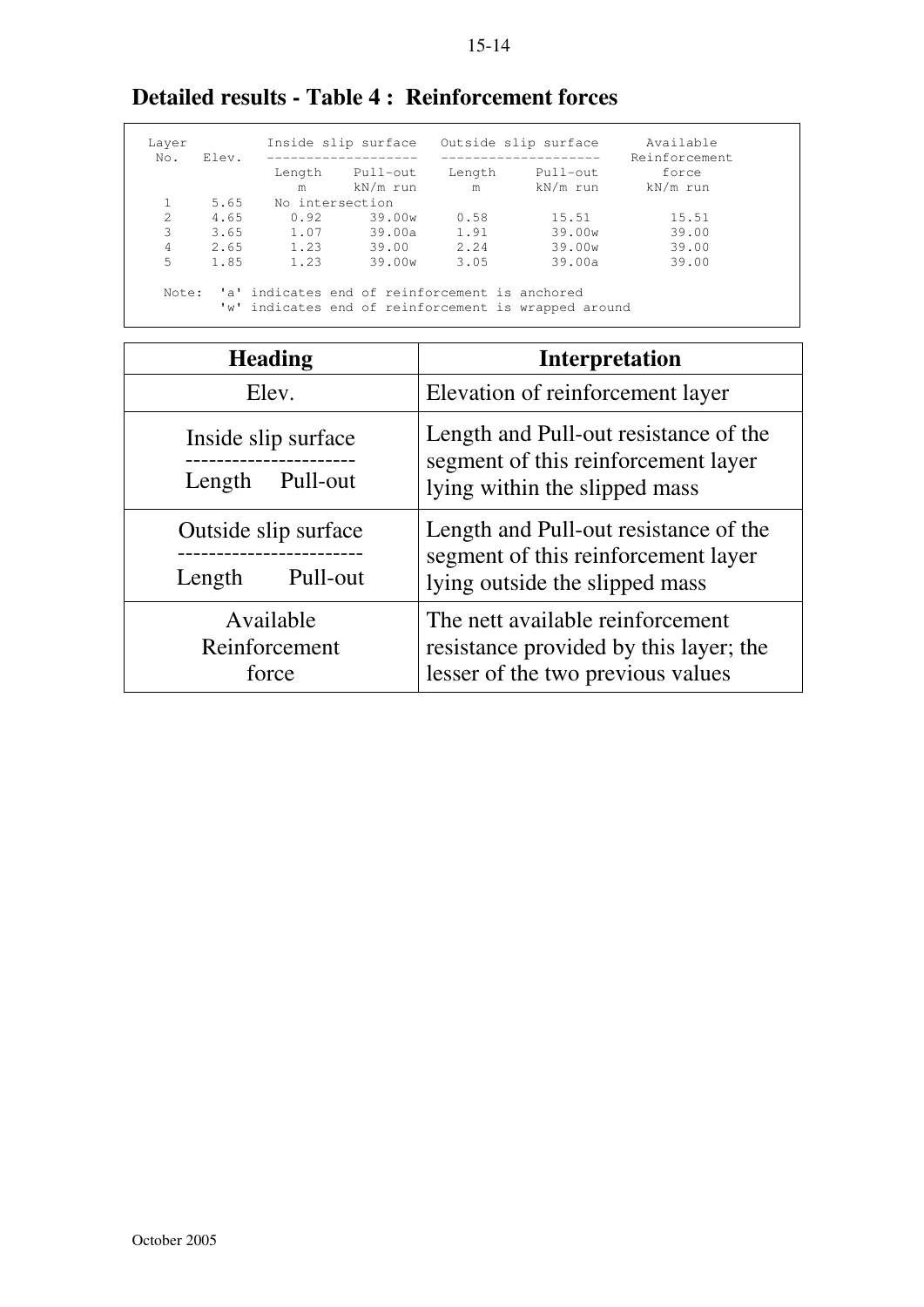### **15.5 REINFORCED SOIL DESIGN SUMMARY**

The summary table shows the critical wedge at each reinforcement elevation and the total required force to maintain equilibrium of the critical wedge exiting at that elevation.

|                                                                            | REINFORCED SLOPE DESIGN<br>Layers of reinforcement and Critical wedges for exit point at each elevation. |              |               |      |        |      |            |      |             |          |
|----------------------------------------------------------------------------|----------------------------------------------------------------------------------------------------------|--------------|---------------|------|--------|------|------------|------|-------------|----------|
| ----------- Reinforcement layer ------------ ------- Critical wedge ------ |                                                                                                          |              |               |      |        |      |            |      |             |          |
|                                                                            |                                                                                                          |              | X coordinates |      | Design | Mob. | Wedge node |      | Wedge       | Required |
| No.                                                                        | Elev. Type                                                                                               |              | X1            | X2   | load   | load | X          | Y    | angle       | force    |
|                                                                            |                                                                                                          |              |               |      | kN/m   | kN/m |            |      | (deq)       | kN/m     |
| $\mathbf{1}$                                                               | 5.45                                                                                                     | $\mathbf{1}$ | 1.82          | 2.55 | 32.5   | 2.1  | 1.97       |      | $5.45$ 35.0 | 2.1      |
| $\mathcal{L}$                                                              | 4.45                                                                                                     | $\mathbf{1}$ | 1.48          | 3.20 | 32.5   | 13.1 | 1.83       |      | $4.45$ 35.0 | 13.1     |
| 3                                                                          | 3.45                                                                                                     | $\mathbf{1}$ | 1.15          | 4.15 | 32.5   | 32.5 | 1.85       |      | $3.45$ 30.0 | 33.1     |
| 4                                                                          | 2.55                                                                                                     | $\mathbf{1}$ | 0.85          | 4.45 | 32.5   | 32.5 | 1.75       |      | $2.55$ 30.0 | 59.2     |
| 5                                                                          | 1.80                                                                                                     | 1            | 0.60          | 5.00 | 32.5   | 32.5 | 1.60       |      | 1.80 35.0   | 87.0     |
| 6                                                                          | 1.15                                                                                                     | $\mathbf{1}$ | 0.38          | 5.35 | 32.5   | 32.5 | 1.53       |      | $1.15$ 35.0 | 115.1    |
| 7                                                                          | 0.55                                                                                                     | $\mathbf{1}$ | 0.18          | 5.75 | 32.5   | 32.5 | 1.48       |      | $0.55$ 35.0 | 144.5    |
| 8                                                                          | 0.00                                                                                                     | $\mathbf{1}$ | 0.00          | 6.10 | 32.5   | 32.5 | 1.40       | 0.00 | 35.0        | 174.5    |
|                                                                            | Total reinforcement area<br>$= 30.08$ m2 per m run<br>Reinforcement type                                 |              |               |      |        |      |            |      |             |          |

| <b>Heading</b> | <b>Interpretation</b>                                                                                      |
|----------------|------------------------------------------------------------------------------------------------------------|
| Elev.          | Elevation of this layer of reinforcement                                                                   |
| Type           | Type of reinforcement as listed in the<br>reinforcement properties                                         |
| X coordinates  | X coordinates of the ends of the reinforcement<br>layer                                                    |
| Design load    | Available load capacity of this layer                                                                      |
| Mob. load      | Mobilised load in this layer                                                                               |
| Critical wedge | The wedge which exits at this elevation which<br>requires the maximum force to maintain stability          |
| Required force | The force which must be provided by<br>reinforcement (at or above this elevation) to<br>maintain stability |

The critical wedge at each reinforcement elevation is the wedge which requires the greatest restoring force (from the reinforcement) to maintain equilibrium.

### **15.5.1 Spacing of reinforcement layers**

If the base layers are very close together you should consider defining some additional stronger types of reinforcement to achieve more uniform spacing. If all layers are at their maximum spacing you should consider defining some additional weaker types of reinforcement to achieve a more economical design.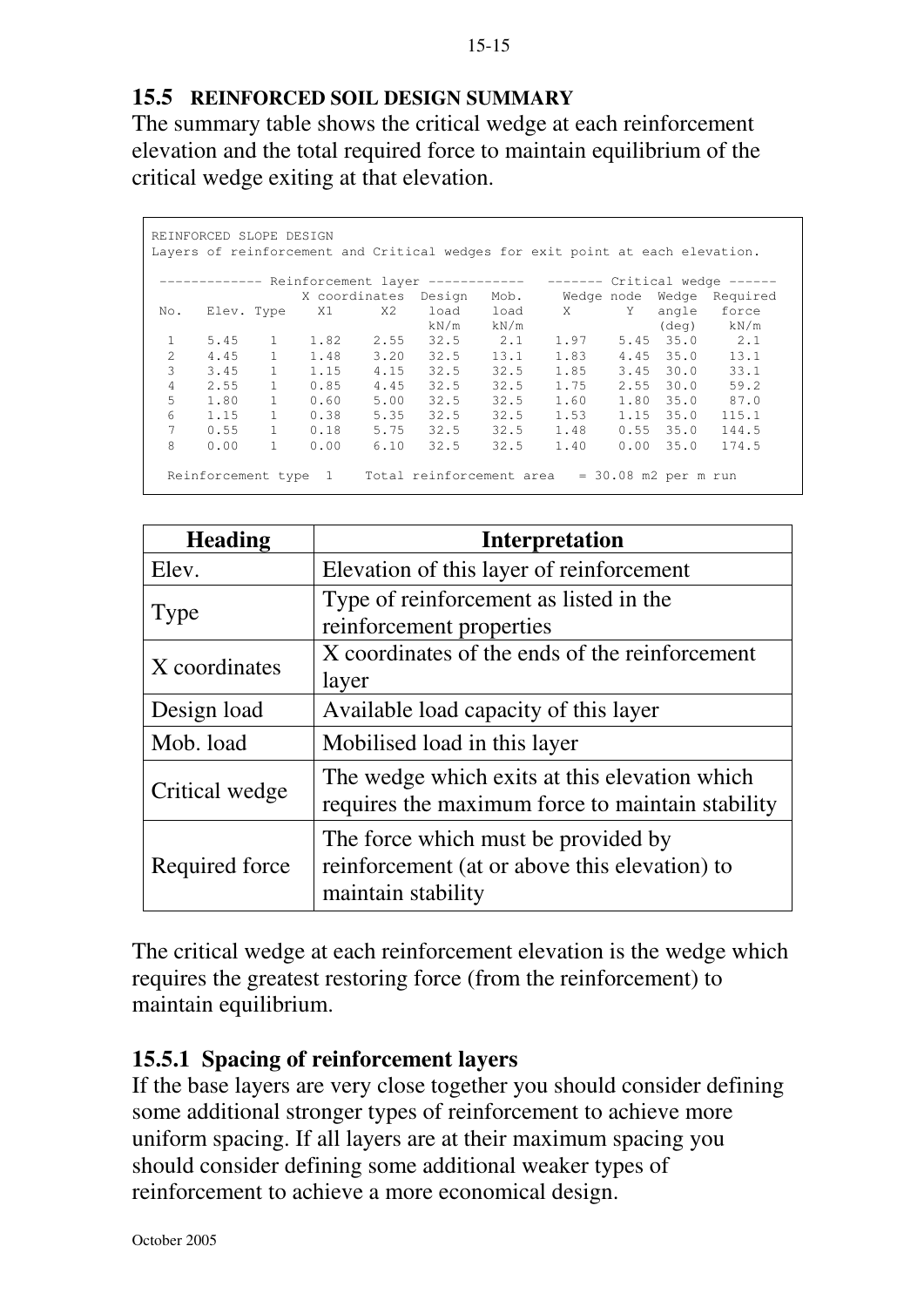The more comprehensive the range of reinforcement strengths defined in the reinforcement properties section, the more economical will be the resulting design.

# **15.5.2 Back-analysis of the design to check overall FoS**

The file (mydataX.DAT) containing the designed reinforcement can be back-analysed and checked immediately for overall factor of safety; simply select **Analyse** at Menu 2. The program carries out a 2 part wedge analysis using the automatic wedge generation option. You may well find that the minimum factor of safety calculated during this back-analysis falls marginally (typically 3% to 5%) below the Overall FoS specified for the design.

This failure to achieve the specified design criterion can be overcome at the design stage by specifying a marginally higher design FoS than is actually required. A 5% margin is recommended. Thus if you want to achieve an overall FoS of 1.10 then your design data should specify an Overall Design FoS of about 1.15 .

# **15.5.3 Messages during reinforcement design**

**No reinforcement required** The slope has the required factor of safety without any reinforcement.

# **Vertical spacing of reinforcement layers is less than the specified minimum. Use stronger reinforcement**

The given reinforcement strength(s) lead to an excessive number of reinforcement layers at close spacings.

# **Base layer of reinforcement is too long or did not intersect GL**

The specified base layer is inappropriately placed.

# **No point in extending this layer:**

This usually arises in cases where the reinforcement is specified as anchored rather than wrapped around. It may be necessary to make some manual adjustment to the upper few layers of reinforcement.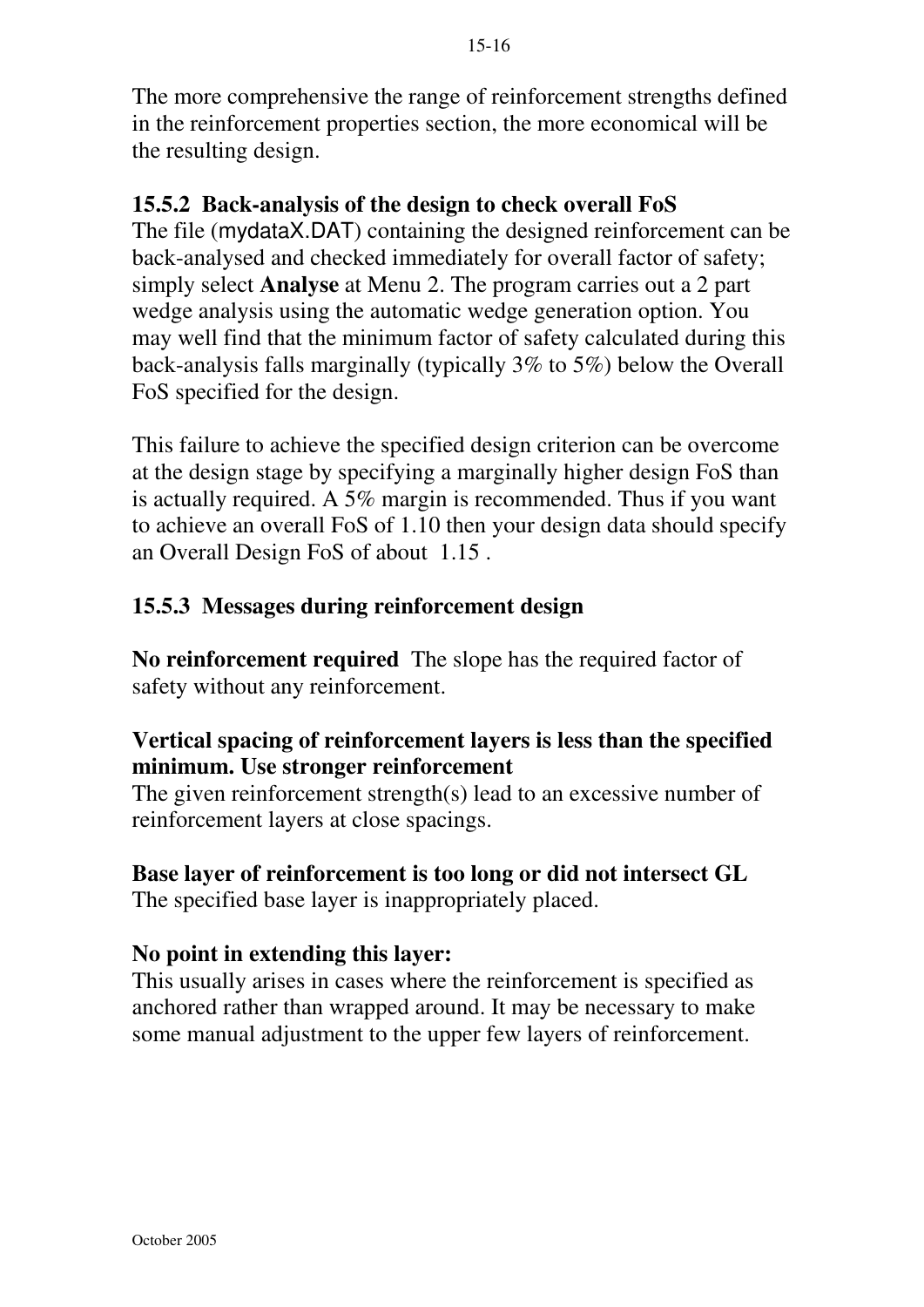**The layer of reinforcement at elevation yyyy has been extended as far as the other side of the slope and has still not mobilised a pullout resistance equal to the tensile strength of the reinforcement. Do you want this layer (and others in the same condition) to be anchored at their far end?**

The usual answer to this question is "yes". If you answer "no" the design is likely to be incomplete (i.e. unstable).

This situation is most likely to arise in a narrow embankment where stability can only be achieved by layers of reinforcement running the full width of the embankment, anchored or wrapped around at both faces.

## **Reinforcement lengths rationalised**

You have specified Parallel or Vertical truncation in the design options. The lengths of reinforcement required for stability have now been adjusted to make a more practical installation arrangement.

# **The current data set now includes the designed reinforcement. A copy of the data set is stored in** *filename*

The original data file (e.g. mydata.DAT) remains as it was at the start of the design and a new data file (mydata\_RSD.DAT) has been created and contains the reinforcement design.

# **Cannot design more than 100 layers of reinforcement**

Larger versions of the program can be created by special arrangement.

### **15.6 GRAPHICAL OUTPUT**

An example of the SLOPE Desktop in View Results mode is shown in Figure 12b. A detail of the graphical output is shown on page A8 in Appendix A.

### **The slope profile**

This is the same as during data input except that you cannot click and drag to edit any of the data values in **View results** mode.

### **The grid of centres or wedge nodes**

This is the grid defined in the data plus any additional grid points analysed using the **Extended grid** option.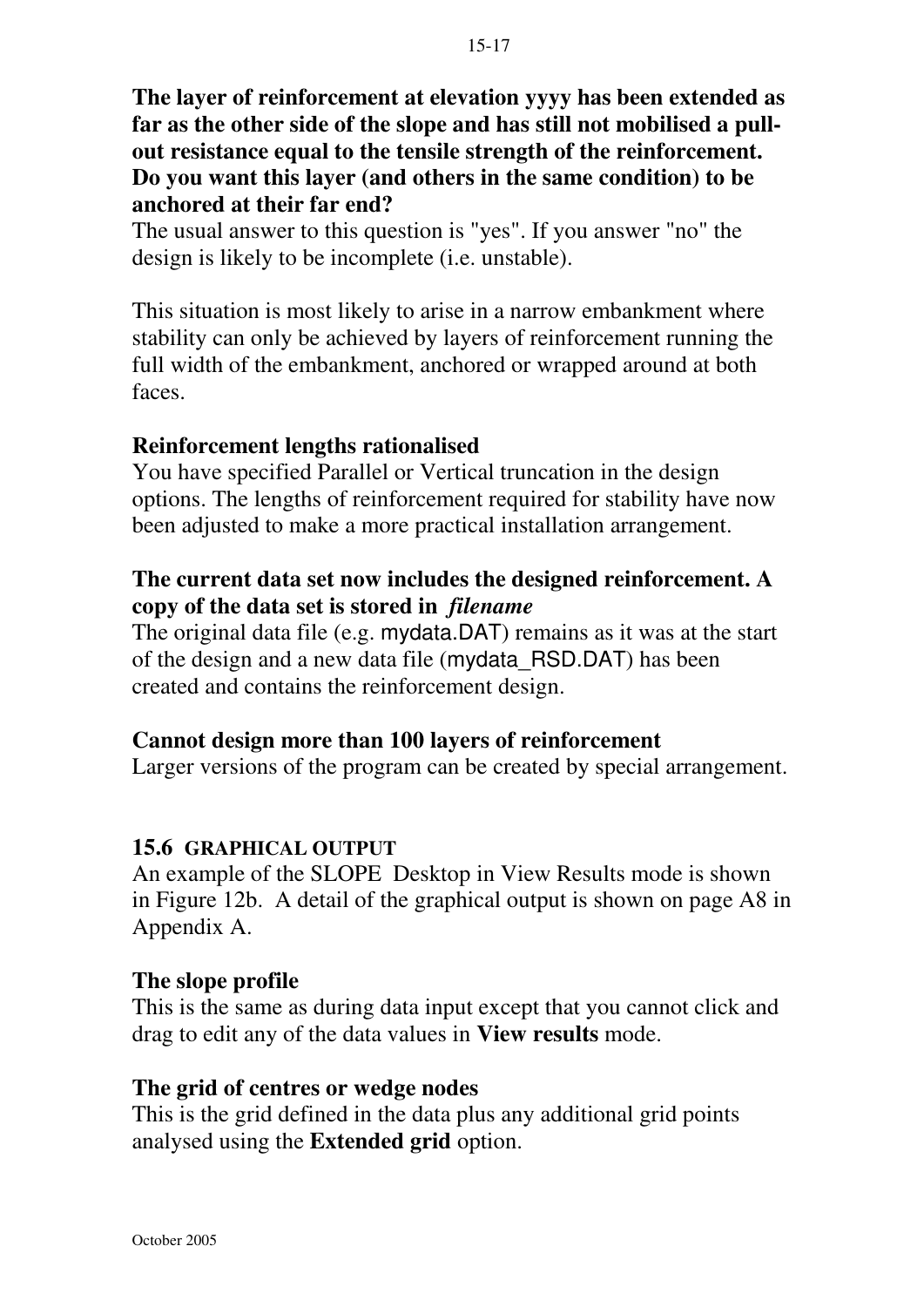# **Factors of safety at grid points**

These are shown to a maximum of 3 decimal places. If space is lacking then 2 or only 1 decimal place is shown. Click and drag to select part of the section for detailed viewing as described in Section 3.1.3.

## **Common points / Exit points**

Common points are marked with red crosses and are numbered

## **Critical slip surface(s)**

For **Selected output** the critical slip surface for a particular common/exit point is shown.

For **Summary ouput** output the critical slip surface for each of the common/exit points is shown (in red).

# **Colour coded grid squares**

The colour codes correspond to the value of factor of safety at each grid point. The squares are colour coded on a scale from red (most critical) through yellow to green (least critical). The default colour mapping is usually adequate but you can customise it by clicking on the pale blue **Edit FoS selection options** button.

# **Required force for reinforced soil design**

The required force for the critical wedge at each reinforcement layer is shown in red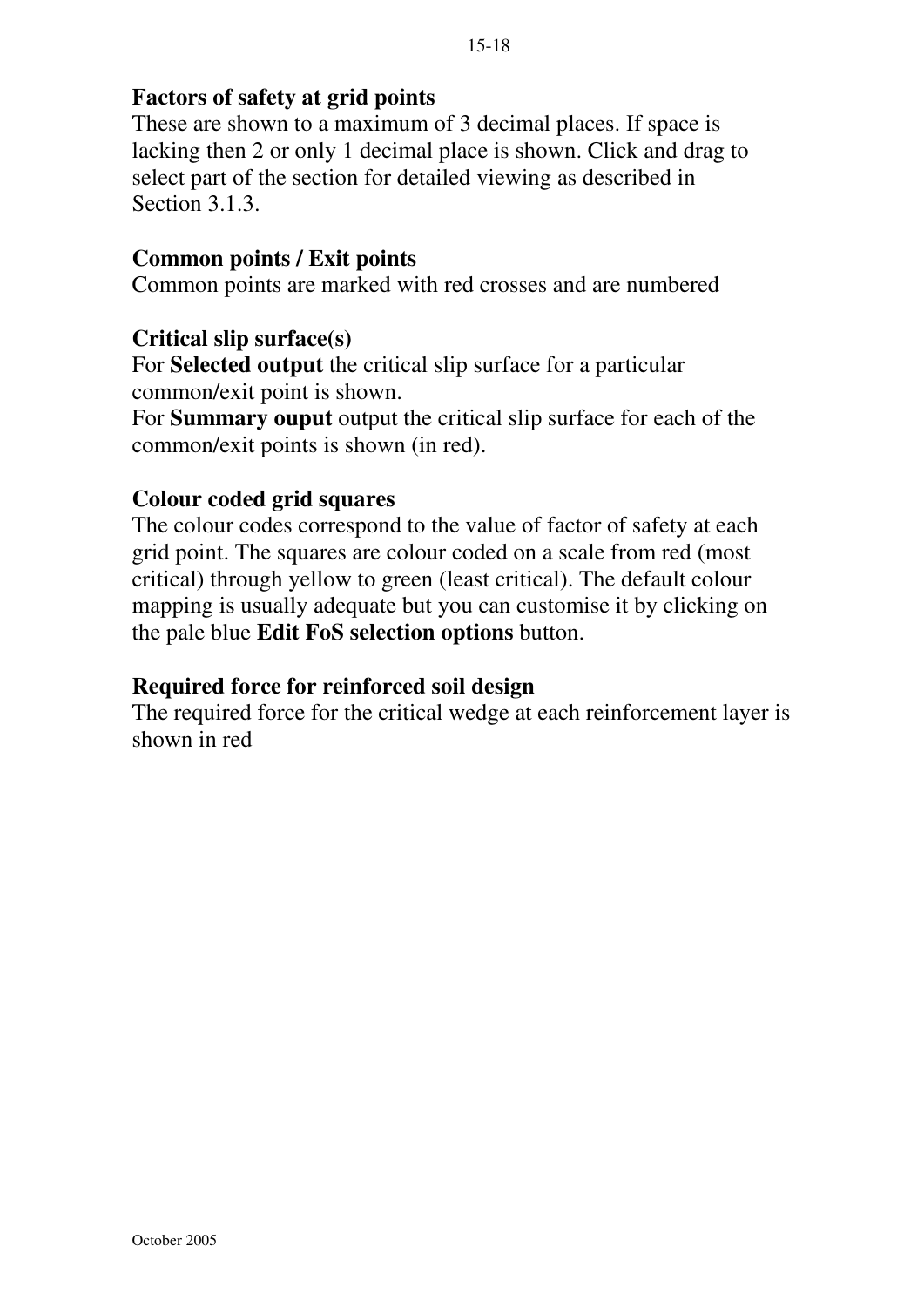# **APPENDIX A Example data and results**

|                     | Limited Operation Demonstration Version<br>Program: SLOPE Version 12R.01 Revision A09.B06.R31 |                    |                   |         |                        |             | Sheet No.                                                                                                                                          |                         |
|---------------------|-----------------------------------------------------------------------------------------------|--------------------|-------------------|---------|------------------------|-------------|----------------------------------------------------------------------------------------------------------------------------------------------------|-------------------------|
| Run ID. Demo9a      | Gravity retaining wall                                                                        |                    |                   |         | Licensed from GEOSOLVE |             | Job No.<br>  Made by :<br>  Date: 10-08-2005                                                                                                       |                         |
|                     | Overall stability                                                                             |                    |                   |         |                        |             | Checked :                                                                                                                                          |                         |
| INPUT DATA          |                                                                                               |                    |                   |         |                        |             | Units: kN,m                                                                                                                                        |                         |
| PROFILE DATA        |                                                                                               |                    |                   |         |                        |             |                                                                                                                                                    |                         |
|                     |                                                                                               |                    |                   |         |                        |             | Grid line $1 2 3 4 5 6 7$<br>$X$ -Coord -155.76 $-4.92$ 1.00   20.04   29.90   30.00   40.00                                                       | 8 <sup>8</sup><br>40.24 |
|                     | Stratum Y-Coordinates                                                                         |                    |                   |         |                        |             |                                                                                                                                                    |                         |
|                     | $1(GL) -10.08$                                                                                | $-8.40$            | $-5.27$ 2.60 2.60 |         |                        |             | 2.60 2.60                                                                                                                                          | 2.60                    |
| 2<br>3 <sup>7</sup> | $-10.08$<br>$-10.08$                                                                          |                    |                   |         |                        |             | $-8.40$ $-5.27$ $2.60$ $2.60$ $2.60$ $2.60$ $2.60$ $2.60$<br>$-8.40$ $-5.28$ $-5.02$ $-5.00$ $-0.30$ $-0.30$ $2.60$                                |                         |
| $4\degree$          |                                                                                               |                    |                   |         |                        |             | $-10.08$ $-8.40$ $-5.28$ $-5.02$ $-5.00$ $-5.00$ $-5.00$ $-5.00$                                                                                   |                         |
| $5 -$               | $-79.80$                                                                                      | $-69.00$           |                   |         |                        |             | $-68.27 -65.91 -64.69 -64.67 -63.44 -63.41$                                                                                                        |                         |
|                     | Grid line 9 10                                                                                |                    | 11 12 13 14       |         |                        |             | 15                                                                                                                                                 | 16                      |
|                     | X-Coord 42.52 48.14                                                                           |                    | 49.86             | 52.20   |                        | 56.12 72.90 | 73.00                                                                                                                                              | 250.00                  |
|                     | Stratum Y-Coordinates                                                                         |                    |                   |         |                        |             |                                                                                                                                                    |                         |
|                     | $1(GL)$ $30.90$ $30.90$                                                                       |                    | 31.42 32.12       |         |                        | 33.30 38.35 | 38.38                                                                                                                                              | 40.90                   |
| $\mathbf{2}$        |                                                                                               |                    |                   |         |                        |             | $30.90$ $30.90$ $23.81$ $14.17$ $14.27$ $14.70$ $14.71$ $19.30$<br>$30.90$ $30.90$ $23.81$ $14.17$ $-0.30$ $-0.30$ $-5.00$ $-0.70$                 |                         |
| $3^{\circ}$         |                                                                                               |                    |                   |         |                        |             |                                                                                                                                                    |                         |
| $4\degree$          |                                                                                               |                    |                   |         |                        |             | $-5.00$ $-5.00$ $-5.00$ $-5.00$ $-5.00$ $-5.00$ $-5.00$ $-5.00$ $-0.70$                                                                            |                         |
| $5 -$               | $-63.12 -62.43$                                                                               |                    |                   |         |                        |             | $-62.21 -61.92 -61.44 -59.36 -59.35 -37.42$                                                                                                        |                         |
| SOIL PROPERTIES     |                                                                                               |                    |                   |         |                        |             |                                                                                                                                                    |                         |
|                     | ----- Stratum ----- below above                                                               |                    |                   |         | $\overline{C}$         |             | Bulk unit wt. -------Strength parameters-------<br>Phi dC/dY                                                                                       | Datum                   |
|                     | No. Description                                                                               |                    |                   | GWL GWL |                        | (deq)       |                                                                                                                                                    | for C                   |
|                     |                                                                                               |                    |                   |         | kN/m3 kN/m3 kN/m2      |             | kN/m2/m                                                                                                                                            |                         |
|                     | 1 Silty sand                                                                                  |                    | 20.00             | 19.00   | 0.00                   |             | 28.00 Piezometric surface                                                                                                                          |                         |
| 1<br>$\mathbf{2}$   | Thames gravel                                                                                 |                    | 25.00             |         | 25.00 0.00             | 50.00       |                                                                                                                                                    |                         |
| 3                   | Gravity wall                                                                                  |                    | 25.00             | 25.00   | 1000.0 0.00            |             |                                                                                                                                                    |                         |
| 4                   | London Clay                                                                                   |                    | 20.00             | 20.00   | 10.00                  | 23.00       |                                                                                                                                                    |                         |
| 5<br>Chalk          |                                                                                               |                    | 22.00             | 22.00   | 300.00                 | 20.00       |                                                                                                                                                    |                         |
|                     | GROUND WATER CONDITIONS                                                                       |                    |                   |         |                        |             |                                                                                                                                                    |                         |
|                     | Unit wt. of water = $10.00$ kN/m3                                                             |                    |                   |         |                        |             |                                                                                                                                                    |                         |
|                     | Grid line $1$ 2 3                                                                             |                    |                   |         |                        |             | 4 5 6 7 8                                                                                                                                          |                         |
|                     |                                                                                               |                    |                   |         |                        |             |                                                                                                                                                    |                         |
|                     |                                                                                               | Ground water level |                   |         |                        |             |                                                                                                                                                    |                         |
|                     |                                                                                               |                    |                   |         |                        |             | $-13.44$ $-10.65$ $-10.54$ $-10.18$ $-10.00$ $-9.97$ $-7.38$ $-7.29$                                                                               |                         |
|                     |                                                                                               |                    |                   |         |                        |             | Grid line 9 10 11 12 13 14 15 16                                                                                                                   |                         |
|                     |                                                                                               |                    |                   |         |                        |             | X-Coord 42.52 48.14 49.86 52.20 56.12 72.90 73.00 250.00<br>.com/notation/notation/notation/notation/notation/notation/notation/notation/notation/ |                         |
|                     | Ground water level                                                                            |                    |                   |         |                        |             |                                                                                                                                                    |                         |
|                     |                                                                                               |                    |                   |         |                        |             | $-6.34$ $-4.02$ $-3.37$ $-2.48$ $-1.00$ $3.00$ $3.00$ $10.00$                                                                                      |                         |
|                     | Piezometric surfaces associated with individual strata                                        |                    |                   |         |                        |             |                                                                                                                                                    |                         |
|                     | Grid line $1$ 2 3                                                                             |                    |                   |         |                        |             | $4 \qquad 5 \qquad 6 \qquad 7 \qquad 8$                                                                                                            |                         |
|                     |                                                                                               |                    |                   |         |                        |             |                                                                                                                                                    |                         |
|                     | Surface Piezometric elevation                                                                 |                    |                   |         |                        |             |                                                                                                                                                    |                         |
|                     |                                                                                               |                    |                   |         |                        |             | 1 23.82 23.82 23.82 23.82 23.82 23.82 23.82 23.82 23.82                                                                                            |                         |
|                     |                                                                                               |                    |                   |         |                        |             | Grid line 9 10 11 12 13 14 15                                                                                                                      | 16                      |

X-Coord 42.52 48.14 49.86 52.20 56.12 72.90 73.00 250.00 ------------------------------------------------------------------------------

1 23.82 23.82 23.82 24.26 25.00 28.15 28.15 35.64

A-1

Surface Piezometric elevation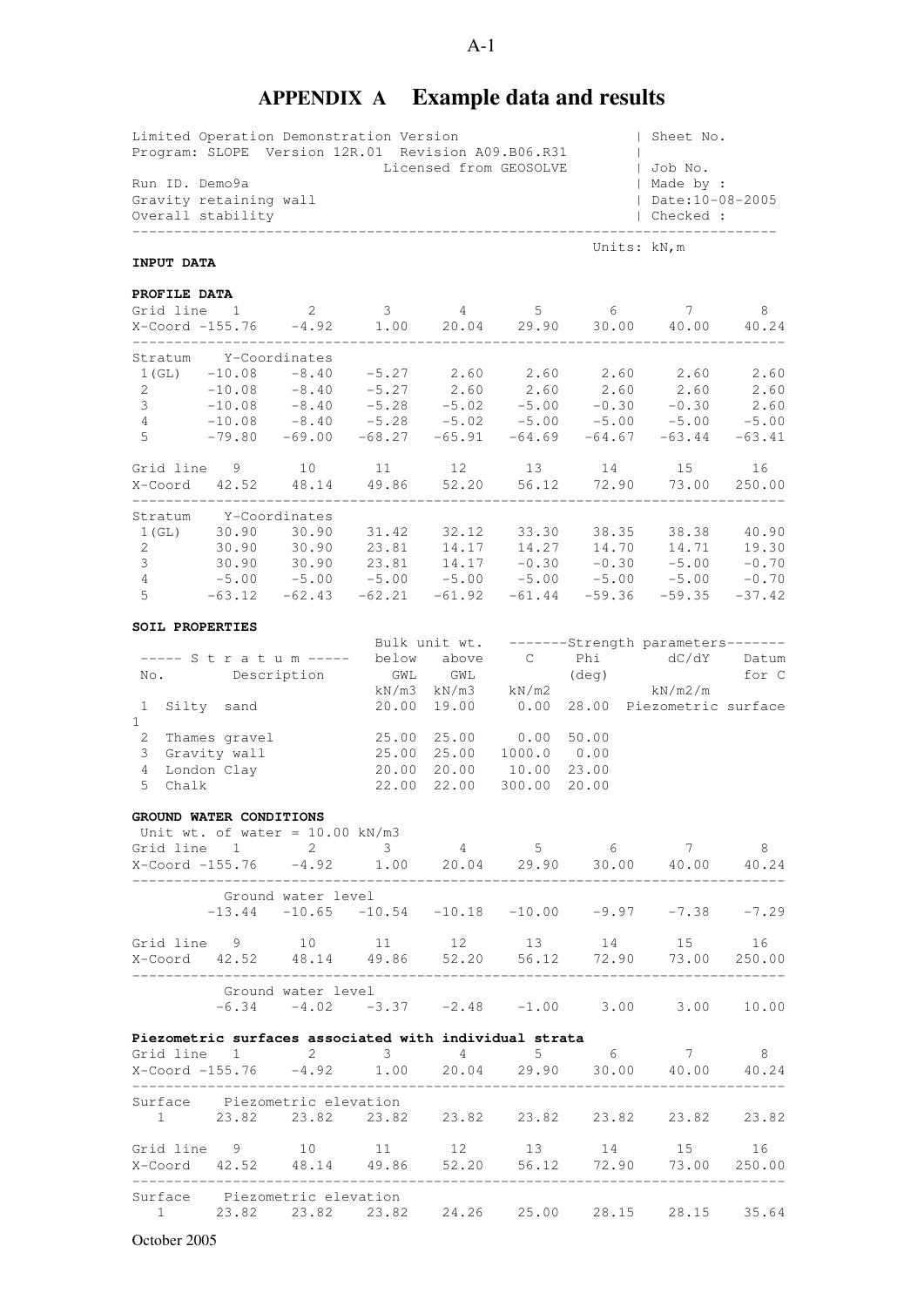#### **SURCHARGE LOADS**

| Load | Loaded area |      |                    |                     | ---- Line load ----- Equiv. distrib. load |                     |
|------|-------------|------|--------------------|---------------------|-------------------------------------------|---------------------|
| No.  | from        | to t |                    | vertical horizontal |                                           | vertical horizontal |
|      |             |      |                    | kN/m run kN/m run   | kN/m2                                     | kN/m2               |
|      | 48.14       |      | 73.00 D ( 497.2) ( | (1)                 | 20.00                                     |                     |

#### **CIRCULAR SLIP SURFACE DATA**

| Grid of centres:                                   | X        | Y     |
|----------------------------------------------------|----------|-------|
| Corner of grid                                     | $-42.00$ | 40.00 |
| Grid increment                                     | 12.00    | 12.00 |
| No. of grid lines                                  | 13       | 12    |
| The grid of centres will be extended automatically |          |       |
| until a minimum factor of safety has been found.   |          |       |

| Common $point(s)$ :          | X     | Y       |
|------------------------------|-------|---------|
| Coordinates of (first) point | 73.00 | $-5.11$ |
| Increment between points     | 0.00  | $-8.00$ |
| Number of points $= 5$       |       |         |

#### **ANALYSIS OPTIONS**

 Method of analysis: BISHOP - Simplified : Horizontal interslice forces Factors of safety calculated on Soil Strength Partial factor of safety on  $tan(phi)$  = 1.000 Partial factor of safety on drained cohesion  $= 1.000$ Partial factor of safety on undrained cohesion =  $1.000$ <br>Partial factor of safety on soil weight =  $1.000$ Partial factor of safety on soil weight Partial factor of safety on surcharge loads =  $1.000$ Minimum number of slices = 12

Program SLOPE - Copyright (C) 2005 by DL Borin, distributed by GEOSOLVE 69 Rodenhurst Road, London SW4, UK. www.geosolve.co.uk

| Run ID. Demo9a | Gravity retaining wall<br>Overall stability                         |             |       |          |                   |                                                                          |            | Made by :<br>  Date:10-08-2005<br>  Checked : |            |       |               |
|----------------|---------------------------------------------------------------------|-------------|-------|----------|-------------------|--------------------------------------------------------------------------|------------|-----------------------------------------------|------------|-------|---------------|
|                | Brief results for selected circles through common point no.1        |             |       |          |                   |                                                                          |            |                                               |            |       |               |
| X              | ---Centre--- Radius Factor Slipped Overturning Restoring Delta<br>Y | R           |       |          | of mass           | moment moment                                                            |            |                                               |            |       |               |
|                |                                                                     |             |       |          | kN/m              | safety (Out of balance forces) (Itera<br>(Vert. Horiz.<br>$kN \cdot m/m$ |            | Moment) tions)                                |            |       |               |
| 18.00          | 40.00                                                               | 71.13       | 1.274 |          |                   | 80684 1841167 2345849                                                    |            |                                               |            |       |               |
| 18.00          | 52.00                                                               | 79.29       | 1.290 |          |                   | ( 0) ( 0) ( 0) ( 0) (<br>77655 2072883 2673426                           |            |                                               |            | $5$ ) |               |
| 6.00           | 64.00                                                               | 96.25       | 1.324 |          |                   | $(0)$ $(0)$<br>93136 2786960 3690935                                     |            | $($ 0)                                        | $\left($   | $5$ ) |               |
| 18.00          | 64.00                                                               | 88.32       | 1.332 |          | (0)<br>$\sqrt{2}$ | $($ 0) $($ 0)<br>76174 2307331 3073955                                   |            |                                               | $\sqrt{2}$ | $5$ ) |               |
| 6.00           | 52.00                                                               | 88.04       | 1.337 |          | $\sqrt{2}$        | $(0)$ $($ 0) $($<br>97868 2553015 3412296                                |            | (0)                                           | $\left($   | 6)    |               |
| 6.00           | 76.00                                                               | 105.20      | 1.345 |          |                   | ( 0) ( 0) ( 0)<br>89861 3021387 4065079                                  |            |                                               | $\left($   | $5$ ) |               |
|                |                                                                     |             |       | $\left($ |                   | $\begin{pmatrix} 0 \\ 0 \end{pmatrix}$<br>$\circ$ )                      |            | $($ 0)                                        | $\left($   | $5$ ) |               |
| 6.00           | 88.00                                                               | 114.71      | 1.390 |          |                   | 87777 3256559 4528177<br>$(0)$ (                                         | $(0)$ (    | 0)                                            | $\left($   | $5$ ) |               |
| 6.00           | 40.00                                                               | 80.77       | 1.394 |          |                   | 104472 2320363 3235554                                                   |            |                                               |            |       |               |
| 18.00          | 76.00                                                               | 98.00       | 1.401 |          |                   | ( 0) ( 0) ( 0)<br>75595 2542824 3562445                                  |            | 0)                                            | $\left($   | $5$ ) |               |
| 30.00          |                                                                     | 40.00 62.32 |       |          |                   | $(0)$ $(0)$<br>1.404 65041 1366203 1917618                               |            | $($ 0)                                        | $\left($   | 6)    |               |
|                |                                                                     |             |       |          | (0)               | $\sqrt{2}$<br>(0)                                                        | $\sqrt{2}$ | 0)                                            | $\sqrt{2}$ | 6     | $\rightarrow$ |
|                |                                                                     |             |       |          |                   |                                                                          |            |                                               |            |       |               |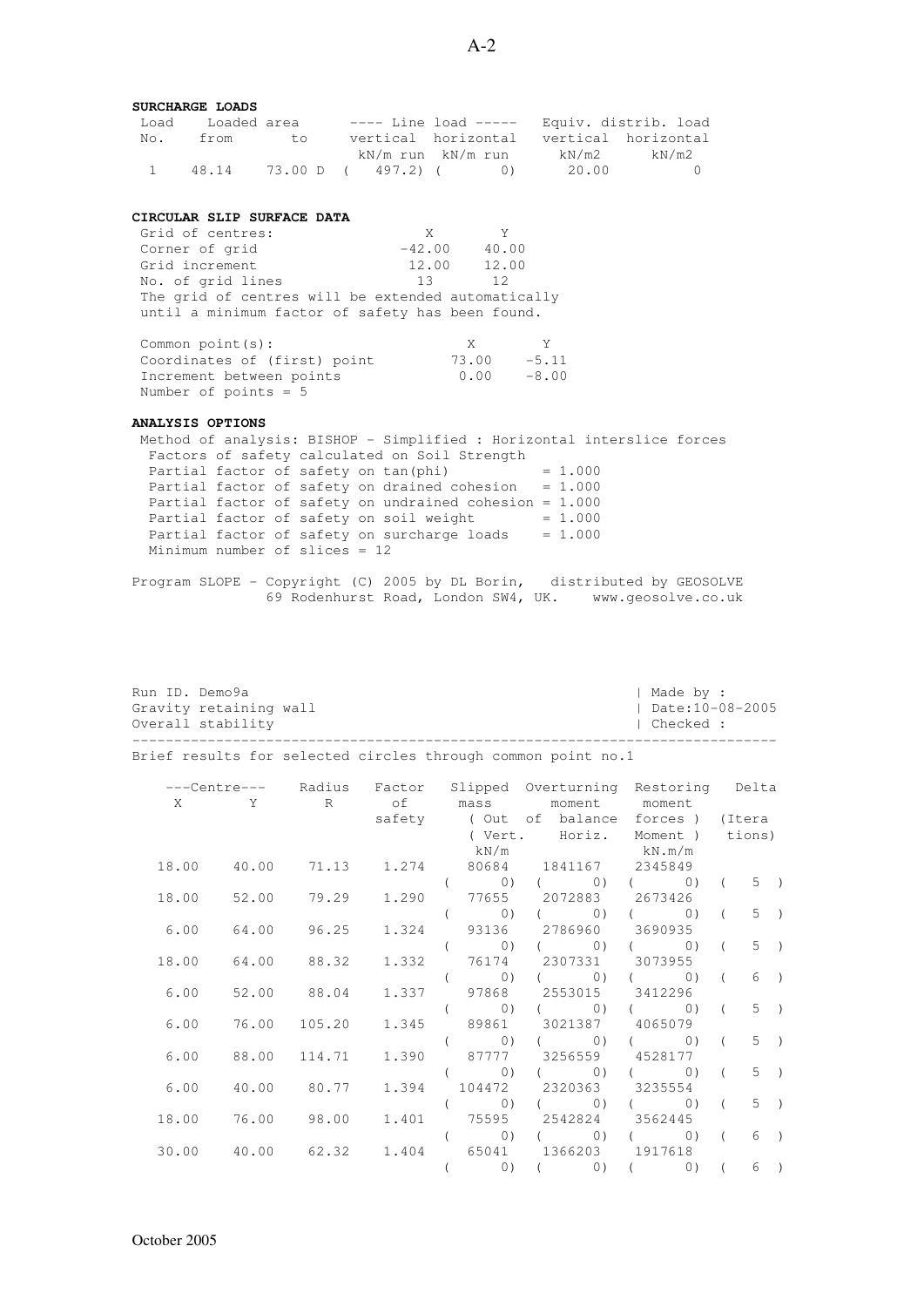|      | Gravity retaining wall<br>Overall stability | Run ID. Demo9a |                                                                                               |  |  |                                                       | Made by :<br>$ $ Date: 10-08-2005<br>  Checked : |       |  |
|------|---------------------------------------------|----------------|-----------------------------------------------------------------------------------------------|--|--|-------------------------------------------------------|--------------------------------------------------|-------|--|
|      |                                             |                | Brief results for selected circles through common point no.2                                  |  |  |                                                       |                                                  |       |  |
|      |                                             |                | ---Centre--- Radius Factor Slipped Overturning Restoring Delta<br>X Y R of mass moment moment |  |  | safety (Out of balance forces) (Itera                 |                                                  |       |  |
|      |                                             |                |                                                                                               |  |  | (Vert. Horiz. Moment) tions)<br>$kN/m$ $kN \cdot m/m$ |                                                  |       |  |
|      |                                             |                | 18.00 52.00 85.23 1.343 99225 2572757 3456301                                                 |  |  | ( 0) ( 0) ( 0) ( 0)                                   |                                                  | $5$ ) |  |
|      |                                             |                | 18.00  40.00  76.46  1.358  99843  2240229  3041530                                           |  |  | $(0)$ $($ $(0)$ $($ $0)$ $($                          |                                                  | $5$ ) |  |
|      |                                             |                | 18.00 64.00 94.71 1.361 99550 2907086 3957610                                                 |  |  | ( 0) ( 0) ( 0) ( 0)                                   |                                                  | $5$ ) |  |
|      |                                             |                | $6.00$ $64.00$ $102.15$                                                                       |  |  | 1.382 117406 3376520 4665799                          |                                                  |       |  |
| 6.00 |                                             |                | 76.00 111.49                                                                                  |  |  | ( 0) ( 0) ( 0) ( 0) (<br>1,387 115970 3709700 5144768 |                                                  | $5$ ) |  |
|      |                                             |                | 18.00 76.00 104.72 1.398 100430 3243260 4534576                                               |  |  | ( 0) ( 0) ( 0) ( 0)                                   |                                                  | $5$ ) |  |
|      |                                             |                | 30.00  40.00  68.33  1.400  83361  1765759  2472104                                           |  |  | $(0)$ $($ $(0)$ $($ $(0)$ $($                         |                                                  | $5$ ) |  |
|      |                                             |                |                                                                                               |  |  | ( 0) ( 0) ( 0) ( 0)                                   |                                                  | $5$ ) |  |

 6.00 52.00 93.42 1.403 119934 3044553 4272646  $($  0)  $($  0)  $($  0)  $($  5  $)$  6.00 88.00 121.29 1.411 115260 4039703 5699309  $($  0)  $($  0)  $($  5  $)$  30.00 52.00 78.03 1.418 85667 2099445 2977741  $($  0)  $($  0)  $($  0)  $($  5  $)$ 

Gravity retaining wall  $\vert$  Date:10-08-2005

Overall stability | Checked :

-----------------------------------------------------------------------------

Brief results for selected circles through common point no.3

|       |                    |                    |  | ---Centre--- Radius Factor Slipped Overturning Restoring Delta |        |                |                 |  |
|-------|--------------------|--------------------|--|----------------------------------------------------------------|--------|----------------|-----------------|--|
|       |                    |                    |  | X Y R of mass moment moment                                    |        |                |                 |  |
|       |                    |                    |  | safety (Out of balance forces) (Itera                          |        |                |                 |  |
|       |                    |                    |  | (Vert. Horiz. Moment) tions)                                   |        |                |                 |  |
|       |                    |                    |  | $kN/m$ $kN \cdot m/m$                                          |        |                |                 |  |
|       |                    |                    |  | 6.00 76.00 117.98 1.385 145672 4473141 6194559                 |        |                |                 |  |
|       |                    |                    |  | $($ 0) $($ 0)                                                  | $($ 0) | $\sqrt{2}$     | $5$ )           |  |
| 18.00 | 52.00 91.49        |                    |  | 1.389 124106 3139430 4360218                                   |        |                |                 |  |
|       |                    |                    |  | ( 0) ( 0) ( 0)                                                 |        |                | $5$ )           |  |
|       |                    | 18.00 64.00 101.33 |  | 1.395 126348 3572438 4982936                                   |        |                |                 |  |
|       |                    |                    |  | ( 0) ( 0) ( 0)                                                 |        | $\sqrt{2}$     | $5 \rightarrow$ |  |
|       |                    | 18.00 40.00 82.21  |  | 1.413 122590 2706045 3823665                                   |        |                |                 |  |
|       |                    |                    |  | ( 0) ( 0) ( 0)                                                 |        |                | $5 \rightarrow$ |  |
|       | 18.00 76.00 111.60 |                    |  | 1.418 128981 4007300 5681543                                   |        |                |                 |  |
|       |                    |                    |  | ( 0) ( 0) ( 0)                                                 |        |                | $5 \rightarrow$ |  |
|       |                    | 30.00 52.00 84.82  |  | 1.428 109772 2660708 3799825                                   |        |                |                 |  |
|       |                    |                    |  | ( 0) ( 0) ( 0)                                                 |        | $\left($       | $5 \rightarrow$ |  |
|       |                    | 30.00 40.00 74.72  |  | 1.432 105673 2233088 3197097                                   |        |                |                 |  |
|       |                    |                    |  | ( 0) ( 0) ( 0)                                                 |        | $\overline{a}$ | $5$ )           |  |
| 6.00  |                    | 64.00 108.32       |  | 1.440 145580 4052687 5837537                                   |        |                |                 |  |
|       |                    |                    |  | ( 0) ( 0) ( 0)                                                 |        | $\sqrt{2}$     | $5 \rightarrow$ |  |
|       |                    | 30.00 64.00 95.35  |  | 1.451 114070 3095513 4492366                                   |        |                |                 |  |
|       |                    |                    |  |                                                                |        |                |                 |  |
|       |                    |                    |  | ( 0) ( 0) ( 0) ( 0) (                                          |        |                | $5 \rightarrow$ |  |
| 6.00  |                    |                    |  | 88.00 128.04 1.452 146643 4907504 7123252                      |        |                |                 |  |
|       |                    |                    |  | $(0)$ $($ $(0)$ $($ $(0)$ $($                                  |        |                | $5$ )           |  |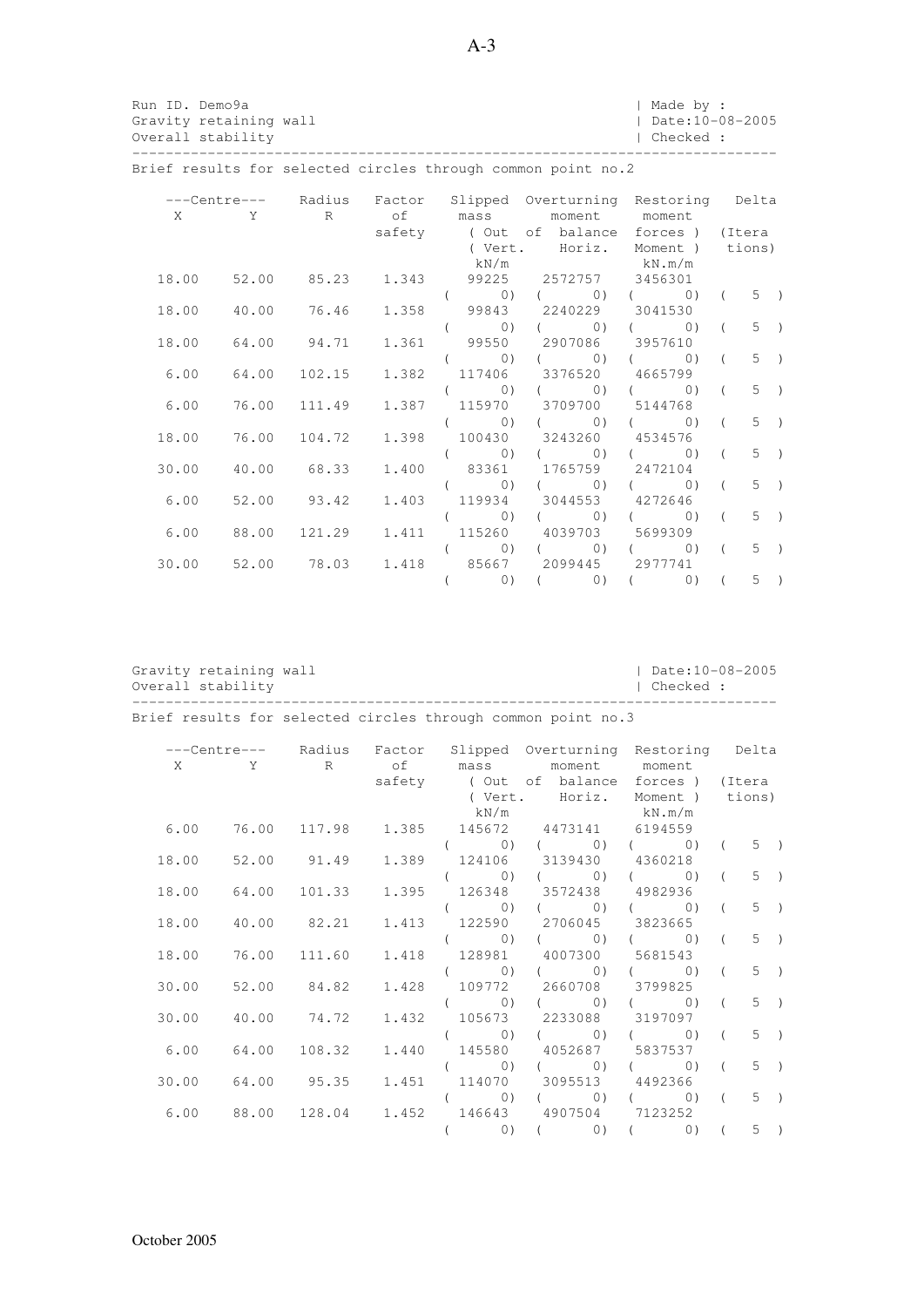| Run ID. Demo9a<br>Gravity retaining wall<br>Overall stability |                    |                    |                                  |                                                                                            | Made by :<br>Date:10-08-2005<br>l Checked : |       |
|---------------------------------------------------------------|--------------------|--------------------|----------------------------------|--------------------------------------------------------------------------------------------|---------------------------------------------|-------|
|                                                               |                    |                    |                                  | Brief results for selected circles through common point no. 4                              |                                             |       |
|                                                               |                    |                    | X Y R of mass                    | ---Centre--- Radius Factor Slipped Overturning Restoring Delta                             | moment moment                               |       |
|                                                               |                    |                    |                                  | safety (Out of balance forces) (Itera<br>(Vert. Horiz.<br>$kN/m$ $kN.m/m$                  | Moment) tions)                              |       |
|                                                               |                    |                    |                                  | 18.00  64.00  108.14  1.447  156875  4299606  6222115<br>$(0)$ $($ $(0)$ $($ $0)$ $($ $5)$ |                                             |       |
|                                                               |                    | 18.00 52.00 98.00  |                                  | 1.454 152732 3770099 5480155<br>$(0)$ $($ $(0)$ $($ $(0)$ $($                              |                                             | $5$ ) |
| 18.00                                                         |                    | 76.00 118.63       |                                  | 1.455 161297 4836222 7036202                                                               |                                             |       |
| 30.00                                                         |                    | 52.00 91.80        |                                  | $\begin{pmatrix} 0 \\ 1 \end{pmatrix}$<br>(0)<br>1.456 137493 3292969 4796129              | $($ 0) (                                    | $5$ ) |
|                                                               |                    | 30.00 64.00 102.56 |                                  | (0)<br>1.463 143925 3826407 5599577                                                        | $($ 0) (                                    | $5$ ) |
|                                                               | 18.00 88.00 129.38 |                    | $\begin{array}{c} 0 \end{array}$ | $($ 0)<br>1.473 165824 5374869 7915749                                                     | $0)$ (                                      | $5$ ) |
|                                                               |                    |                    | 0)                               | $\circ$ )                                                                                  | 0)<br>$\sqrt{2}$                            | $5$ ) |

|  |  | 40.00 88.32 1.486 148829 3238311 4812830       |  |  | 18.00 |
|--|--|------------------------------------------------|--|--|-------|
|  |  | ( 0) ( 0) ( 0) ( 0) ( 5)                       |  |  |       |
|  |  | 6.00 76.00 124.65 1.497 179483 5321541 7964104 |  |  |       |
|  |  | ( 0) ( 0) ( 0) ( 5)                            |  |  |       |
|  |  |                                                |  |  |       |
|  |  |                                                |  |  |       |
|  |  |                                                |  |  |       |

( 0) ( 0) ( 0) ( 5 )

 $($  0)  $($  0)  $($  0)  $($  5  $)$ 

30.00 40.00 81.39 1.475 131539 2769098 4083880

30.00 76.00 113.56 1.483 149946 4358702 6461898

| Run ID. Demo9a |                        | Made by :            |
|----------------|------------------------|----------------------|
|                | Gravity retaining wall | $I$ Date: 10-08-2005 |
|                | Overall stability      | l Checked :          |
|                |                        |                      |

Brief results for selected circles through common point no.5

|       | ---Centre--- | Radius | Factor |           | Slipped Overturning Restoring         |                   | Delta          |       |  |
|-------|--------------|--------|--------|-----------|---------------------------------------|-------------------|----------------|-------|--|
| X     | Y            | R      | of     | mass      | moment                                | moment            |                |       |  |
|       |              |        |        |           | safety (Out of balance forces) (Itera |                   |                |       |  |
|       |              |        |        |           | (Vert. Horiz.                         | Moment )          | tions)         |       |  |
|       |              |        |        | kN/m      |                                       | kN.m/m            |                |       |  |
| 18.00 | 52.00        | 104.72 | 1.509  |           | 185385 4467181                        | 6741563           |                |       |  |
|       |              |        |        | $\circ$ ) | (0)                                   | 0)                | $\left($       | $4$ ) |  |
| 18.00 | 64.00        | 115.10 |        |           | 1.537 191609 5100626 7839115          |                   |                |       |  |
|       |              |        |        | $\circ$ ) | $\left( 0\right)$                     | $\left( 0\right)$ | $\sqrt{2}$     | $5$ ) |  |
| 30.00 | 52.00        | 98.94  |        |           | 1.539 169820 4000328 6158429          |                   |                |       |  |
|       |              |        |        | $\circ$ ) | $($ 0)                                | 0)                | $\sqrt{2}$     | $5$ ) |  |
| 6.00  | 76.00        | 131.46 |        |           | 1.544 216753 6230891                  | 9620762           |                |       |  |
|       |              |        |        |           | $(0)$ $($ 0)                          | $\circ$ )         | $\overline{a}$ | $4$ ) |  |
| 18.00 | 76.00        | 125.77 |        |           | 1.547 197881 5739581                  | 8876555           |                |       |  |
|       |              |        |        | $\circ$ ) | $($ 0)                                | 0)                | $\overline{a}$ | $5$ ) |  |
| 30.00 | 64.00        | 109.87 |        |           | 1.555 177511 4620726 7184668          |                   |                |       |  |
|       |              |        |        | $\circ$ ) | $($ 0)                                | $\left( 0\right)$ | $\sqrt{2}$     | $5$ ) |  |
| 30.00 | 40.00        | 88.29  |        |           | 1.557 161325 3366229 5240843          |                   |                |       |  |
|       |              |        |        | (0)       | (0)                                   | $\circ$ )         | $\overline{a}$ | $5$ ) |  |
| 6.00  | 64.00        | 121.29 | 1.558  | 212494    | 5594575 8714685                       |                   |                |       |  |
|       |              |        |        | (0)       | 0)                                    | $\circ$ )         | $\sqrt{2}$     | $4$ ) |  |
| 18.00 | 88.00        | 136.66 | 1.566  |           | 204128 6381396                        | 9992735           |                |       |  |
|       |              |        |        | 0)        | (0)                                   | $\circ$ )         | $\overline{a}$ | $5$ ) |  |
| 30.00 | 76.00        | 121.01 | 1.576  |           | 185393 5260775 8289102                |                   |                |       |  |
|       |              |        |        | $\circ$ ) |                                       | $(0)$ $(0)$       |                | $5$ ) |  |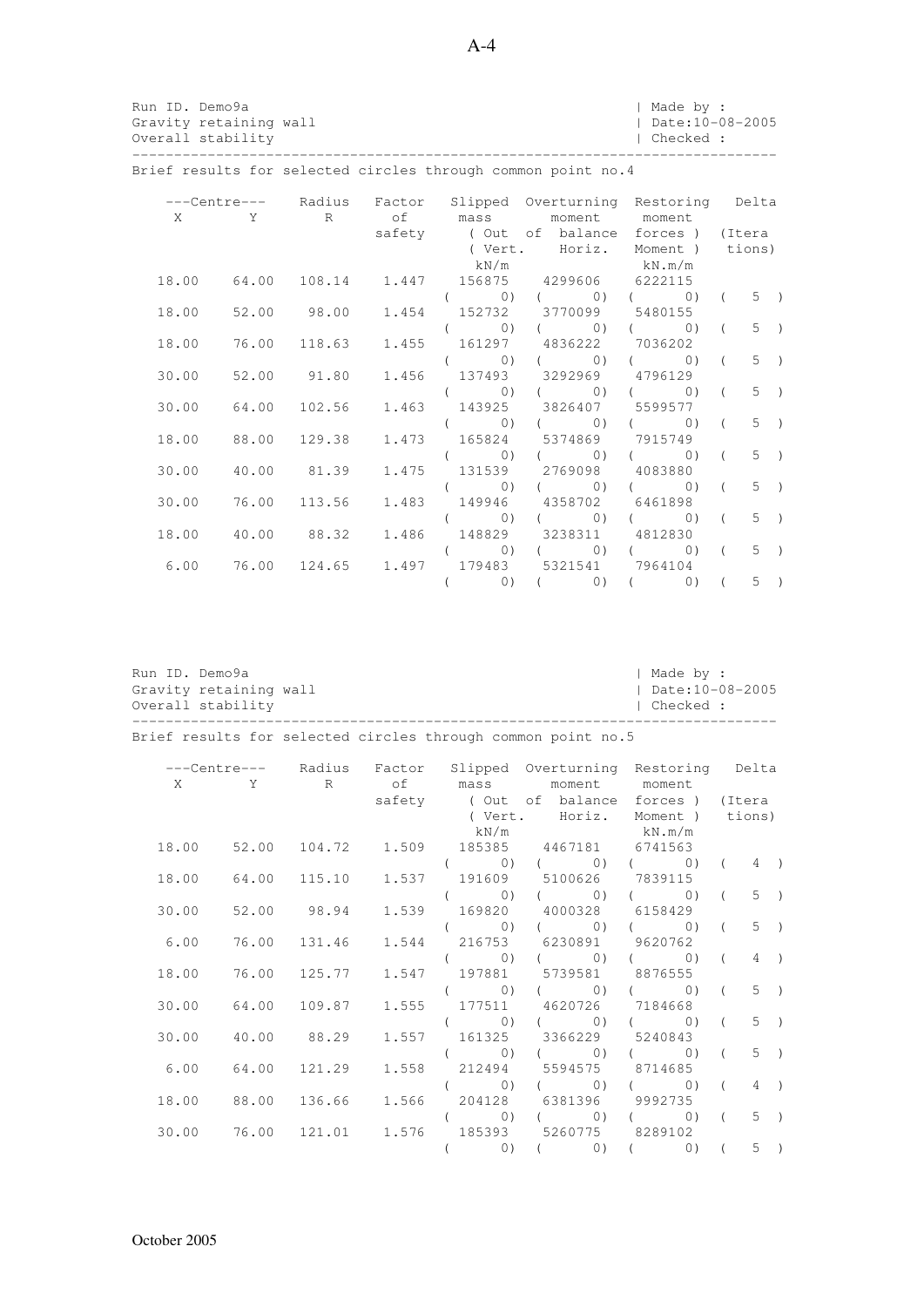Limited Operation Demonstration Version | Sheet No. Program: SLOPE Version 12R.01 Revision A09.B06.R31 | Licensed from GEOSOLVE | Job No. Run ID. Demo9a | Made by : Gravity retaining wall  $\overline{O}$  are  $\overline{O}$  and  $\overline{O}$  are  $\overline{O}$  bate:10-08-2005 Overall stability -----------------------------------------------------------------------------

#### **Analysis options**

 Method of analysis: BISHOP - Simplified : Horizontal interslice forces Factors of safety calculated on Soil Strength

| Partial factor of safety on tan(phi) |                                                | $= 1.000$ |
|--------------------------------------|------------------------------------------------|-----------|
|                                      | Partial factor of safety on drained cohesion   | $= 1.000$ |
|                                      | Partial factor of safety on undrained cohesion | $= 1.000$ |

#### **Exclusion options**

 The summary results and selected results for each exit point exclude: All slip surfaces where the interlock value in any slice is less than 0.2000 All slip surfaces where the slipped mass is less than 10 kN/m run

#### **Critical Factor of Safety for each Common Point**

|               | $---$ Common point $---$ |          | ----------- Critical circle --------- |                  |        |           |  |
|---------------|--------------------------|----------|---------------------------------------|------------------|--------|-----------|--|
| Point         | X                        | Y .      |                                       | ---- Centre ---- | Radius | Factor of |  |
| no.           | coord                    | coord    | X                                     | Y                |        | safety    |  |
| 1             | 73.00                    | $-5.11$  | 18.00                                 | 40.00            | 71.13  | 1.274     |  |
| $\mathcal{L}$ | 73.00                    | $-13.11$ | 18.00                                 | 52.00            | 85.23  | 1.343     |  |
| 3             | 73.00                    | $-21.11$ | 6.00                                  | 76.00            | 117.98 | 1.385     |  |
| 4             | 73.00                    | $-29.11$ | 18.00                                 | 64.00            | 108.14 | 1.447     |  |
| 5             | 73.00                    | $-37.11$ | 18.00                                 | 52.00            | 104.72 | 1.509     |  |
|               |                          |          |                                       |                  |        |           |  |
|               |                          |          |                                       |                  |        |           |  |

#### **FACTORS OF SAFETY AT CENTRES OF CIRCLES**

|                   |          | X-coordinates |             |                            |                               |             |       |                                                                                           |       |                               |             |
|-------------------|----------|---------------|-------------|----------------------------|-------------------------------|-------------|-------|-------------------------------------------------------------------------------------------|-------|-------------------------------|-------------|
|                   | $-42.00$ |               | $-18.00$    |                            | 6.00                          |             | 30.00 |                                                                                           | 54.00 | 78.00                         | 102.00      |
| Y-coord<br>172.00 | 1.861    | 1.745         | 1.695       | 1.683                      | 1.671                         | 1.748 1.791 |       | 1.938                                                                                     |       | 2.046 2.208 2.466 3.029       | 3.978       |
| 160.00            | 1.846    | 1.695         |             |                            |                               |             |       | 1.662  1.649  1.640  1.716  1.758  1.903  2.016  2.186  2.455  2.743  4.029               |       |                               |             |
| 148.00            |          |               |             |                            |                               |             |       | 1.838  1.692  1.633  1.606  1.610  1.624  1.726  1.869  1.986  2.166  2.449  2.759  3.575 |       |                               |             |
| 136.00            |          |               |             |                            |                               |             |       | 1.758  1.694  1.603  1.566  1.582  1.591  1.694  1.771  1.957  2.148  2.448  2.787  3.259 |       |                               |             |
| 124.00            | 1.779    | 1.691         |             |                            |                               |             |       | 1.575 1.530 1.535 1.558 1.662 1.741 1.930 2.133 2.454 2.829 3.340                         |       |                               |             |
| 112.00            | 1.814    |               |             | 1.619  1.548  1.489  1.488 |                               |             |       |                                                                                           |       | 1.904 2.124 2.472 2.887 3.451 |             |
| 100.00            | 1.868    | 1.645         |             |                            |                               |             |       | 1.539  1.449  1.445  1.492  1.537  1.684  1.891  2.123  2.505  2.966  3.598               |       |                               |             |
| 88.00             | 1.944    |               |             |                            |                               |             |       | 1.692 1.547 1.424 1.390 1.437 1.507 1.661 1.873 2.133 2.509 3.083 3.798                   |       |                               |             |
| 76.00             |          |               |             |                            |                               |             |       | 2.054 1.765 1.578 1.418 1.345 1.398 1.483 1.642 1.808 2.160 2.593 3.250 4.081             |       |                               |             |
| 64.00             | 2.199    |               |             |                            |                               |             |       | 1.873 1.641 1.441 1.324 1.332 1.451 1.572 1.816 2.213 2.726 3.498 4.571                   |       |                               |             |
| 52.00             |          | 2.922 2.025   | 1.744 1.500 |                            |                               |             |       | 1.337  1.290  1.418  1.610  1.850  2.322  2.937                                           |       |                               | 3.888 5.273 |
| 40.00             |          | 3.483 2.570   |             |                            | 1.907 1.611 1.394 1.274 1.400 |             |       | 1.623 1.925 2.412 3.296 4.554 6.823                                                       |       |                               |             |

Units: kN,m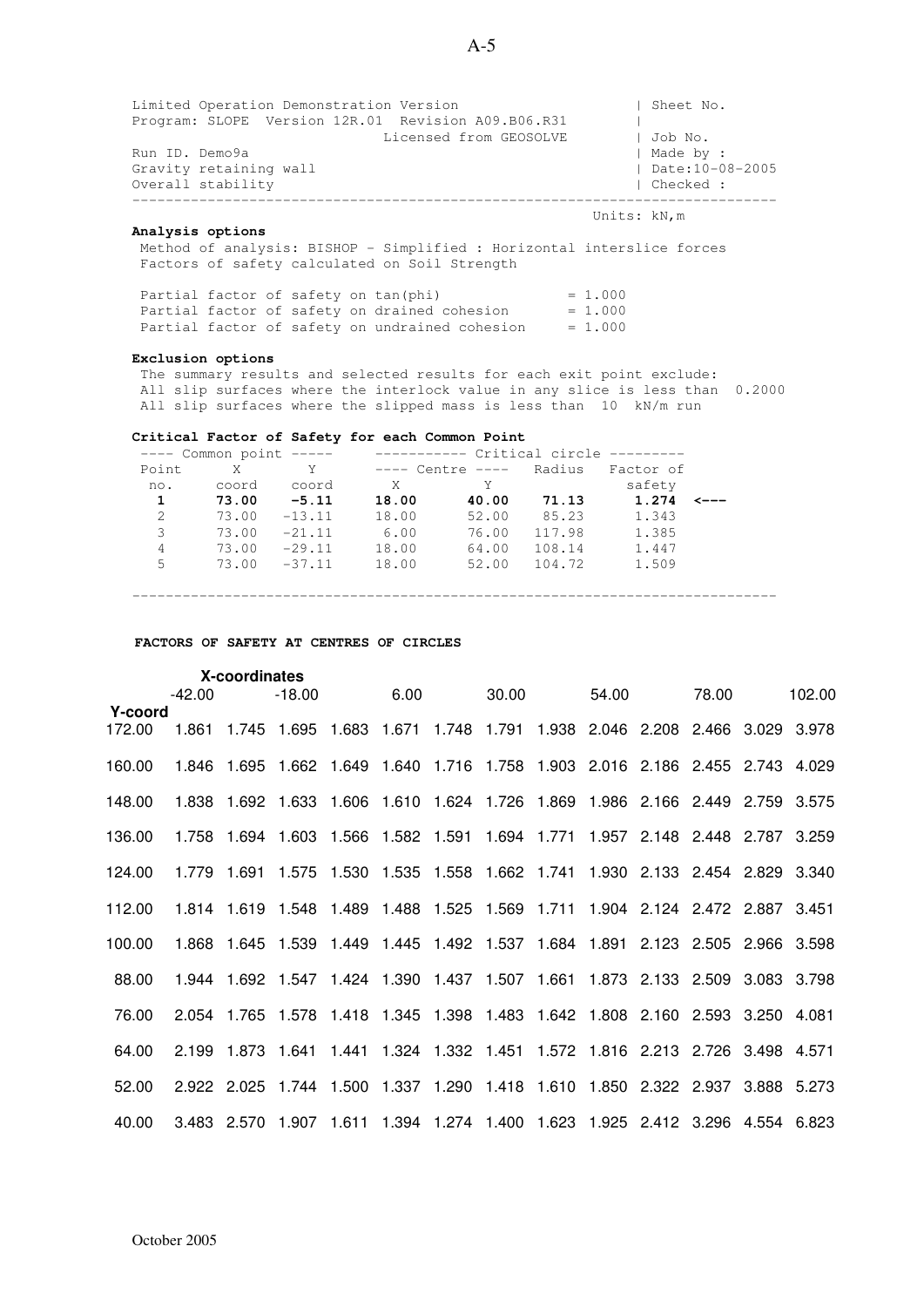Limited Operation Demonstration Version | Sheet No. Program: SLOPE Version 12R.01 Revision A09.B06.R31 | Licensed from GEOSOLVE | Job No. Run ID. Demo9a | Made by :<br>
Gravity retaining wall | Made by : | Date:10-08-2005 Gravity retaining wall  $\overline{O}$  and  $\overline{O}$  are  $\overline{O}$  and  $\overline{O}$  and  $\overline{O}$  are  $\overline{O}$  and  $\overline{O}$  are  $\overline{O}$  and  $\overline{O}$  are  $\overline{O}$  and  $\overline{O}$  are  $\overline{O}$  and  $\overline{O}$  are  $\overline{O}$  and  $\overline{O}$  are  $\overline$ Overall stability ----------------------------------------------------------------------------- Units: kN,m

#### **Analysis options**

 Method of analysis: BISHOP - Simplified : Horizontal interslice forces Factors of safety calculated on Soil Strength

| Partial factor of safety on tan(phi) |                                                | $= 1.000$ |
|--------------------------------------|------------------------------------------------|-----------|
|                                      | Partial factor of safety on drained cohesion   | $= 1.000$ |
|                                      | Partial factor of safety on undrained cohesion | $= 1.000$ |

#### **DETAILED RESULTS FOR CRITICAL CIRCLE**

# Factor of safety = 1.274<br>Slipped mass = 80684 kN/m

Out of balance vertical force =  $0 \text{ kN/m}$  Out of balance horizontal force = 4830 kN/m Centre of circle:  $X = 18.00 Y = 40.00$  Radius = 71.13 Overturning moment =  $1841167$  kN.m/m Restoring moment=  $2345849$  kN.m/m

|                     |         |                    |                                 |                                                                                                                                                                                                                                 | Slip surface coordinates Piezometric ------- Interslice forces ------- |   |
|---------------------|---------|--------------------|---------------------------------|---------------------------------------------------------------------------------------------------------------------------------------------------------------------------------------------------------------------------------|------------------------------------------------------------------------|---|
|                     |         |                    | ------------ elevation          |                                                                                                                                                                                                                                 | ----- horizontal ------ vertical                                       |   |
|                     | No. X   |                    |                                 |                                                                                                                                                                                                                                 | Y Y(w) E(total) E'(effective) Q                                        |   |
|                     |         |                    |                                 |                                                                                                                                                                                                                                 | $kN/m$ $kN/m$ $kN/m$                                                   |   |
| $\mathbf{1}$        |         | $-33.83 - 8.72$    | $-11.18$                        | $\Omega$                                                                                                                                                                                                                        | $\Omega$                                                               | 0 |
| $\overline{c}$      |         |                    | $-25.25 -16.47 -11.02$          | 1227 — 1227 — 1227 — 1227 — 1227 — 1227 — 1227 — 1227 — 1227 — 1227 — 1227 — 1227 — 1227 — 1227 — 1227 — 1227 — 1227 — 1227 — 1227 — 1227 — 1227 — 1227 — 1227 — 1227 — 1227 — 1227 — 1227 — 1227 — 1227 — 1227 — 1227 — 1227 — | 1078                                                                   | 0 |
| 3                   |         |                    | $-15.53 -22.74 -10.84$          | 3527                                                                                                                                                                                                                            | 2820                                                                   | 0 |
| $\sqrt{4}$          | $-4.92$ | $-27.34$           | $-10.65$ 6095                   |                                                                                                                                                                                                                                 | 4702                                                                   | 0 |
| $\mathsf S$         | 1.00    |                    | $-29.07 -10.54$ 7488 5770       |                                                                                                                                                                                                                                 |                                                                        | 0 |
| 6                   | 10.45   |                    | $-30.73 -10.36$ 9662            |                                                                                                                                                                                                                                 | 7587                                                                   | 0 |
| $\boldsymbol{7}$    | 20.04   |                    | $-31.10 -10.18$                 | 11451                                                                                                                                                                                                                           | 9263                                                                   | 0 |
| $\,8\,$             | 29.90   |                    | $-30.13 -10.00$                 | 12440                                                                                                                                                                                                                           | 10414                                                                  | 0 |
| $\mathsf{S}\xspace$ | 30.00   |                    | $-30.11 -9.97$                  | 12445                                                                                                                                                                                                                           | 10417                                                                  | 0 |
| 10                  | 40.00   |                    | $-27.64 -7.38$                  | 12395                                                                                                                                                                                                                           | 10343                                                                  | 0 |
| 11                  | 40.24   | $-27.57$           | $-7.29$                         | 12381                                                                                                                                                                                                                           | 10325                                                                  | 0 |
| 12                  | 42.52   | $-26.77$           | $-6.34$                         | 12214                                                                                                                                                                                                                           | 10127                                                                  | 0 |
| 13                  | 48.14   | $-24.43$           | $-4.02$                         | 11326                                                                                                                                                                                                                           | 9243                                                                   | 0 |
| 14                  | 49.86   | $-23.60$           | $-3.37$                         |                                                                                                                                                                                                                                 | 10930 8884                                                             | 0 |
| 15                  | 52.20   | $-22.37$           | $-2.48$                         |                                                                                                                                                                                                                                 | 10315 8337                                                             | 0 |
| 16                  | 56.12   | $-20.06$           | $-1.00$                         | 9071                                                                                                                                                                                                                            | 7255                                                                   | 0 |
| 17                  | 65.10   |                    | $-13.31$ 1.14                   | 5157                                                                                                                                                                                                                            | 4113                                                                   | 0 |
| 18                  |         |                    | $72.90 -5.23$ 3.00              | 625 629                                                                                                                                                                                                                         | 287                                                                    | 0 |
| 19                  |         | $73.00 -5.11$ 3.00 |                                 | 561                                                                                                                                                                                                                             | 232                                                                    | 0 |
| 20                  |         |                    | $79.73 \t 4.65 \t 3.27 \t -958$ |                                                                                                                                                                                                                                 | $-958$                                                                 | 0 |
| 21                  | 84.74   | 15.39              | 28.65                           | $-2664$                                                                                                                                                                                                                         | $-2664$                                                                | 0 |
| 22                  |         |                    | 87.90 26.82 28.78               | $-4563$                                                                                                                                                                                                                         | $-4563$                                                                | 0 |
| 23                  |         | 89.12 38.61        | 28.84                           | $-4830$                                                                                                                                                                                                                         | $-4830$                                                                | 0 |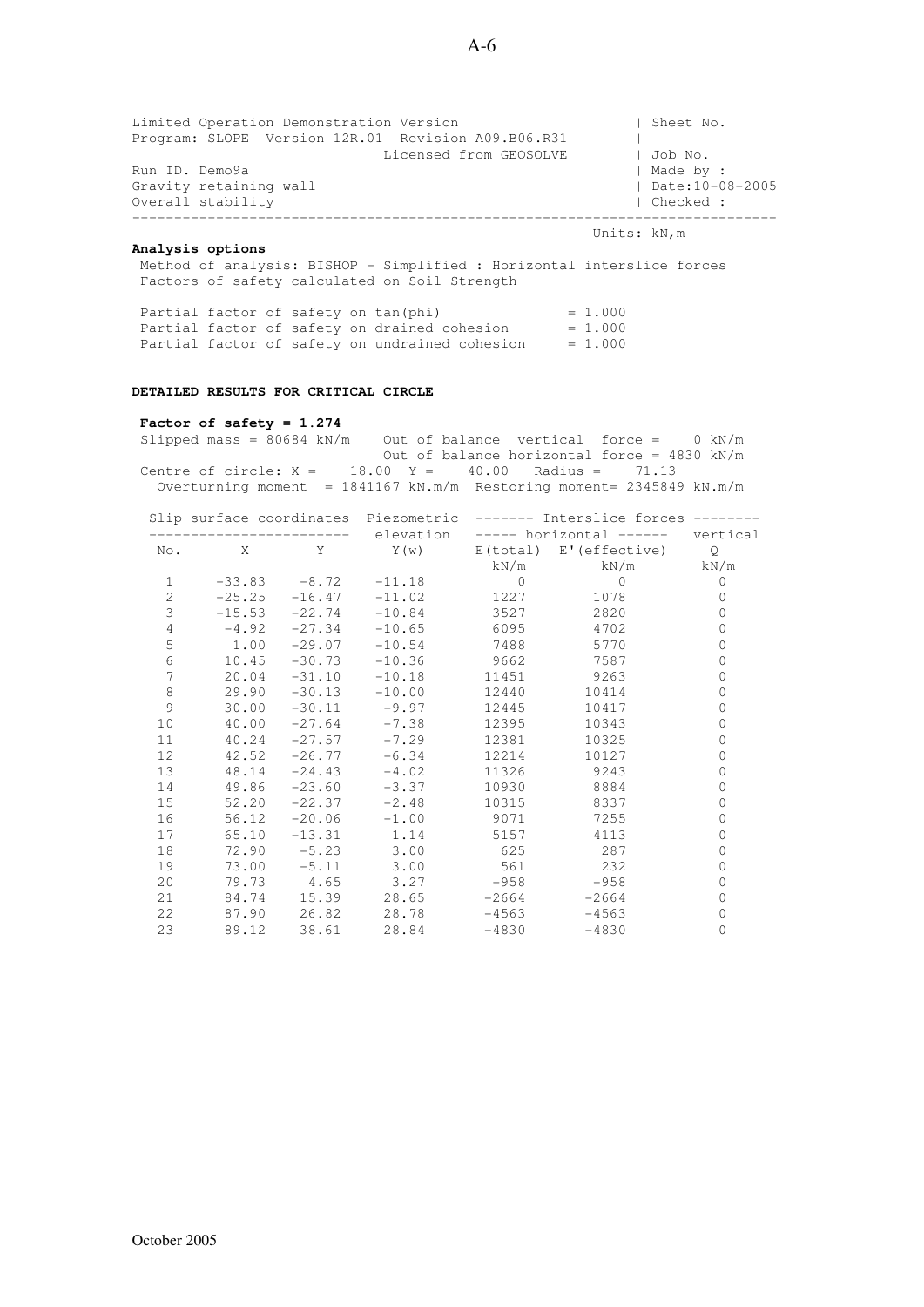| Slice          | Cohesion        | Tan(phi)        | Pore     | Weight   |             | Forces on base of slice |       |
|----------------|-----------------|-----------------|----------|----------|-------------|-------------------------|-------|
| No.            |                 |                 | pressure | of slice | $---$       | normal<br>$-- -$        | shear |
|                | $( \text{ave})$ | $( \text{ave})$ | (avge)   | W        | $\mathbf P$ | P'                      | S     |
|                | kN/m2           |                 | kN/m2    | kN/m     | kN/m        | kN/m                    | kN/m  |
| $\mathbf{1}$   | 10.00           | 0.4244          | 18.79    | 673      | 1322        | 1105                    | 459   |
| $\overline{c}$ | 10.00           | 0.4244          | 86.73    | 2145     | 3049        | 2046                    | 772   |
| 3              | 10.00           | 0.4244          | 142.93   | 3517     | 4248        | 2596                    | 955   |
| $\sqrt{4}$     | 10.00           | 0.4244          | 176.14   | 2530     | 2819        | 1733                    | 626   |
| 5              | 10.00           | 0.4244          | 194.53   | 5114     | 5413        | 3546                    | 1257  |
| 6              | 10.00           | 0.4244          | 206.45   | 6321     | 6385        | 4404                    | 1542  |
| 7              | 10.00           | 0.4244          | 205.25   | 6925     | 6795        | 4761                    | 1664  |
| $\,8\,$        | 10.00           | 0.4244          | 201.34   | 69       | 67          | 47                      | 16    |
| 9              | 10.00           | 0.4244          | 201.99   | 6676     | 6493        | 4412                    | 1551  |
| 10             | 10.00           | 0.4244          | 202.70   | 154      | 151         | 99                      | 35    |
| 11             | 10.00           | 0.4244          | 203.55   | 2251     | 2181        | 1689                    | 582   |
| 12             | 10.00           | 0.4244          | 204.20   | 7360     | 7135        | 5892                    | 2010  |
| 13             | 10.00           | 0.4244          | 203.20   | 2170     | 2156        | 1768                    | 604   |
| 14             | 10.00           | 0.4244          | 200.58   | 2813     | 2819        | 2289                    | 783   |
| 15             | 10.00           | 0.4244          | 194.71   | 4532     | 4602        | 3716                    | 1273  |
| 16             | 10.00           | 0.4244          | 167.51   | 9905     | 10413       | 8531                    | 2930  |
| 17             | 10.00           | 0.4244          | 113.39   | 7837     | 8813        | 7539                    | 2599  |
| 18             | 10.00           | 0.4244          | 81.71    | 95       | 111         | 98                      | 34    |
| 19             | 0.22            | 1.1828          | 34.66    | 5546     | 4398        | 3987                    | 3703  |
| 20             | 0.00            | 1.1677          | 60.02    | 2868     | 2759        | 2047                    | 1876  |
| 21             | 0.00            | 0.5316          | 76.10    | 1048     | 2110        | 1208                    | 504   |
| 22             | 0.00            | 0.5316          | 1.64     | 136      | 279         | 259                     | 108   |

#### **DETAILED RESULTS FOR CRITICAL CIRCLE** - continued

| Slice          |          | -- Surcharge loads -- | Water load on    |            |
|----------------|----------|-----------------------|------------------|------------|
| No.            | vertical | horizontal            | submerged ground |            |
|                | load     | load                  | vertical         | horizontal |
|                | kN/m     | kN/m                  | kN/m             | kN/m       |
| 1              | Ω        |                       |                  | Ω          |
| $\overline{2}$ |          |                       |                  |            |
| 3              |          |                       |                  |            |
| 4              |          |                       |                  |            |
| 5              |          |                       |                  |            |
| 6              |          |                       |                  |            |
| 7              |          |                       |                  |            |
| 8              |          |                       |                  |            |
| 9              |          |                       |                  |            |
| 10             |          |                       |                  | D          |
| 11             |          |                       |                  |            |
| 12             |          |                       |                  |            |
| 13             | 34       |                       |                  |            |
| 14             | 47       |                       |                  |            |
| 15             | 78       |                       |                  |            |
| 16             | 180      |                       |                  |            |
| 17             | 156      |                       |                  |            |
| 18             | 2        |                       |                  |            |
| 19             | O        |                       |                  |            |
| 20             |          |                       |                  |            |
| 21             |          |                       |                  |            |
| 22             |          |                       |                  |            |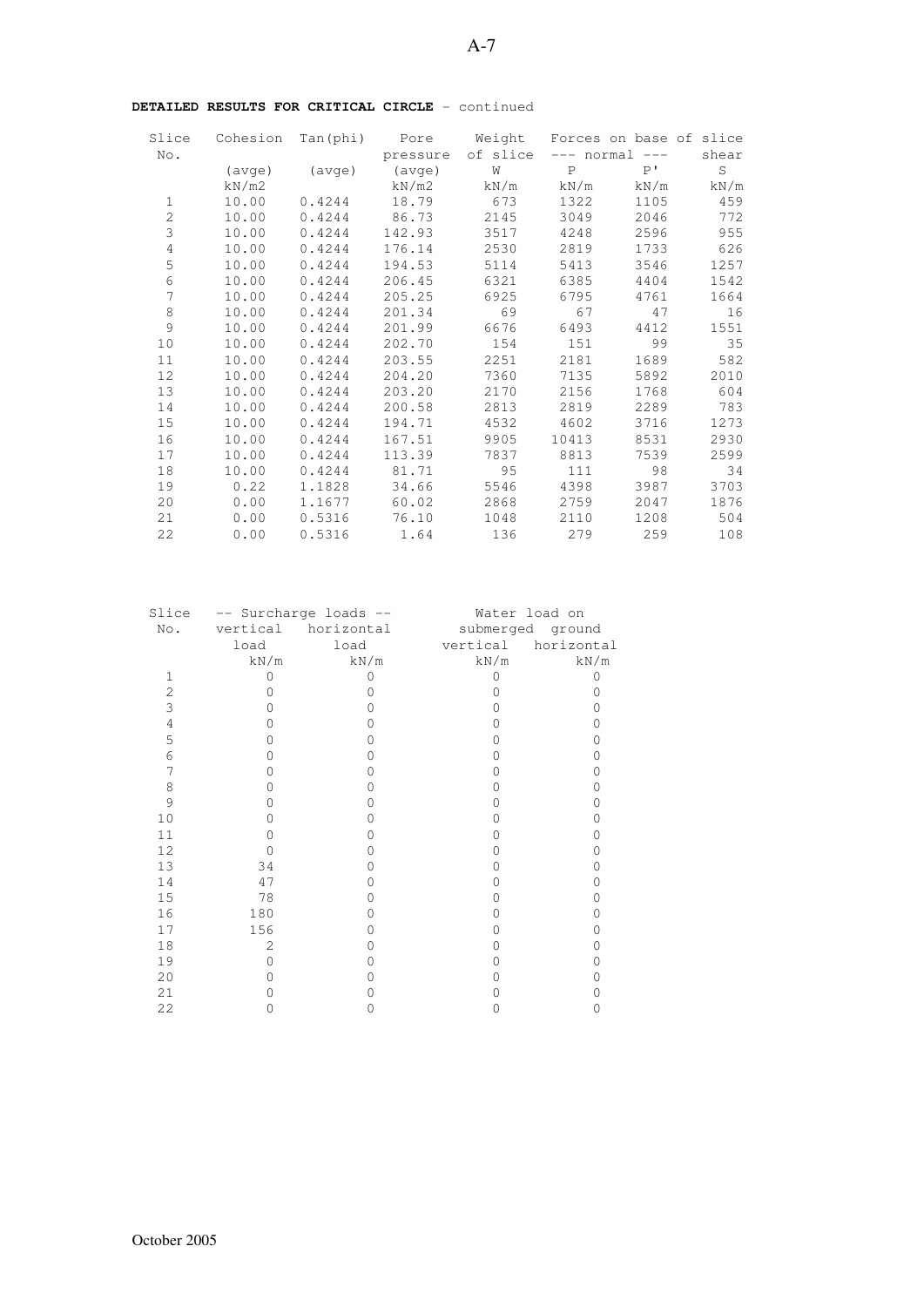

A-8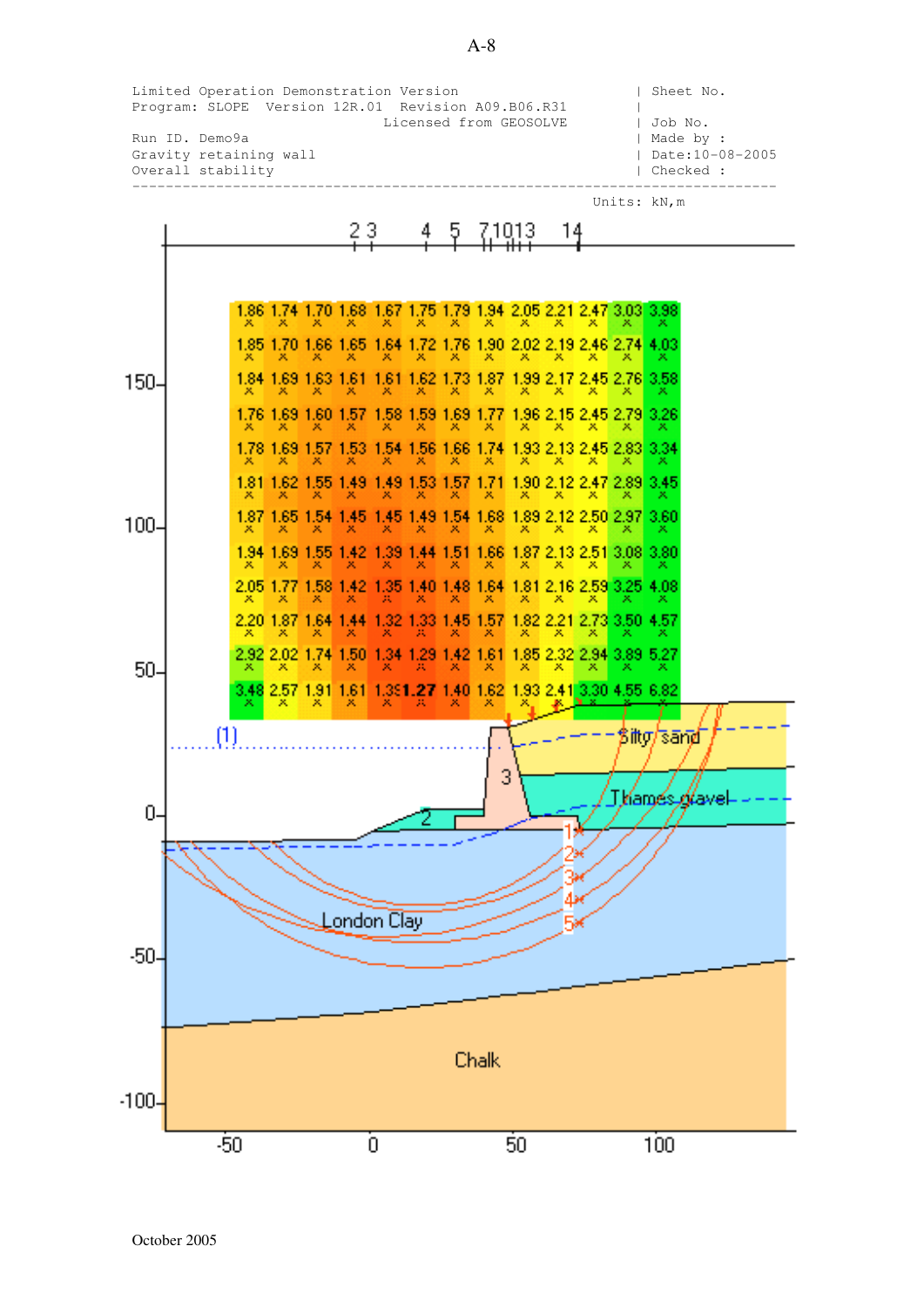## **APPENDIX F**

### **PARTIAL FACTORS OF SAFETY**

### **F.1 DEFINITION OF FACTOR OF SAFETY**

Modern codes of practice use partial factors on the separate components of a structure. In slope stability analysis and reinforced earth design, overall stability is ensured by applying partial factors of safety, separately, to the soil and reinforcement strengths, as well as a possible overall factor of safety on the balance between disturbing and restoring forces. The equation for factor of safety is of the form

$$
f = \frac{R_{\text{soil}}/f_{\text{soil}} + R_{\text{reinf}}}{D_{\text{wt}}.f_{\text{wt}} + D_{\text{load}}.f_{\text{load}}}
$$
(F.1)

Where

 $D_{wt}$  = Disturbing force due to soil weight  $f_{wt}$  = Partial factor of safety on soil weight  $D_{load}$  = Disturbing force due to surcharge loads  $f<sub>load</sub>$  = Partial factor of safety on surcharge loads  $R_{\text{soil}}$  = Restoring force due to soil strength  $f_{\text{soil}}$  = Partial factor of safety on soil strength  $R_{reinf}$  = Restoring force due to reinforcement (factored)  $f =$  Overall factor of safety on soil + reinforcement

# **Definition of factor of safety for load factor calculation**

When calculating the factor of safety on surcharge loads,  $f_q$  is defined as follows:

$$
f_{q} = \frac{R_{\text{soil}}/f_{\text{soil}} + R_{\text{reinf}} - D_{\text{wt}}.f_{\text{wt}}}{D_{\text{load}}.f_{\text{load}}}
$$
(F.2)

### **F.2 PARAMETERS REQUIRED BY SLOPE**

### **F.2.1 Soil weight, Dwt**

Characteristic (i.e. best estimates, unfactored) soil densities should be entered in the data. If a partial factor,  $f_{wt}$ , is required, this value is entered separately (see below).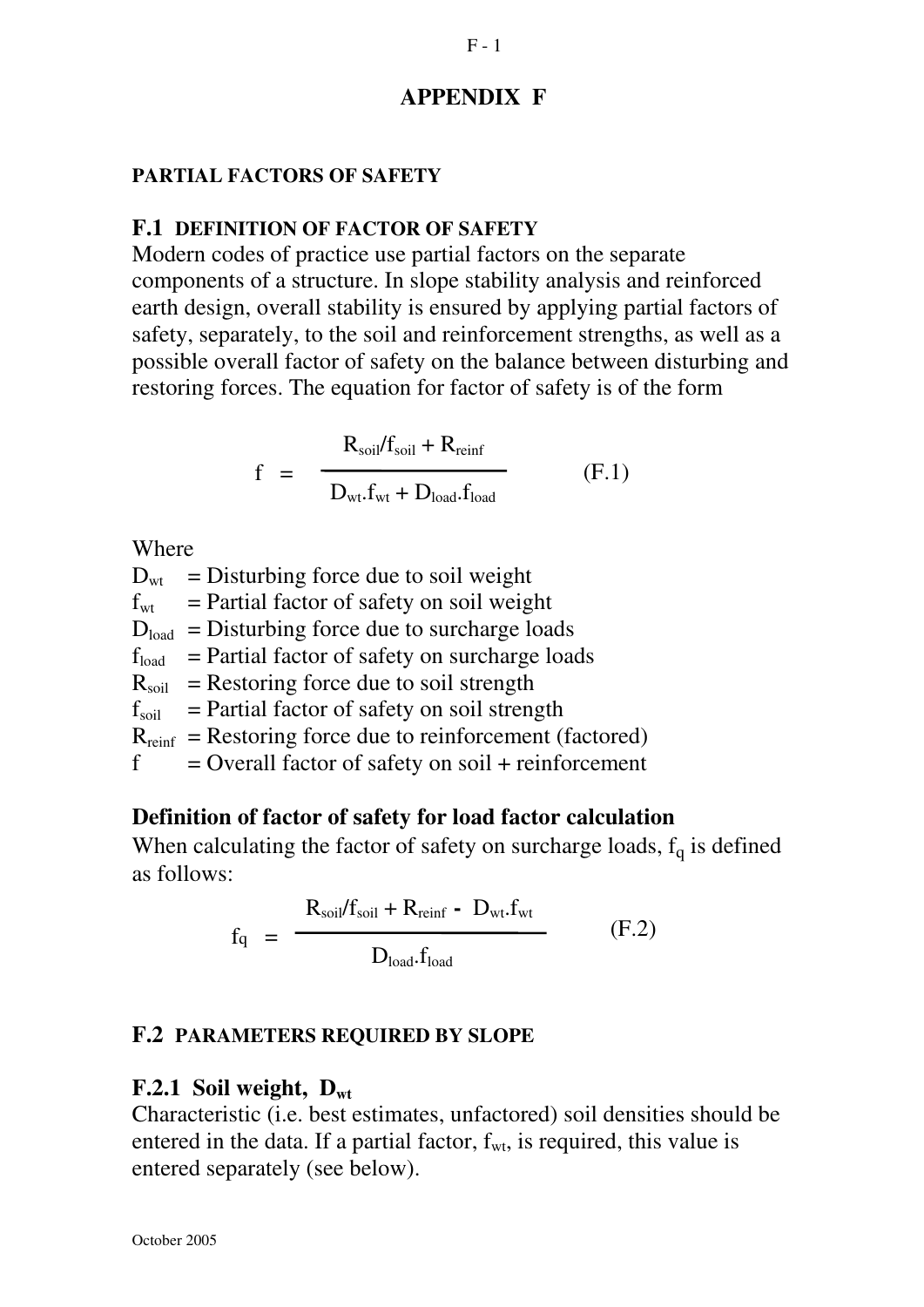## **F.2.2 Partial factor of safety on soil weight, fwt**

Values of partial factors on soil densities should be obtained from relevant codes of practice. The program applies the same factor to both bulk densities (above and below the water table).

## **F.2.3 Surcharge loads, Dload**

Characteristic (i.e. best estimates, unfactored) loads should be entered in the data. If a partial factor,  $f_{load}$ , is required, this value is entered separately (see below). To conform with all the requirements of some design codes, it may be necessary to carry out more than one analysis/design with various load combinations.

If different load factors are required on different components of the surcharge load then it will be necessary to enter partially factored loads in the data. The Partial factor,  $f_{load}$  (below) should then be set to 1.

# **F.2.4 Partial factor of safety on surcharge loads, fload**

Values of partial factors on loads should be obtained from relevant codes of practice.

# **F.2.5 Soil strengths, Rsoil**

Characteristic (or reasonably conservative) strengths should be entered in the data. If a partial factor,  $f_{\text{soil}}$ , is required for reinforcement or bearing capacity analysis/design, this value is entered separately (see below).

### **F.2.6 Partial factor of safety on soil strength, fsoil**

Values of partial factors on soil strength generally lie between 1.0 and 1.5 depending on the type of strength parameters used e.g. Peak strengths, Residual strengths or Critical State strengths.

# **F.2.7 Reinforcement force, Rreinf**

The contribution to stability of a layer of reinforcement is limited by:

- 1. Its tensile strength,  $T_{\text{reinf}}$
- 2. Its pull-out resistance due to friction,  $\phi_{\text{pull}}$ , and cohesion,  $c_{\text{pull}}$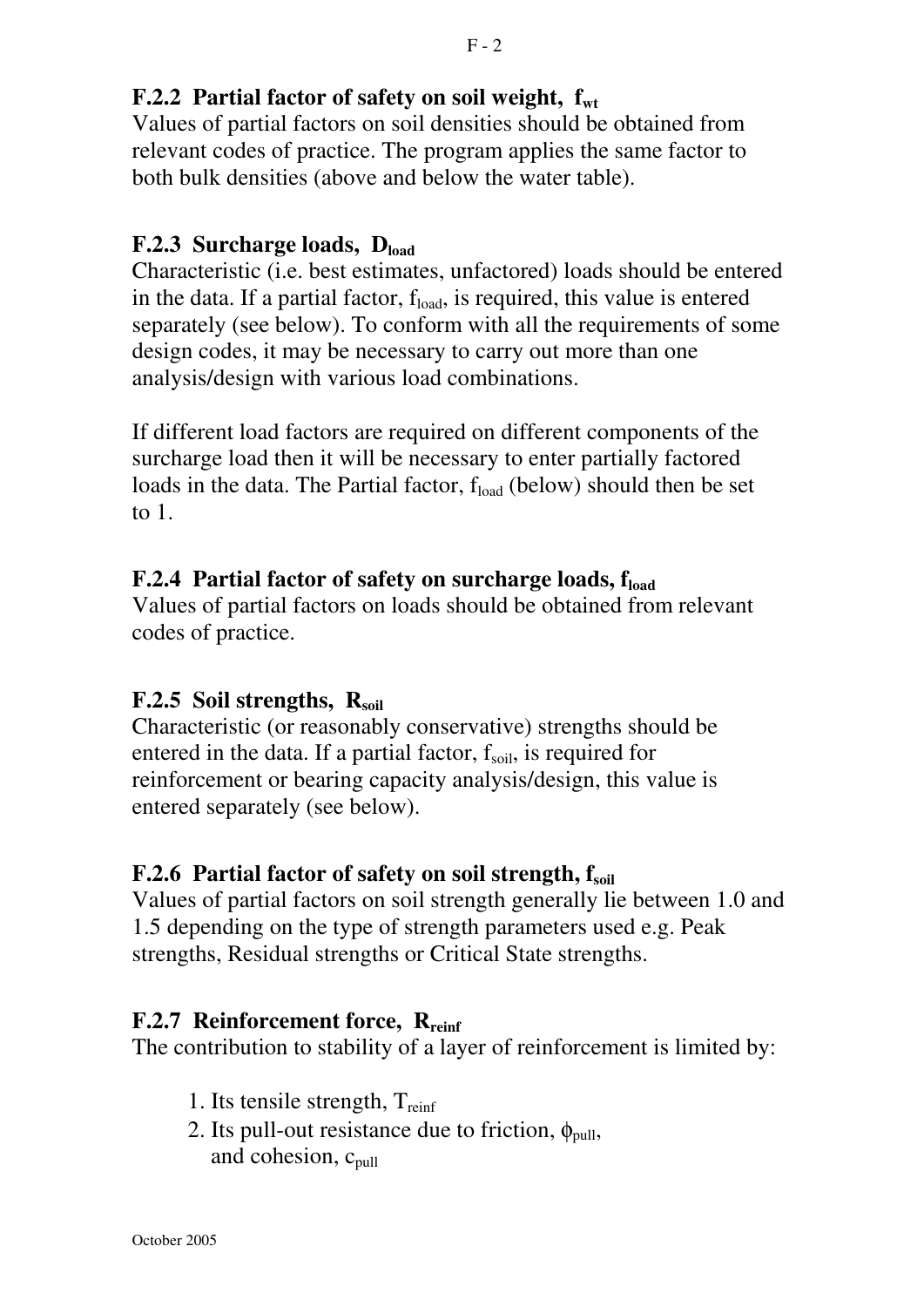Each component of reinforcement resistance is subject to its own factor of safety. Characteristic values of strength,  $f_{\text{pull}}$  and  $c_{\text{pull}}$  should be entered in the data. If partial factors, f<sub>tens</sub> and f<sub>pull</sub>, are required, their values are entered separately (see below).

# **F.2.8 Partial factor of safety on reinforcement strength, ftens**

See Section 11.3.1 for the definition and advice on this parameter.

## **F.2.9 Partial factors of safety on soil-reinforcement interaction.**

Two partial factors are defined for soil-reinforcement interaction.

- a) Partial factor on pull-out resistance,  $f_{pull}$
- b) Partial factor on direct sliding resistance, fslide

These factors are defined and discussed in Sections 11.3.2. and 11.3.3 respectively.

**F.2.10 Overall design factor of safety on soil + reinforcement, f<sub>des</sub>** This parameter is only required for reinforced soil **design** as discussed in Section 11.4.3. During the design process the program evaluates the overall factor of safety, f, (Equation F.1) for a wide range of mechanisms. The program ensures that sufficient reinforcement is provided to guarantee that the factor of safety for any mechanism is never less than  $f_{des}$ . Suitable values of  $f_{des}$  are suggested in Section 11.4.3.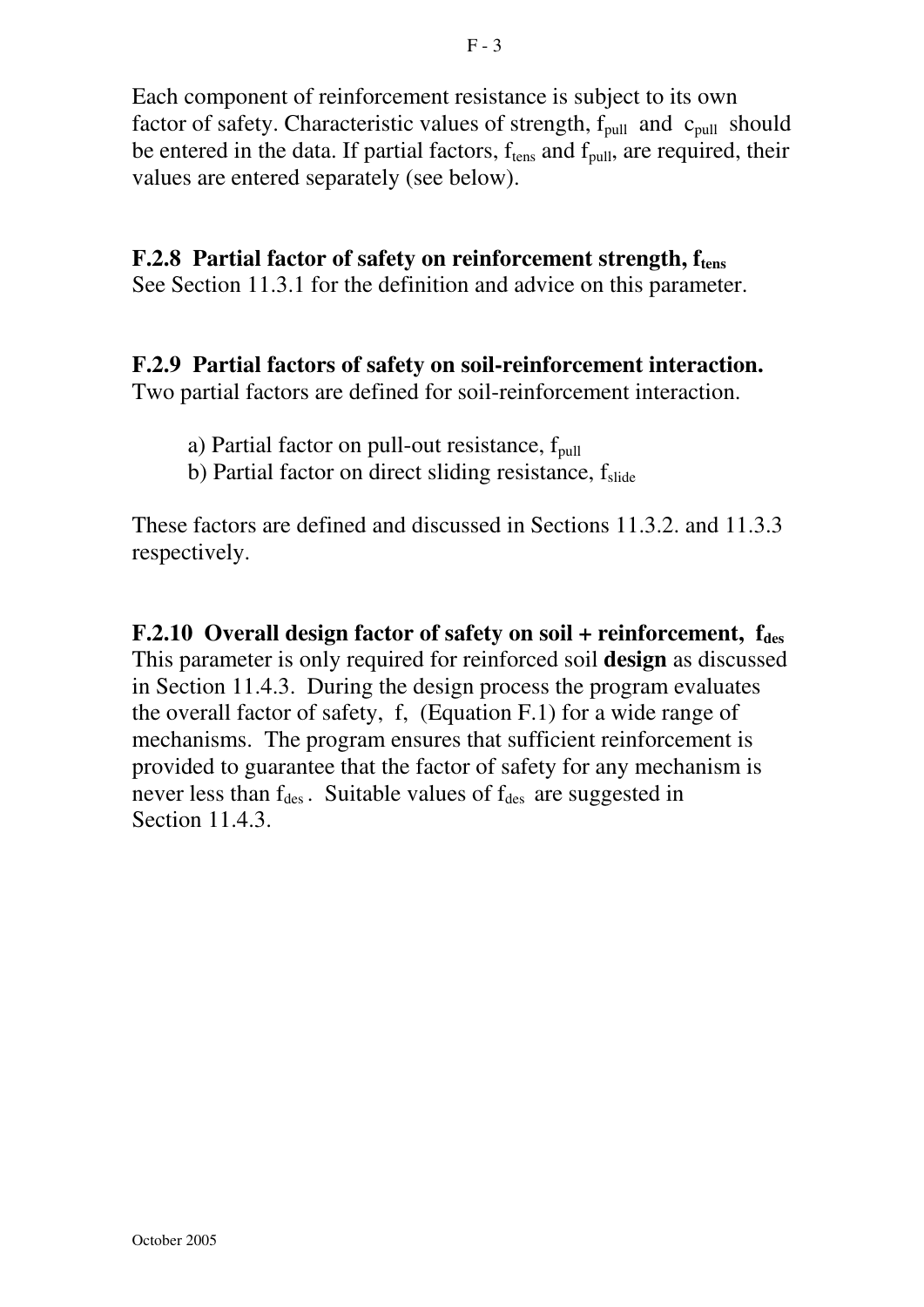### **REFERENCES**

### **Bishop, A.W. (1955)**

The use of the slip circle in the stability analysis of earth slopes. Geotechnique Vol.5 pp.7-17.

### **Bjerrum, L. (1973)**

Problems of soil mechanics and construction on soft clays. State of the art report. Proc.8th Int.Conf.SMFE.

### **British Standard, BS 8006 (1995)**

Code of practice for strengthened / reinforced soils and other fills. British Standards Institution

### **British Standard, BS 8081 (1989)**

Code of practice for ground anchorages. British Standards Institution

### **Janbu, N., L.Bjerrum and B.Kjaernsli (1956)**

Stability calculations for fillings, cuts and natural slopes. Norwegian Geotechnical Institute. Publ.No.16.

## **Spencer, E. (1967)**

A method of analysis of the stability of embankments ensuring parallel interslice forces. Geotechnique Vol.17 pp.11-26.

### **Whitman, R.V. and W.A.Bailey (1967)**

Use of computers for slope stability analysis. Proc. ASCE, Vol.93 SM4. pp.475-498.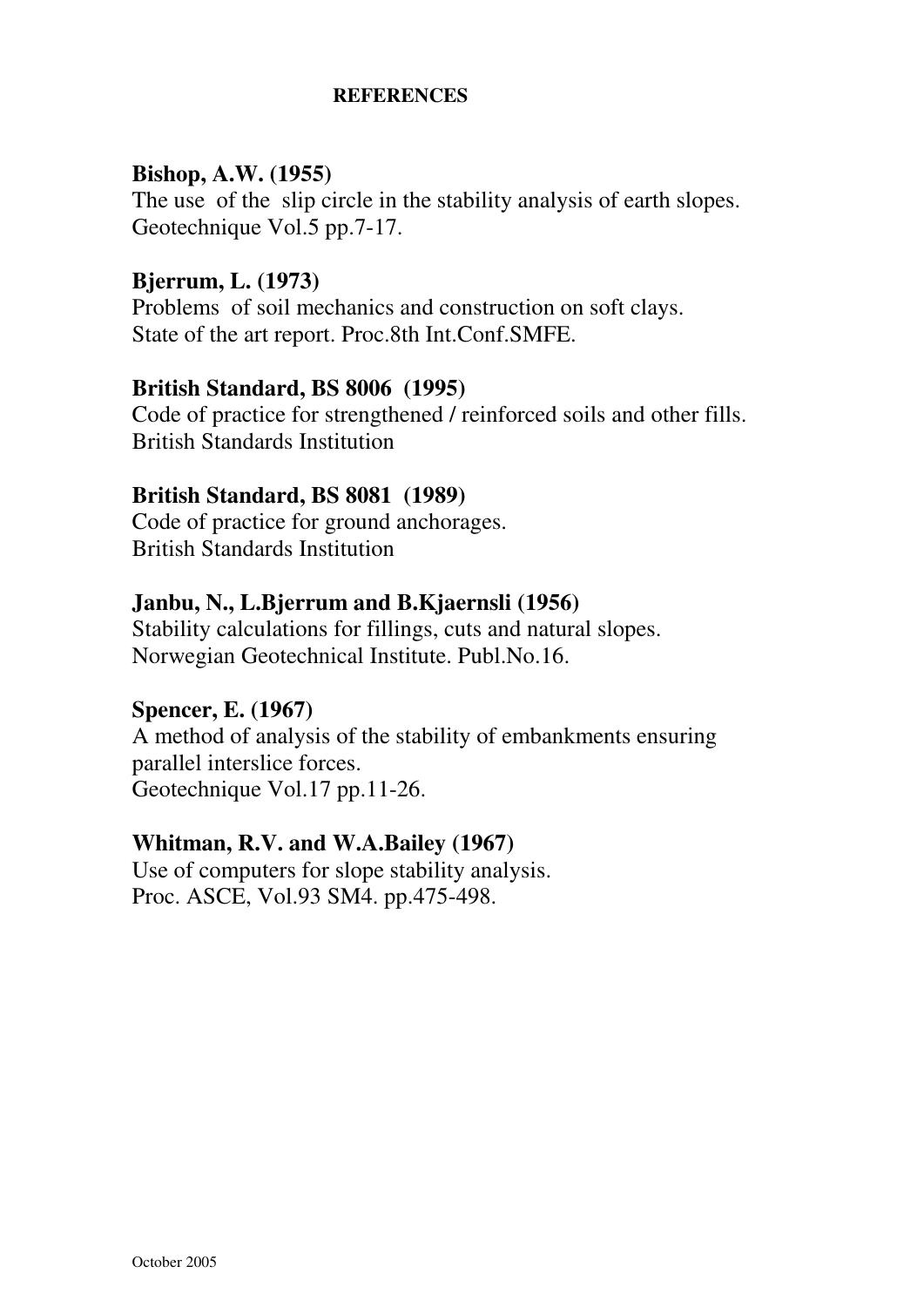### **NOTATION**

| A <sub>nail</sub>  | Empirical design factor for nails in cohesionless soil as               |
|--------------------|-------------------------------------------------------------------------|
|                    | defined in BS 8081                                                      |
| $\mathbf{C}$       | Soil cohesion                                                           |
| $c_{\text{nail}}$  | Undrained cohesion of the soil in which a nail is installed             |
| C <sub>o</sub>     | Undrained cohesion at datum elevation y <sub>o</sub>                    |
| $c_{\rm u}$        | Undrained cohesion of cohesive soil                                     |
| c <sub>u</sub> /p' | Ratio of undrained cohesion to effective overburden pressure            |
|                    | for normally consolidated soil                                          |
| $\mathbf{c}'$      | Drained cohesion of cohesive soil                                       |
| $C_{pull}$         | Adhesion between reinforcement and soil for pull-out                    |
| c <sub>slide</sub> | $=c_{\text{pull}} =$ Adhesion between reinforcement and soil for direct |
|                    | sliding and pull-out                                                    |
|                    | dc/dy Rate of increase of cohesion with depth                           |
| $D_{\text{nail}}$  | Effective nail diameter                                                 |
| E <sub>h</sub>     | Horizontal acceleration factor                                          |
| $E_v$              | Vertical acceleration factor                                            |
| f(F)               | Overall factor of safety on soil (+ reinforcement) strength             |
| $f_q$              | Factor of safety on surcharge loads (calculated)                        |
| $f_{load}$         | Partial factor of safety on surcharge loads                             |
| $f_{\rm soil}$     | Partial factor of safety on soil strength                               |
| $f_{\rm wt}$       | Partial factor of safety on soil weight                                 |
| $f_{pull}$         | Partial factor of safety on pull-out resistance                         |
| $f_{\rm slide}$    | Partial factor of safety on direct sliding resistance                   |
| $f_{tens}$         | Partial factor of safety on tensile strength of reinforcement           |
| $f_{des}$          | Overall design factor of safety on soil + reinforcement strength        |
| $h_A$              | Piezometric head at point A                                             |
| $r_{\rm u}$        | Pore pressure ratio                                                     |
| S                  | Ratio of width to spacing of reinforcements                             |
| $\mathbf{u}$       | Pore pressure                                                           |
| $u_{w}$            | Pore water pressure                                                     |
| $u_A$              | Water pressure at Point A                                               |
| $X_t$              | X coordinate of toe of slope                                            |
| y                  | Elevation                                                               |
| УA                 | Elevation of Point A                                                    |
| $y_{o}$            | Datum elevation at which $c_0$ occurs                                   |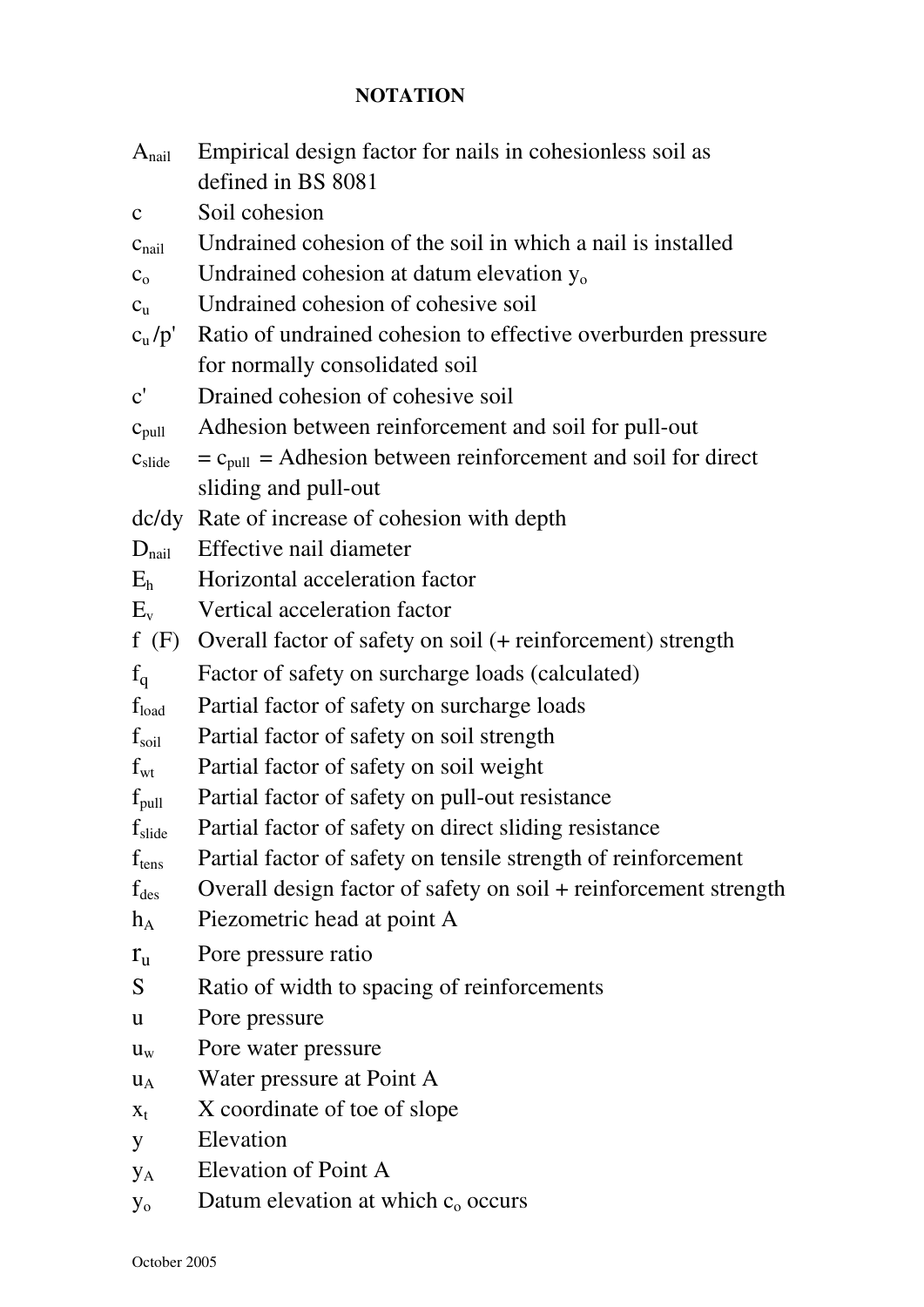## **NOTATION** (continued)

- $\alpha_{\text{mail}}$  Adhesion (alpha) factor for nails in cohesive soil as defined in BS 8081 (Ground Anchors)
- $\alpha_{\text{int}}$  Soil-reinforcement Interaction Coefficient
- $\alpha$  Inclination of slip surface to the horizontal (Figure 8a)
- α Wedge angle in two and three part wedges (Figure 13a)
- ß Base angle (Three part wedges)
- ε Exit angle (Three part wedges)
- γ Unit weight of soil
- $\gamma_{w}$  Unit weight of water
- ∆R Incremental radius
- $\sigma_{v}$  Vertical total stress
- σ Total stress
- σ' Effective stress
- $\sigma_{v}$ ' Vertical effective stress
- $\mu_{\text{nail}}$  Coefficient of friction between nail and soil
- $\mu_{\text{pull}}$  Coefficient of friction between reinforcement and soil for pull-out
- µslide Coefficient of friction between reinforcement and soil for direct sliding
- φ Angle of soil friction
- φ' Effective angle of soil friction
- $\phi_{\rm m}$  Mobilised angle of soil friction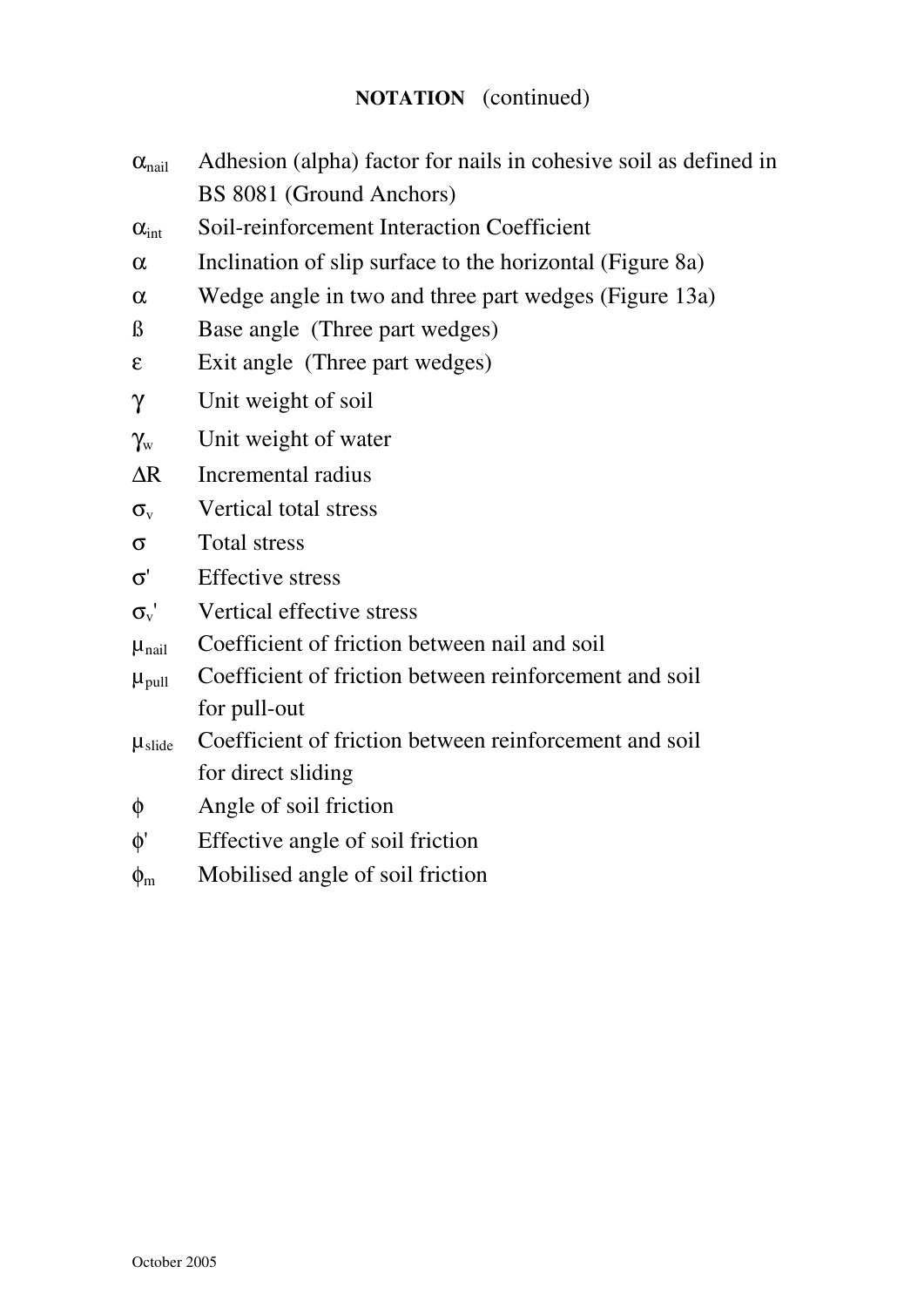

Figure 1a. Numbering convention for soil strata



Figure 1b. Representation of a discontinuous stratum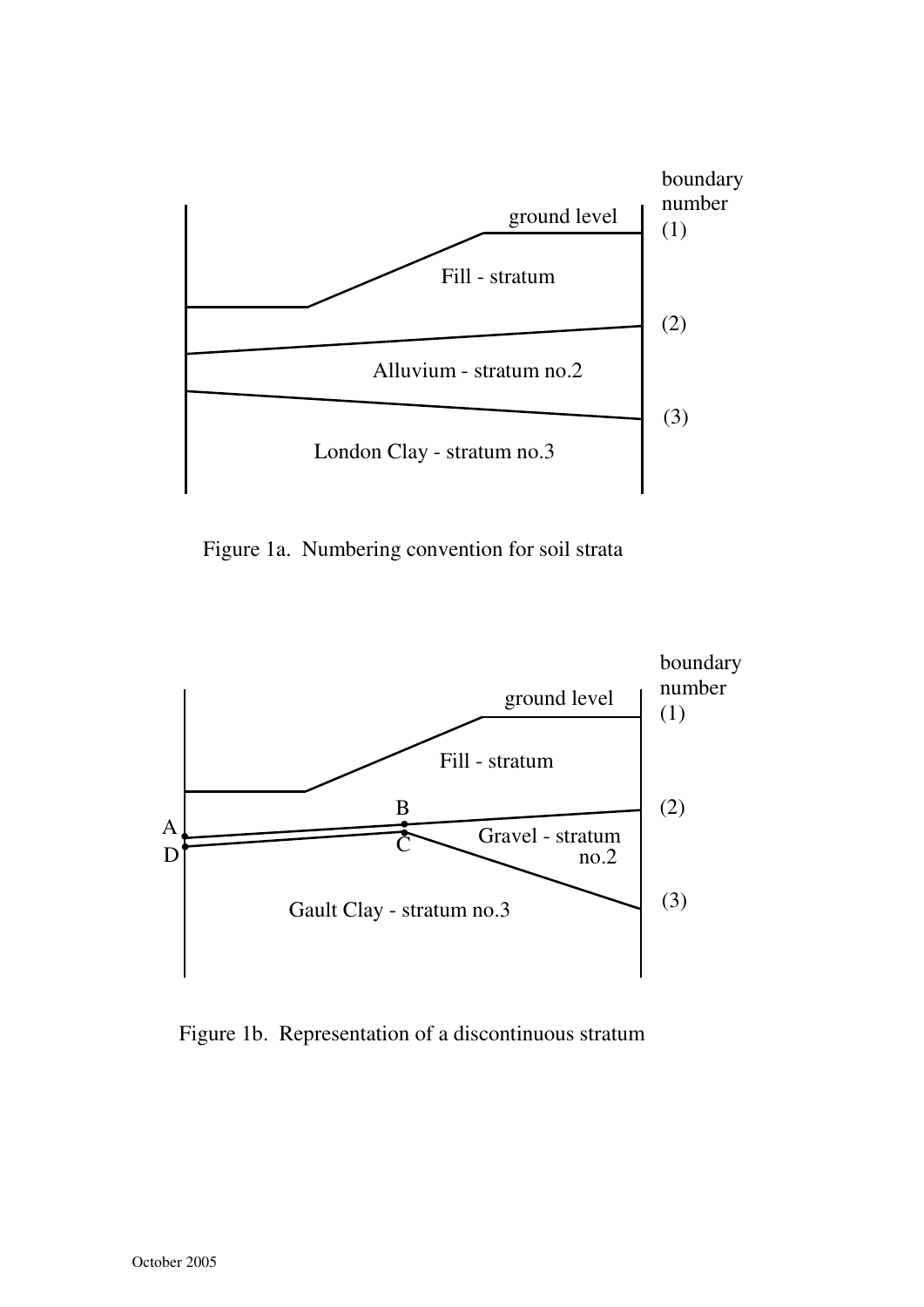





Figure 2b. Representation of a lenticular soil mass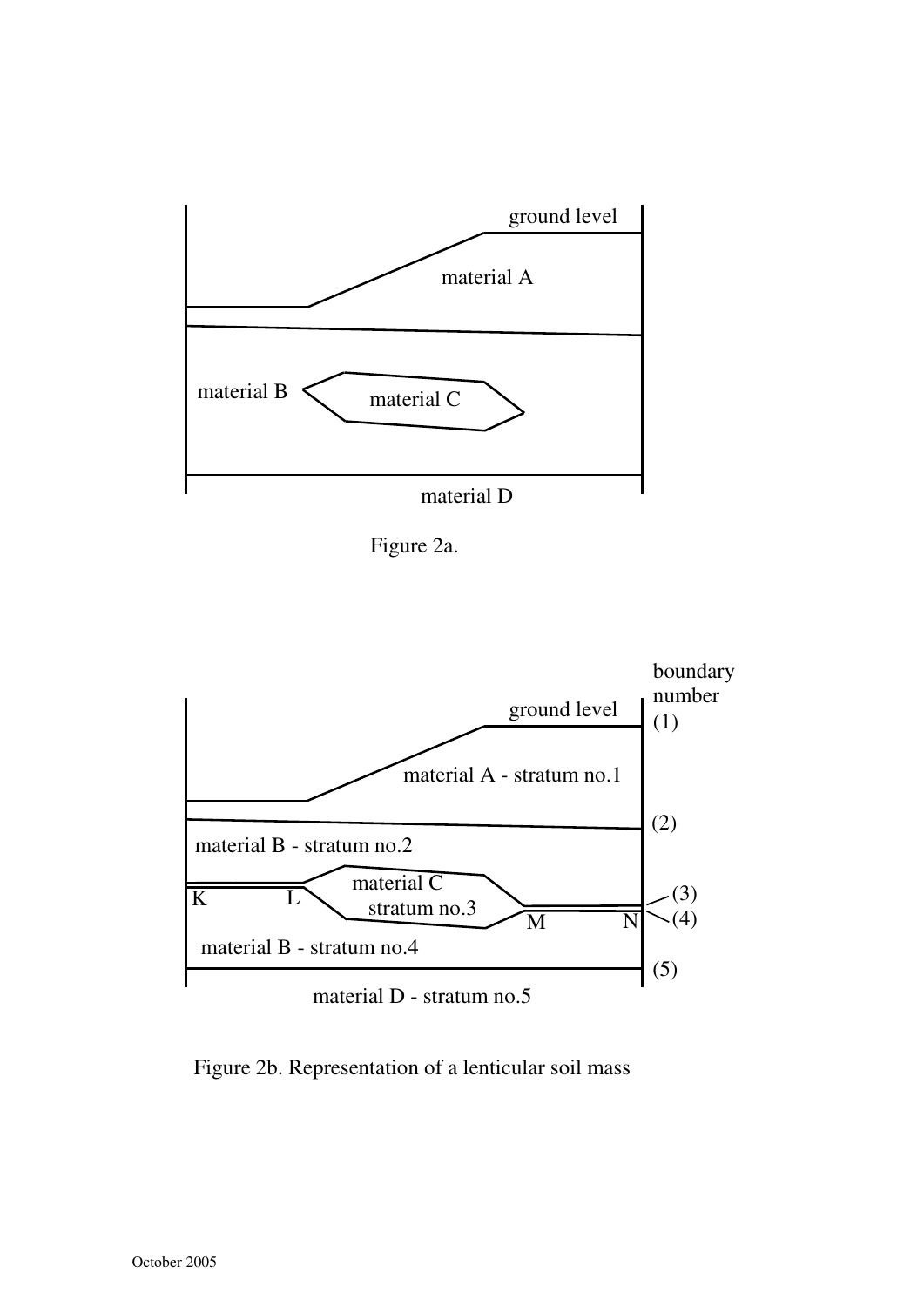

Figure 3a. Positioning of grid lines at changes in gradient of strata boundaries and water table



Figure 3b. Representation of a vertical cut by a line of very steep gradient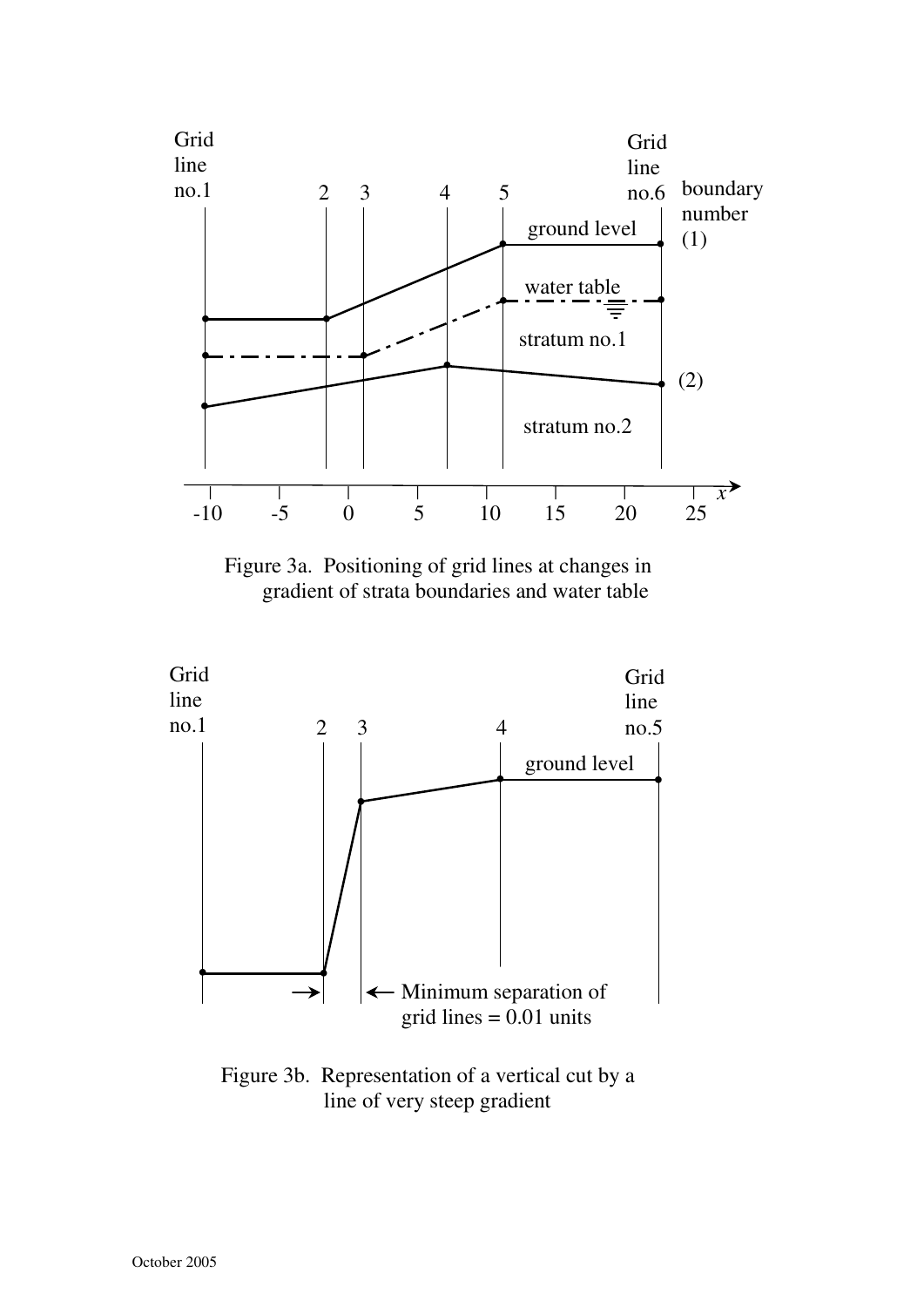

Figure 3c. Interpolation to remove a bump in a soil stratum



Figure 3d. Interpolation restricted by a neighbouring stratum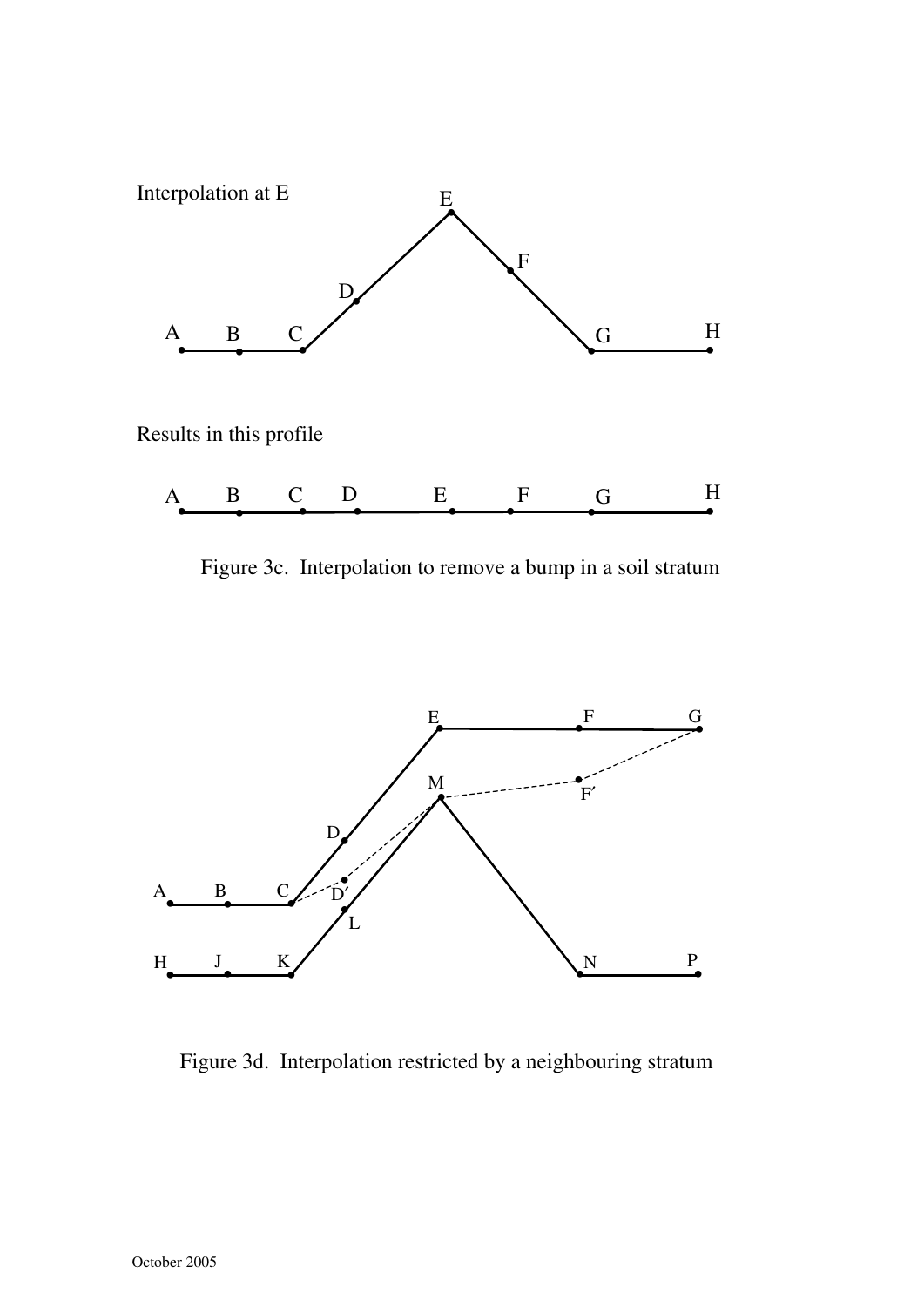

Figure 4a. Error due to assumption of hydrostatic pore pressure distribution



Figure 4b. Grid of pore pressure points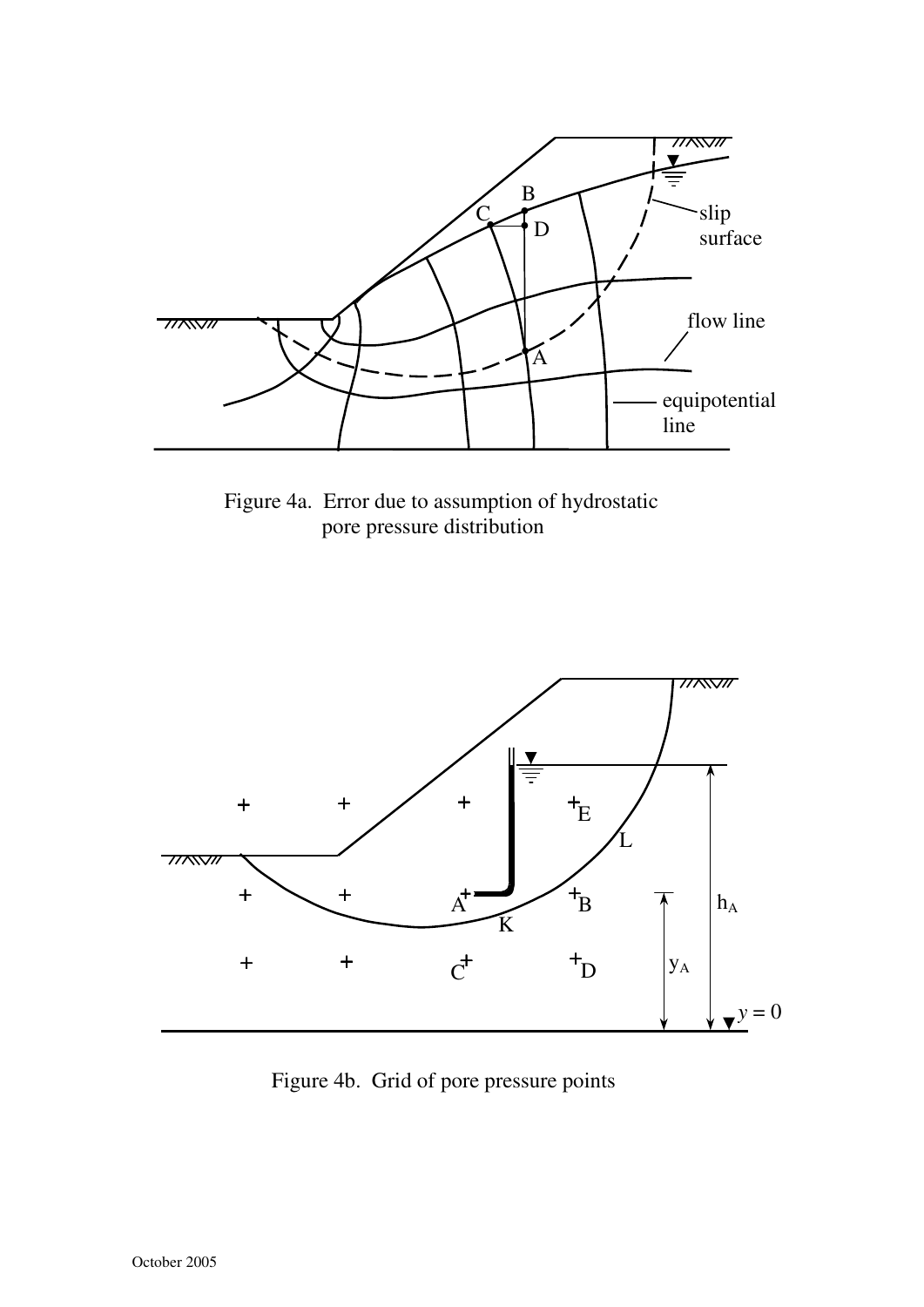

Figure 5a. Submerged ground : static water level



Figure 5b. Submerged ground : wave condition



Figure 5c. Soil suction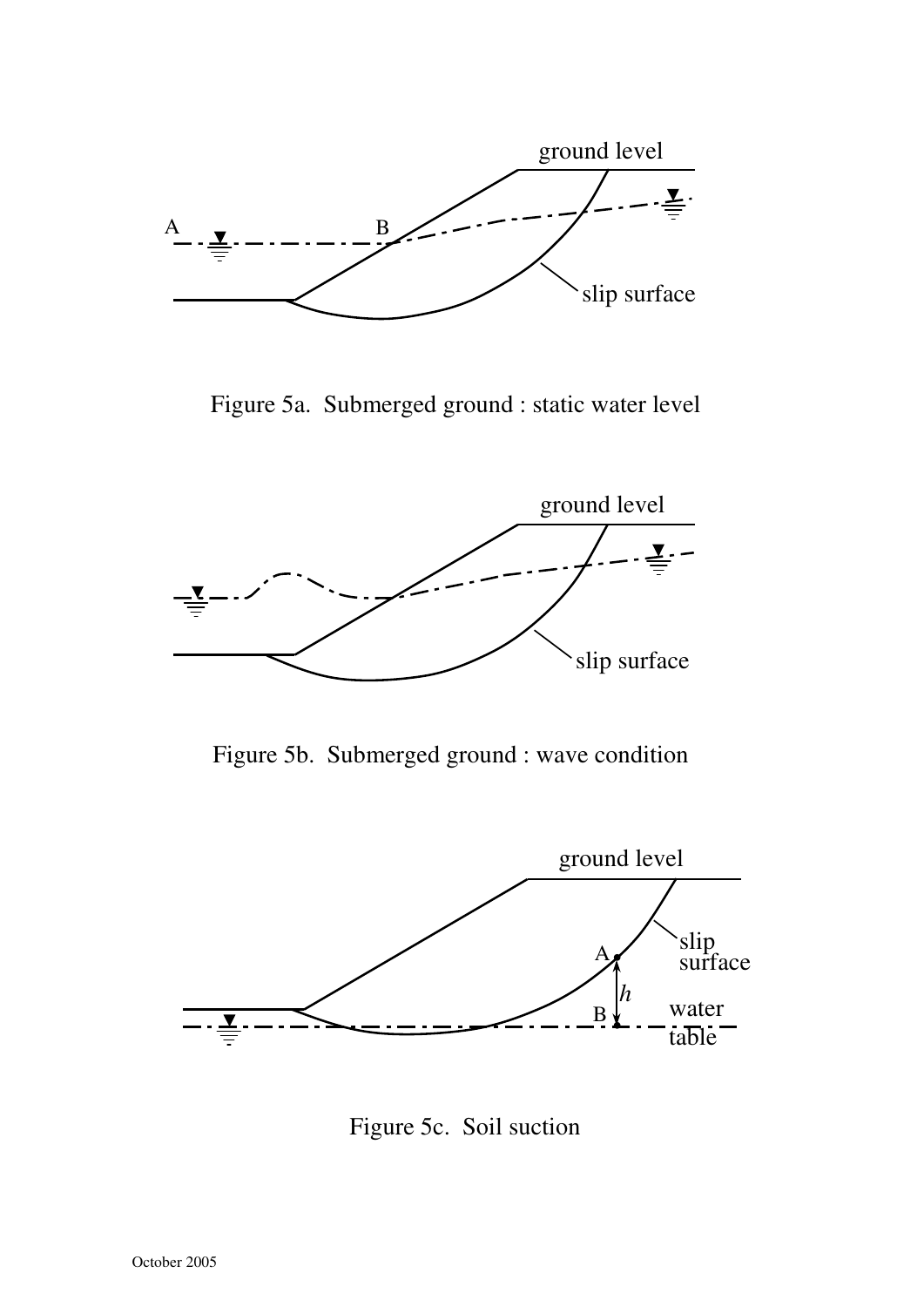

Figure 6a. Line load, P per unit length



Figure 6b. Distributed surface loads



Figure 6c. Horizontal load on a sloping surface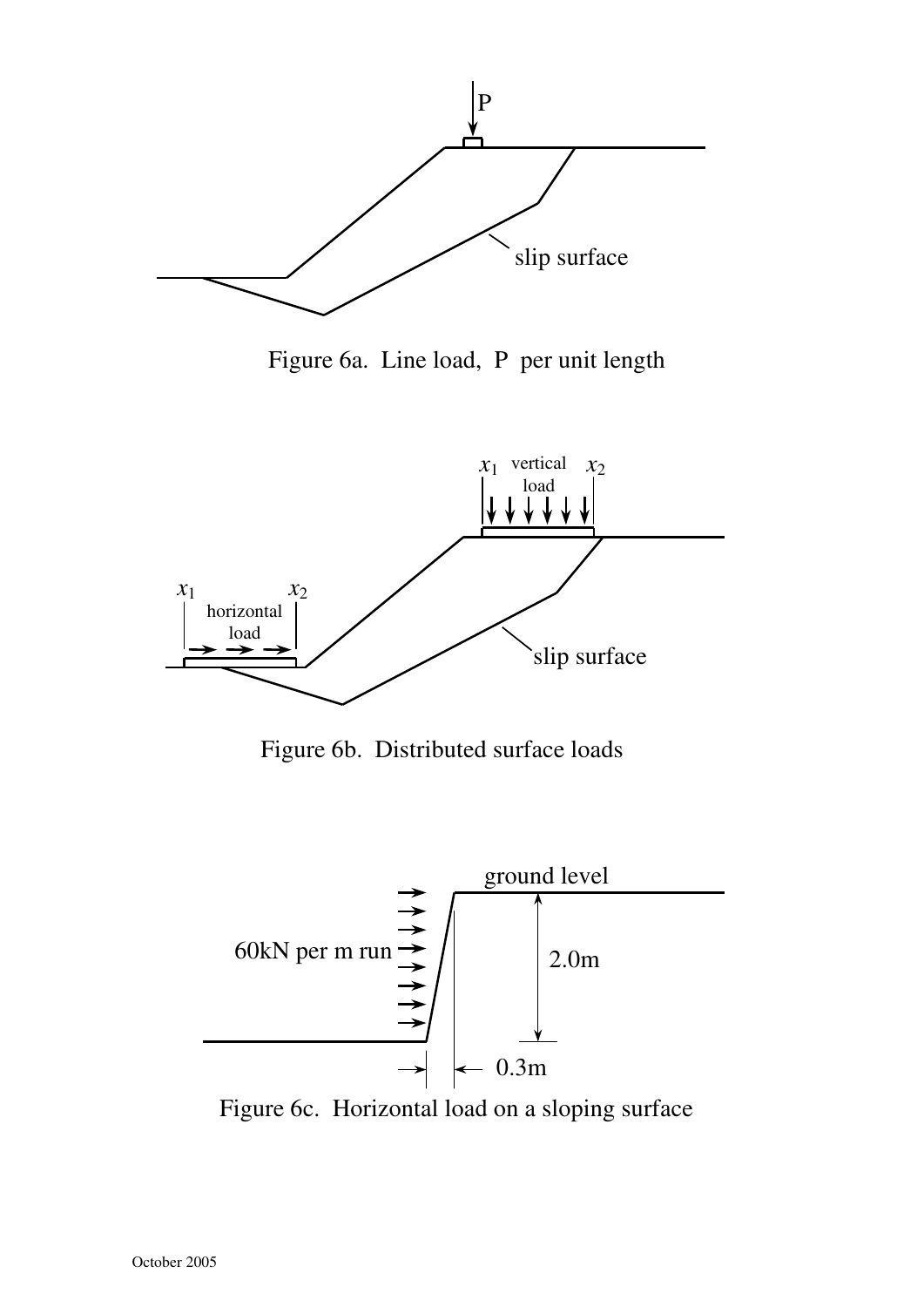

Figure 7a. Grid of centres and increment of radius



Figure 7c. Common point(s) for all circles to pass through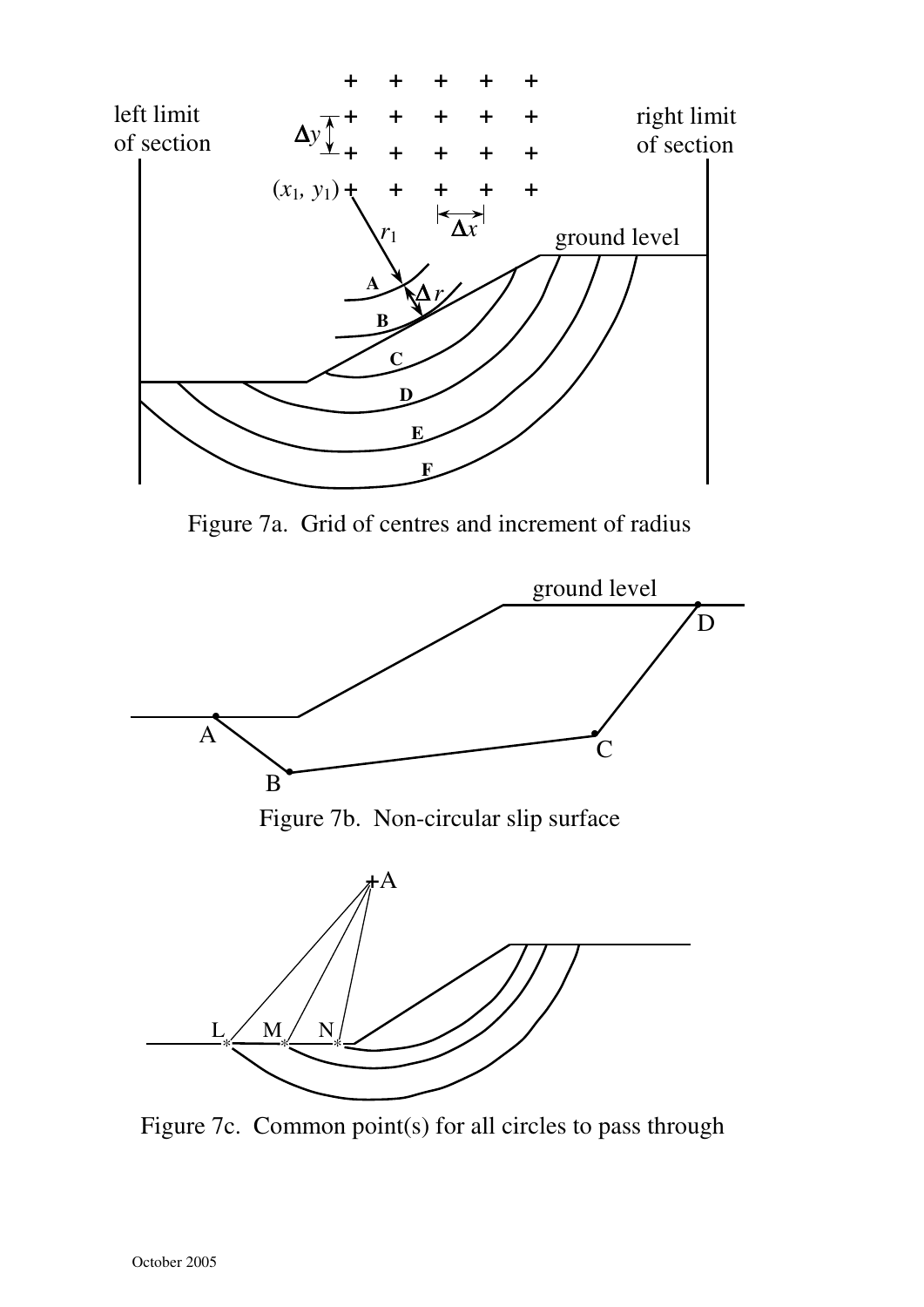

Figure 8a. The interlock problem at the toe of a slope



Figure 8b. Force diagram for interlock problem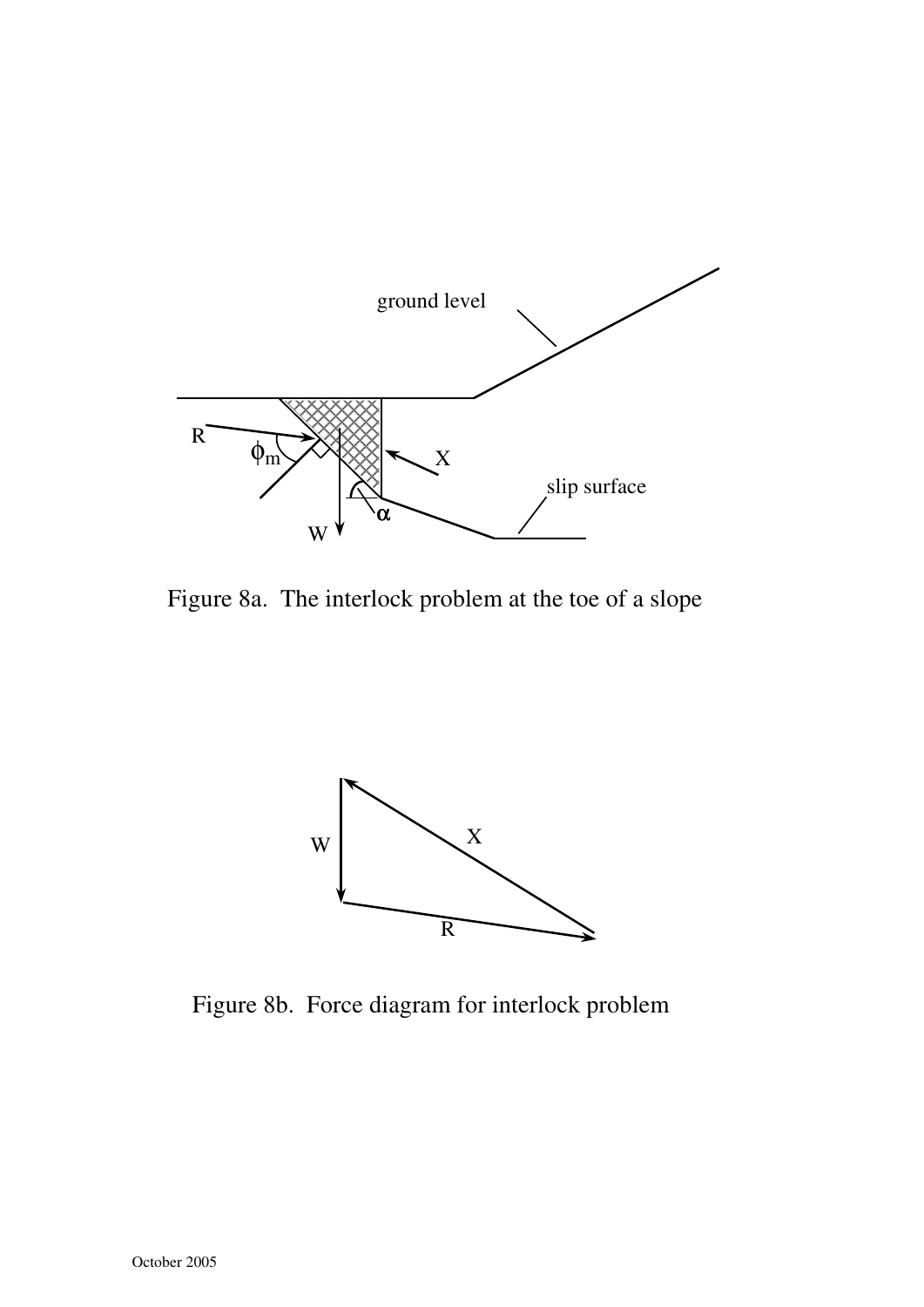

Figure 9a. Non-circular slip surface in non-homogeneous strata



Figure 9b. Two distinct modes of failure for an embankment with berms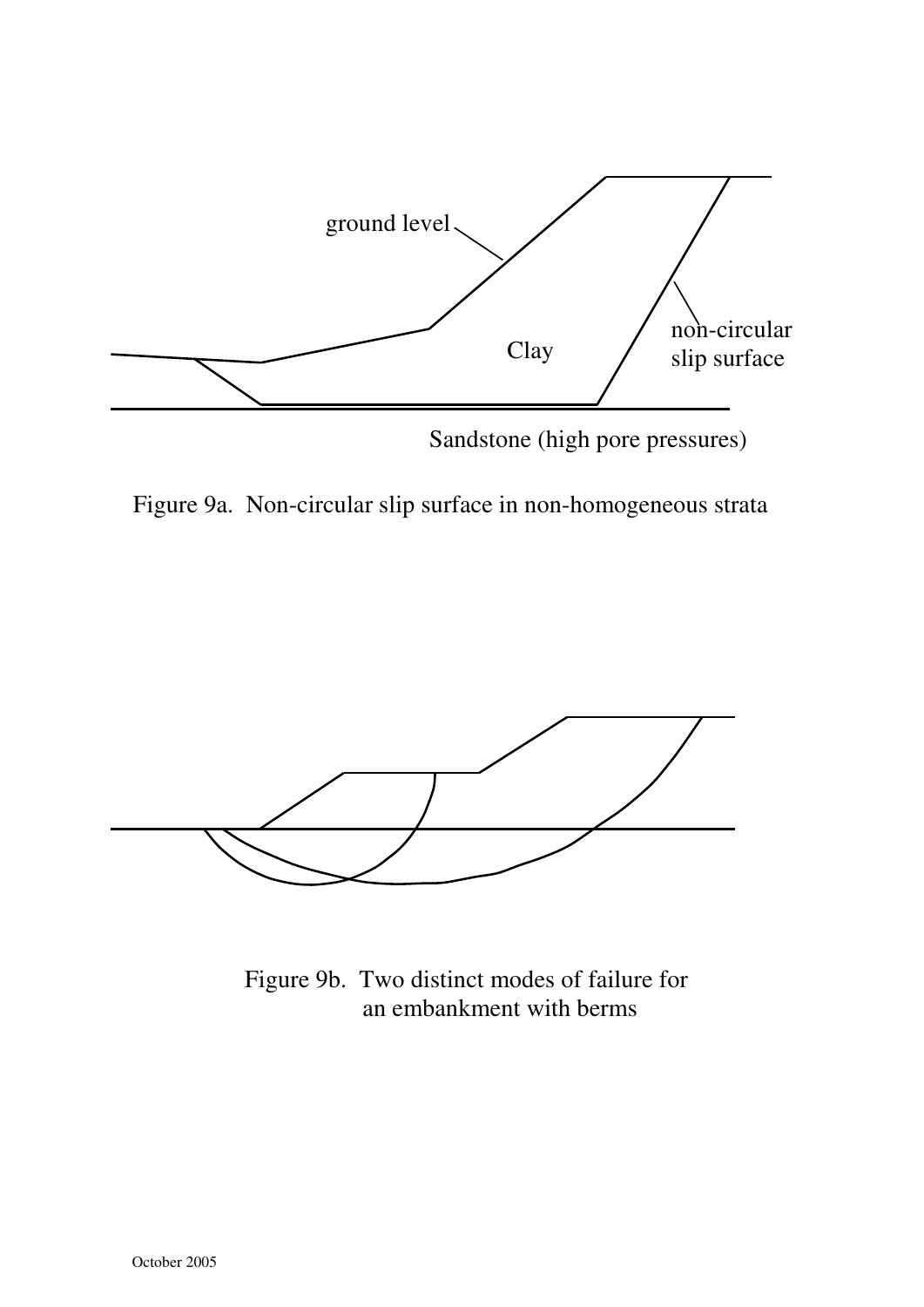![](_page_143_Figure_0.jpeg)

Figure 10a. Modelling a tension crack

![](_page_143_Figure_2.jpeg)

Figure 10b. Detail of a tension crack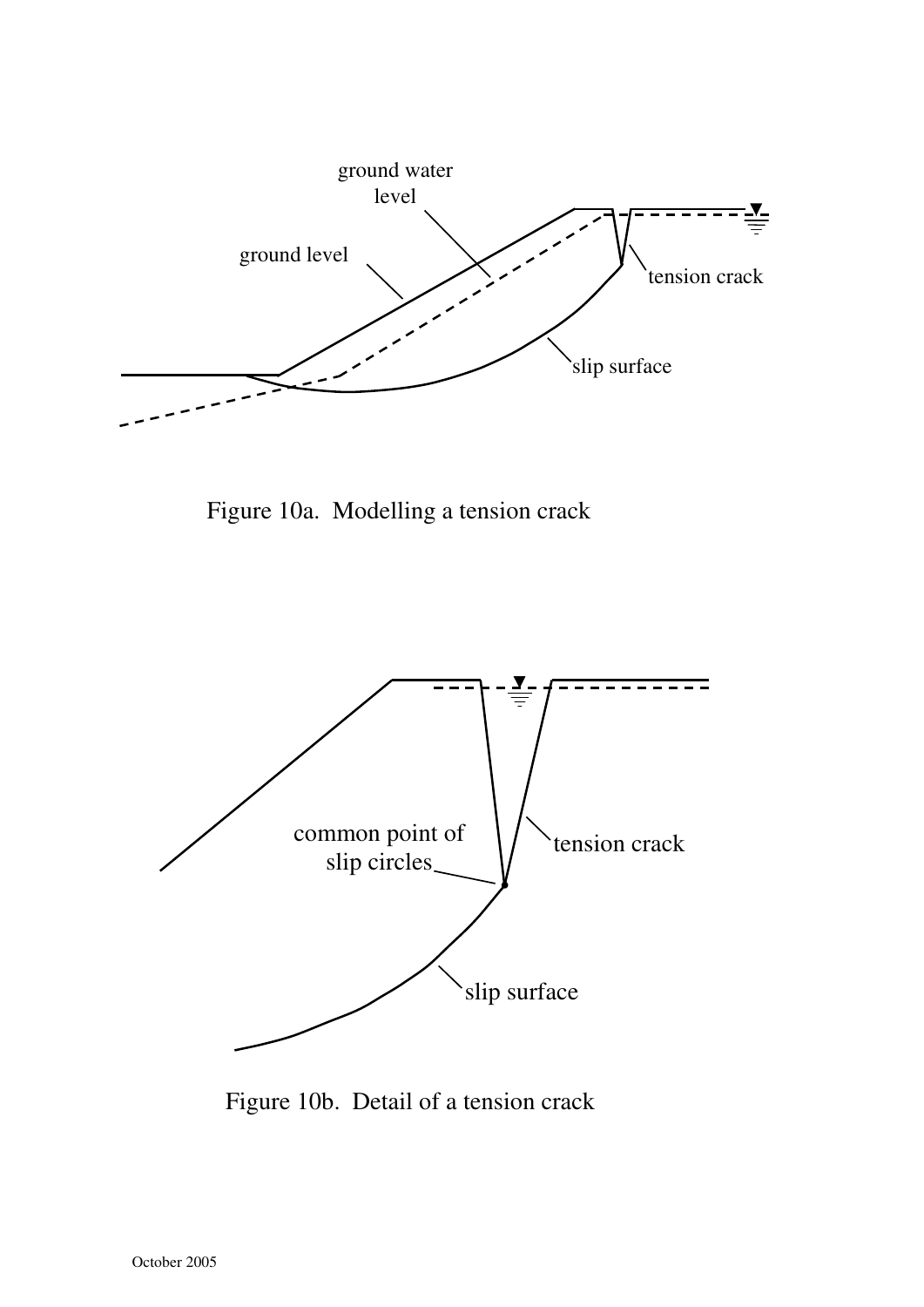

Correction factor,  $f_0$ , for Janbu's method

After Janbu, Bjerrum and Kjaernsli (1956)

Figure 11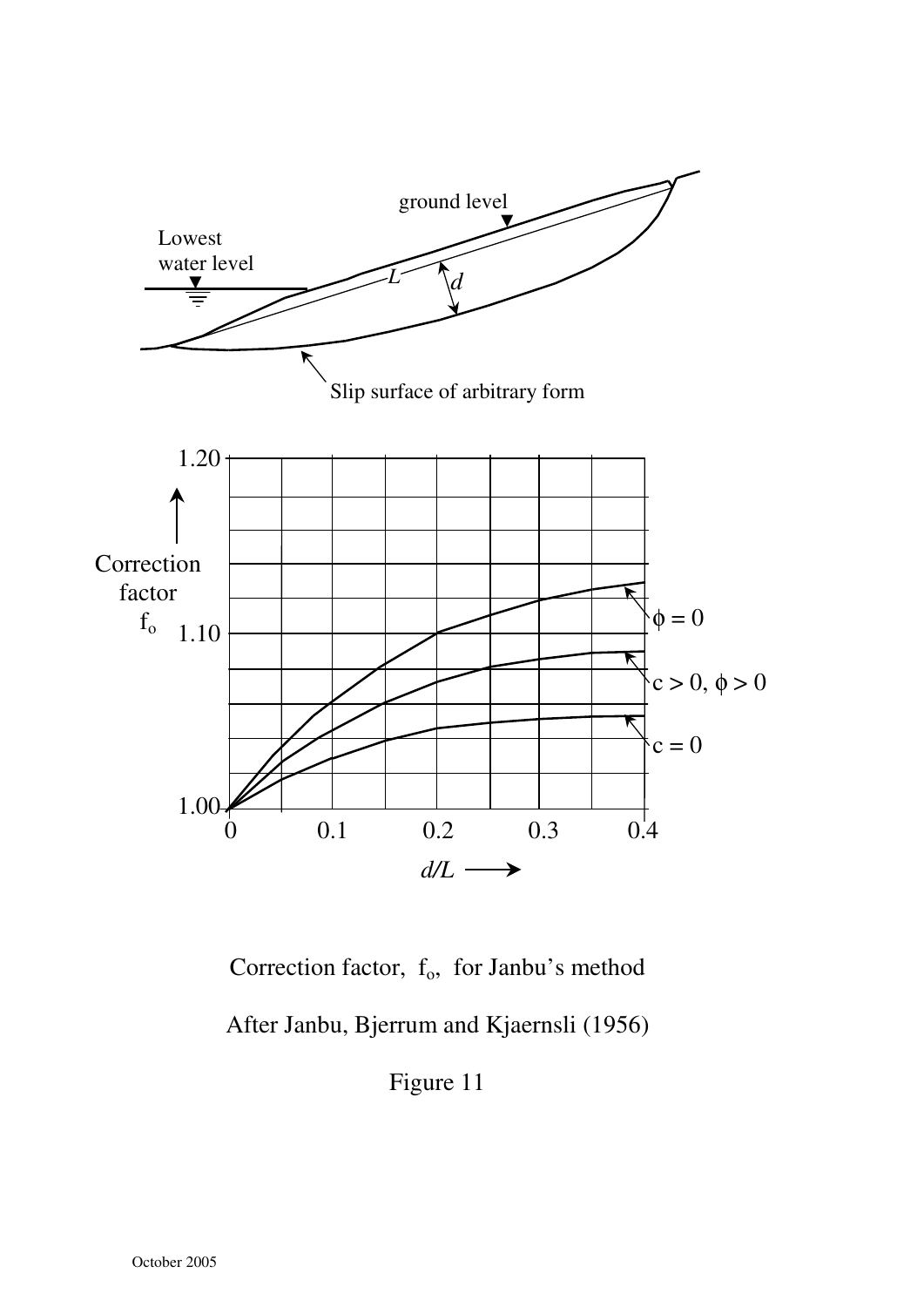

Figure 13a. Two part wedge definition



Figure 13b. Three part wedge definition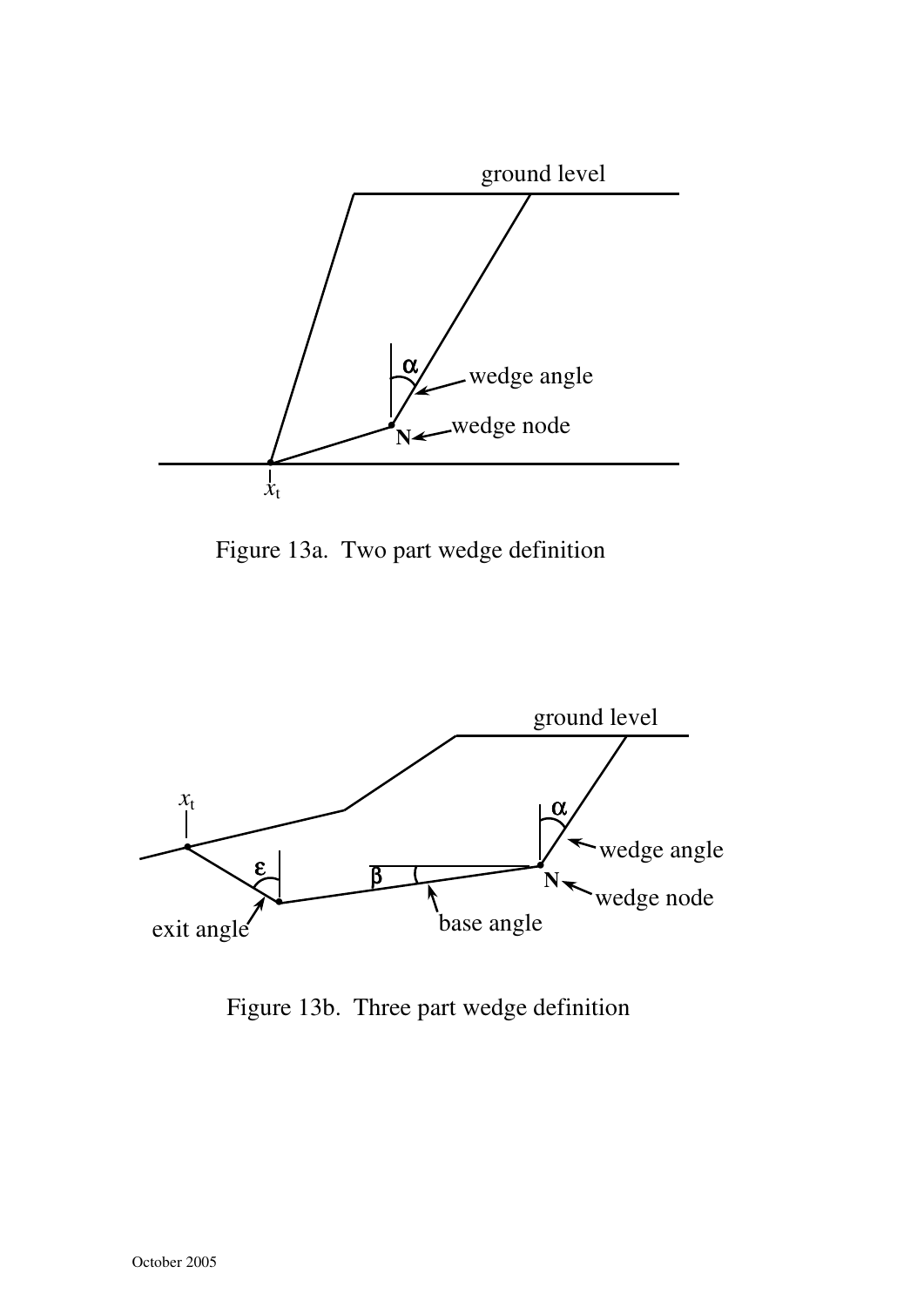

Figure 14a. Direct sliding failure on reinforcement



Figure 14b. Pull-out failure of reinforcement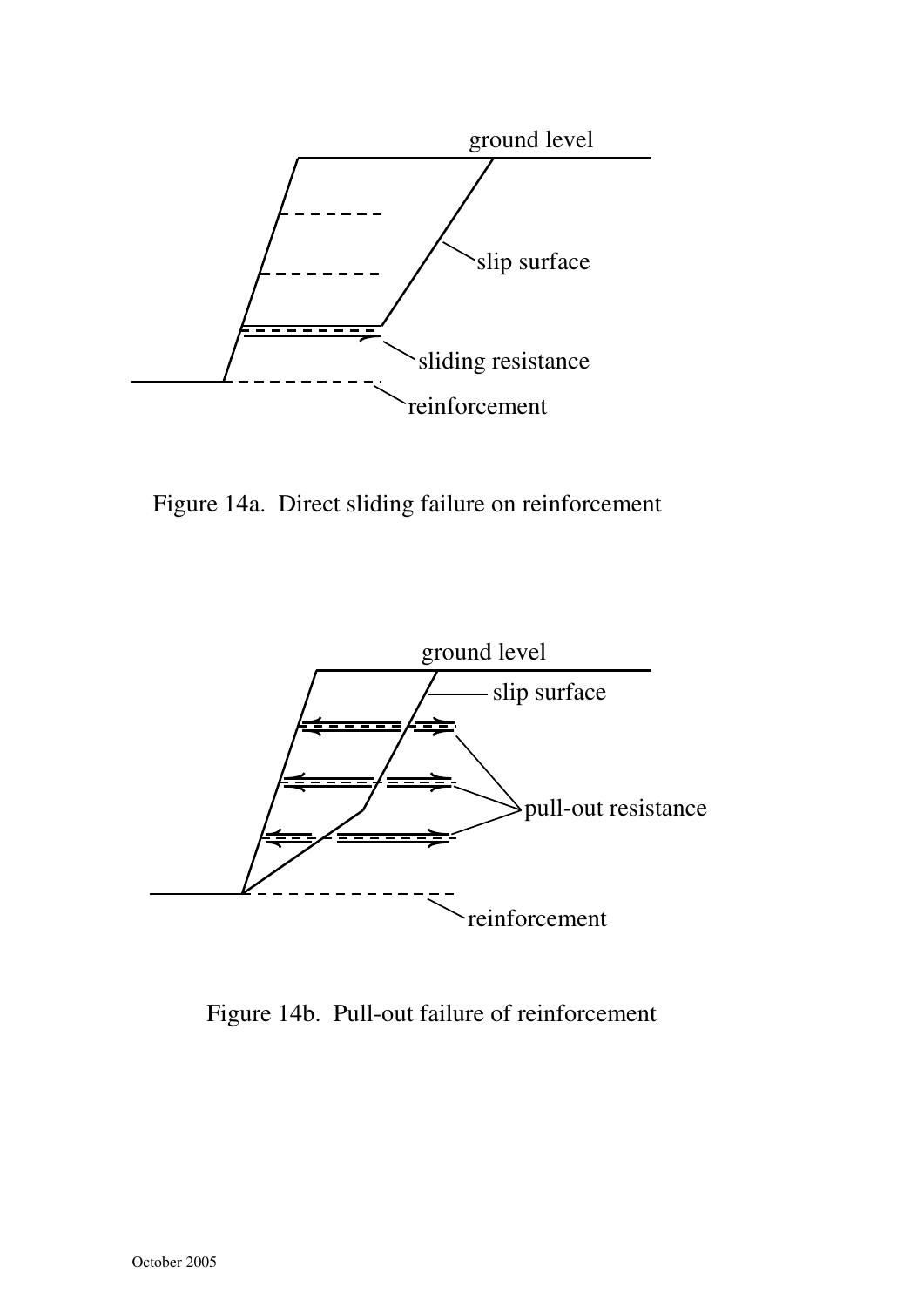| ×                                              |                       |                                     | 20:48                             |                      |                                                                        |            |                        |                |             |                                    |                 |                |                           |                       |                            |             |             |             |             |           |              |   |       |             |    |       |       |         | ٠                  |
|------------------------------------------------|-----------------------|-------------------------------------|-----------------------------------|----------------------|------------------------------------------------------------------------|------------|------------------------|----------------|-------------|------------------------------------|-----------------|----------------|---------------------------|-----------------------|----------------------------|-------------|-------------|-------------|-------------|-----------|--------------|---|-------|-------------|----|-------|-------|---------|--------------------|
|                                                |                       | File = Demo9a.dat                   | Data last modified 10 - 08 - 2005 |                      |                                                                        |            |                        |                |             |                                    |                 |                |                           |                       |                            |             |             |             |             |           |              |   |       |             |    |       |       |         |                    |
| <b>Limited Operation Demonstration Version</b> |                       |                                     |                                   |                      |                                                                        |            |                        |                | ×<br>×      | ×<br>×                             | ×<br>×          | ×<br>$\times$  | ×<br>×                    | ×<br>×<br>×<br>×      | ×<br>×                     | ×<br>×      | ×<br>×      | ×<br>×      |             | Sity sand | James gravel |   |       |             |    |       |       | ξē      |                    |
|                                                |                       |                                     |                                   |                      |                                                                        |            | ご                      |                | ×<br>×      | ×<br>×                             | ×<br>×          | ×<br>×         | $\times$<br>×             | ×<br>×<br>×<br>×      | ×<br>×                     | ×<br>×      | ×<br>×      | ×<br>×      |             |           |              | ж | x x x |             |    |       |       |         | $Scale = 1 : 2241$ |
|                                                |                       |                                     |                                   |                      |                                                                        |            | 쬮<br>머                 |                | ×<br>×      | ×<br>×<br>×                        | ×<br>×<br>×     | ×<br>×<br>×    | ×<br>$\times$<br>×        | ×<br>×<br>×<br>×<br>× | ×<br>×<br>×                | ×<br>×<br>× | ×<br>×      | ×<br>×      | ×<br>×<br>× |           | Ō,           |   |       |             |    | Chalk |       | łз      |                    |
|                                                |                       |                                     |                                   |                      |                                                                        |            | 4                      |                | ×<br>×<br>× | ×<br>×                             | ×<br>×          | ×<br>×         | ×<br>×                    | ×<br>×<br>×<br>×<br>× | ×<br>×                     | ×<br>×      | ×<br>×<br>× | ×<br>×<br>× | ×<br>×      |           |              |   |       |             |    |       |       |         |                    |
|                                                |                       | Path = C.\  \Current\SLOPE\TestData |                                   |                      |                                                                        |            | 않                      |                | ×<br>×      | ×<br>×                             | ×<br>×          | ×<br>×         | ×<br>×                    | ×<br>×<br>×<br>×      | ×<br>×                     | ×<br>×      | ×<br>×      | ×<br>×      | ×<br>×      |           |              |   |       | London Clay |    |       |       | $\circ$ |                    |
|                                                |                       |                                     |                                   |                      |                                                                        |            |                        |                | ×<br>×      | ×<br>×                             | ×<br>×          | ×<br>×         | ×<br>×                    | ×<br>×<br>×<br>×      | ×<br>×                     | ×<br>×      | ×<br>×      | ×<br>×      | ×<br>×      |           |              |   |       |             |    |       |       | ķ       |                    |
|                                                |                       |                                     |                                   |                      |                                                                        |            |                        |                |             |                                    | $150 -$         |                |                           | ioo-                  |                            |             |             | \$          |             |           | उ            |   |       |             | នុ |       | iool: |         |                    |
|                                                |                       |                                     |                                   |                      |                                                                        |            |                        |                |             |                                    |                 |                |                           |                       |                            |             |             |             |             |           |              |   |       |             |    |       |       |         |                    |
|                                                |                       |                                     |                                   |                      |                                                                        |            |                        | datum          | for $C$     |                                    | $\frac{8}{10}$  | $\frac{8}{5}$  | 8                         | $\Xi$                 | Options                    |             |             |             |             |           |              |   |       |             |    |       |       |         |                    |
|                                                |                       |                                     |                                   |                      | FoS options   Reint. geometry   Reint. props.   Reint. design   Dutput |            |                        | dC/dy          |             | Piezometric surface no.<br>kN/m2/m | $\circ$         | $\circ$        | $\circ$                   | $\circ$               |                            |             |             |             |             |           |              |   |       |             |    |       |       |         |                    |
|                                                |                       |                                     |                                   |                      |                                                                        |            |                        | 阁              | (deg)       | 8<br> ೫                            | g<br>ន          | $\frac{8}{10}$ | 23.00                     | 8<br>8                |                            |             |             |             |             |           |              |   |       |             |    |       |       |         |                    |
|                                                |                       |                                     |                                   | $C$ Report           | Soil types   GWL   Piezo grid   Surcharge   Slip surface               |            |                        | $\cup$         |             | kN/m2<br>$\frac{8}{9}$             | $_{0.00}^\circ$ | 1000.0         | 10.00                     | 300,00                |                            |             |             |             |             |           |              |   |       |             |    |       |       |         |                    |
|                                                | Help                  |                                     |                                   | C View Results       |                                                                        |            |                        | above          | <b>GWL</b>  | kN/m3<br>$\frac{1}{90}$            | 25.00           | 25.00          | $\mathop{20.00}\nolimits$ | 2200                  |                            |             |             |             |             |           |              |   |       |             |    |       |       |         |                    |
| SLOPE Version 12R.01 Revision A09.B06.R31      | Format Analysis       |                                     |                                   |                      |                                                                        |            | ---- Bulk unit wt. --- | below          | <b>GWL</b>  | kN/m3<br>20.00                     | <b>25.00</b>    | 25.00          | $\mathop{20.00}\nolimits$ | $22.00\,$             |                            |             |             |             |             |           |              |   |       |             |    |       |       |         |                    |
|                                                |                       |                                     |                                   | C Analyse            |                                                                        |            |                        |                |             |                                    |                 |                |                           |                       | No Data Errors or Warnings |             |             |             |             |           |              |   |       |             |    |       |       |         |                    |
|                                                |                       |                                     |                                   |                      |                                                                        |            |                        |                | Description |                                    | Thames gravel   | Gravity wall   | London Clay               |                       |                            |             |             |             |             |           |              |   |       |             |    |       |       |         |                    |
|                                                | Eile Import Edit View | Gravity retaining wall              | Overall stability                 | $\bullet$ Data input | Titles Strata                                                          | properties |                        | - Soil type -- |             | Sility sand                        |                 |                |                           | Chalk                 |                            |             |             |             |             |           |              |   |       |             |    |       |       |         |                    |